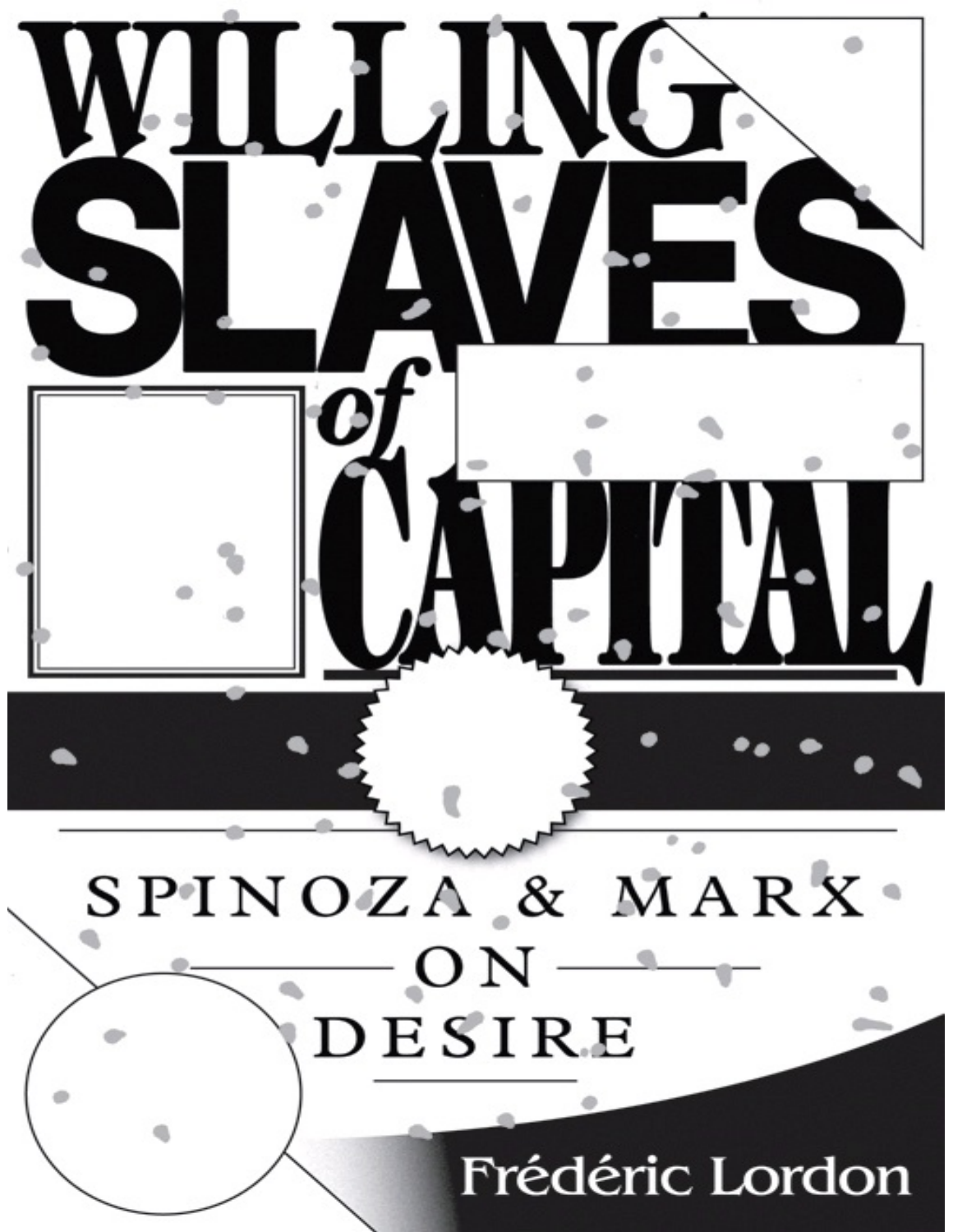# Willing Slaves of Capital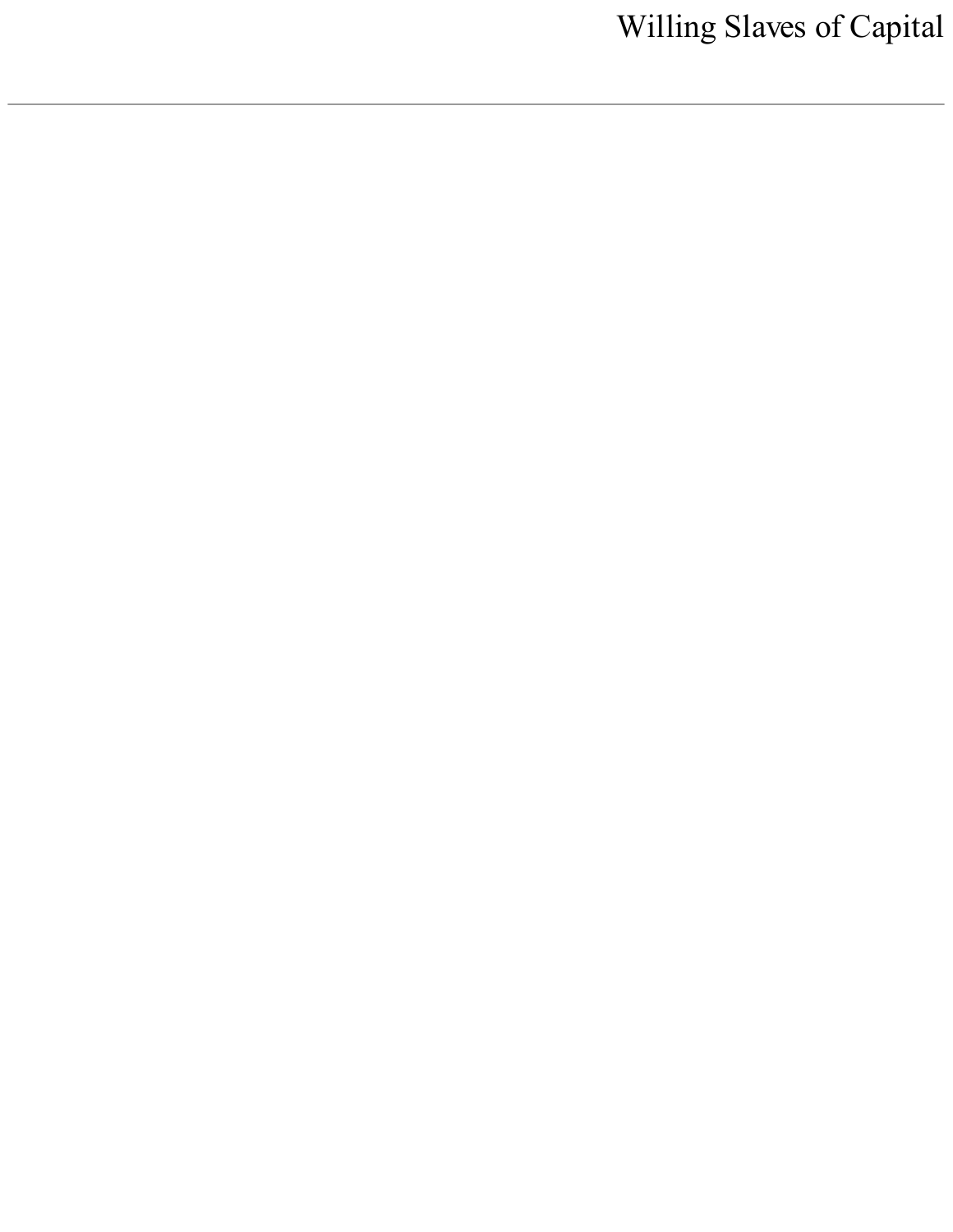# Willing Slaves of Capital Spinoza and Marx on Desire Frédéric Lordon

Translated by Gabriel Ash

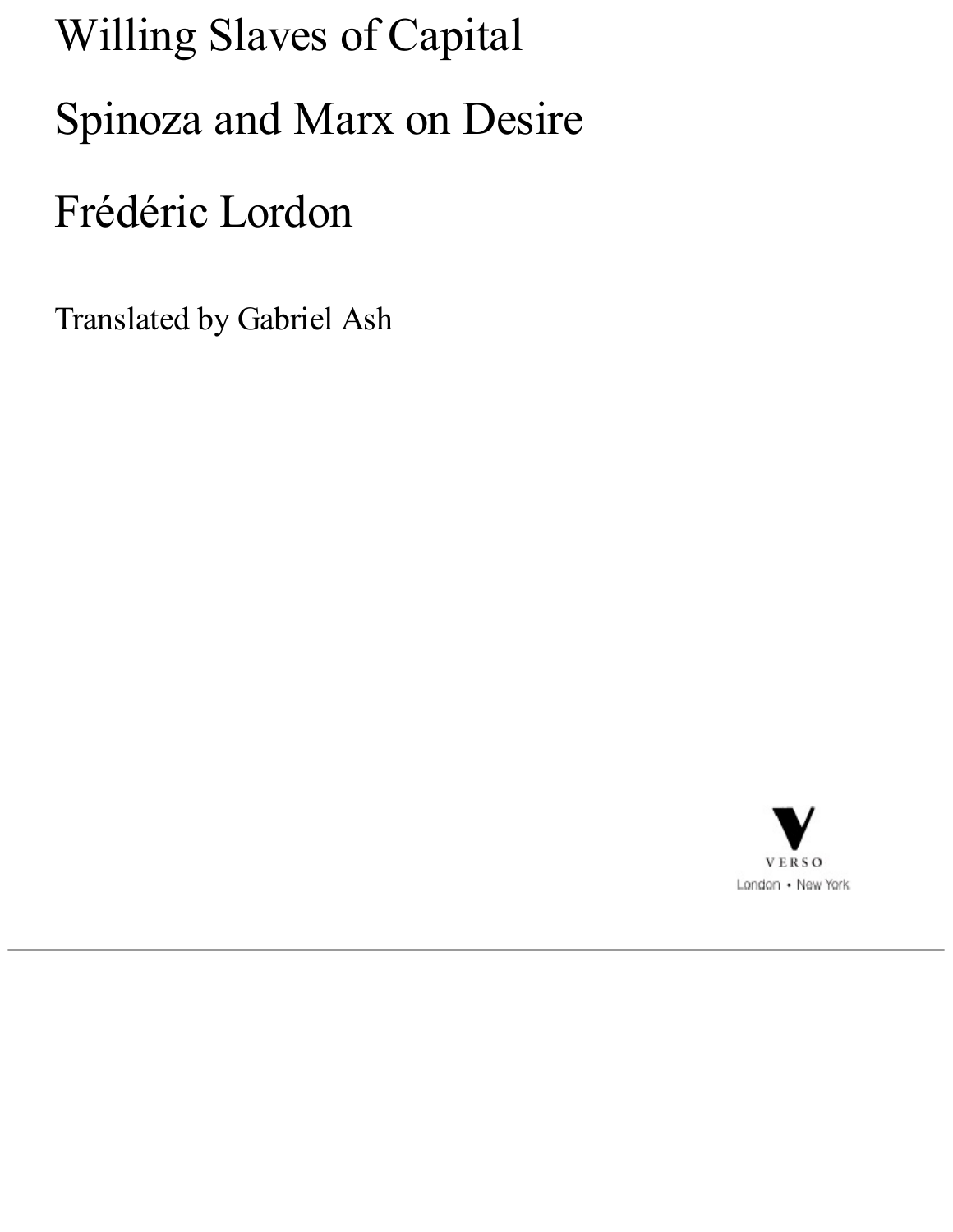First published by Verso 2014 Translation © Gabriel Ash 2014 Originally published as *Capitalisme, désir et servitude* © La fabrique éditions 2010 All rights reserved

The moral rights of the author have been asserted

1 3 5 7 9 10 8 6 4 2

#### **Verso**

UK: 6 Meard Street, London W1F oEG US: 20 Jay Street, Suite 1010, Brooklyn, NY 11201 [www.versobooks.com](http://www.versobooks.com)

Verso is the imprint of New Left Books

ISBN-13: 978-1-78168-160-2 (PBK) ISBN-13: 978-1-78168-161-9 (HBK) eISBN-13: 978-1-78168-213-5 (US) eISBN-13: 978-1-78168-635-5 (UK)

#### **British Library Cataloguing in Publication Data**

A catalogue record for this book is available from the British Library.

#### **Library of Congress Cataloging-in-Publication Data**

A catalog record for this book is available from the Library of Congress.

Typeset in Minion Pro by Hewer Text UK Ltd, Edinburgh Printed in the US by Maple Press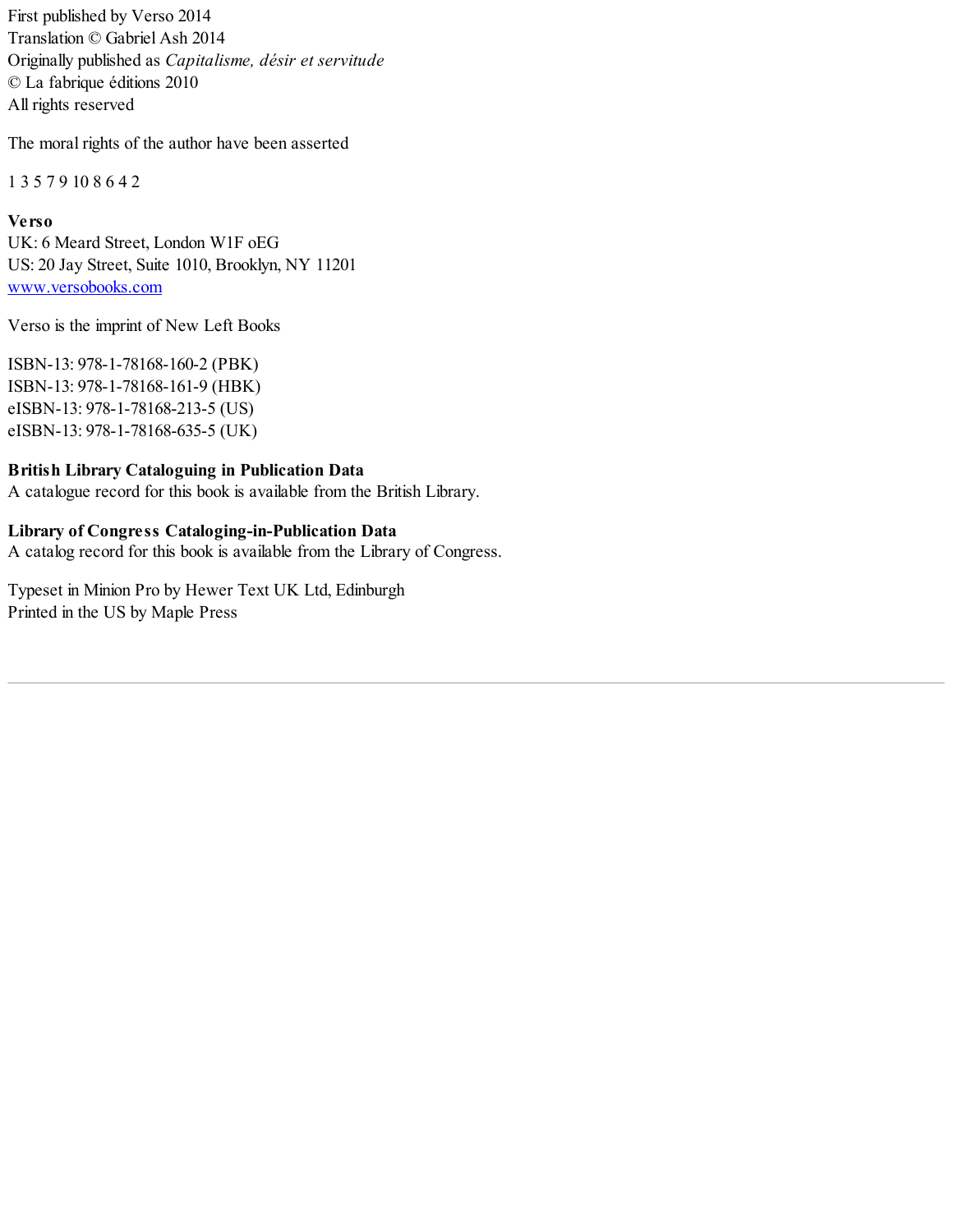# Contents

#### **FOREWORD**

- 1. MAKING OTHERS DO SOMETHING
- 2. JOYFUL AUTO-MOBILES (EMPLOYEES: HOW TO PULL THEIR LEGS)
- 3. DOMINATION, LIBERATION

**BIBLIOGRAPHY** 

**INDEX**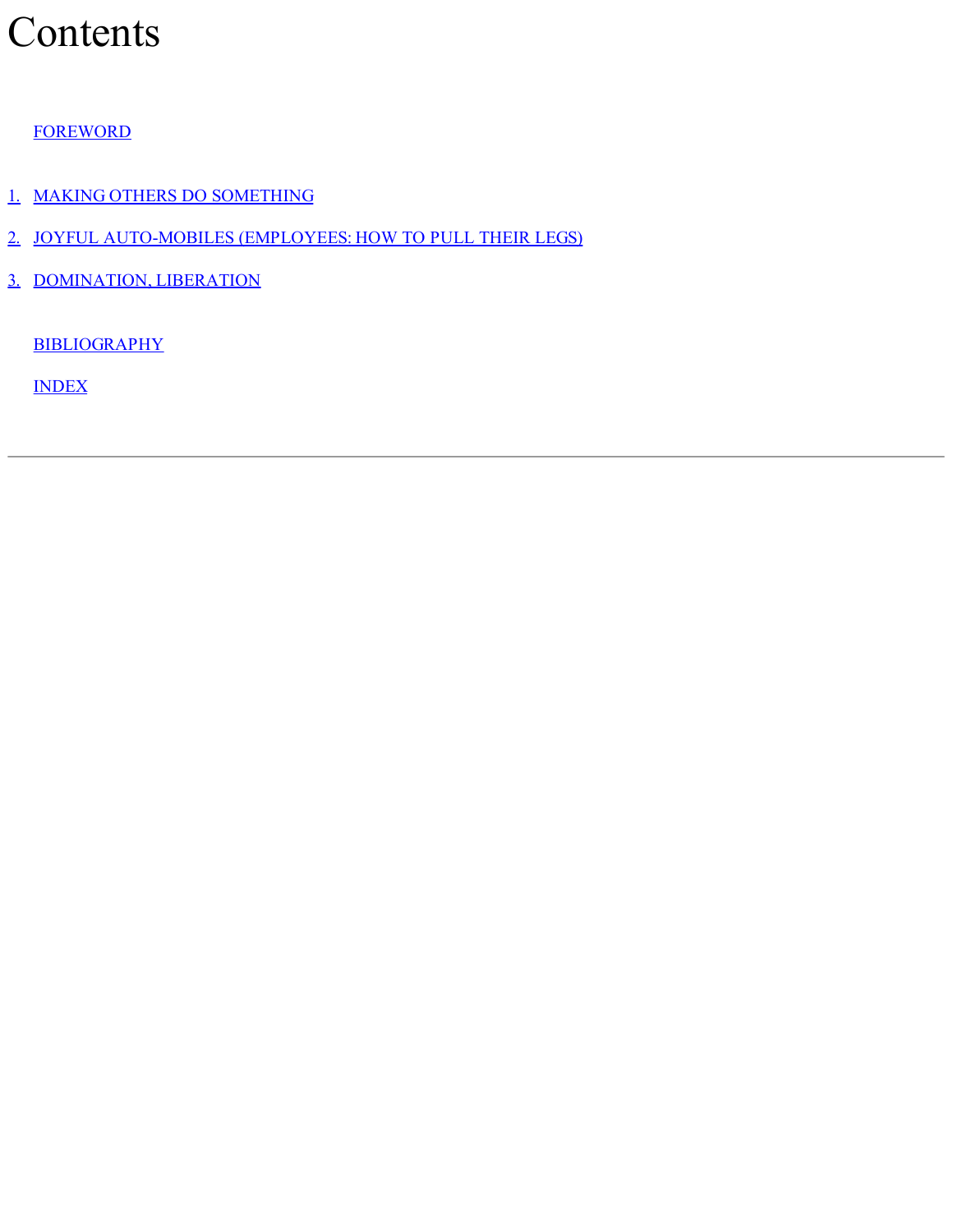WALLACE: Not only that, Mr Fage. You have to understand the business, so that your ideas go in a specific direction … the relationship between the company and the new employee must be a little bit like a marriage of love.

Michel Vinaver, *The Job Application*

We are taught that businesses have souls, which is surely the most terrifying news in the world. Gilles Deleuze, 'Postscript on the Societies of Control'

Were it as easy to control people's minds as to restrain their tongues, every sovereign would rule securely and there would be no oppressive governments. For all men would live according to the minds of those who govern them and would judge what is true or false, or good or bad, in accordance with their decree alone. But ... it is impossible for one person's mind to be absolutely under another's control. For no one can transfer to another person his natural right, or ability, to think freely and make his own judgments about any matter whatsoever, and cannot be compelled to do so. This is why a government which seeks to control people's minds is considered oppressive ...

Spinoza, *Theological-Political Treatise*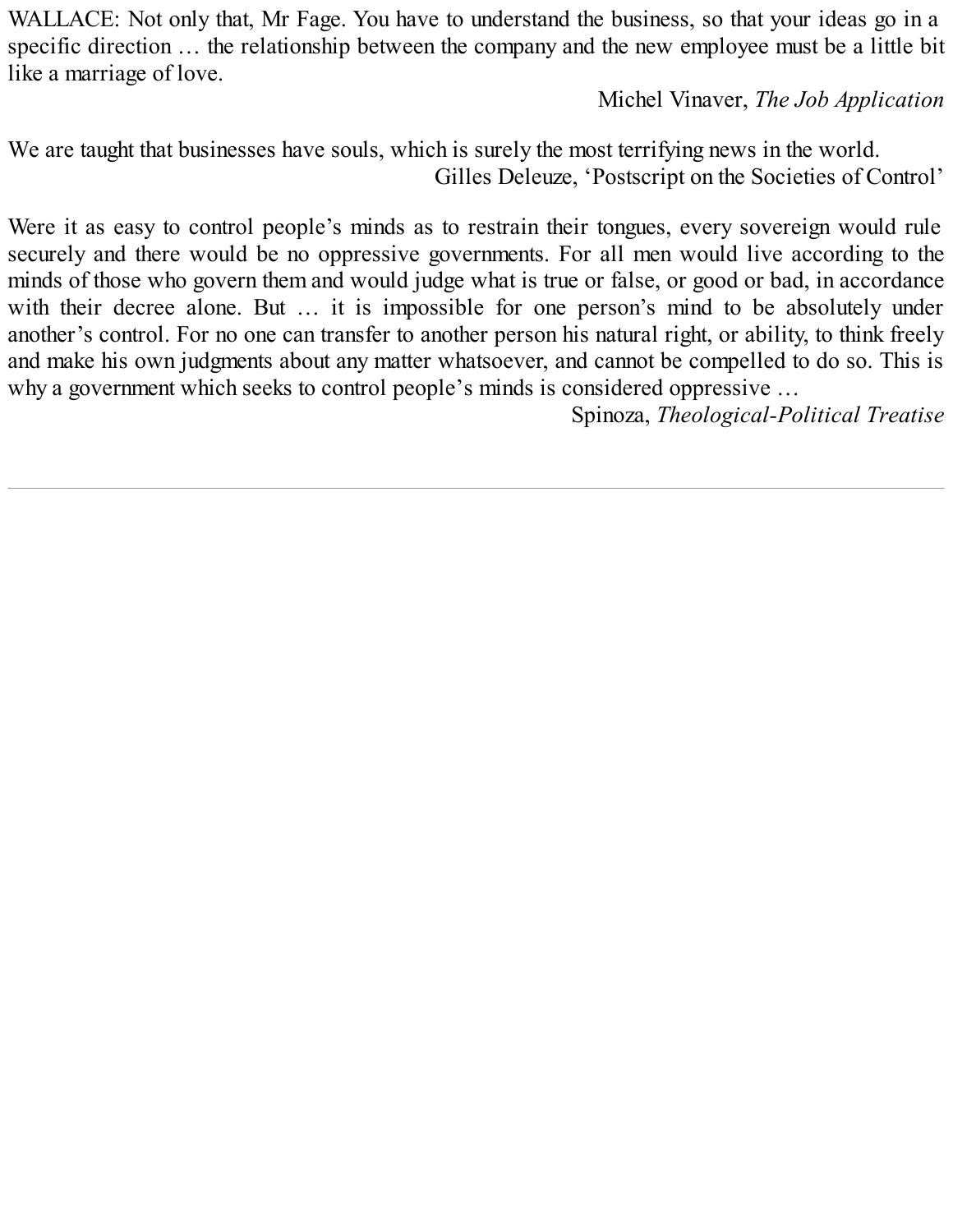# Foreword

<span id="page-6-0"></span>Capitalism keeps making itself contentious. Were it not at times such a repulsive spectacle, one could almost admire the audacity with which it tramples the main tenet of the very body of thought that it flaunts as its ideological reference; for it is indeed liberalism that commands, here in Kant's formulation, to 'act in such a way that you treat humanity, whether in your own person or in the person of any other, always at the same time as an end and never simply as a means.<sup> $1$ </sup> Yet, in a dialectical reversal peculiar to major advances in social control, the idea that some are free to use others as means to an end, while others are free to allow themselves to be used in that manner, has been proclaimed the very essence of freedom. The superb meeting point of these two freedoms is called employment [*salariat*]. [2](#page-8-1)

<span id="page-6-2"></span><span id="page-6-1"></span>Étienne de La Boétie reminds us how the habit of serving leads to losing sight of the very condition of servitude.<sup>[3](#page-8-2)</sup> It is not that people 'forget' the unhappiness caused by servitude; but they endure its misfortunes as a *destiny* over which they have no choice, or even simply as a way of life to which one eventually becomes accustomed. Successful enslavements break the connection between the sad affects of enslavement and the consciousness of being enslaved. For it is the clarity of the latter realisation that always risks rekindling thoughts of revolt. La Boétie's warning must be kept in mind if we are to return to the 'hard core' of capitalist servitude to square the depth of its incrustation with how little amazement it elicits. But amazing it is: a few – we call them bosses – have the 'power'<sup>[4](#page-8-3)</sup> to convince the many to adopt their employers' desires as if they were their own and to occupy themselves in their service.

<span id="page-6-3"></span>Does this 'power' – a very strange one, upon reflection – really belong to them? Thanks to Marx we are well aware that it does not. Rather, it is the effect of a particular configuration of social structures: the employment relation is the double separation of the workers from both the means of production and from its products. These structures, however, do not explain everything that takes place inside capitalist organisations, a task that belongs to the psychology and sociology of work. Rather than seeking to contribute to these distinctive disciplines, this book proposes a more abstract approach, although one which may hold some useful elements for them to draw on: to combine a structuralism of relations and an anthropology of passions – Marx and Spinoza.

These two have certainly met, if only through their commentators. While they are not in complete agreement, their affinities are legion, or in any case sufficiently strong that bringing them together would not run the risk of producing nonsense. The temporal paradox is that, although Marx comes after Spinoza, it is Spinoza who can now help us fill the gaps in Marx. For identifying the structures of the capitalist mobilisation of employees does not tell us what these structures 'run on'; that is to say, it does not tell us what, concretely, makes them effective – not the ghost but the engine in the machine. The Spinozist answer is *affects*.

Social life is just another name for the collective passionate life. Of course, this life is organised through institutional forms that introduce considerable differences, but within which affects and forces of desire continue to be the *primum mobile*. Recognising their deeply structured character does not therefore preclude a re-examination of the employment question 'through the passions', thus asking afresh how capital's few succeed in making labour's many work for them, and according to which regimes of mobilisation. On the contrary, returning to this question may even make it possible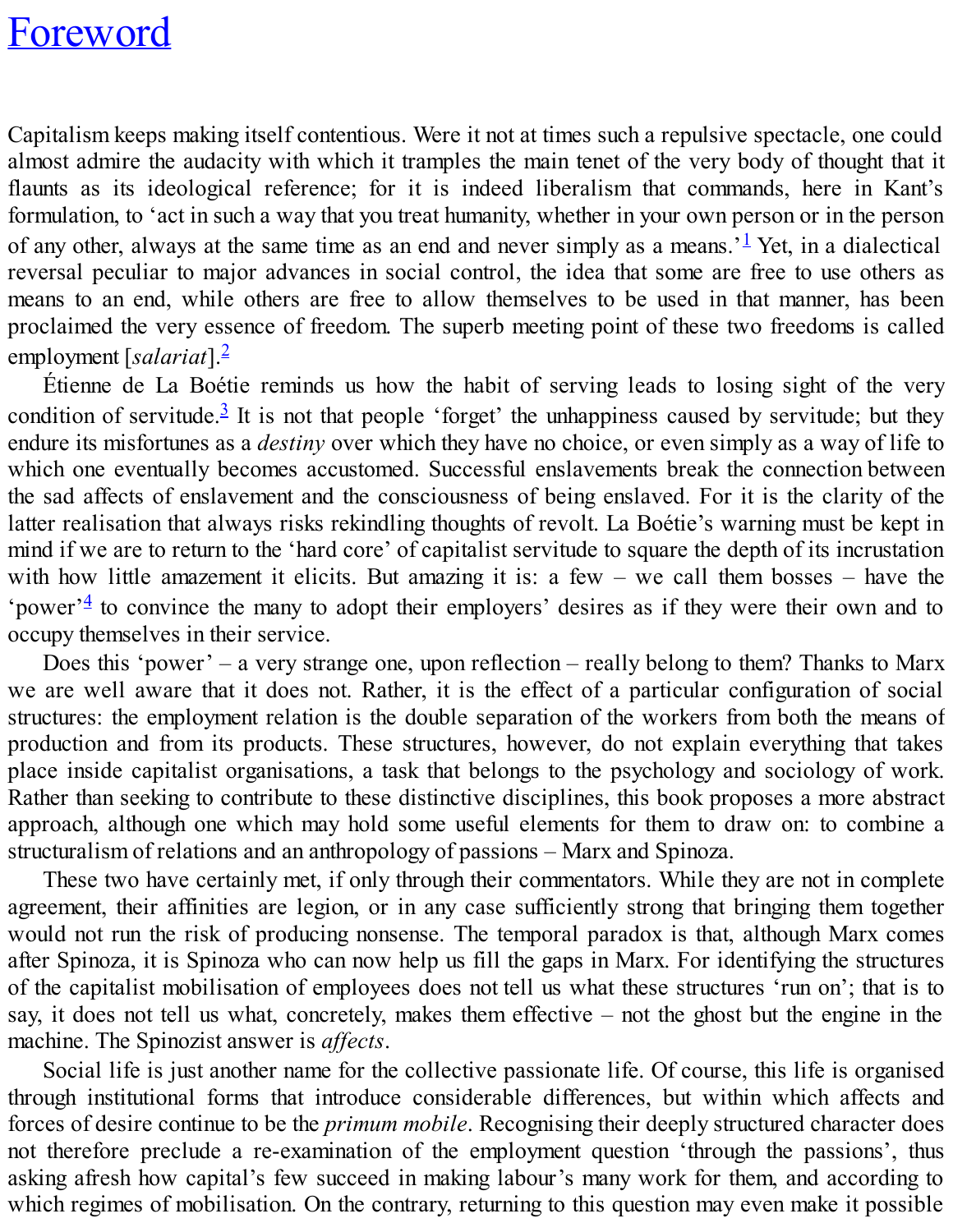to find the common ground between disparate facts such as the following: employees go to work to avoid starving; their enjoyment as consumers compensates them to a greater or lesser extent for their taxing toil; some spend all their waking hours working, and appear satisfied; others enthusiastically join in the running of the company; then, one day, they rebel (or throw themselves out of the window).

<span id="page-7-0"></span>For contemporary capitalism undeniably displays a much richer landscape of passions, with much stronger contrasts, than it did in Marx's time. Intent on retaining the centrality of the confrontation between the two monoliths of 'capital' and 'labour', Marxism took a long time to acknowledge that fact, not without paying a certain price. Was not the credibility of the binary class scheme considerably damaged by the historical rise of the managers, those strange employees, materially on the side of labour but symbolically on the side of capital?<sup>[5](#page-8-4)</sup> The manager is the very model for the kind of happy workforce that capitalism would like to create – regardless of the manifest contradiction that simultaneously drives capitalism, in its neoliberal configuration, to *also* regress towards the most brutal forms of coercion. The idea of domination could not avoid being affected by this development; approached simplistically, it is unsettled by the spectacle of the happily dominated.

Countless works have grappled with this paradox, notably within the sociological tradition indebted to Pierre Bourdieu, whose concept of symbolic violence aimed precisely at thinking through the intersections of domination and consent. Nevertheless, the (conceptual) terrain of capitalist domination remains open: how can one make sense of this concept – setting aside the cases where employees are downright (and actively) terrorised – when many employees appear to do more than merely adapt to their job, find little to complain about in it, and at times appear to derive real satisfaction from it? But making the dominated happy so that they forget their domination is one of the oldest and most effective ruses of the art of ruling. Under the impact of the requirements of its new productive forms, and helped by the growing sophistication of its practices of governmentality, capitalism is on the road to achieving a domination that no longer shows the familiar face of the naked iron yoke.

Of course, the sociology of work did set out to peek behind the gleaming façade of the idea of consent and expose its shortcomings, but without always asking what should be the very first question: what exactly does 'consent' mean? This question is worth asking, since by leaving the matter unresolved one risks seeing the facts of 'consent' (where they exist) destabilise the concepts of exploitation, alienation, and domination, concepts that Marxist critique in particular relies upon as the trusted foundations of its intellectual toolkit. Each of these concepts is perturbed by the new, 'motivational' managerial tendencies that promise 'fulfilment at work' and 'self-realisation', and that appear at times to be winning the support of employees. Testifying to that destabilising effect is the relative conceptual impoverishment that, in the absence of anything better, leads to the persistent reappearance of that trite expression, 'voluntary servitude'. While it is no doubt a suggestive oxymoron, its flaws – those owing to the very fact that it is an oxymoron – come to light as soon as it passes from poetry into theory (setting aside the eponymous work).

To feel mobilised, or vaguely reluctant, or even rebellious, to commit one's labour-power enthusiastically or grudgingly, are so many different ways of being affected as an employee, that is, of being made [*déterminé*] to join in the realisation of a plan (a desire) that was not initially one's own. This is then, perhaps, the elementary triangle inside which the mystery of being recruited in another person's service (in its capitalist form) should be resituated: one person's desire, others' power of acting, and the affects – produced by the structures of the employment relation that determine their encounter. It is here, at the intersection of the Spinozist anthropology of passions and the Marxist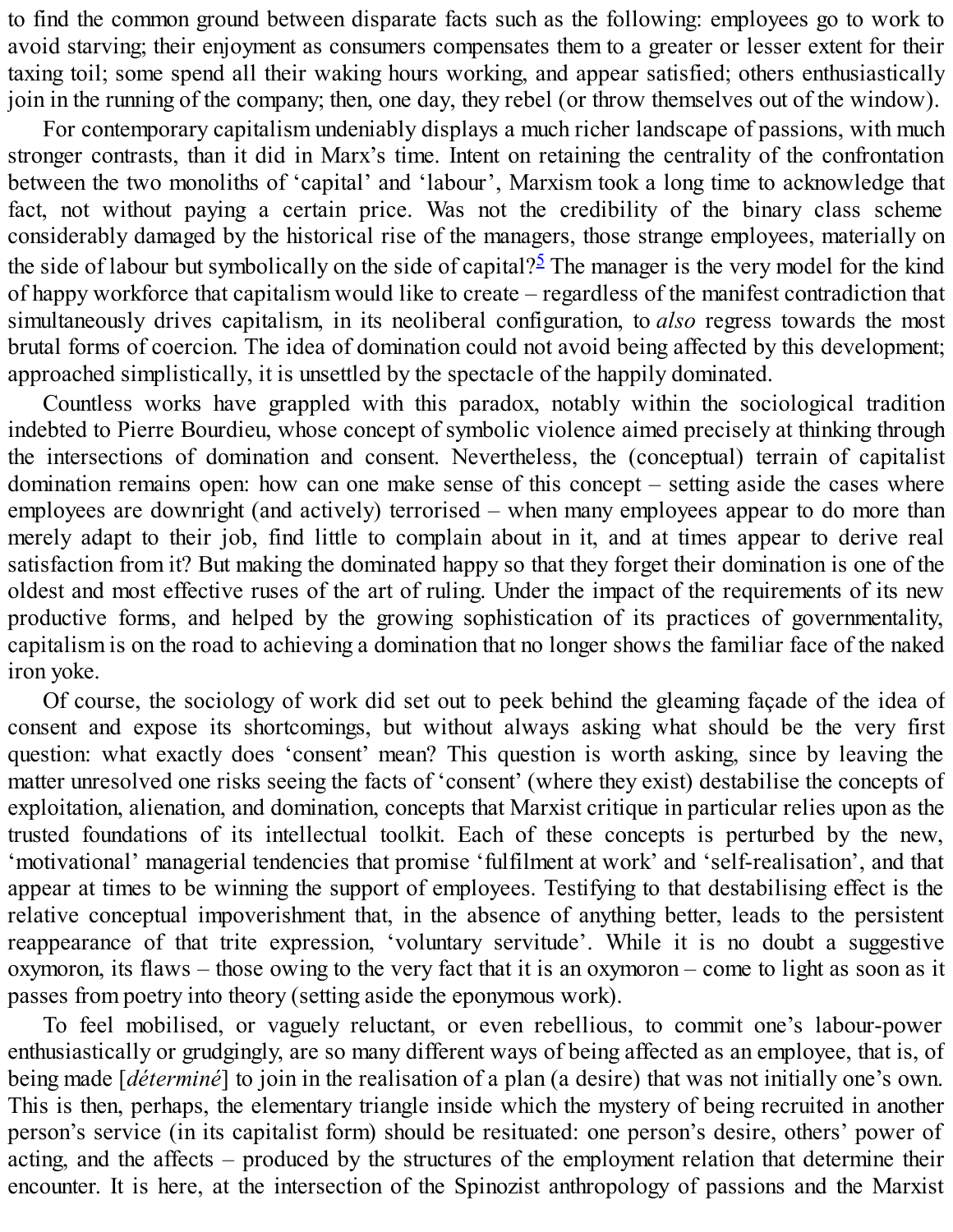theory of wage-labour, that it becomes possible to rethink the concepts of exploitation and alienation from the ground up, and thus ultimately to reopen the discussion about capitalism (but always in the two senses of criticism and analysis). And with that comes also the hope that capitalism can at last move from being merely contentious to being transcended.

 $\overline{\phantom{a}}$ 

<span id="page-8-4"></span>[5](#page-7-0) Marxist theory has caught up with this issue to a great extent, notably thanks to the work of Gérard Duménil and Dominique Lévy, who explicitly formulated the 'management hypothesis'. See *Économie marxiste du capitalisme*, La Découverte, 2003. See also Jacques Bidet and Gérard Duménil, *Altermarxisme. Un autre marxisme pour un autre monde*, PUF, 2007.

<span id="page-8-1"></span><span id="page-8-0"></span>[<sup>1</sup>](#page-6-0) Immanuel Kant, *Grounding of Metaphysics of Morals*, 3rd ed., trans. James W. Ellington, Hackett, 1993, p. 36 (4:429).

[<sup>2</sup>](#page-6-1) In French, *salariat* and *patronat* denote both the condition or institution of respectively being employed and owning a business, and the classes of people involved – the workforce and the owners of businesses respectively. Depending on context, the various derivations of 'employ' are used in the first case (employment, employee, and employee-class, and wage-labour and workforce when more appropriate). Because the usage of *patronat* is idiosyncratic, it and its cognates are translated by comparable derivations of the English word 'boss'. [Trans.]

<span id="page-8-3"></span><span id="page-8-2"></span>[<sup>3</sup>](#page-6-2) Étienne de La Boétie, *The Discourse of Voluntary Servitude*, Hackett, 2012.

[<sup>4</sup>](#page-6-3) The English word 'power' has two meanings that French (and Latin) distinguish with two separate words. *Puissance* (Latin *potentia*) can be thought of as inherent power (ability, power of acting, doing), whereas *pouvoir* (Latin *potestas*), as in the case above, *s*tands for relational, differential power (power over, social power, political power, etc.). [Trans.]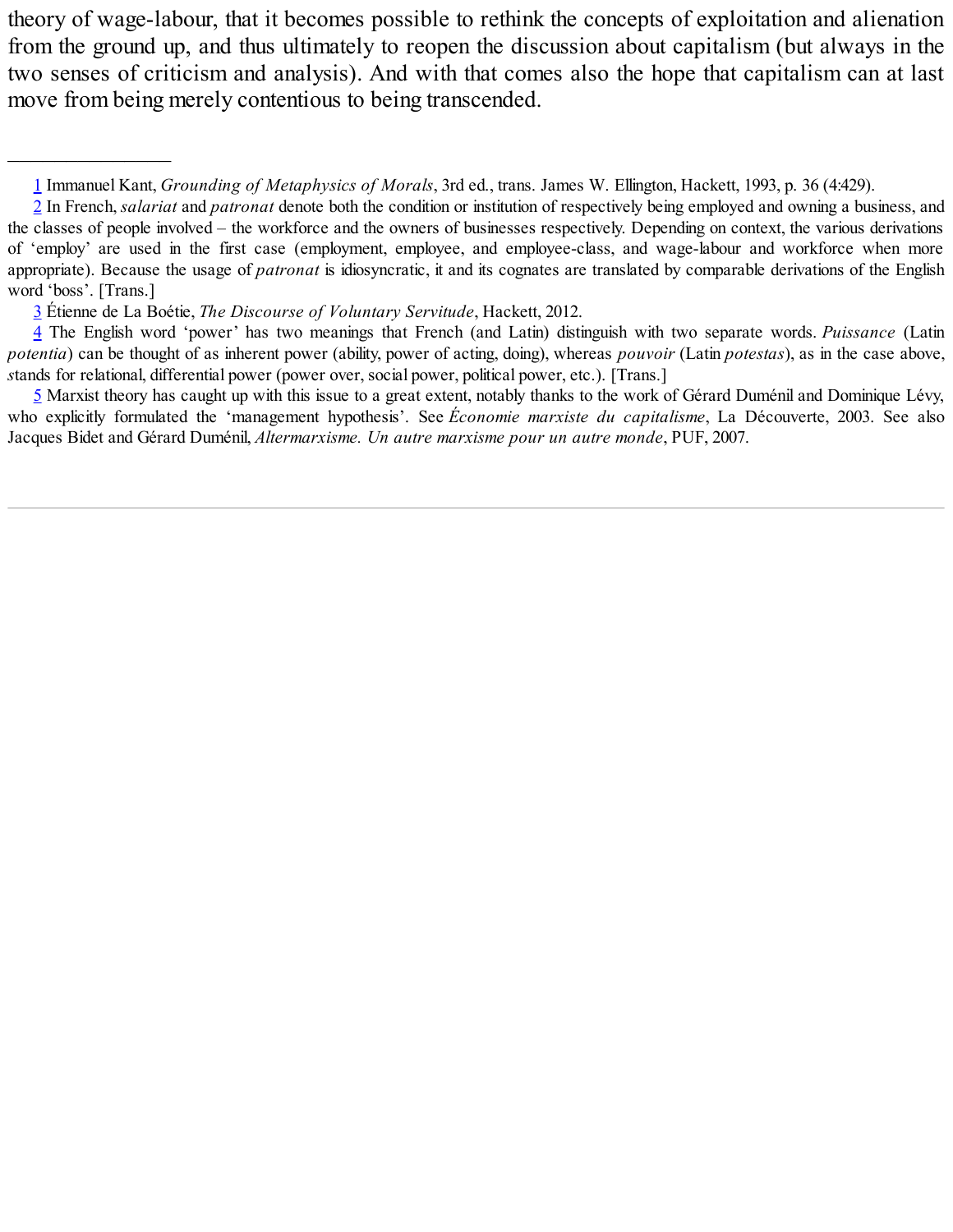# Making Others Do Something

## THE DESIRE TO DO SOMETHING

Spinoza calls 'conatus' the effort by which 'each thing, as far as it can by its own power, strives to persevere in its being.<sup>'1</sup> This phrase takes a certain effort to decipher, and those discovering it for the first time struggle to understand what is meant by this perseverance in being, what kind of concrete action it designates or makes a person do, and how it manifests itself in observable ways. Yet Spinoza provides all the necessary elements to make sense easily of the idea, allowing one not only to grasp its full scope but also to see it at work everywhere: 'each *thing* …' For the conatus is the force of existence. It is, so to speak, the fundamental energy that inhabits bodies and sets them in motion. The conatus is the principle of the mobilisation of bodies. To exist is to act, namely, to deploy this energy. Whence comes this energy? To do full justice to that question would require an ontological commentary. But a good enough answer for our purpose, half evident and half contentious – and since the subject matter will be *human* affairs – is that the energy of the conatus is simply life. And, this time hewing closest to Spinoza, it is the energy of *desire*. To be is to be a being of desire. To exist is to desire, and therefore to be active in the pursuit of one's objects of desire. Indeed, the link between desire as the effectuation of effort for the sake of persevering in being and the setting in motion of the body is expressed synthetically by the very term *conatus*. The Latin verb *conor*, from which it derives, means 'to undertake' [*entreprendre*] in the most general sense of 'to begin'. Like 'impetus', and likewise borrowed from the physics of the Renaissance, the conatus designates the thrust that changes the condition of something from rest to motion, the fundamental energy that shakes up the body and sets it on the course of pursuing some object. The history of each society is what both gives rise and sets limits to the range of undertakings [*entreprises*] that are possible within it, that is, to the range of objects of desire that a society considers legitimate. Free enterprise, in the most general sense of the freedom to undertake – that is, in the sense of the conatus – is consequently nothing other than the freedom to desire and to set out in pursuit of one's desire. That is why, outside the restrictions a society deems it appropriate to stipulate, free enterprise enjoys a kind of a priori obviousness. Noting the legitimacy of the production of material goods, the entrepreneurial lament – this time using the specifically capitalist meaning of the expression – repeatedly draws on this source in order to challenge any imposition of limits on 'free enterprise': 'I have a desire that conforms to the division of labour and I am prevented from pursuing it.' In this reproachful invocation of the freedom of enterprise, the entrepreneur is merely asserting the thrust of his or her conatus. And it is true that in the context of the ontologically desiring and active temperament of each being, and within the aforementioned limits, this freedom is incontestable.

### THE DESIRE TO MAKE OTHERS DO SOMETHING: BOSSING AND ENLISTMENT

It is rather the freedom to recruit other powers [*puissances*] in the pursuit of one's personal desire that is not evident a priori. Very often, however, the combined effect of human ambition and the depth of the division of labour is that desires for material production have to be pursued collectively, thus, in a strictly etymological sense, *collaboratively*. This is where the employment relation is born: the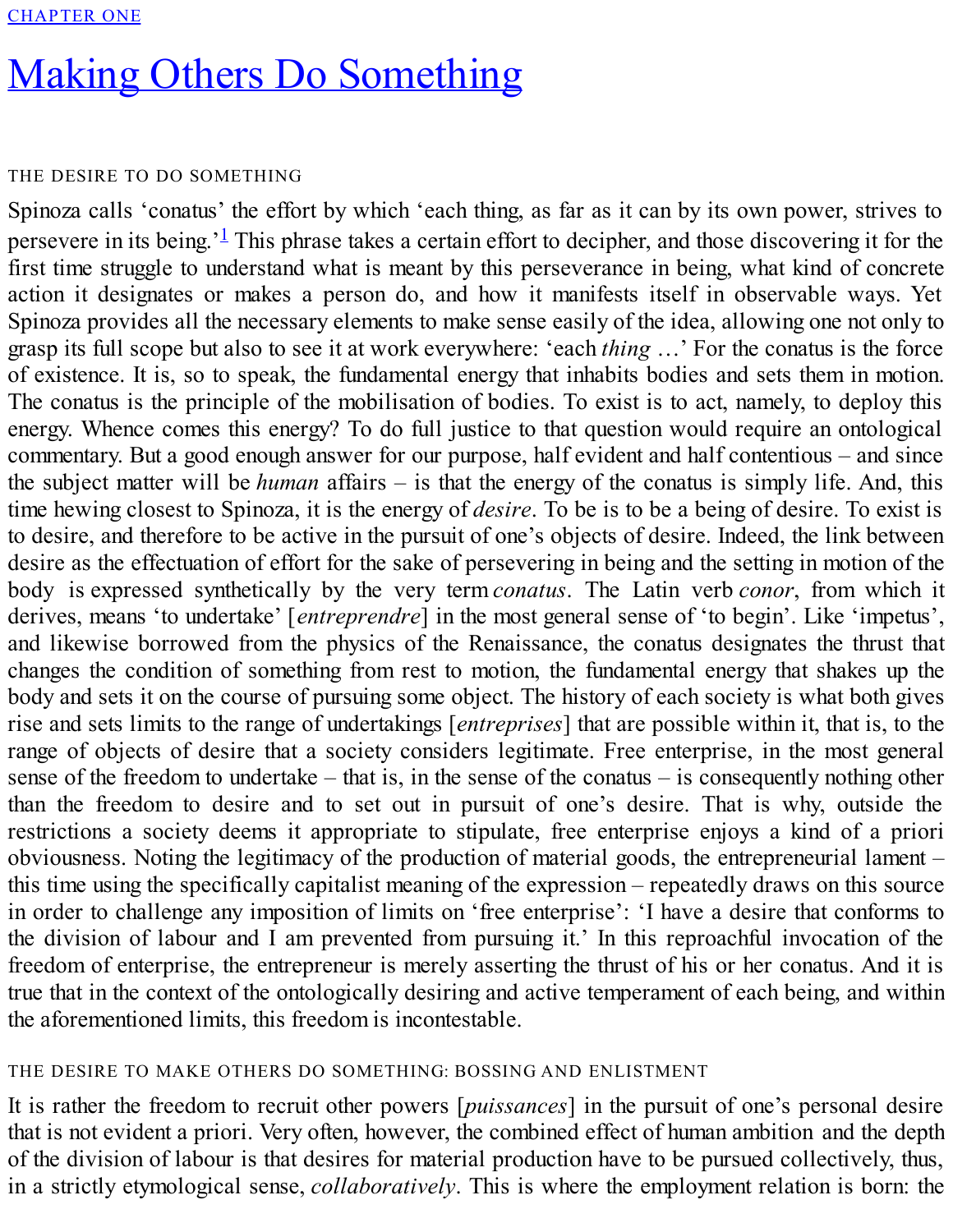employment relation is the totality of structural facts (those of the double separation) and juridical codifications that make it possible for some to involve others in the realisation of their own *enterprise*. It is thus a relation of *enlisting* [*enrôlement*], the essence of which is to make other powers of acting join in the pursuit of one's own industrial desire.

However, since it is a desire, an enterprise – both in general and specifically the productive, capitalist enterprise – can only arise, and can only be assumed, in the first person. The entrepreneur's exclamation is thus essentially reducible to an 'I feel like doing something.' Well then, great! Do it! But do it on your own  $-$  if you can. If that is not possible, the problem changes completely. The legitimacy of wanting to do something does not extend to wanting to make other people do it. Hence the ambitious development of the enterprise to the point that it necessitates *collaborations* requires a fully independent answer to the question of the forms that these collaborations should take. The issue here is that of the political participation of individuals in the organisation of the collective productive processes and the appropriation of the products of their common activity; in other words, it is the issue of *capture* by the subject of the master-desire.

From the standpoint of capture, it appears therefore that *enlistment* is the more general category, of which employment is only a particular case. One can however choose to name the containing concept after one that is contained by it. Thus it is possible to use the term *bossing* [*patronat*] to refer in the most general way to the relation within which master-desires engage the power of acting of enlistees in *their* enterprise: military commanders, in their conquests; crusaders, in their crusades; sovereigns, in their sovereign power [*puissance*] (which is not theirs but belongs to the multitude); and capitalist business-owners, in their profits and dreams of industrial fulfilment. In the most general sense, *bossing* is a relation of *capturing*, instances of which are found in many areas outside that of the capitalist exploitation that gives it its primary signification today: the NGO directors appropriating the lion's share of the results of the activities of their activists; the university mandarins, of their juniors; the artists, of their assistants – all this outside the capitalist enterprise, and in pursuit of things that have nothing to do with monetary gain. They are no less *bosses* for that, specific inflections of the boss in general, capturers of the effort (conatus) of their *subordinates* enlisted in the service of a master-desire.

#### INTEREST, DESIRE, SETTING IN MOTION

Capture presupposes getting bodies to set themselves in motion in the service of the capturer *Mobilising* is therefore its constitutive preoccupation. For it is ultimately quite strange that people should so 'accept' to occupy themselves in the service of a desire that was not originally their own. Only the force of habit, resulting from the omnipresence of the bossing relations under which we live, can make us lose sight of the immense amount of social labour that is required for producing this 'setting oneself in motion for another' on such large scales. But the formal identity of the enlistment relation, considered at a certain level of abstraction, takes nothing away from the specificity of the contents and structures of its various inflections: the capitalist bosses have their own particular 'methods', which are not the same as those of the crusading bosses or the university bosses. And the capitalist method is *first of all* money. But is this not a well-known triviality?

Undoubtedly it is; but the banality of the experience it evokes does nothing to diminish its depth. And perhaps the capitalist bossing, despite its particularities, is the one best suited for the task of demonstrating what bossing as such 'runs on': it runs on interest – *namely*, on desire. Here we could paraphrase Spinoza: *interesse sive appetitus*. Some do not like this identity, however. <sup>2</sup> Or rather,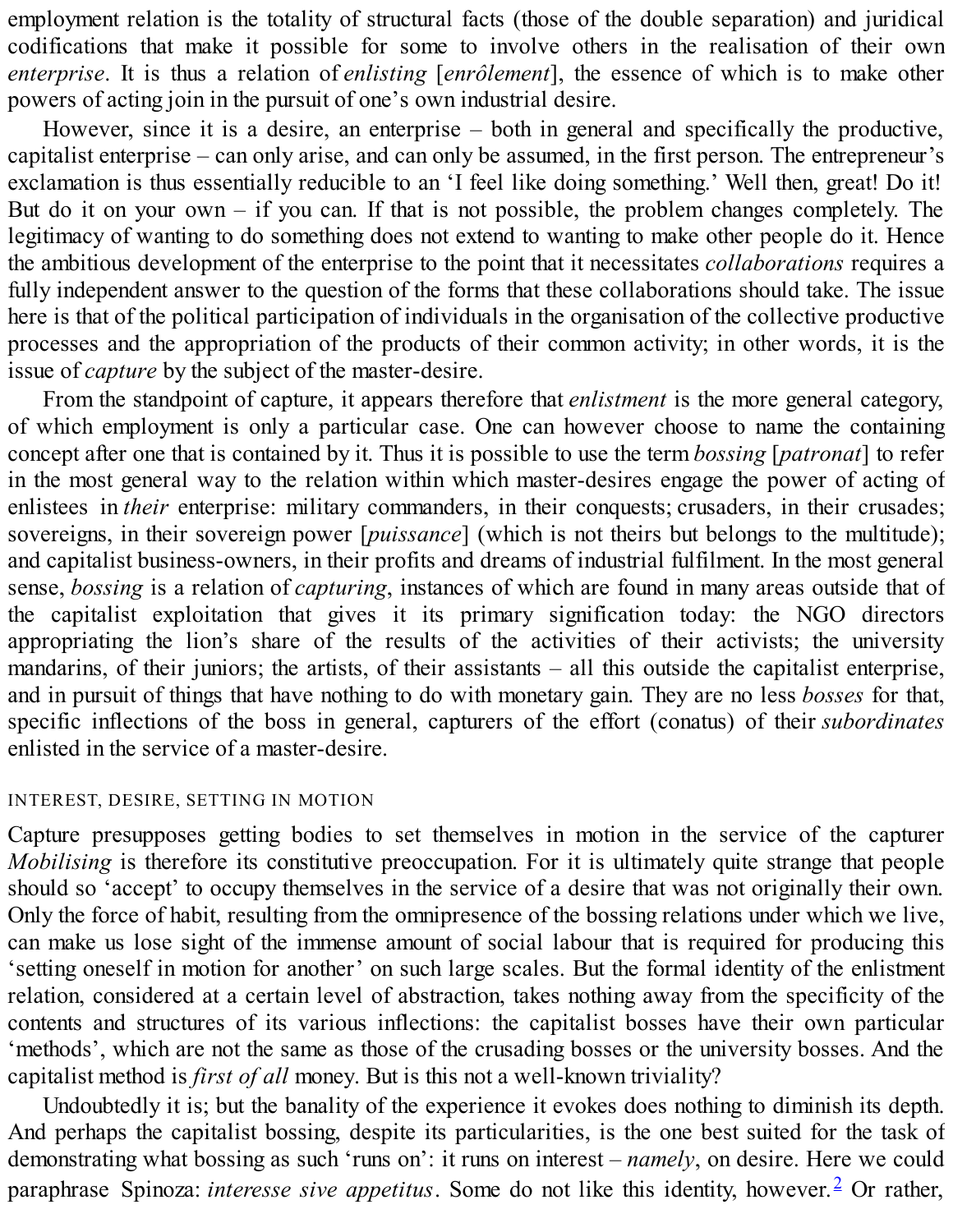they do not like its consequences. For if human essence is desiring, it follows from this identity that all actions must be considered *interested*. 'What is left then of the warmth of true relationships and nobility of feeling?' ask the defenders of the disinterested gift. Everything and nothing. Nothing if we stubbornly cling to the idea of a pure altruism, a movement out of the self in which the self maintains no stake. Everything, provided that we resist the reductive understanding of 'interest' that limits it to utilitarian calculations only. Interest is the obtainment of satisfaction; it is therefore another name for the object of desire, and is likewise infinitely varied. Is it at all possible to deny that we are *interested in our desires?* And if not, how then to refuse the status of interest to all the objects of desire that fall outside the range of merely economic desires? How to deny that there is interest in the gratitude that is expected for a gift, in the anticipation of reciprocity in love, in displays of largesse, in cashing in the symbolic profits of greatness or of a reputation for charity, just as much as in keeping a balance of profits and losses, but, 'simply', in a form other than that of the explicit calculation? It is true however that another desire, and a particularly strong one, the desire for enchantment, keeps impelling us to deny the existence of interests, as if the defenders of disinterest became the victims of the very utilitarian reduction that they set out to combat. Having committed themselves to the stirring task of stemming the icy tide of calculation, they have limited the application of the word *interest* to their enemy for the sole reason that this is how economic theory and utilitarian philosophy use the term. They thus incur the twofold cost of validating the designation, thus ratifying the reduction, and of relinquishing in that very gesture, for no good reason, the breadth of a concept with so much wider potential.<sup>3</sup> Yet, whichever path it chooses – including paths that pass through all possible and imaginable others – the effort of persevering in being as desire is never pursued except in the first person. Hence the pursuers must necessarily be considered interested, even when their desire is the desire to give, to help, to pay attention, or to show concern. The generality of desire therefore has room for the full gamut of interests, ranging from the self-declared economic interest, a historically constructed expression of interest as it *self-consciously* recognises itself in the form of accounting in monetary units, via all the forms of interest that are embedded in strategies with varying degrees of self-awareness, up to its least economic forms, indeed the most anti-economic, such as moral, symbolic, or psychological interests. Yet capitalist social relations draw much more widely from this range than a merely economistic reading would conceive. It does not follow that a conceptually unified account of these relations is impossible; but developing one would require having at our disposal, evidently, a unifying concept: the conatus, for example, that desiring force at the root of all interests, that interest-desire at the root of every servitude.

### BARE LIFE AND MONEY

It is true that of all the desires it harnesses, capitalism begins with money – or rather with bare life, life in need of reproduction. For, in a decentralised economy with a division of labour, material reproduction passes through the gateway of money. This mediation is not purely a capitalist invention: the division of labour, and the monetary market exchange that accompanies it as it deepens beyond a certain threshold, have developed slowly over centuries. Capitalism inherited this layering of markets that evolved over the long term. But it could only truly take form by closing off the last avenues of independent individual or (small-scale) collective production, thus raising material heteronomy to an unprecedented level. The *full* dependence on the market division of labour is its condition of possibility. Marx and Polanyi among others have amply shown how the conditions for proletarianisation emerged, notably through the enclosure of the commons. In the wake of that act of the most complete, organised immiseration, people were left with only one option, the sale of their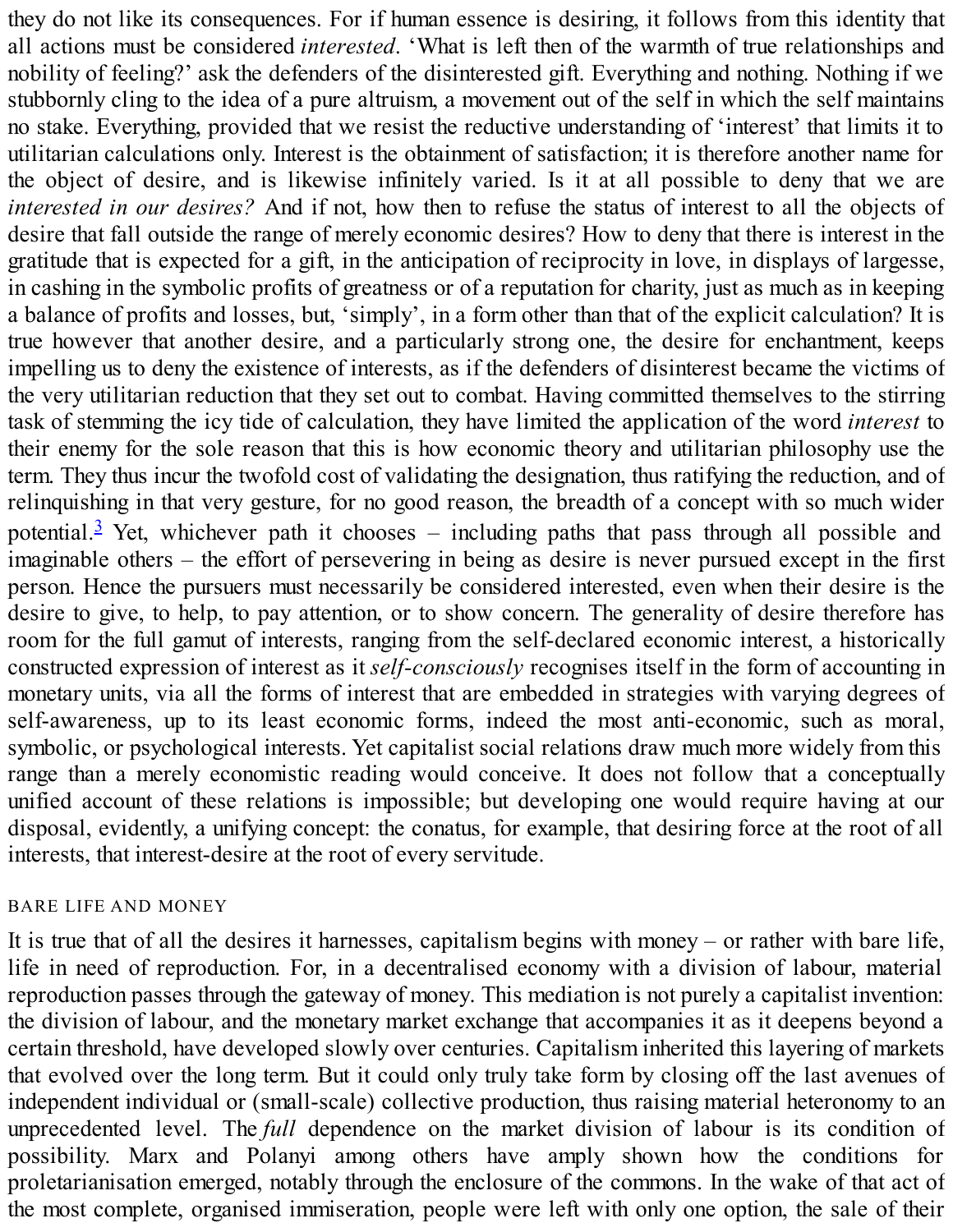undifferentiated labour-power.

It is tedious to have to repeat such trivial and obvious facts, yet necessary inasmuch as contemporary fictions, built on 'work enrichment', 'participative management', 'employee em powerment' and other programmes of 'self-realisation' are successfully erasing the memory of that original truth about the employment relation: that it is a relation of dependence, a relation between agents in which one holds the conditions for the material reproduction of the other, and that this is the permanent backdrop and the immoveable foundation for anything that unfolds on top of it. Without being reducible to it, the employment relation is only possible when the mediation of money becomes the obligatory gateway, the exclusive gateway, through which the basal desire for material reproduction must pass. As employees repeatedly discover, all the incentives that the capitalist employment relation successively put on stage in order to enrich its scenery and elicit more refined interests in the workplace – interests such as advancement, socialising, 'fulfilment' – can collapse at any moment, leaving only the indestructible foundation of material dependence, a stark backdrop of menace hanging over life newly made bare.

Since the mediation of money functions as an obligatory gateway, the dependence on the provider of money is inscribed in the strategies of material reproduction from the outset, and as its most fundamental fact. Yet in a capitalist economy there are only two providers of money: the employer and the financier. For the employee, it is the employer; later it will also be the banker, but only marginally and on condition of a repayment capacity backed by pre-existing remuneration. Pushed to its limit, material heteronomy – namely, the inability to independently supply the necessities of one's reproduction as labour-power (and simply as life), and therefore the need to participate in the market division of labour – makes access to money imperative and money the cardinal object of desire, the desire that conditions all or almost all others. Money, writes Spinoza in one of the rare passages in which he addresses economics, has become a 'digest of everything?', and 'that is why its image usually occupies the mind of the multitude more than anything else. For they can imagine hardly any species of joy without the accompanying idea of money as its cause.<sup> $4$ </sup> Spinoza by no means excluded himself from the common lot with this sharp observation.<sup>5</sup> Before engaging in philosophy, he had to polish lenses. A citizen of the United Provinces at the height of their economic power, he was well placed to identify the mutations that the deepening of the division of labour and the market-based organisation of material reproduction induced in the order of desires and collective affects: money, as the almost exclusive mediation of material strategies, 'the digest of everything', became the object of meta-desire – the obligatory gateway through which all other (market) desires must pass.

### CURRENCY-RELATION, MONEY-DESIRE

Incidentally, this is the moment to make a conceptual distinction between two terms, *currency* and *money*, that are intuitively grasped as interchangeable and which few see the utility of disentangling. Why then have two words for a single thing? Pepita Ould-Ahmed, one of the first to properly examine this lexical difference, very correctly sees in it the effect of distinctive disciplinary appropriations – money for the anthropologists (and sociologists), currency for the economists – and ultimately a mere variation in perspective relative to what remains fundamentally one and the same object.<sup>6</sup> We can however extend this analysis, and qualify this 'variation in perspective' conceptually by making currency the name of a certain social relation, and money the name of the desire to which this relation gives birth.

Michel Aglietta and André Orléan made the decisive contribution of refuting the substantial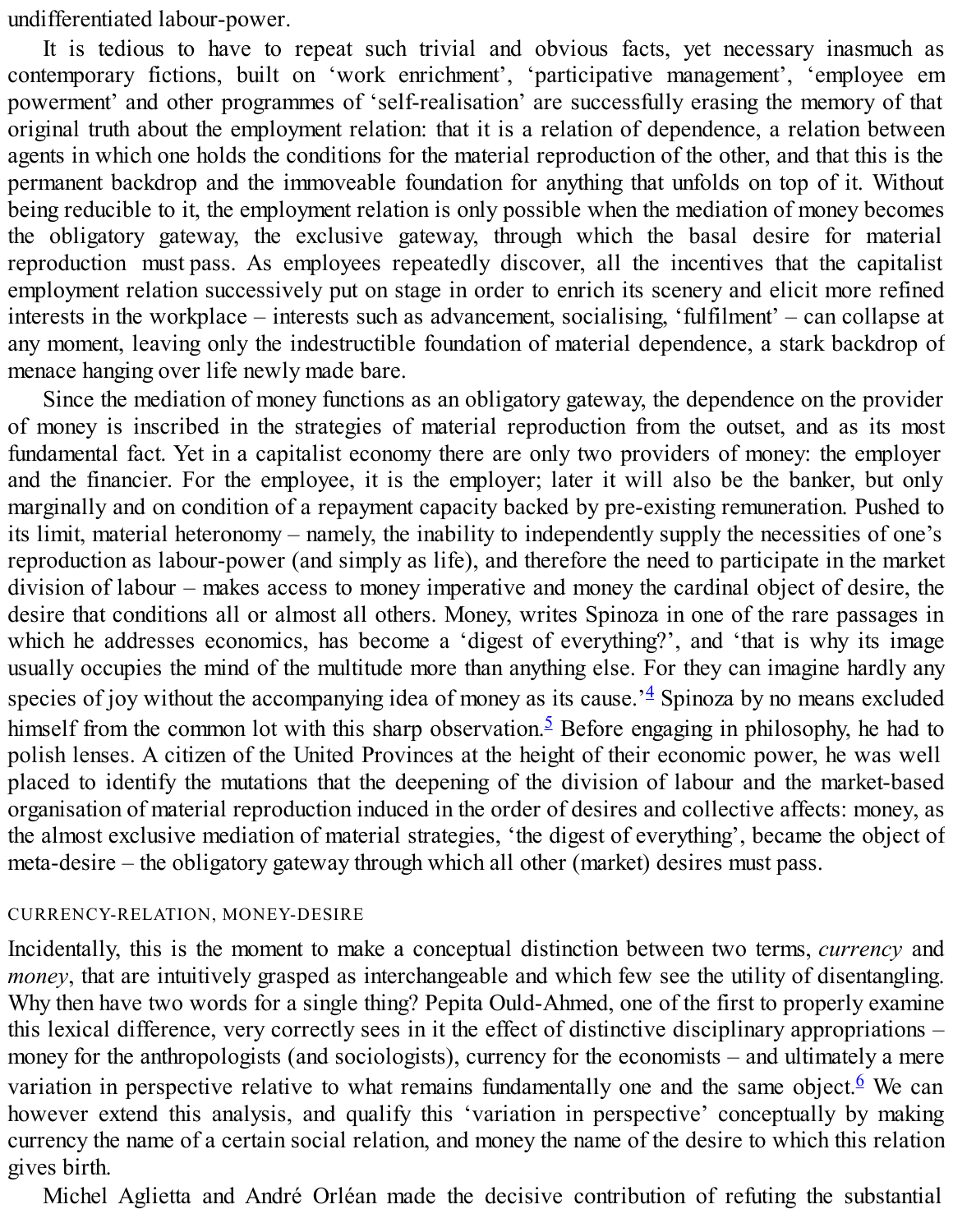(intrinsic value) and the functional (convenient means of exchange) approaches to understanding currency, seeing it rather as a *social relation*, buttressed in institutions, and as complex as the social relation of *capital*. <sup>7</sup> Currency is thus not a value in itself but the operator of value. Above all, it is fundamentally the effect of a collective belief in its efficacy as a means of repayment, since everyone justifies accepting the monetary sign by the fact that everyone else is equally and reciprocally willing to accept it. The production of this common acceptance of a sign, which is ultimately perfectly arbitrary since it lacks any intrinsic value, is the monetary question par excellence. This *essentially fiduciary* nature of currency, long occluded by the illusions of metallic fetishism, must be brought to light if one is to grasp that it has no substantial character and is fundamentally *interpersonal* – in other words, that at the scale of the whole society it is a social relation. Monetary institutions have no other function than to produce and reproduce that social relation of shared recognition and trust which, attached to some sign, establish it as a universally accepted means of payment.<sup>8</sup> Currency is only (re-)produced, or destroyed, together with this relation. That is why, far from being reducible to dyadic interactions, money imposes itself (when it imposes itself) with a sovereign force, and at the level of the whole community whose collective power it in some way expresses. $\frac{9}{5}$ 

If currency is the means of payment as a social relation, money is currency grasped from the standpoint of the subjects, namely, currency as object of desire – this 'digest of everything' without whose 'accompanying idea as cause no joy exists'. Money is the subjective expression, in the form of desire, of the monetary social relation. This social relation produces the common acceptance of the monetary sign and therefore turns it – from the perspective of individuals – into an object of desire, or meta-desire, since this particular object is the general equivalent that gives access to all (material) objects of desire. This relation and its institutional framework is thus responsible for producing one of the most powerful attractors of an economy of desire structured by the commodity. We can clearly see here both the difference between, and the complementary nature of, the respective analytical registers of currency and money: on the one hand, the institutional and social mechanisms that produce a collective belief-trust, and on the other, the mystification of individual desire. What is undoubtedly needed is not to disqualify one perspective with the help of the other, but rather to use both together in order to take full stock of the monetary object, exactly in the manner of Bourdieu's objection to the false antinomy between objectivism and subjectivism. $\frac{10}{10}$  The former is only interested in structures, dismissing agents as their merely passive bearers, whereas the latter ignores structures on the ground that nothing exists except the lived experience of individuals; both are thus equally incapable of thinking the *expression* of structures in and through the individual psyche, namely, the presence of structures inside the subjects themselves, but in the form of dispositions, desires, beliefs and affects.

### THERE IS NO SUCH THING AS VOLUNTARY SERVITUDE

Dependence on the object of desire 'money' is the bedrock of employees' enlistment, the unacknowledged purpose of all work contracts, and the backdrop of menace known to the employee as much as to the employer. The setting-in-motion of employed bodies 'in the service of …' takes its energy from the fixation of the conatus-desire on the money object, of which capitalist structures have established the employer as the sole provider. If the primary meaning of domination consists in one agent's having to pass through another to access the object of desire, then evidently the employment relation is a relation of domination. But, first, the intensity of domination is directly proportional to the intensity of the desire of the dominated over which the dominator has control. And second, once primitive accumulation created the structural conditions for radical material heteronomy – which all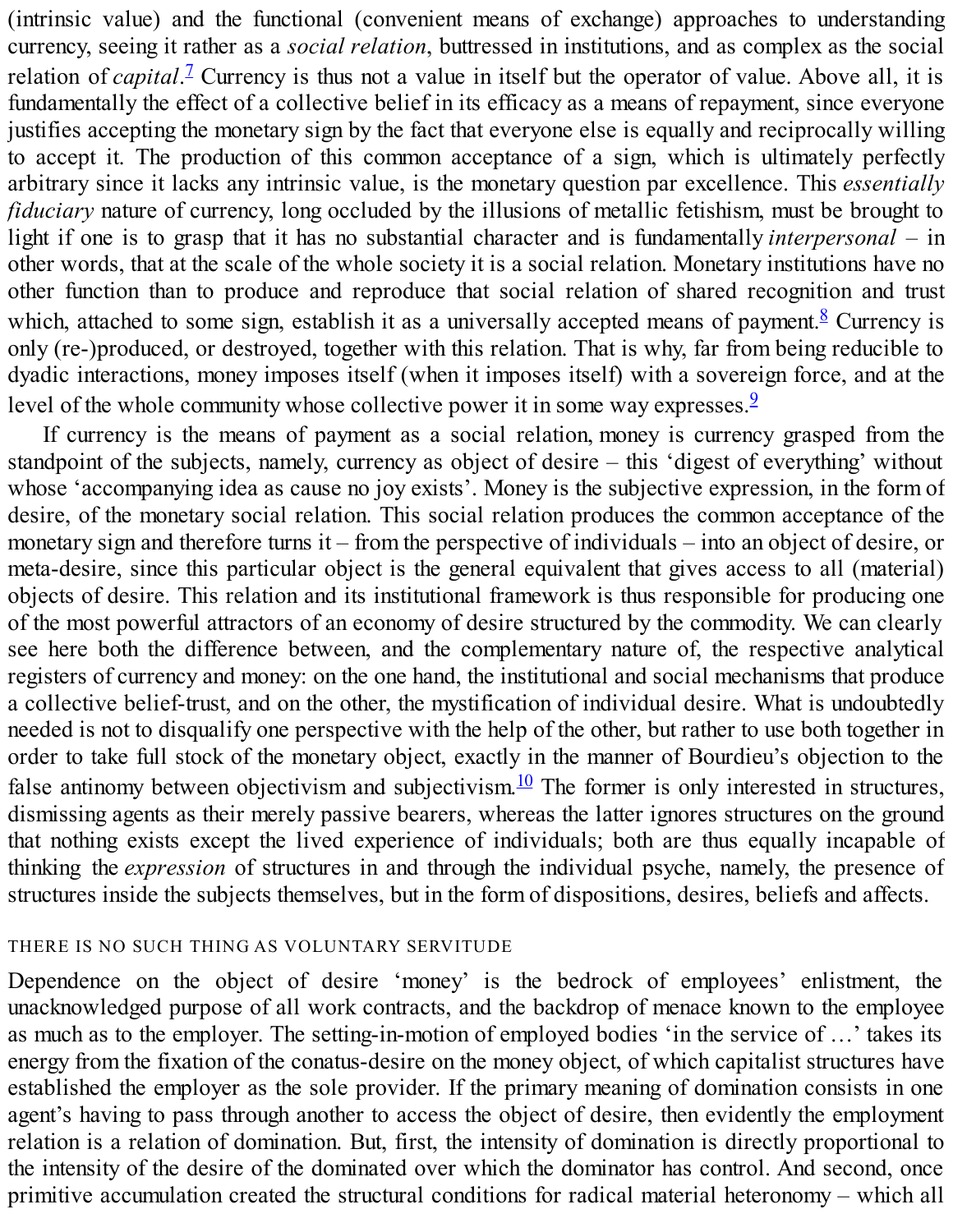the subsequent evolution of capitalism seeks to further deepen – money accedes to the top of the hierarchy of objects of desire-interest; it is the one object on which the pursuit of all other desires depends – including non-material ones. 'The first premise of all human existence and, therefore, of all history, [is] the premise, namely, that men must be in a position to live in order to be able to "make history." But life involves before everything else eating and drinking, a habitation, clothing and many other things.<sup> $11$ </sup> Thus, in the monetary economy with division of labour that characterises capitalism, no desire is more imperious than the desire for money, and consequently, no hold is more powerful than that of enlistment through employment.

Revisiting this type of obvious fact is manifestly necessary for refuting the idea of 'voluntary servitude', that oxymoron that is often presented today as the key to understanding the employment relation and its recent and most troubling manipulative evolution. Would it be fair however to say that La Boétie's argument is better than his book's title? To the extent that it is, one could add that what is amazing is the precocity of an expression that distils ahead of its time, not only all the aporiae of the subjectivist metaphysics that feed contemporary individualistic thinking, but also the actual manner in which individuals intuitively relate to themselves. The individual-subject imagines itself to be a free being, endowed with an autonomous will, whose actions are the effects of its sovereign volition: hence, had I wanted emancipation strongly enough, I would have been able to escape my condition of servitude; consequently, if I am in this condition, it must be the fault of my will, and my servitude has to be voluntary. Under such a metaphysics of subjectivity, voluntary servitude is doomed to remain an insoluble enigma. How can one 'want' to be in a state that is so manifestly undesirable? Absent an illumination of this mystery, the evocation of voluntary servitude, which captures the tension of an aspiration to liberty that inexplicably persists in remaining unfulfilled, can go no further politically than a call for raising consciousness. While that is already no bad thing, what it is absolutely incapable of producing is a causal understanding of this non-fulfilment.

One among many other relations of domination, the employment relation as the capture of a certain desire (individuals striving to secure their biological-material perseverance's desire for money) exposes in all its nakedness how enslavement really works: through the necessity and the intensity of a desire. To rescue from this argument a rehabilitated idea of 'voluntary servitude' one would have to argue that we are fully in charge of our desires. But in this respect, the case of the employment relation has the merit of pointing out the existence of desires that assert themselves in ways that have nothing to do with free choice – otherwise one would also have to speak of voluntary servitude in the case of someone threatened with a gun, since such a person would obey any order because of the (powerful) desire not to die, captured (the person and the desire) by the hostage-taker. It is the social structures, in the case of employment, those of the capitalist relations of production, that configure desires and predetermine the strategies for attaining them. Within the structures of radical material heteronomy, the desire for persevering biologically-materially is narrowed down [*déterminé*] to the desire for money, which is in turn narrowed down to the desire to be employed.

But while the example of employment is useful for making patent the heteronomy of the desire associated with it, to remain confined to its particularity would have the opposite effect. No one strove to establish the absolute generality of the heteronomy of desire more than Spinoza. Ontologically speaking, the conatus, generic desiring force and 'man's very essence',  $\frac{12}{12}$  is first of all pure momentum, and has no definite direction. In the words of Laurent Bove, it is a 'desire without an object.<sup>'13</sup> It finds objects to pursue soon enough, but they will be indicated to it from outside. For one catches a desire in the encounters with things, memories of things, and all the associations that unfold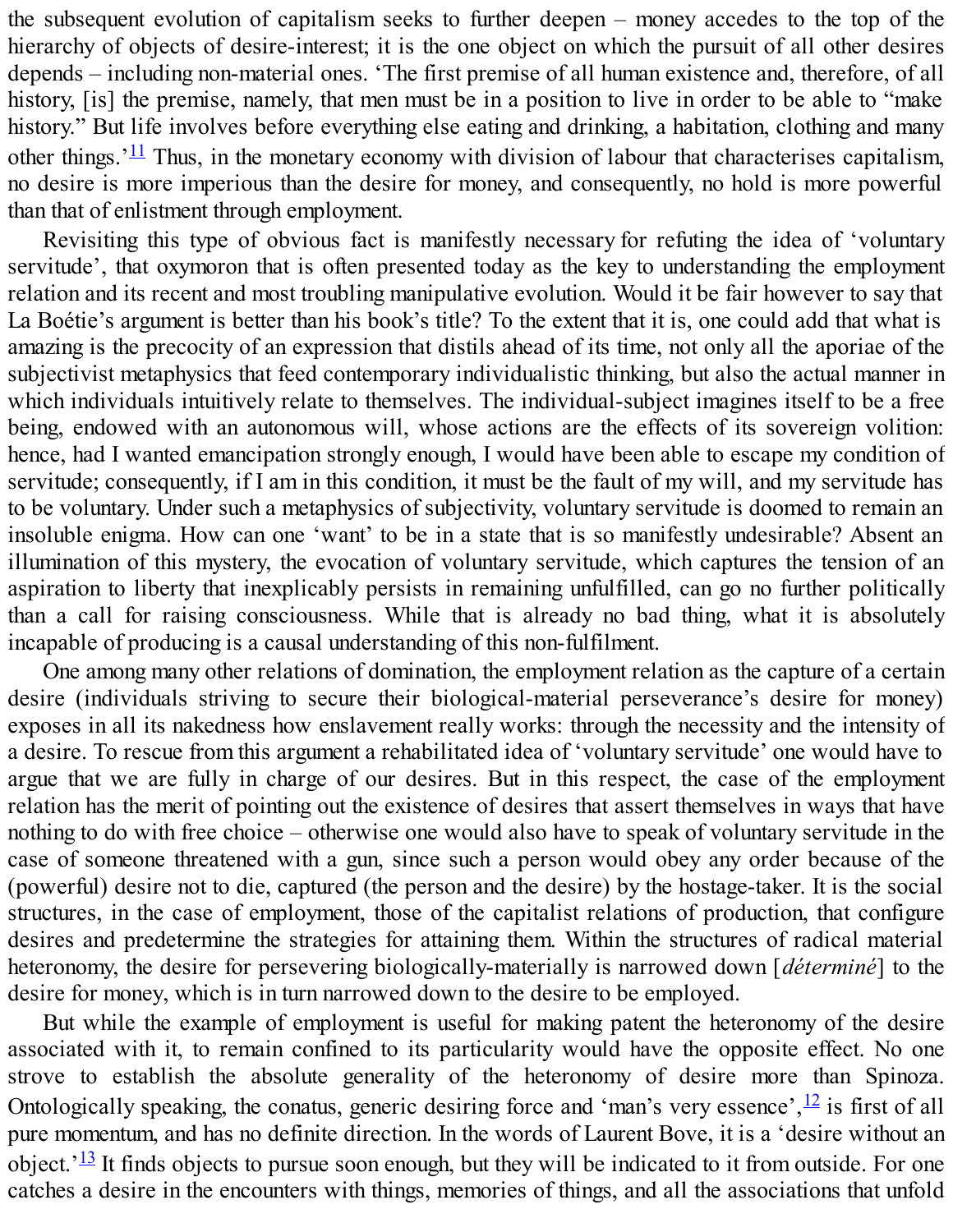from these events that Spinoza calls *affections*. '*Desire* is man's very essence, insofar as it is conceived to be determined, from any given affection of it, to do something.' The wording here is no less obscure than in the case of the perseverance in being, yet it says exactly what must be understood: human essence, which is the power of activity – but generic and, as such, intransitive, a pure force of desire but as yet aimless – only becomes a directed activity due to the effect of a prior affection – something that happens to it and modifies it. It is the affection that points the desire in a particular direction and gives it an object for its concrete exertion. From this follows a radical reversal of the ordinary understanding of desire as the pull of a preexisting, desirable object. It is rather the push of the conatus that invests things and institutes them as objects of desire. $\frac{14}{14}$  And these investments are entirely determined by the interplay of affects.

An affection, something that happens; an affect, which is the effect, sad or joyful, of that affection; the feeling that follows of wanting to do something, to possess, to run away, to destroy, to pursue, or whatever it may be. The life of desire unfolds in its entirety from this elementary sequence. It unfolds most often through the interplay of memory and associations, for the affections and the affects that result from them leave traces that are more or less deep, more or less amenable to being remobilised.<sup>15</sup> Old joys and sorrows contaminate new objects that are related to them, which then become new objects of desire.<sup>16</sup> Does not Swann fall in love with Odette for the sole reason that she reminds him of a beloved, delicate beauty in a Botticelli fresco? And when desire does not pass from one object to another through association and recollection, it circulates between individuals who induce each other to desire through the mutual spectacle of their passions. $\frac{17}{17}$  This occurs less within strictly dyadic relations than through mediations that are essentially social, and the source of the huge variety of emulations of desire: I love because he loves; or, if she loves, then I love less, or indeed more. Or I hate, precisely because he loves! (As we know, one social group's taste can be another's bad taste, and so the desire of the former to pursue something spurs the latter to avoid it, for example.)

An exploration of the infinite convolutions of passionate life according to Spinoza would be a book in itself.<sup>18</sup> What is important here is to emphasise the profound heteronomy of desire and affects, caught up in the vagaries of past and present encounters, and the dispositions for recollecting, linking, and imitating formed over the long course of (social) biographical trajectories – above all, there is in this absolutely nothing to suggest an autonomous will, sovereign control, or free self-determination. The passionate life imposes itself on individuals and they are chained to it for better or worse, prey to the fortunes of encounters that cheer or sadden them, its real causes – the key to understanding it – forever escaping their grasp. To be sure, Spinoza writes an *Ethics*, outlining a trajectory for liberation, one that may be embarked on, as it happens, with no deliberate decision.<sup>19</sup> The liberated, however, are few – have we ever encountered a single one? As for the common lot, the title of the fourth part of the *Ethics* sets the tone unambiguously: *Of Human Servitude, or the Powers of the Affects*. Similarly in the first two sentences of the foreword: 'Man's lack of power to moderate and restrain the affects I call servitude. For the man who is subject to the affects is under the control, not of himself, but of fortune …' Given the fortuitous order of encounters and the laws of the affective life through which these encounters (affections) produce their effects, human beings are passionate automata.

Subjectivist-individualist thought, built around the idea of free will as sovereign self-control, predictably rejects this verdict of radical heteronomy *in toto* and to its last breath. It is indeed this rejection that is expressed – prospectively in La Boétie, almost in embodied form today – in the idea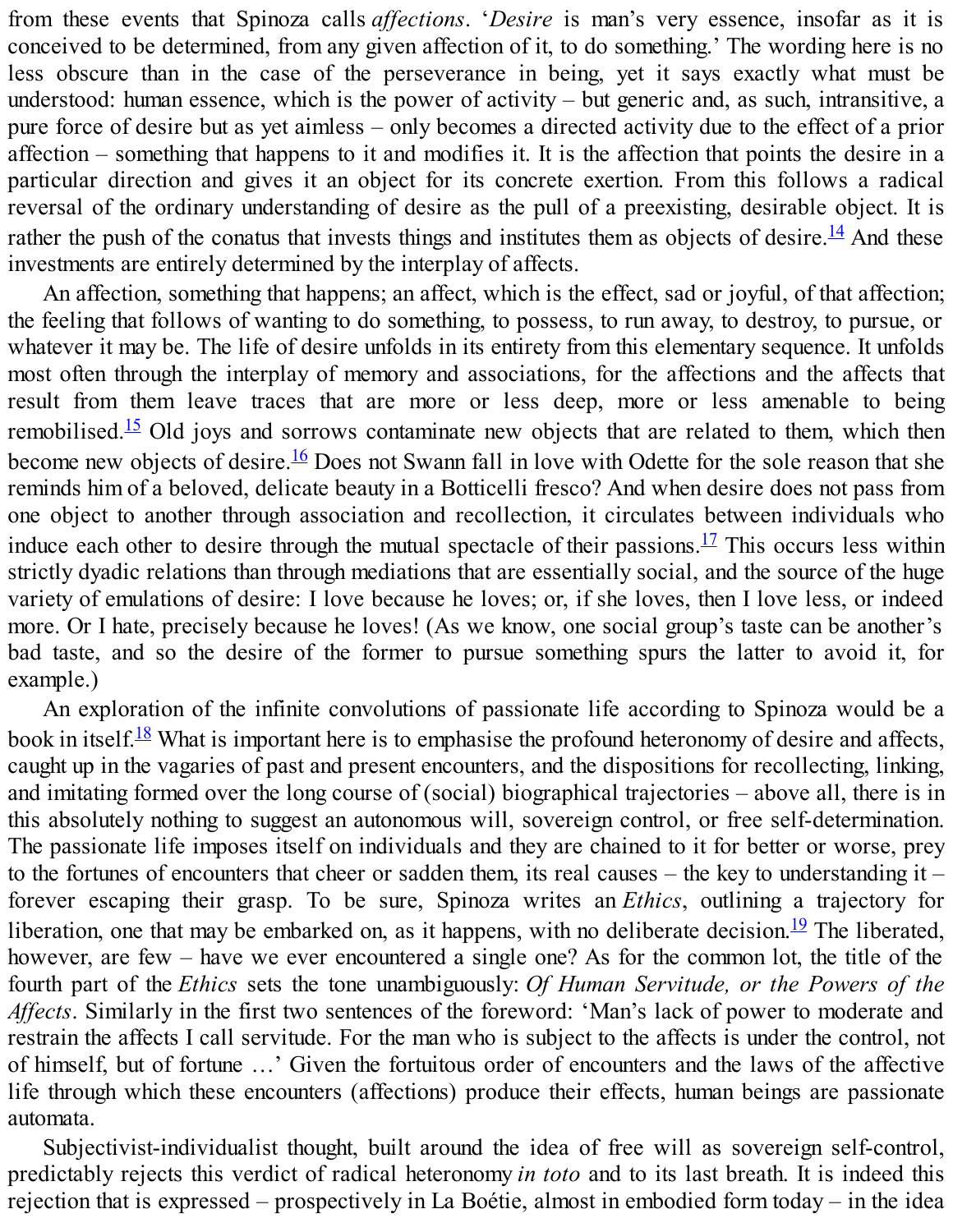of 'voluntary servitude', since, without the outright duress of physical restraint, one would not have submitted to being chained unless one more or less wanted it, however mysterious that 'wanting' is bound to remain. Against this insoluble aporia, Spinoza proposes an altogether different mechanism of alienation: the real chains are those of our affects and desires. There is no such thing as voluntary servitude. There is only passionate servitude. That, however, is universal.

#### THE ASYMMETRY OF THE MONETARY INITIATIVE

That the necessity of material-biological persistence is experienced as an 'imposition' or a 'chore', and therefore perceived as incompatible with the emotional tenor commonly associated with the upsurge and transport of desire, merely reveals the limits of intuition based on everyday experience. Conceptually speaking, in no way does it subtract this necessity from the range of desires. We really do take great pains to acquire the things we deem necessary for our reproduction. Suffice it to observe with what ferocity, up to and including violence, people pursue such things when they are lacking (for example in cases of grave penury, natural catastrophe, etc.). Thus it is indeed on this very first desire that enlistment through employment relies. As the provider of money within the capitalist social structure, the employer holds the key to the basal desire, the desire to survive, which is hierarchically above and the condition for all other desires, making the latter, by definition, also subordinate to the employer.

One may object that the strategic situation of dependence is more symmetrical than that, since the employer too seeks an object of desire that the employee possesses: labour-power. But the employer needs *indefinite* labour-power rather than that of a specific employee, for the disparity between the number of employers and the number of employees (arising from the very fact that the process of production is collective) makes labour-power fungible, at least within the same set of competences: from the point of view of the employer, *this one* (this quantity of labour power) will do as well as *that one*. The fungibility that allows employers to draw indefinite labour-power from the undifferentiated population of the employable is thus the first factor that reduces to modest proportions the formal symmetry between capital and labour in their relation of mutual dependence. The second is their respective ability to hold out without the other. Whichever is less able to defer obtaining the object of desire that is in the other's possession will fall under the other's domination. But as the rarity and the hazards of employee revolts indirectly attest, it is capital that can afford to wait things out. In contrast, individual labour-power must reproduce itself daily. Blocking its access to money is fatal to it within a very short time, and can only be resisted through various forms of organised employee solidarity. Thus although one can say that, *formally*, to produce anything the providers of machines need the providers of labour as much as the providers of labour need the providers of machines, the entire *real* strategic situation that results from their relation, as determined by the social structures of capitalism, distorts the initial symmetry and turns it into a relation of dependence, and therefore into domination.

As for the distribution of agents between the respective positions of capitalists and workers within the social structure of capitalism, it is decided upstream, and through the same strategic question of access to money. The capitalists, providers of money to the employees, must likewise find their own suppliers, and moreover on a considerably larger scale, since they need to finance the whole cycle of production in advance (working capital requirements). The supplier of money to the capitalist is the banker. But the banker only supplies limited leverage, in the form of a debt supplement that must be added to an already constituted net capital stock. It is the ability to organise a first round of financing and amass a base of net equity that selects from among the 'candidates' those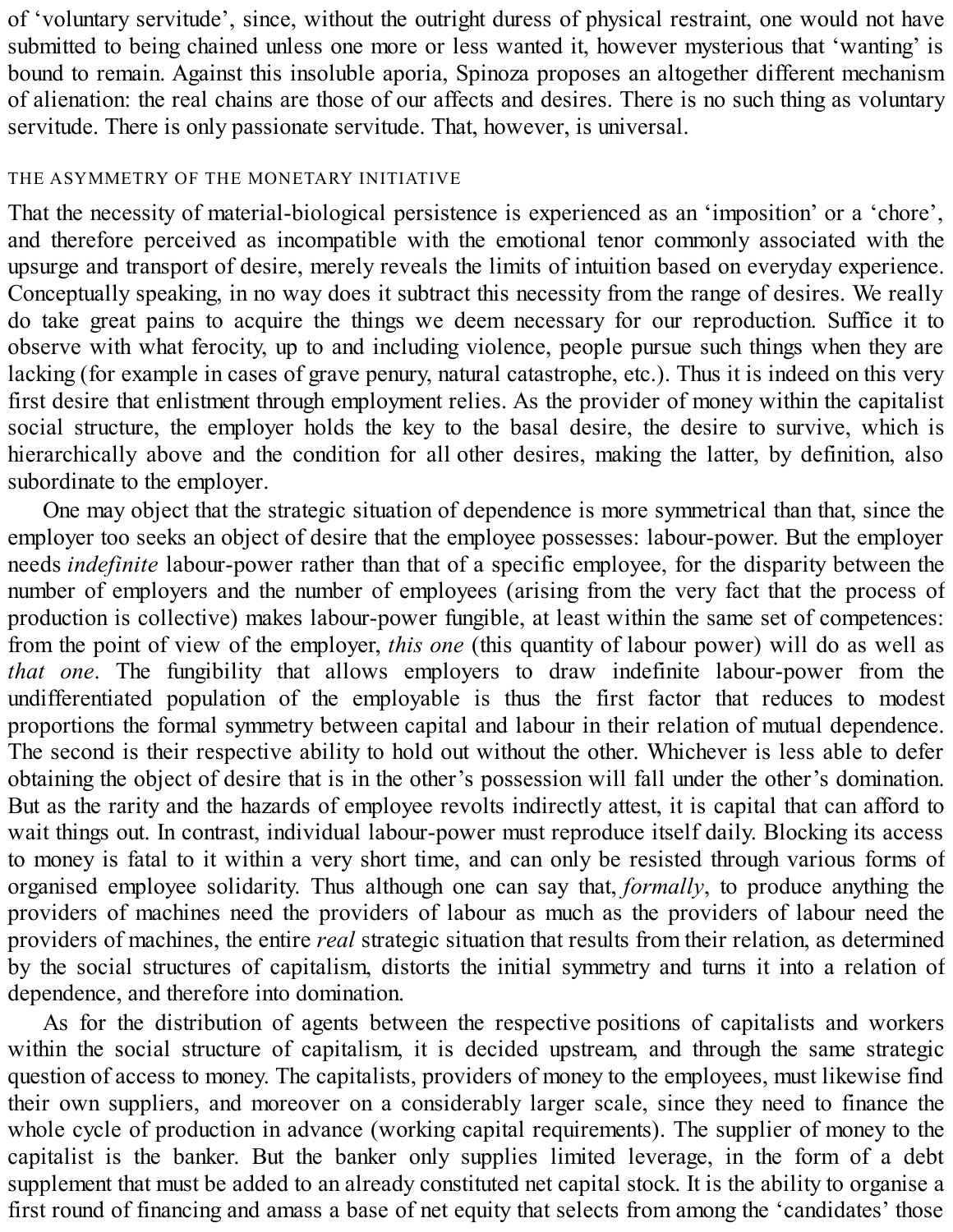who will hold the position of the capitalist. Although 'candidacy' is a poor choice of word, since those who own nothing but their labour-power, and only have access to money *after* having sold it, precisely where what counts is to show that one is capable of paying *in advance*, are never in the running to begin with. If we understand by 'finance' the full set of mechanisms that allow agents to (temporarily) spend more than they earn, it is the ability to access money in the non-wage form of finance that identifies the potential capitalist. The fundamental difference is that money as wages is accessed in the form of *flow*, namely, in quantities that allow for the short-term reproduction of labour-power but do not allow a glimpse beyond this limited horizon, whereas money as financing is accessed in the form of *stock*, namely, with the hope of crossing the critical threshold of the process of accumulation by self-sustaining valorisation (in which capital grows by itself, thanks to its capacity to extract surplus-value). Thus the capitalist has privileged access to *money-capital*, rather than simply to money.

The character of Antoine Doinel in the film *The 400 Blows*, who, seeking the means for his material reproduction after having broken with family and school, briefly entertains the idea of going into business, gives his companion a dazzling shorthand exposition of the obstacles facing the prospective capitalist: 'It's a question of cash at the start', a synthetic proposition that captures the imperative of having access to money – considered as the strategic stake ('it is a question of …') – but crucially *ex ante*, in the form of the monetary advance ('at the start'), namely, as a stock of money-capital, and not as an *ex post* remuneration for labour-power whose reproduction requires spending the money on consumption, thus making it impossible to see beyond. Antoine Doinel is so conscious of the necessity of having this stock at his disposal *first* that, having nothing, he considers stealing some furniture from his friend's father in order to convert it into money-capital, thus intuitively making the connection between the preliminary stock and the initial theft, and discovering – in practice for himself, as a revelation for the viewer – the original robbery of primitive accumulation. To speak tautologically, or to use a ballistic metaphor, one needs a launcher to 'launch' a business. One needs an initial amount (of energy/start-up capital) in order to be propelled past the critical threshold – the capitalist equivalent of escape velocity. From this follows a fundamental inequality with respect to the social capacity of individuals to pursue a capitalist desire to do something. Only those who hold the monetary initiative in the form of a stock of money can devote themselves to a career that combines their material reproduction with doing what they want, sometimes even with the constitution of a fortune. The rest are held down by the gravitational pull of their mere reproduction, confined to the horizon of the basal desire, a desire that conditions everything but counts for nothing, because it is only the prerequisite for the pursuit of other desires deemed worthier of attainment. It is as if the true order of desire (from the point of view of individuals) only begins past the satisfaction of this basal desire, for which the only solution society offers is to be enlisted through employment.

### DOMINATION AT EVERY LEVEL

The landscape of domination is nevertheless more complex than it appears in the light of the bipolar antagonism that Marx analysed. As a result of the deepening of specialisation and the internal division of labour, the face-off between the owner-boss and the mass of labourers supervised by a few foremen has given way to increasingly layered organisational structures. The hierarchical chain of command includes an ever-growing number of intermediate levels that diffract the primary relation of domination into a myriad of secondary ones. At every level of the chain, agents experience the employment relation ambivalently as subordinated-subordinating, each both receiving orders and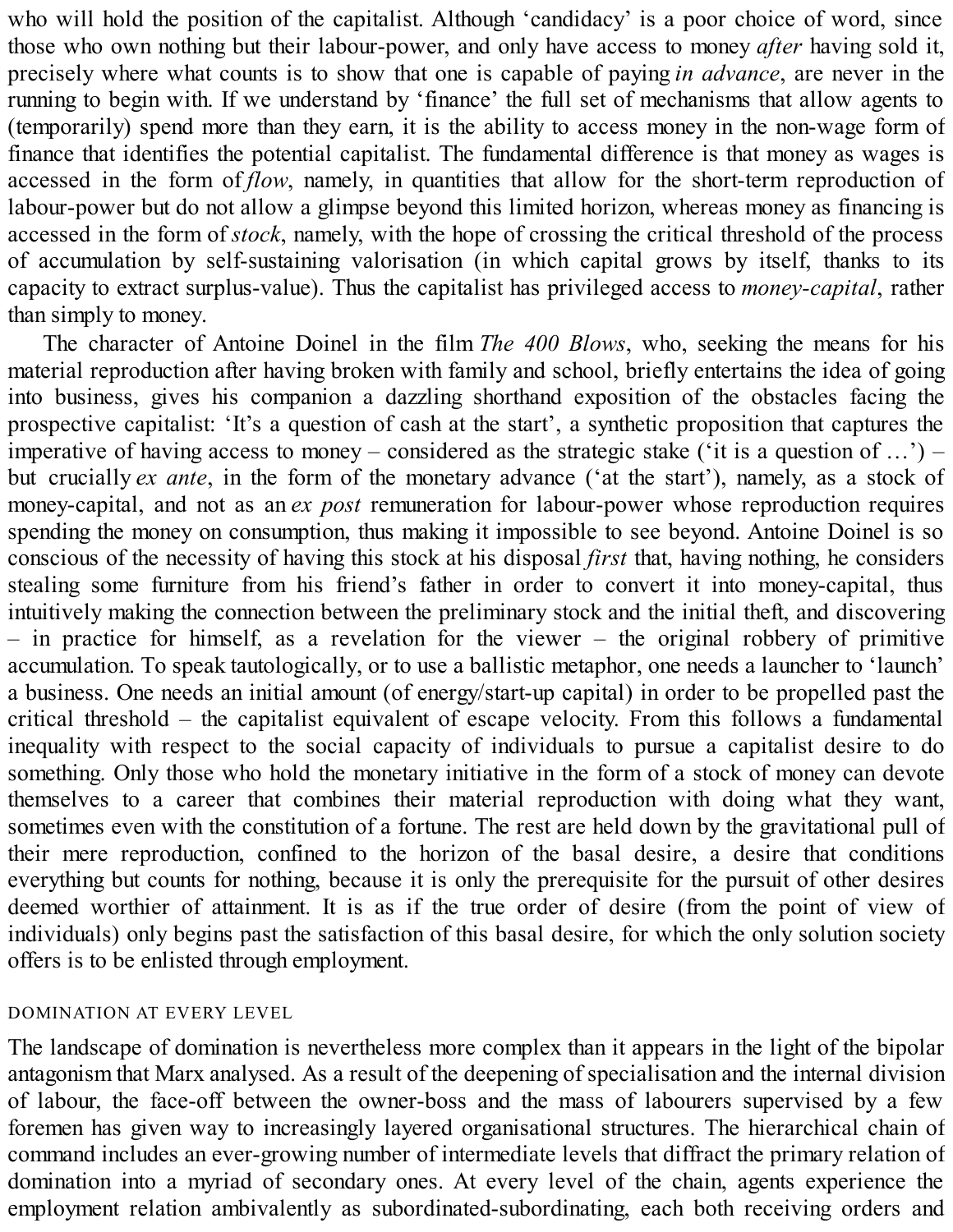giving orders to others. Thus the canonical form of the relation that opposes a dominator (or a small number of dominators) to the mass of the dominated explodes into multiple, hierarchical, interlocking dependencies that paint a kind of continuous gradient of domination.

If La Boétie's argument is infinitely better than the title of his book, it is here that it best manifests its merit. For, having suggested the idea of a habitus of servitude that leads nations, through slow inurement, to live their submission as an ordinary condition, La Boétie insists on the role of chains of dependence along which individuals are kept in place separate from each other by their interests. From the sovereign, through concentric circles of subordinates of successive ranks, and down to the lowest levels of the social hierarchy, favours and advantages that are often vital trickle down – symbolically and existentially in the higher strata, materially in the lower ones. What La Boétie shows is therefore a *hierarchical structure of servitude*, and it is difficult to imagine how any particular 'will' would be in a position to overturn it, since the domination that takes place at each of its levels is all the more intense when the local dominators are also dominated and brought to despair through their own dependence. La Boétie's image of society as a whole, converging on the sovereign as the ultimate source of favour, and held together at all levels through the interplay of interestdesires, also applies to the large business enterprise, a layered hierarchy that structures the passionate servitude of the employed multitude on a gradient of dependence. Every employee wants something, and that something depends on the approval of superiors, who likewise strive to pursue their own will, to which they subordinate their subordinates, creating an ascending chain of dependence to which corresponds a descending chain of instrumentalisation.

Perhaps Norbert Elias is, in his own way, an heir of La Boétie.<sup>20</sup> In any case, the idea of chains of dependence holds a central place in his thinking. It is indeed from their lengthening and intensification, expressions of the deepening of the division of labour and the 'densification' of social life, that the principal incentives to regulate one's individual conduct emerge, to both curb the tendency to yield to fits of temper and inculcate concentration and calculation. For to storm out is now the surest way to lose the coveted goods – it is to storm out of the relation with those through whom the pursuit of these goods passes. Compromises and intertemporal trade-offs are the patterns of actions slowly instilled through training in this new relational context characterised by drawn-out strategic mediations. 'Strategic mediation' signifies here that the path from the desiring subject to the desired object is ever less direct and passes through ever more intermediaries, who must all be respected or at least managed. Incidentally, one must take care to avoid understanding the idea of strategy in an overtly conscious or calculating sense – although this sense should not be excluded, of course. But if we choose to call strategic a set of actions concatenated for the purpose of reaching a desired end, we must concede that these concatenations can just as well be produced by ways of doing things that are incorporated to the point of no longer being consciously aimed, relying on almost automatic modes – exactly that which Bourdieu calls habitus. By strategic one should rather understand, more fundamentally, *the very logic of desire* and the full range of ways in which it cuts itself a path, whether these ways follow from calm calculation or from conduct governed by affects.<sup>21</sup> Laurent Bove is therefore caught in no contradiction when he speaks of 'strategies of the conatus',  $\frac{22}{2}$ even as the Spinozist philosophy of action radically breaks with the model of the sovereign, calculating decision (but is fully capable of including it as one of its very particular cases, which is not for that matter an exception to the overall logic of the passionate life, as a superficial reading might suggest).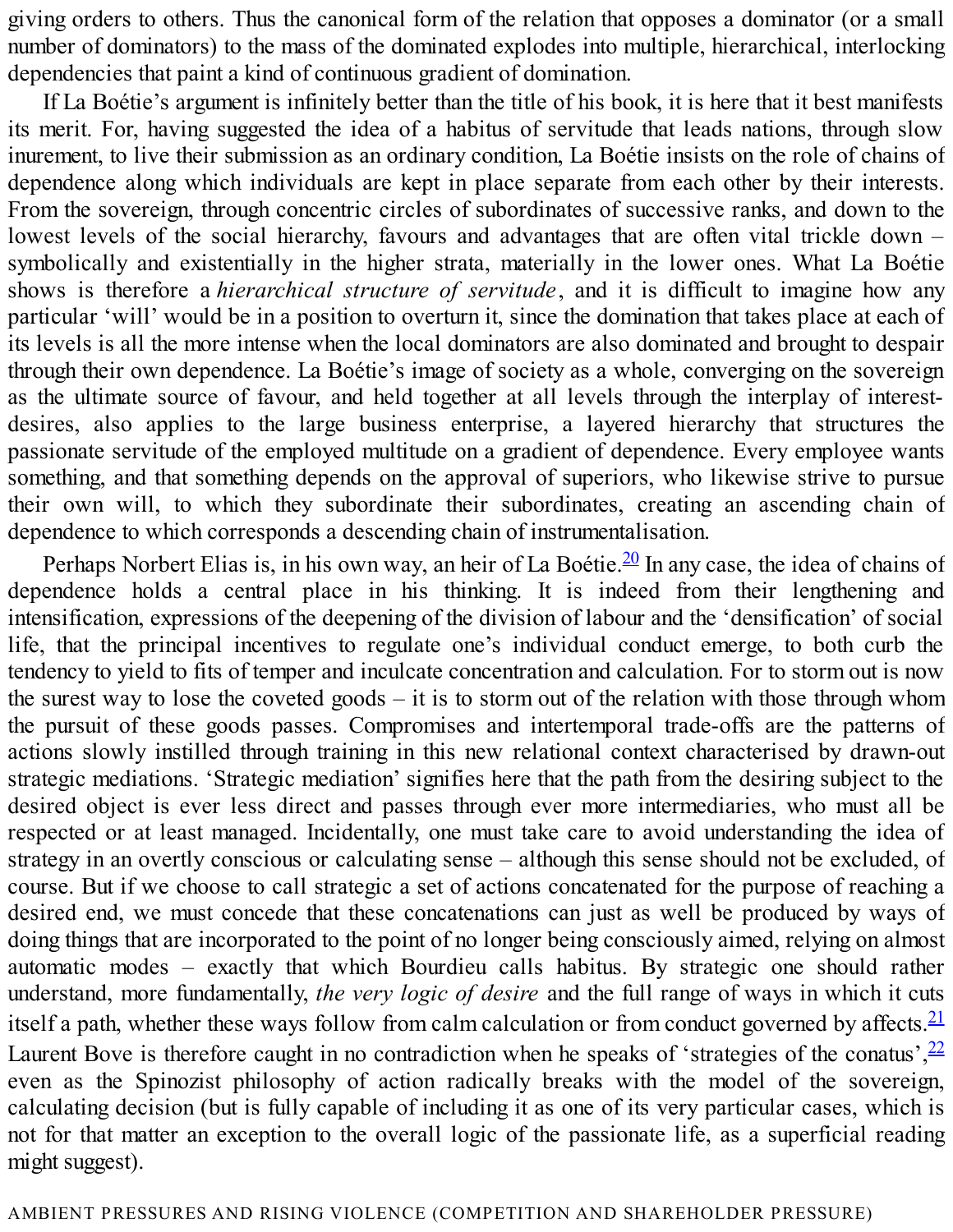The hierarchical architecture of dependence through employment is highly sensitive to the surrounding stress and the intensity of local relations changes according to variations in external pressures. If initially, and by extension, we treat as 'external' the pressure that arises at the very top of the hierarchical chain, any intensification that takes place there cascades down the structure, straining all its levels successively. At each rung, the desire to keep the advantages associated with one's own position can only be satisfied at the price of a supplementary effort exacted by the rung above. Everything else remaining equal, the probability of success diminishes. The injunction coming from on high and propagating through the thick of the system diffuses in that very propagation an effect of fear, that 'inconstant sadness, born of the idea of a future or past, things whose outcome we to some extent doubt.<sup>223</sup> By the very logic of desire, fear and hope are its nearly permanent backdrop once taking hold of the object is postponed, and the time that separates desire from fulfilment 'necessarily' creates (from the point of view of the agent) some uncertainty. This temporal tension in desire gives the pursuit of its object its ambivalent passionate coloration (*fluctuatio animi*, the vacillation of the mind, as Spinoza calls it), since the joyful affect of hope (success) is (logically) accompanied by the sad affect of fear (failure). The 'external' conditions under which individuals pursue their desires determine the particular balance between hope and fear in each case, hence the dominant affective tonality that accompanies their effort. In the context of employment, the desire for advantage becomes wrapped in fear when its attainment depends on strategies with decreasing probabilities of success – such as reaching an intermediate goal that seems to grow increasingly distant. The combination of the steady intensity of desire – for the employee, access to money remains as imperative as ever, and giving up is not an option – and the growing difficulty of the conditions of its fulfilment generates a tension characterised by the sad affect of fear. Furthermore, as all sad affects do, this fear induces in the conatus a surplus of activity as it tries to overcome it: 'the greater the sadness, the greater is the part of the man's power of acting to which it is necessarily opposed.<sup>24</sup> This passionate situation, determined by the general structure of enlistment through the employment relation and by the ambient conditions under which the relation takes effect, imposes itself on agents without recourse and prescribes all their efforts, which are deployed with an intensity proportional to that of the commanding desire. But the intensification of the movements of the conative power in a general context of domination and instrumentalisation is necessarily accompanied by an increase in the level of violence against others – those whom the agent is capable of dominating/instrumentalising – as well as against oneself, for that matter.

The reorientation of corporate governance towards maximizing shareholder value – namely, the demand from 'above' to extract a rate of return on net capital far beyond the prevailing norms of Fordist capitalism<sup>25</sup> – provides a textbook example of the propagation of violence that may follow from the straining of the chain of dependence throughout the organisation. The brutal and purely quantitative increase in short-term targets is in itself sufficient cause for the intensification of the relations of instrumentalisation and their intrinsic violence. The hierarchical organisation of the division of labour transmits the impulse from one end of the chain of dependence to the other, converting the economic abstraction of the rate of return on capital into concrete violence in the process. As it descends from top to bottom, the commanding desire for financial returns is translated at each rung into short-term desires/targets, while the captured product of efforts moves up in the opposite direction in order to be totalised as an overall rise in productivity, promptly converted into yield for shareholders. The degree to which the impulse coming from above avoids transmission losses and maintains its *mobilising* power while traversing the thick of the organisation depends both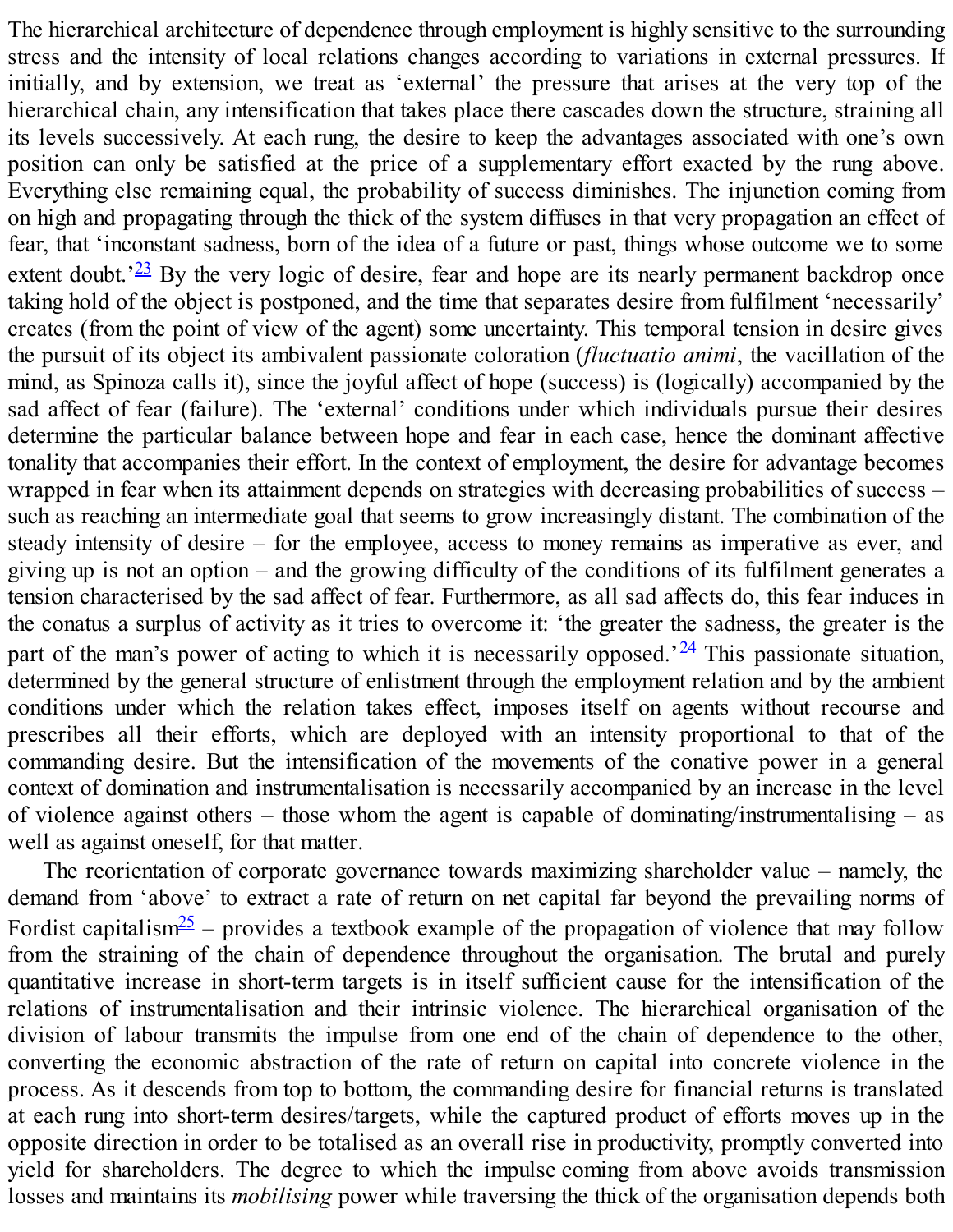on the internal structures of the latter and on its over-determination by external factors. Both have the effect and sometimes the purpose of raising the penalty for failure, and consequently of increasing fear, hence adding to the reactive power of acting that individuals deploy. This is the case for example with managerial reforms that block off avenues for collective resistance and condemn employees to meet crushing performance targets under the pressure of inescapable personal surveillance (reporting), or that establish internal competition and create job insecurity through the threat of demotion or dismissal.

Likewise, the external competitive context contributes to all these effects by exacerbating the struggles for persistence across the board. As the enterprise as a whole fights to stay in business, the degree of mobilisation necessary to avoid being wiped out by competitors 'imposes itself' according to the desire of its upper management, interested to the highest degree. But the firm can also export its own imperatives and thus gain from the competition between other firms that depend on it, namely, its suppliers. For, just as organisations are internally constituted in a hierarchical chain, so are the external relations between enterprises structured in chains of economic dependence. The violence of the relations of domination that pass through the supply chain is every bit the equal of that of other economic relations, as the upper management of second-tier companies, which only survive thanks to the patronage of one or a few large clients, know from experience. Unlike the employment relation, whose specific jurisprudence developed precisely in a break with the common law of contracts, the supplier relation is a pure market relation. But, when strained by competition, it hurls organisations against each other with a violence that reflects the vital importance to each of preserving major contracts. This is an almost canonical illustration of the conatus as effort of persevering in being: the organisations fight in order to not disappear, which says something about the intensity with which they sometimes pursue their goals – the hypostasis of the organisations ('they') refers in fact, first of all, to the conatus of upper management.

External violence thus incessantly produces internal violence, and vice versa. On the one hand, the organisation caught up in aggressive relations of competition translates this external pressure into internal mobilisation, the struggle against other organisations carried out through increasing the stress on its own employees. On the other hand, internal stress leads employees, should they have the option, to turn the pressure outwards; for example, purchasing departments are able to pass on to suppliers the pressure to raise productivity. Regarding this, one should listen to the testimony of a former small-company CEO, whose tongue was loosened by an early and golden retirement.<sup>26</sup> He describes the methods of these purchasing agents who deliberately assign communication with suppliers to young managers, freshly recruited and appointed, and therefore so much more vulnerable and so much more likely to exercise economic violence by demanding, with a brutality whose traumatic memory stays with the speaker, price reductions that amount to the almost full confiscation by the client of the supplier's productivity gains. But who has not heard about the tribulations of the suppliers to large retailers, or about the farmers who must deal with the food industry? As can be expected, agents – both collective and individual – caught up in relations of dependence and placed in situations where they are obliged to defend vital interests – economic survival for enterprises, keeping their jobs for employees – are driven to externalise the bulk of the effort required of them in any way they can, passing on the pressure to all those who depend on them. All of these structural facts – shareholder pressure, competition, labour market deregulation, managerial reforms of the organisation – have the effect of modifying the passionate situation of agents and the intensity with which they fight for their objects of desire. Violence therefore spreads along the chains of dependence within, as well as between, enterprises, freighted by radically raised stakes for all agents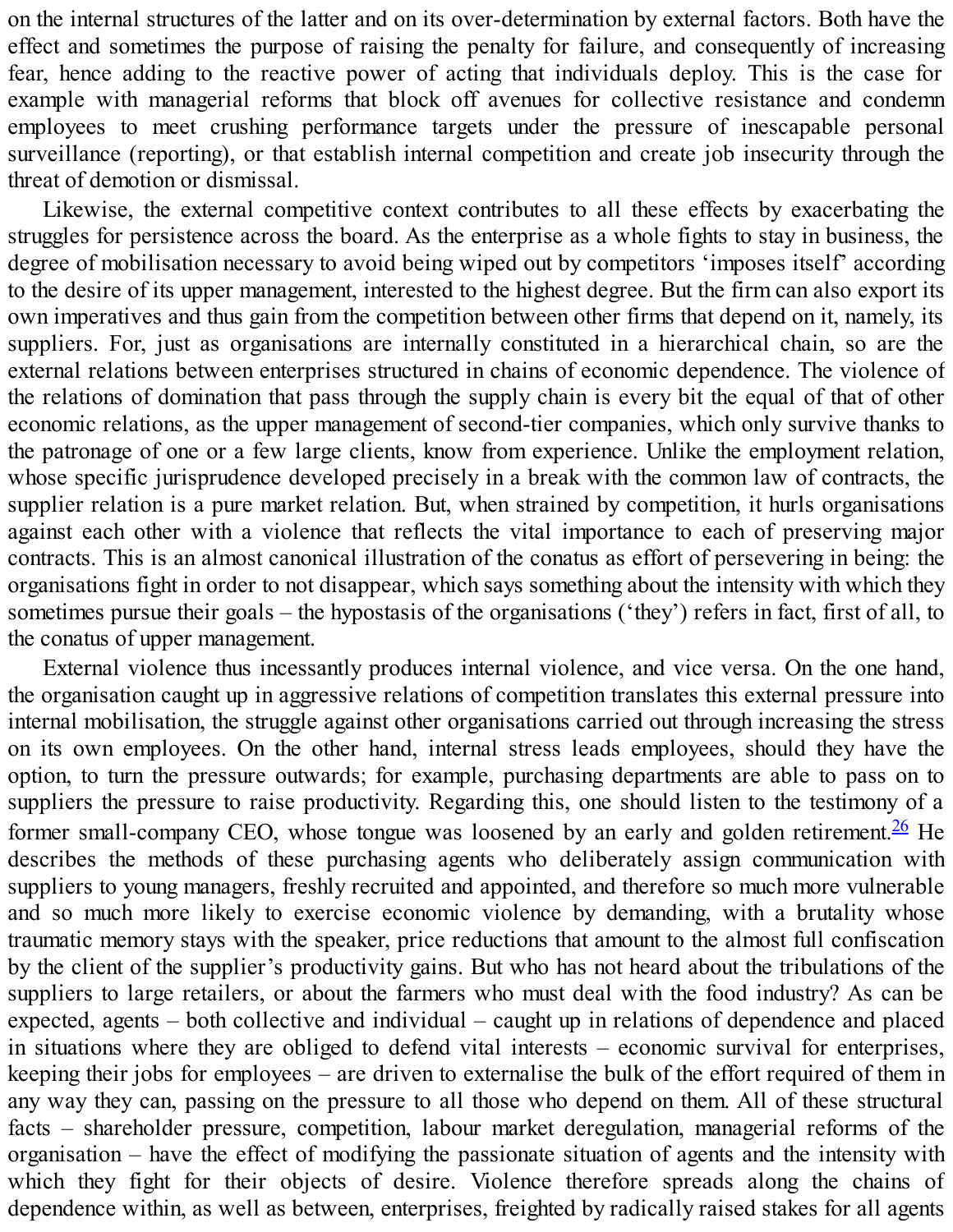as a result of the intensification of ambient pressures, and according to the implacable logic that demands that the violence meted out be proportionate to the violence suffered.

#### JOYFUL MOBILISATION AND MARKET ALIENATION

If the question is mobilisation, in the most literal sense of knowing what makes bodies move – that is, what induces the energies of each conatus to do something or other and with a specific intensity – it must be conceded that the passionate landscape of capitalism is significantly more diverse than the preceding analysis revealed. Grasping it in the full variety of its affects is important, not only due to a kind of ethics of analysis, but primarily for understanding the causes of capitalism's endurance – for we can say that it too, in a way, exhibits an (astounding) tendency to persevere in its being. If employees accept the enlistment relation imposed on them by the social structure of capitalism, and submit to demands for ever-rising productivity, it is not only the effect of compulsion or organisational violence, but also because at times they get something out of it: opportunities for joy.

Evidently, a part of this something, indeed its very first element, is the satisfaction of the basal desire, the desire for material reproduction by way of access to money within a monetary economy with a division of labour. Although dulled by habit and diminished by all the pain associated with the transaction, getting paid is the employment relation's joyful moment. The concept of 'joy' must be understood here with a certain analytical coldness, emptied of the ideas of rapture, plenitude or jubilation that are commonly associated with it. One can experience joy at all levels of intensity, including very low ones, associated with the most ordinary; it can even go unnoticed, lost within a larger complex of affects that makes it hard to isolate. Once the idea of joy is purged of all connotations of effervescence and enthusiasm, it is perfectly correct to say that securing the money that allows the satisfaction of the basal desire causes joy – but in the same way that escaping death by becoming a slave causes joy. However, one of the causes of capitalism's longevity is its success in enriching the passionate complex of the employment relation, notably by introducing other, more straightforward occasions for joy, of which the best known is of course attached to the growth of consumption. Of all the factors at work in maintaining the relation of employment dependence, market alienation with its characteristic affects is no doubt the strongest. Although confined to a very narrow register, the proliferation of things to buy provides desire with an infinite multiplication of points of application. And the stage of mass consumption must be reached for the full scope of the Spinozist statement 'they can imagine hardly any species of joy without the accompanying idea of money as its cause' to become clear.  $\frac{27}{1}$  The supreme deftness of capitalism, in this respect decisively the product of the Fordist era, lay in using the expanded supply of things to buy and the stimulation of demand to provoke this reordering of desire, so that from then on the 'image [of money] … occupie[d] the mind of the multitude more than anything else'. $\frac{28}{10}$ 

With its singular ability to fixate desire, the commodity raises dependence through employment to a higher level, but it also associates it with the joyous affects of monetary acquisition. Hence its deployment on an unprecedented scale counts as one of the great 'achievements' of a capitalism whose conative force so to speak reveals itself in its capacity to generate its own conditions of perseverance. By harnessing every form of the desire for things, the expanded access to commodities – whose debt to the structural historical transformations that regulation theory sums up under the name 'Fordism' must be reiterated<sup>29</sup> – entrenched a certain surrender of the idea of overthrowing capitalism. One need only note the (elementary) deftness with which the discourse that defends the established order dissociates the figure of the consumer from that of the employee, encouraging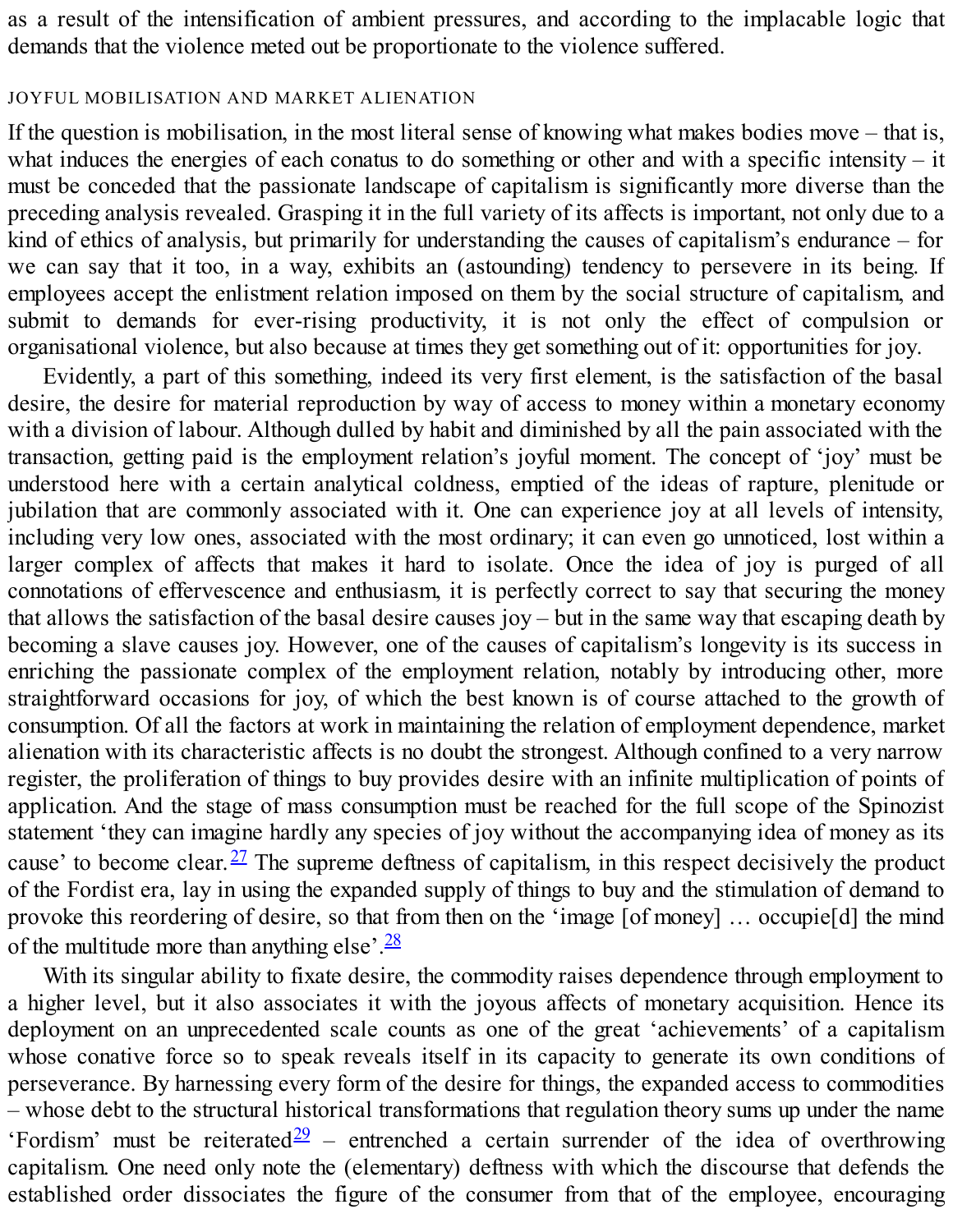individuals to identify exclusively with the former while relegating the latter to the realm of incidental considerations. The justifications offered for contemporary transformations in employment practices – from longer work hours ('it allows stores to open on Sundays') to competition-enhancing deregulation ('it lowers prices') – always contrive to catch agents by 'the joyful affects' of consumption, appealing only to the consumer in them. The process of forming the European Union brought this strategy to the highest perfection by accomplishing the almost complete eviction of social legislation, replacing it with laws against unfair competition which were conceived and advertised as the greatest possible service to individuals – indeed as the only way to truly serve their well-being  $\frac{30}{20}$ – but solely addressing their social identity as consumers. This end-point must be put in historical perspective and then further connected to the 'historical success' of Fordism, to which is obviously owed the uplift of this figure of the consumer, which rose out of the figure of the wage-earner until it has almost completely replaced it, certainly within mainstream discourse, but also in a certain way within the psyches of individuals who perform at times staggering feats of compartmentalisation in this regard. For the mediations that link each person's wage-labour to his or her objects of consumption are so drawn-out and complex that everything works in favour of this disconnection, and very few make the link between the gains they receive as consumers and the additional burden they bear as employees – and this, crucially, because the consumed objects have been produced by others, who are anonymous and too far away for the yoke of their employment to enter the consumers' consciousness and echo their own.

The whole system of market desire (marketing, media, advertising, the means of transmission of consumption norms) works therefore to consolidate the submission of individuals to the central relations of capitalism, since employment appears not only as the sole solution to the problem of material reproduction, but also all the more attractive the more the range of objects offered to the acquisitive appetite expands indefinitely. This joyful alienation through commodities goes so far that it is willing to take on a few sad affects, those of indebtedness for example, when the desired objects exceed the means of one's current income, yet are made tempting through credit mechanisms that compound dependence through employment with the obligation of future repayments. As we know, there is hardly a more powerful employment 'socialisation' mechanism than the mortgage of the 'young couple', bound to the necessity of employment for the next twenty years. One can get a sense of the intensity of this fixation by considering the role played by the fascination with opulence in the rejection of 'actually existing socialisms', the shimmering face of the commodity-inducing forces of desire fast converted into adherence to capitalism (regardless of subsequent disillusionments). One doubts therefore the long-term passionate viability of a social formation that would make the choice – for example, through de-growth – of a voluntary reduction in its material aspirations in isolation, while remaining exposed to the sight of its neighbours amassing objects, and consequently to all the stimulations brought about by the imitation of desire.<sup>31</sup> The intention here is not to conclude the impossibility of a historical bifurcation based on de-growth, but to emphasise the (demanding) passionate conditions of its possibility, and the necessity it would face of first constructing an imaginary, namely, an affective and desiring hermeneutics of a whole new world.

### ENLISTMENT AS ALIGNMENT

Precisely because the determining effects of structures are deeply historical, the passionate configuration of employment mobilisation, being structurally determined, is itself prone to such historical transformations. The first regime of mobilisation, the one studied by Marx, relied on 'the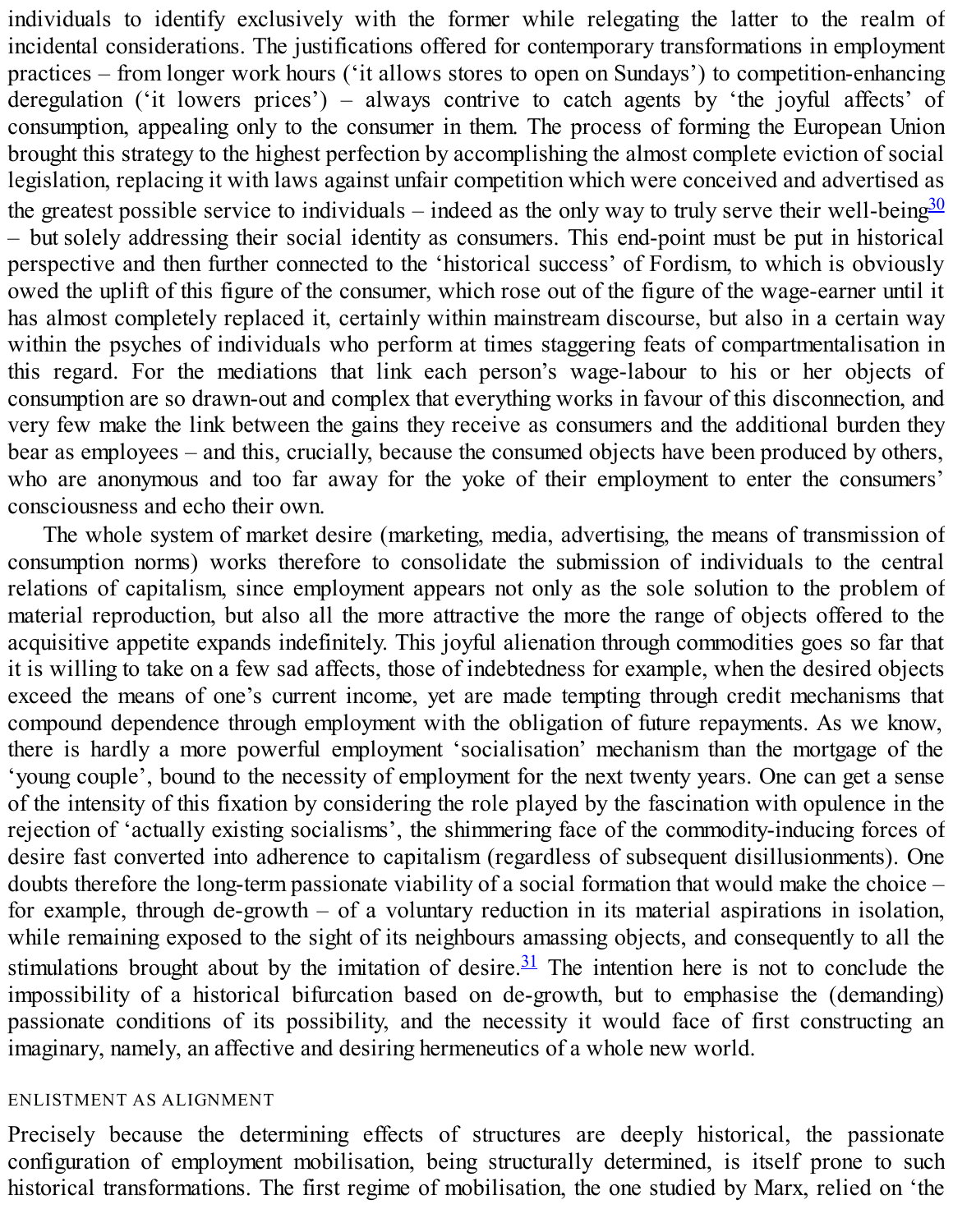spur of hunger'; it used the basal desire of material-biological reproduction to the last. This regime was replaced by the Fordist regime of mobilisation, with its joyful commodity alienation and its expanded access to consumption. Everything suggests that this regime is undergoing in turn a profound mutation, manifest in the new managerial methods of enlistment and the new affective sensibilities they are able to exploit. The passionate situation of employment is significantly enriched in the process, thwarting old forms of anti-capitalist critique, and providing new opportunities for losing one's way in the aporiae of 'voluntary servitude'.

The diffraction of the relation of dependence through the hierarchical structure of the enterprise has already considerably blurred the original landscape of capitalist domination. The 'bastard' case of the foreman, an employee who is also the delegate of the owner-boss's authority, had early on perturbed the pure, canonical representation of the face-off between capital and labour. With the deepening of the enterprise's internal division of labour, this perturbation has been generalised: even the top executives are employees. Marxist theory has long identified the problem, but without offering any truly satisfying solution, perhaps because it changed the question to one that was easier to answer: why do certain employees come to make common cause with capital? Why do they take its side? If employees set themselves in motion because of their desire for things they can buy, at least they are doing it for their own gain. But that they should enter into an active and sometimes even joyful relation of collaboration, and deliberately put all their energies into the service of capital – this is prima facie a mystery harder to understand. In any case, it is quite the supreme achievement from the point of view of bossing, considered as the relation of a power enlisting other powers.

For, generically speaking, mobilisation is a matter of co-linearity. The desire of the enlistees must be *aligned* with the master-desire. In other words, if the conatus to be enlisted is a force acting with a certain intensity, it must be given a 'correct' orientation, namely a direction that conforms to the direction of the boss's desire (whether the latter is an individual or an organisation). Since it is a question of direction and alignment, vectors offer an appropriate metaphor. The vector *v* is defined by a direction in space and an intensity (a real, positive number, using the notation  $\vec{v}$ ). The enlistment of one conatus in the service of another can then be imagined by analogy as the scalar product of their two vectors: hence  $\vec{d}$ ,  $\vec{D}$ ,  $\vec{D}$  being the master-desire and  $\vec{d}$  the enlisted conatus. The scalar product of two vectors is the product of their intensities multiplied by the cosine of the angle  $\alpha$  between them:

 $\vec{d} \cdot \vec{D} = |\vec{d}| \times |\vec{D}| \cos \alpha$ 

The composition of the two conatus finds its resultant intensity diminished by the drift (since the cosine of an angle is always less than 1), that is, by the misalignment of their respective vectors represented by the angle  $\alpha$  (see Figure 1 below). Only the component  $d_1$  of  $d$  is 'useful' to the mastervector *D*. 'Useful' stands here for aligned, namely, striving in the same direction. However, this useful component has an intensity (represented geometrically by its length) –

 $\vec{d}_1 = \vec{d} \cos \alpha$ 

– which is inferior to  $\left|\vec{d}\right|$ . The cosine of the angle  $\alpha$  is therefore the measure of the loss on account of the imperfect co-linearity of the two conatus-vectors. It follows that a conatus allows itself to be enlisted in proportion to the degree of its co-linearity. When the two efforts are orthogonal, there is a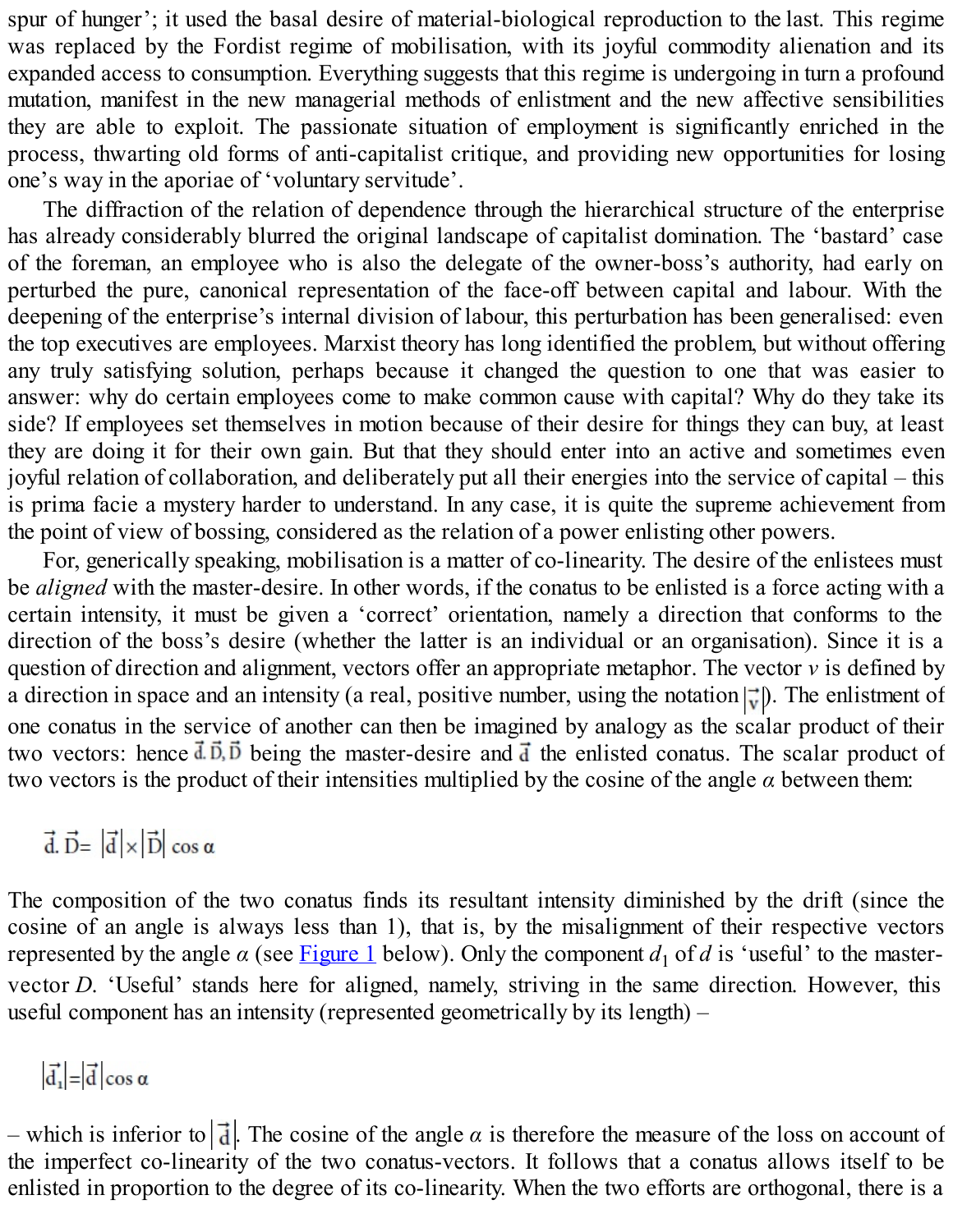right angle between  $\vec{d}$  and  $\vec{D}$ , the cosine is equal to  $\emptyset$ , and the loss is total: the conatus is maximally unruly and leaves nothing to be captured by the master-desire. Conversely, when the angle is  $\varnothing$  the cosine is equal to 1, co-linearity is perfect, and there is full alignment: the enlisted desire lives completely for the master-desire.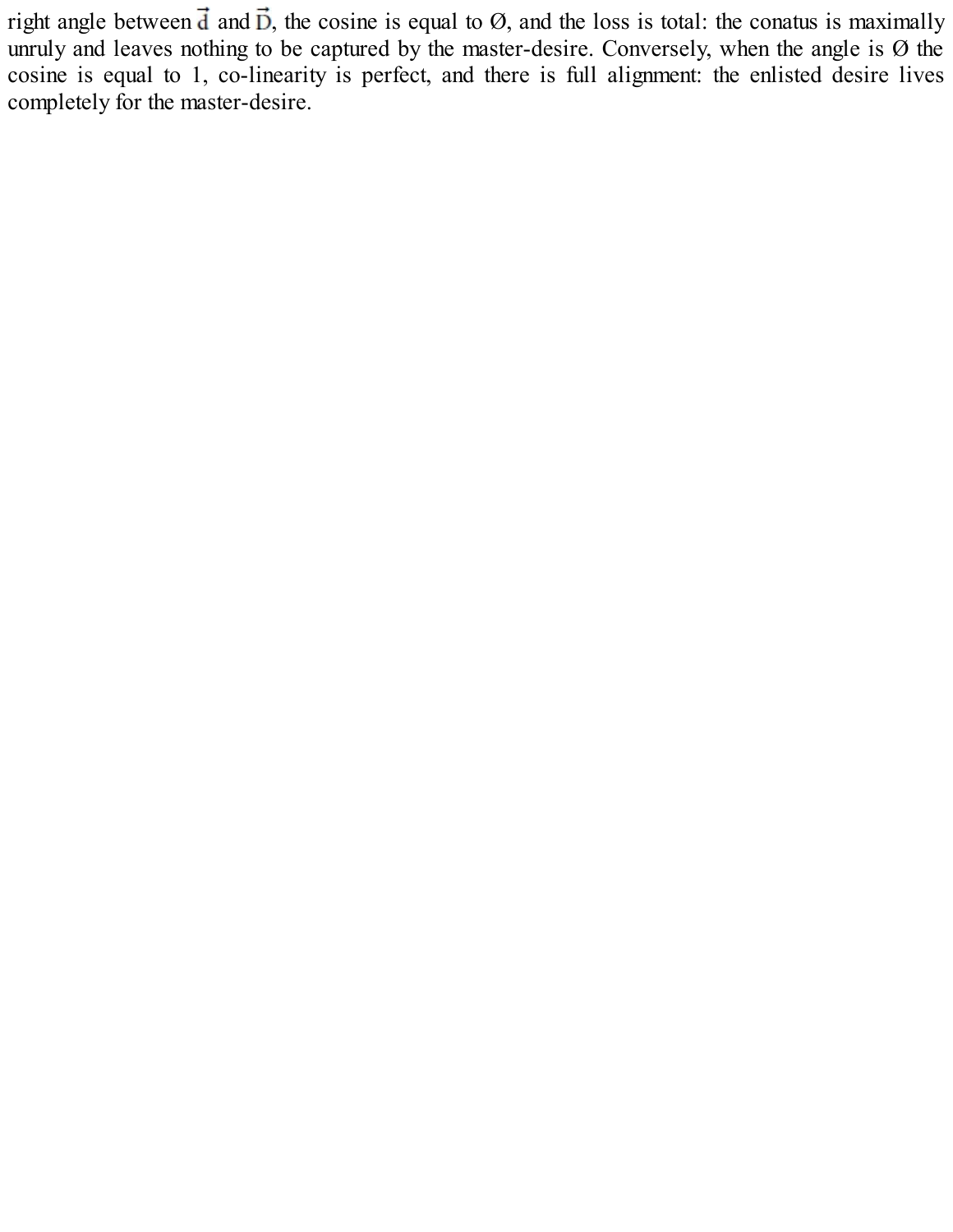

 $A = \emptyset!$ 

In the multidimensional space of objects of desire, the individual conatus-vectors 'spontaneously' $\frac{32}{2}$ set their own coordinates, that is, the multiple directions in which they strive with specific intensities. From this fact ensues for each an angle  $\alpha$ , which, taking into consideration the structural constraints (notably those weighing on material reproduction), indicates its idiosyncratic inclinations (directions) and measures which part of its power of acting can be captured by the boss *D*, and which part cannot. The angle  $\alpha$  is the *clinamen* of the individual conatus, its spontaneous misalignment relative to the ends of the enterprise:  $\alpha$  thus expresses the persistent heterogeneity of the conatus relative to the master-desire, and its sine (which corresponds to the orthogonal component  $d_2$ ) is the measure of that which refuses capture.

Reducing the drift and perfecting the alignment. This is evidently the obsession of the capitalist boss, but in a wider sense also of the boss in general, as it is the very figure of a master-desire, namely, of an enlister, regardless of the nature of the latter's *enterprise* (object of desire). The obsession with alignment is simply the desire to turn the enlisted powers into a faithful extension of one's own power. It is particularly visible in small (capitalist) businesses, where bosses and employees are in daily contact with one another. The bosses (and owners) of such enterprises watch over their employees and conclude that they are not doing enough, or not well enough, or not fast enough – in other words they see themselves in their employees, making them an extension of themselves, almost a surrogate, to whom they directly ascribe their own desires and then fail to understand how these desires could be so poorly served by those they have made in their imagination, by a kind of meta-desire, their *alter egos*. The meta-desire to align the enlistees in the service of one's desire is the meta-desire of the full communication of the (master-)desire, the fantasy of making others identical to oneself. If large enterprises eliminate these occasions for interpersonal contact that contribute so much to the fantasy, not perhaps of fusion, but of the absorption of the enlistees in the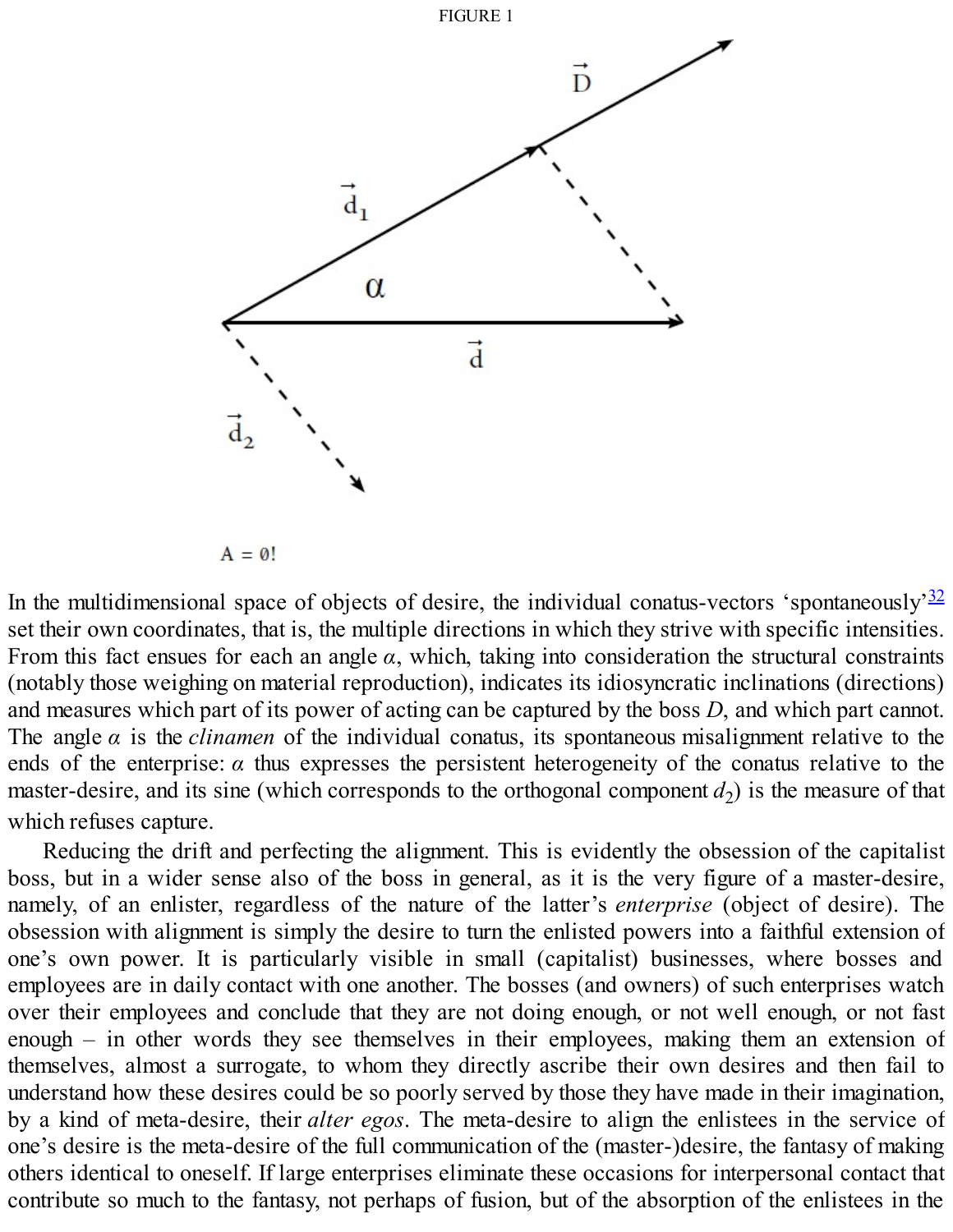enlister, they nonetheless retain something similar in their commonplace edifying maxims – for example, top bosses who claim to be 'as demanding of others as of themselves', thus transmuting the projections of their own desire, made master-desire, into a moral virtue, and expressing in a blind adage of conative egocentricity the wish that others make that desire fully their *own*.

As if the geometry of aligning efforts left a deposit in language, the common usage gets it right when it gives certain master-desires the title of 'directors'. This is indeed what it is about: orienting the conatus-vectors in a certain direction. The spur of hunger and the promise of expanded consumption were the first two mechanisms producing the alignment of the enlisted conatus with the vector of the capitalist boss's conatus. It would seem that neither achieved the goal of perfect colinearisation, since for the last few decades capitalism has felt the need to 'switch methods'. Let us say immediately that if the method is changing, it is because the ambition has changed. The residual *α*s that used to be tolerated have become intolerable. The neoliberal enterprise has reached the conclusion that *α* is always too large. Its new goal is  $\alpha = \emptyset$ . Indeed, the formula  $\alpha = \emptyset$  corresponds very closely to what increasing research in the sociology of organisations reveals about a goal of *total* mobilisation of individuals in the service of the enterprise.

As a first approximation, one can attribute this desire of total enlistment to two evolutions in the structures of capitalism. The first resides in the transformations in finance that led to the rise of shareholder power<sup>33</sup> and in the competitive deregulation of markets in goods and services, both in synergy altering the balance of forces between capital and labour at the expense of the second, so much so that capital feels authorised to demand *anything* without encountering any significant force capable of dissuading it. To give an idea, almost a *measure*, of this hegemony of shareholdercontrolled capital, it is enough to point out the upward drift in its claims on added value over the last few decades, estimated directly from the share of dividends in GDP,  $\frac{34}{3}$  or indirectly from the rate of return on net equity that shareholders demand from the biggest companies.<sup>35</sup>

The second of these evolutions relates rather to the transformation of the productive tasks, both the growing emphasis on the relational and attitudinal competences expected of service-sector workers, and the forms of 'creativity' required to sustain the fast-paced innovation that has become the principal weapon of competitive strategies. These new tasks without clear demarcations represent a break relative to the Fordist enterprise, whose well-defined and specific tasks fixed fairly precisely the quantum of the power of acting that needed to be mobilised, and were therefore tolerant of the loss of the 'remainder'. The conjunction of unlimited pressures to raise productivity, particularly those resulting from ever higher targets of financial return, with the relative indeterminacy of tasks, opens the perspective of an unlimited commitment of the self for employees called upon to enter a regime of *total vocation*. <sup>36</sup> Since the neoliberal enterprise, unlike the Fordist factory, does not provide employees with a well-defined list of actions to complete, it turns to moulding the desires and dispositions from which actions spring. Moving up a notch – from actions to the dispositions that generate actions – opens considerably, ideally to infinity, the field of predictable actions, thus gaining a level of flexibility that enterprises claim they must have in order to survive in an intensely competitive and above all highly unstable environment.

#### THE INTENSIFICATION OF FEAR

In terms of both quantitative (share of GDP, financial rate of return) and qualitative capture (mobilisation of employees), neoliberal capitalism tips into the delirium of the unlimited. That is because, aside from external regulation through the opposition of countervailing forces, the absence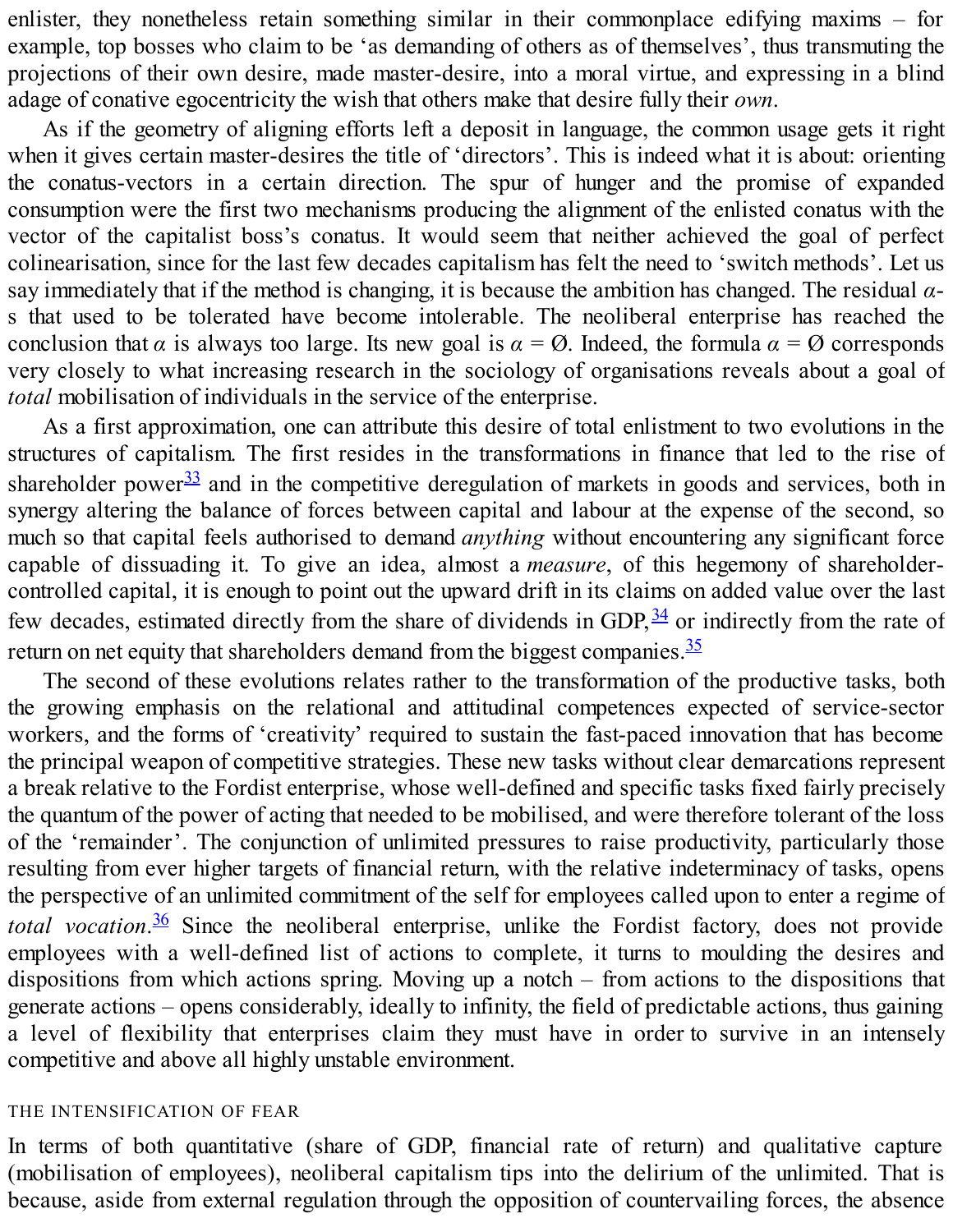of limits is in fact part of the very concept of the capitalist conatus; in the absence of such forces, economic power [*puissance*] seeks its own unlimited increase. Capital's delirium of the unlimited is therefore firstly a strategic symptom, the index of a certain landscape of forces and notably of the state of the forces of resistance, more precisely of their non-existence. It is thus unremarkable that capitalist conatus push their advantage indefinitely, since only the encounter with a contrary and superior force could persuade them to desist. This landscape of forces is none other than that produced by the structures of the contemporary configuration of capitalism, for the structures and the position of agents within these alone determine the distribution of the resources of power [*pouvoir*] (to speak of power in that sense, although eloquent, is not ideal, since the word gives a substantial connotation to what is entirely a relational effect). It is nevertheless the case that the equilibrium of the capital–labour relation is significantly different in the two configurations of capitalism in which it can be analysed.

In the Fordist configuration, competitive pressures were moderated by trade barriers, relocations were almost impossible because of the system of control of direct investments, shareholder pressure was nearly non-existent (rump stock market, strong takeover protections through networks of crossownership, international capital flow controls), and economic policy was geared toward both growth and employment, due to the relative emphasis on internal growth. In the current configuration, the liberalisation of markets of goods and services releases competitive pressures between socioproductive systems with widely different standards; direct investments, also liberalised, freely permit relocations, shareholder pressure is intense, and economic policy is mostly geared to curbing inflation. In the transition from one structural configuration to the next, the balance of power [*puissance*] between capital and labour changed radically, since in the second one labour is faced with the collapse, one by one, of all the barriers that once checked capital's push towards maximum profits. Why would capital fail to make the most of its strategic advantage in the new configuration (to whose shaping it contributed not insignificantly by demanding and obtaining suitable transformations)? As might be expected, so long as it encounters no resistance, capital marches on.

Without being representative, some extreme examples of its advances are nevertheless telling, and say a lot about the permissive attitude that took over, testifying to the intoxication that comes of being able to dare everything that one used to hold back on (and that had yet to be formulated even as an idea). To close a site in France, not because it is in deficit, but because it is 'insufficiently profitable', while paying lip service to the obligation to offer employees the option to relocate – to Hungary or Romania for 300 euros a month – is the kind of gesture that continues to shock public opinion, yet that capital no longer hesitates to permit itself. Infamy is a risk it is willing to take with a light and cynical heart, for it remains powerless – for the time being, anyway. The ease with which capital accepts infamy is a crude expression of a strategic situation skewed in its favour to an outrageous degree. But it also adds a quality of provocation and arrogance, a faithful reflection of the sense – indeed quite accurate – that it has of its own power [*puissance*]. Such egregious cases should not obscure its lowgrade everyday domination, notably the intensification of the practices of colinearisation. Since it is 'made necessary' by external pressures – and indeed since everything is permitted (because of those very pressures) – co-linearisation can abandon its old tolerance for residual deviations and set as its target the perfect alignment of enlisted conatus, at least as the ideal upper limit. Obviously, one part of this over-alignment comes directly from a radicalisation of bosses' governance through fear, which both the structures and the conjuncture of mass unemployment they engender render easier than ever. The constant threats of relocation, redundancies, and, ultimately, loss of employment merely exploit the primal affect of the employment relation, monetary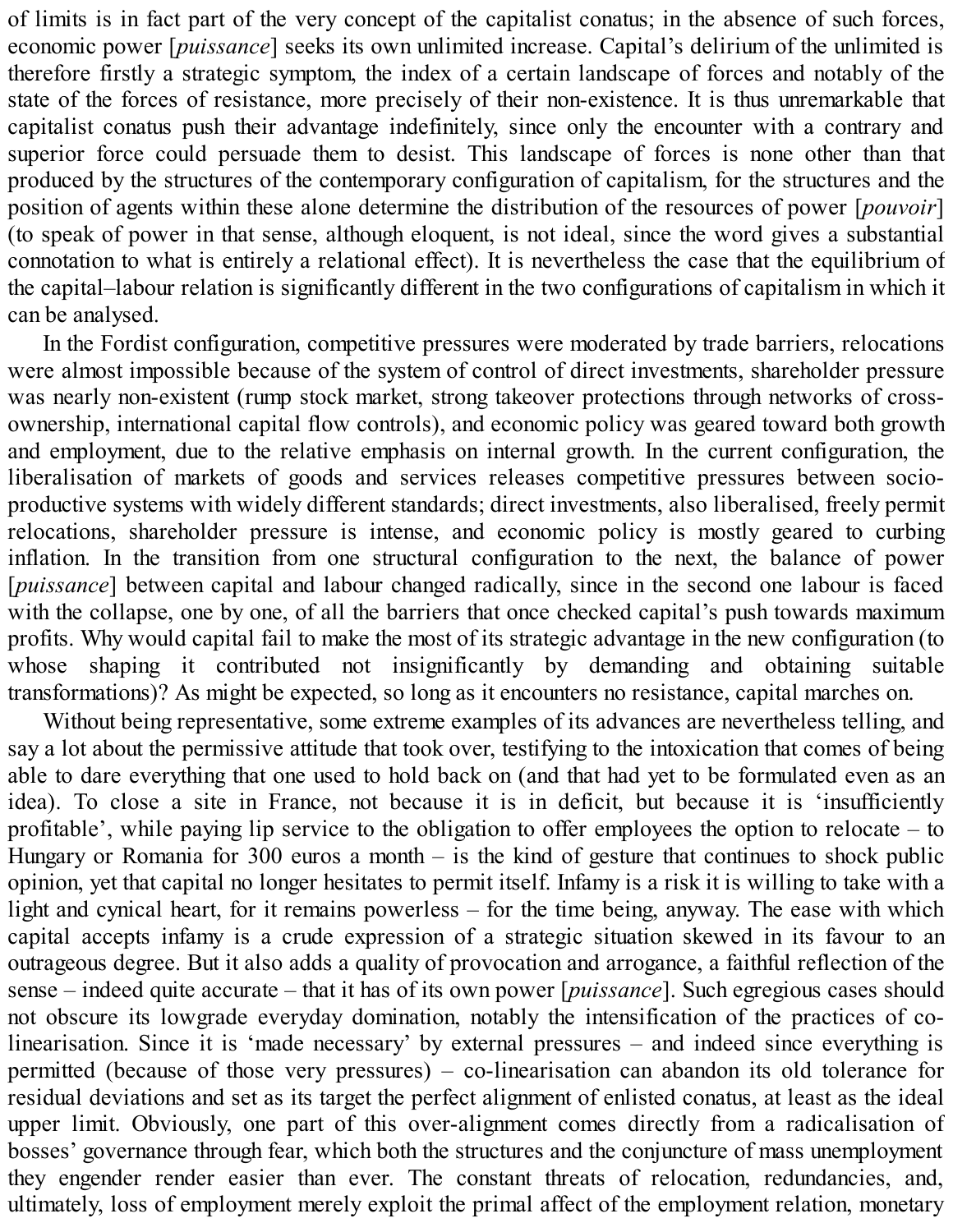dependence and the fear of losing the conditions necessary for the reproduction of material life; but they raise this affect to levels of intensity not seen for a long time, which allow them to extract from employees – through fear – a supplement of subjection and productive mobilisation in the paradoxical form that Thomas Coutrot calls 'forced cooperation.<sup>37</sup>

### LIQUIDITY, THE FANTASY OF CAPITALIST MASTER-DESIRE

The blackmail of material reproduction, that particular fear affect whose canonical form in the world of employment is the threat of losing one's job, only reached this level of intensity because of a dramatic shift in the norms of the enterprise, a shift in whose wake the lay-off, euphemistically called 'workforce adjustment' or 'social programme' – an expression whose literal meaning should give us pause – became a regular practice of management. There is no such thing as autonomous morality, and the virtue of agents develops in proximity to the interest they have in virtue: either the virtuous behaviour appears directly profitable,  $\frac{38}{30}$  or it does not prove too costly. If the Fordist restraint regarding lay-offs could appear as a moral norm, it was above all, then, because the structures, and the conjunctions of these structures, offered enough stability for the business enterprise to be able to dispense with adjustments through changes in the size of the workforce, making the nice gesture of maintaining full employment very affordable. That this was not the result of any moral intention did not prevent ascribing to this mode of employment the status of a moral norm of sorts, according to which depriving employees of the conditions of their material reproduction was too harsh a measure to be used in purely economic strategic decisions, or worse, to be used deliberately as a lever to manipulate the general balance of power. One must evidently be singularly naive to imagine that the idea of 'showing the door' to those who 'aren't happy' remained foreign to the Fordist bosses, but as the flourishing conditions of the labour market and the ease of finding another job stripped the threat of its dramatic consequences, the fact of economic stability acquired the consistency of a norm: to reduce employees to material destitution was an impossibility, the positive and the normative conflated.

The misunderstanding inherent in this confusion of what is a fact (for some) but is lived as a norm (by others) bursts into broad daylight when economic structures change and the spread of deregulation puts new pressures on businesses, which then turn them into so many strategic opportunities to alter the balance of power between capital and labour. The new 'fact' of the neoliberal transformation and its specific programme of adjustments then comes to mean a breach of the norm: lay-offs are no longer the taboo that they were generally held to be – a belief that proved to be risky. The brutality of the blackmail through the threat to material reproduction breaks the old norm – in so far as it could be considered a moral one – and, made regular practice, becomes the new norm. But it is a practical and amoral norm, expressing no more than the naked imbalance of a situation in which some hold all the cards and others none. Capital's power [*pouvoir*] to draw the powers of acting [*puissance*] of employees to its own enterprise, but through the sad affects of fear, represents the liberation of a master-desire that no longer feels restrained by anything and is ready to avail itself of every opportunity to impose its will unilaterally. This kind of tyranny, it bears repeating, has its conditions of possibility in the new state of the economic structures of deregulated capitalism; but its model, one could even say its paradigm, is above all the particular master-desire of *financial* capital in the form of *liquidity*.

Understood as the option to exit an asset market at any moment, an option made possible by the certainty of finding a counterparty (a buyer) and by a volume of activity that assures the absorption of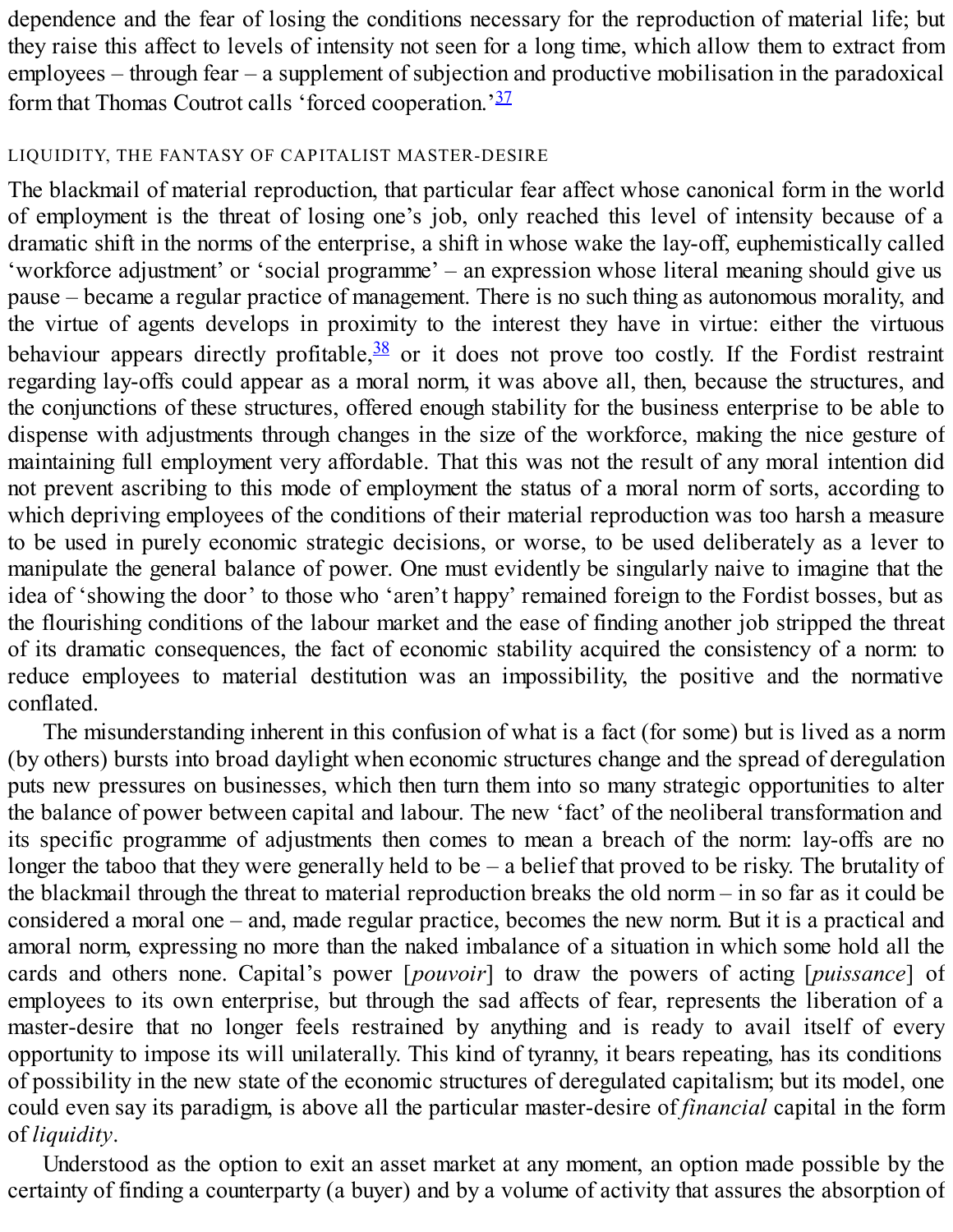the exit transaction (the sale of titles) by the market without significant price variations, liquidity is a promise of *perfect reversibility* offered to financial investors. It represents the minimal form of committing funds, since, in contrast to investment in industrial capital, where money-capital must be immobilised for a long while, the taking of a stake in the form of holding of financial titles of ownership (stocks) can be instantaneously annulled by a simple sell order that returns the position to *cash*. That is why, indeed, the single word 'liquidity' refers simultaneously both to a property of financial markets and to money itself, as the general equivalent to which the aforementioned property allows one to return at will. Financial liquidity serves then as a paradigm twice: first as access to money, general equivalent and object of the market meta-desire, and second as a model of total reversibility. Keynes had already noted the fundamentally anti-social character of liquidity,  $\frac{39}{2}$  as the refusal of any durable commitment and Desire's desire to keep all options permanently open – namely, to *never have to take the other into consideration*. Perfect flexibility – the unilateral affirmation of a desire that engages knowing that it can disengage, that invests with the guarantee of being able to disinvest, and that hires in the knowledge that it can fire (*at whim*) – is the fantasy of an individualism pushed to its ultimate consequences, the imaginative flight of a whole era.

Once limited to asset markets, and to a very specific property of them, the scheme of liquidity irresistibly overflows and spreads throughout the whole of capitalist society, evidently primarily serving those in a position to assert their desire as a master-desire. Even though no market, especially not that of labour, can attain the degree of flexibility-reversibility of financial markets, liquidity draws the bullseye and pushes the master-desires towards obtaining the structural transformations that would allow them to get as close to it as they can. The most typical example of that is the capitalist argument that the only way to lower unemployment is to completely liberate layoffs from any regulatory framework. What is really expressed in this argument is the meta-desire to benefit fully from the institutional conditions that allow for the unrestricted pursuit of desire, a kind of May 1968 for bosses (who constitute perhaps the social group that took that moment the most seriously – they truly 'enjoy without fetters'). This is also the subliminal message of the theory of pure and perfectly competitive markets: everything should be capable of adjusting itself instantaneously. But to what? Adjusting to the vacillations of the master-desires, for this is what characterises the passionate life in an uncertain environment: it fluctuates and is open to continual reorientations. As the property that allows the incorporation of information in real time and the resulting ability to instantaneously modify the composition of a portfolio, liquidity in the narrow sense (financial liquidity) acquires a broad signification: the unconditional right of desire to do as it pleases.

### TYRANNY AND TERROR

In the implicit paradigm of liquidity, the master-desire no longer tolerates restrictions on its strategic moves and embraces the idea of no longer having to take the other into consideration. Laying off *as needed*, for example, must become a 'natural' option – namely, of self-evident legitimacy – just as desire, through the ingrained egocentricity of the conatus, is led to consider all its requisites 'natural', since they are *its* requisites. The master-desires would rather ignore that this claim cannot be universalised, but who cares? The entire structure of contemporary capitalism allows them to indulge it. There is no longer anything to restrain capital's unilateral imposition, not even (especially not) moral or reputational codes, as the joyful outrages to which capital abandons itself testify. The egocentricity of the conatus, when it enjoys a favourable power asymmetry, necessarily leads to abuse. For this is not an isolated desire pursuing its objects by its own means, but a master-desire, namely, a desire engaging with powers of acting other than its own, within collaborative relations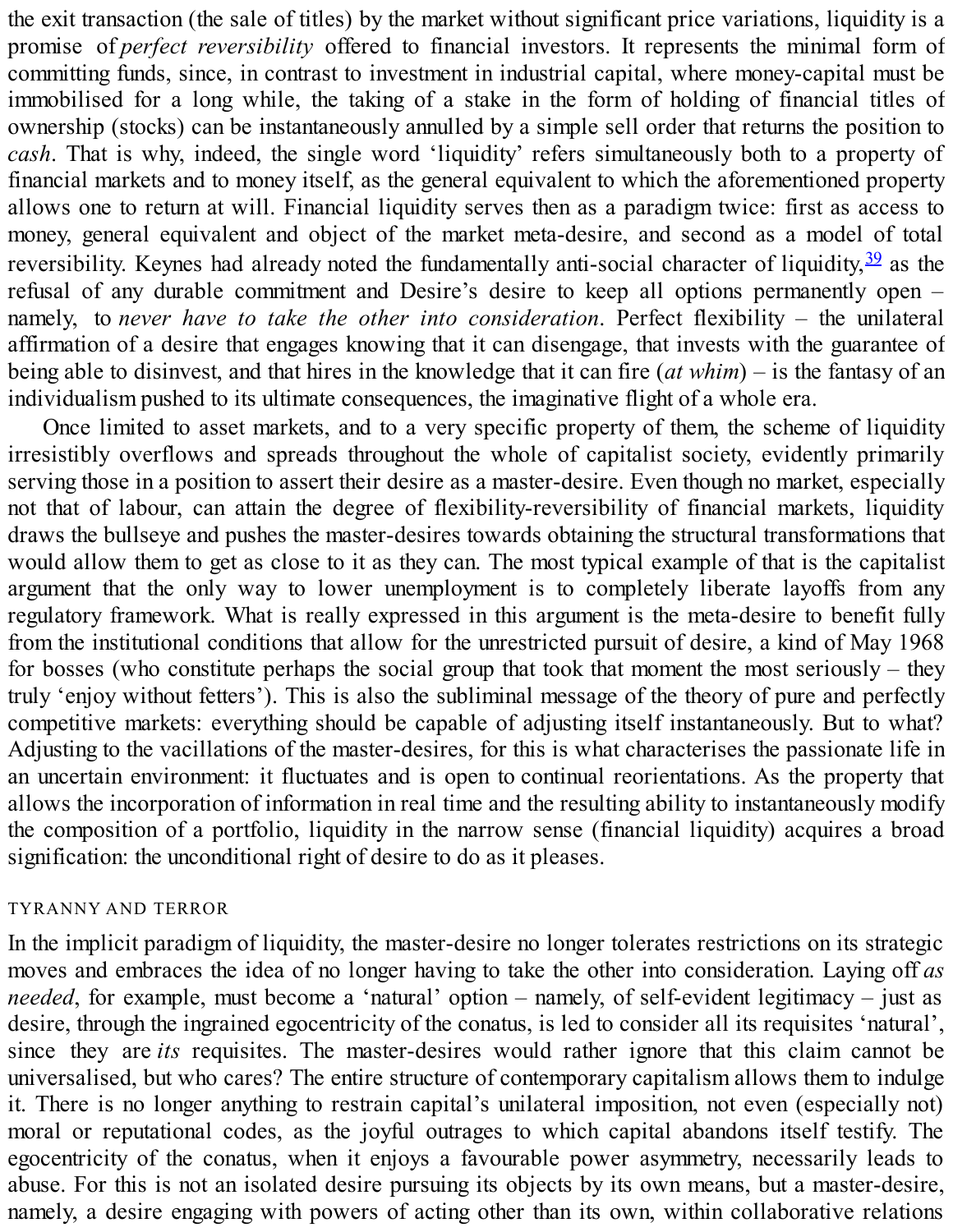which it seeks to reshape into relations of subordination. If the structures that organise this hierarchical relation shift the balance of power to the point that it no longer exercises any restraint on the actions of the dominant power, authorising all of its unilateral self-assertions, domination turns into tyranny.

Can it be objected, against the abuse of language that often attaches to this word, that tyranny, namely, the 'desire to dominate beyond one's station',  $\frac{40}{10}$  consists in 'wanting to have something in one way when it can only be had in another  $\frac{41}{4}$  – for example, 'I am handsome therefore I must be feared, I am strong therefore I must be loved<sup> $42$ </sup> – whereas, despotic as it may be, the capitalist master-desire does not exceed its station? That would be to forget that 'unity which does not depend on multiplicity is tyranny' as well.<sup>43</sup> For this 'non-dependence' is evidently not a non-relation; the sovereign-tyrant – the one of 'unity' – remains the boss of the multitude and the capturer of its power. What is meant therefore by this 'non-dependence' is the unilateral imposition of the one's desire upon the multitude, the latter being enlisted without any consideration, subjugated to the whim of a master who is 'independent', thus without limits or any inclination for compromise. Caligula addressed the patricians with 'darling', and made them run in circles around his litter.  $\frac{44}{1}$  The taste for ridicule plays no role in the capitalist bosses' desire, which indeed in this perspective does not exceed its station; it always instrumentalises its enlistees in view of the one and only goal of accumulation. Yet the unprecedented degree to which it pushes the ignorance of the Kantian maxim of not using others as means to an end, and its aiming for the unlimited subordination of others to the requisites of its own enterprise, are very much the signs of an evolution toward tyranny – according to this definition of 'independent unity'.

The capitalist adoption of the fantasy of liquidity, the quest for the perfect, instantaneous adjustment of others to one's requisites as master-desire, combines with the endless upward trend in productivity targets to put an unprecedented strain on enlistees, in a context where the backdrop of mass unemployment and the weakening of the strictures on lay-offs render the threat to material reproduction permanent. What the capitalist master-desire in the neoliberal era seeks is nothing less than the liquefaction of labour-power, making the overall size of the workforce into something fluid, reversible, and as easily adjustable as the components of a portfolio of financial assets, with the inevitable effect of creating a world of extreme uncertainty for enlistees. The differential accommodation of economic hazards offers an eloquent condensation of the dramatic shift in the balance of power between capital and labour. Was not capital's claim to a part of the revenues originally justified by its willingness to assume economic risk, with employees abandoning a part of the added value of their labour in exchange for a *fixed* remuneration, shielded from the vagaries of the market? Yet the new structural conditions endow the capitalist desire with enough strategic latitude that it is able to decline to bear even the weight of cyclicality, pushing the task of adjusting to it onto the class of employees, precisely those who were constitutively exempt from it. Against all logic, it is the mass of employees that must from now on adapt to the fluctuations in the level of activity. What room remains for negotiation is now limited to choosing from various forms of adjustment to the market, whether through the deceleration of wage growth, the intensification of efforts, or headcount reductions. This kind of shift provides a measure of the displacement in the power balance and the liberation of a desire that is no longer restrained by anything. Being reduced to passively awaiting the commandments of a master-desire turned tyrannical plunges the class of employees in a world of terror. 'You're looking grumpy. I wonder, can it be because I had your son killed?' Caligula asks Lepidus, who ('choking', note the stage directions) has no choice but to respond, 'Certainly not,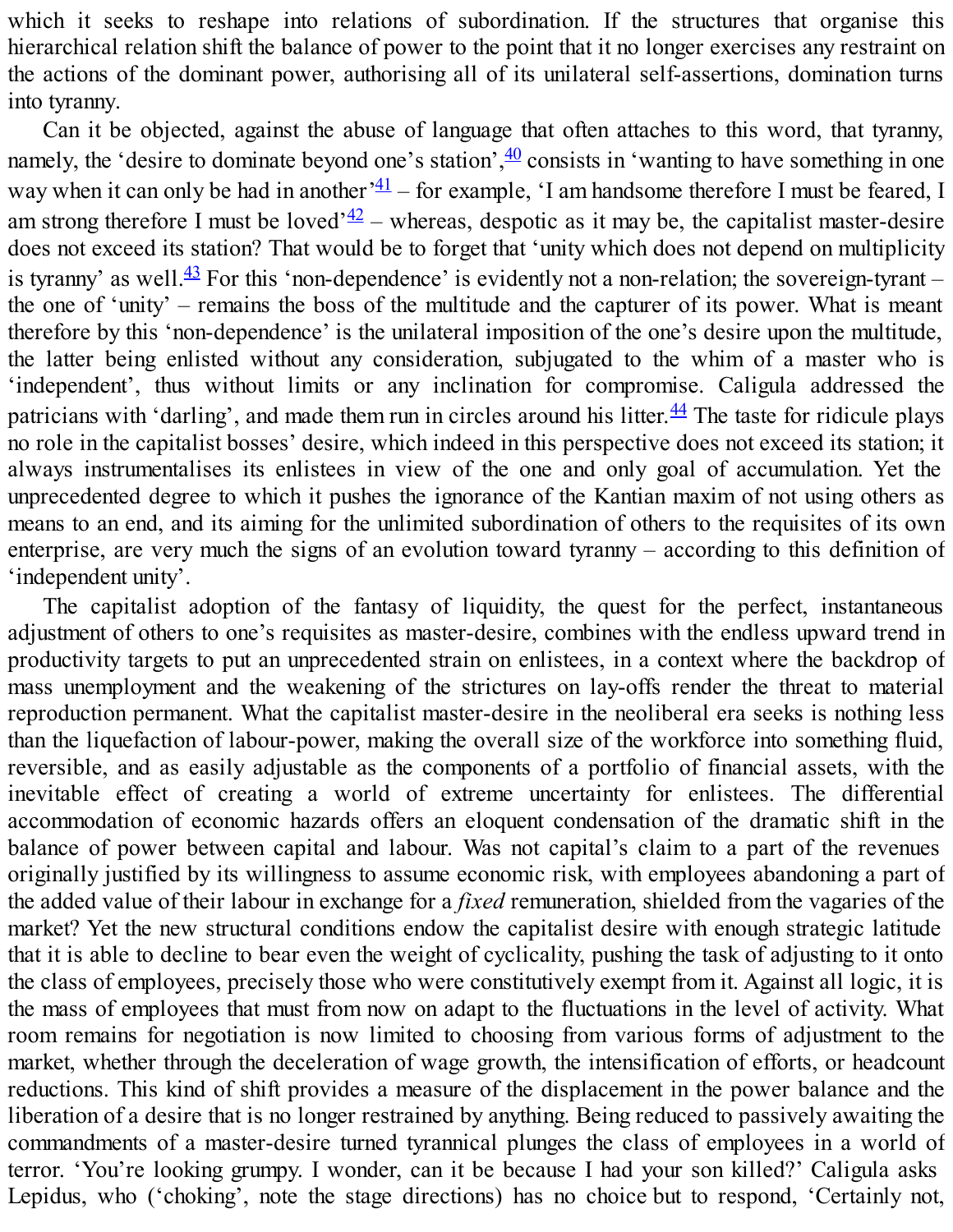Caius. Quite the contrary.<sup> $45$ </sup> No doubt the neoliberal enterprise is not there yet. Nevertheless, even according to a former executive of a large firm, whom one would rather expect to defend the system that treated him so well, employees go to work every day 'dying of fear.<sup>246</sup>

3 See Frédéric Lordon, *L'intérêt souverain. Essai d'anthropologie économique spinoziste*, La Découverte, 2006.

4 *Ethics*, IV, Appendix 28. [The translation here follows the French translation of *Ethics*. (Trans.)]

 $\overline{5}$  And a distinction should be made between the 'common lot' that is unable to escape the necessities of material reproduction through the exchange of money, and the 'multitude', defined by the fact that its spirit is occupied by the image of money 'more than anything else'.

6 Pepita Ould-Ahmed, 'Monnaie des anthropologues, argent des économistes : à chacun le sien?', in E. Baumann, L. Bazin, P. Ould-Ahmed, P. Phélinas, M. Selim, R. Sobel (eds), *L'argent des anthropologues, la monnaie des économistes*, L'Harmattan, 2008.

7 Michel Aglietta and André Orléan, *La violence de la monnaie*, PUF, 1982; (eds), *La monnaie entre violence et confiance*, Odile Jacob, 2002; (eds), *La monnaie souveraine*, Odile Jacob, 1998.

8 On the forms of monetary confidence and their institutional armatures, see Bruno Théret, 'La monnaie au prisme de ses crises d'hier et d'aujourd'hui', in B. Théret (ed.), *La monnaie dévoilée par ses crises*, Éditions de l'EHESS, 2007.

9 On the idea of the sovereignty of the currency as manifestation of the power of the community, see Frédéric Lordon and André Orléan, 'Genèse de l'État et genèse de la monnaie: le modèle de la *potentia multitudinis*', in Y. Citton and F. Lordon, *Spinoza et les sciences sociales. De la puissance de la multitude à l'économie des affects*, Éditions Amsterdam, 2008.

10 Pierre Bourdieu, *Choses dites*, Minuit, 1987.

11 Karl Marx and Friedrich Engels, 'The German Ideology', in *The German Ideology including Theses on Feuerbach*, Prometheus Books, 1998, p. 47.

12 *Ethics*, III, Definitions of the Affects I.

13 Laurent Bove, '*Éthique*, partie III,' in Pierre-François Moreau and Charles Ramond (eds), *Lectures de Spinoza*, Ellipses, 2006. 14 *Ethics*, III, 9, Scholium.

15 On the importance of the traceable body, the body that keeps traces (*vestigia*) as the support of memory, and on the vestigial causality of the affective life, the work of reference is Lorenzo Vinciguerra, *Spinoza et le signe. Genèse de l'imagination*, Vrin, 2005.

16 *Ethics*, III, 15, Corollary: 'From this alone – that we have regarded a thing with an affect of joy or sadness, of which it is not itself the efficient cause, we can love it or hate it.'

17 Ibid., III, 27.

 $\overline{\phantom{a}}$ 

18 See Alexandre Matheron, *Individu et communauté chez Spinoza*, Minuit, 1988.

19 Pascal Sévérac, *Le devenir actif chez Spinoza*, Honoré Champion, 2005.

20 See Norbert Elias, *The Civilizing Process: Sociogenetic and Psychogenetic Investigations*, Blackwell, 2000.

21 A false antinomy (between 'calculation' and 'affects') par excellence, Frédéric Lordon, 'Homo Passionalis OEconomicus', *Actes de la Recherche en Sciences Sociales*, conference paper given at 'Economie et fabrique de la subjectivité', Association française de psychiatrie, Paris, 2010.

22 Laurent Bove, *La stratégie du conatus. Affirmation et résistance chez Spinoza*, Vrin, 1996.

23 *Ethics*, III, Definitions of the Affects XIII.

24 Ibid., III, 37, Demonstration.

25 The adjective 'Fordist' stands here for the regime of accumulation whose concept was developed by regulation theory. See Robert Boyer, *Regulation Theory: The State of the Art*, Routledge, 2002.

26 Documentary by Gilles Perret, *Ma mondialisation*, DVD, Les Films du Paradoxe, 2006.

27 *Ethics*, IV, Appendix 28.

28 Ibid.

29 Boyer, *Regulation Theory*.

30 Contrary to the common non-sense of a French reading that unduly projects its own references, the 'social market economy', of German origin, which provides the theoretical model for the European Union, is in no way based on developing mechanisms for social security but rather on the improvement of the well-being of consumers through the intensification of competition: 'this orientation towards

<sup>1</sup> Benedictus de Spinoza, *Ethics*, part III, proposition 6, in *A Spinoza Reader, The Ethics and Other Works* , trans. Edwin Curley, Princeton University Press, 1994. Henceforth *Ethics*, III, 6.

<sup>2</sup> In particular the theoreticians of MAUSS, the Anti-Utilitarian Movement in the Social Sciences, who strive to show that humans are not only interested beings but can also assume the figure of *homo donator*, disinterested and altruistic. For a controversy over this issue, see Frédéric Lordon, 'Le don tel qu'il est et non qu'on voudrait qu'il fût', and Falafil, 'Quel paradigme du don? En clé d'intérêt ou en clé de don? Réponse à Frédéric Lordon', in 'De l'anti-utilitarisme. Anniversaire, bilan et controverses', *Revue du MAUSS semestrielle* 27 (2006).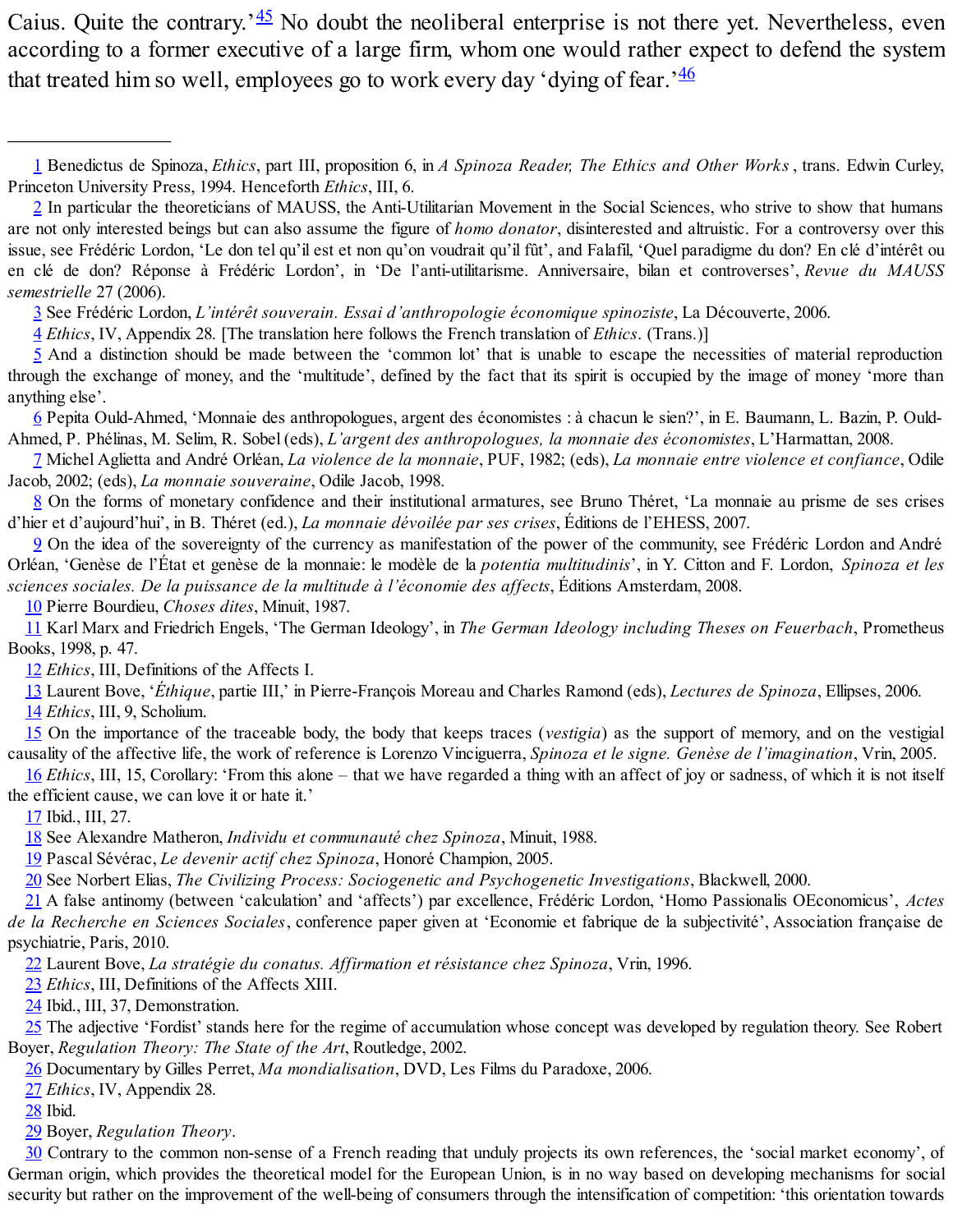consumption is effectively the equivalent of a social service provided by the market economy', writes Alfred Müller-Armack, adviser to Ludwig Erhard and the thinker of ordoliberalism (which is the intellectual basis of the EU), cited in Hans Tietmeyer, *Économie sociale de marché et stabilité monétaire* , Economica, 1999; see also François Denord and Antoine Schwartz, *L'Europe sociale n'aura pas lieu*, Éditions Raisons d'agir, 2009.

31 *Ethics*, III, 27.

32 The quotation marks signify a linguistic convenience since individuals are not the authors of their desires, which, governed by passive affects, always come to them partially from without. Heteronomy is always the law of the orientation of the conatus-vectors, and 'spontaneity' is determined from outside.

33 On the nature and history of this transformation, see Frédéric Lordon, *La politique du capital*, Odile Jacob, 2002, and *Et la vertu sauvera le monde. Après la crise financière, le salut par 'l'éthique'?* Raisons d'agir, 2003.

 $\frac{34}{21}$  The share of dividends in France's GDP rose from 3.2 per cent in 1982 to 8.5 per cent in 2007. See Gilbert Cette, Jacques Delpla and Arnaud Sylvain, *Le partage des fruits de la croissance en France*, Rapport du CAE n° 85, La Documentation Française, 2009.

35 This rose from a few percentage points at the beginning of the 1990s to levels regularly exceeding 20 per cent today.

36 On the neoliberal enterprise's project for the total investment of employees, see, among others, Pierre Dardot and Christian Laval, La nouvelle raison du monde. Essai sur la société néolibérale, La Découverte, 2009 [translated as The New Way of the World, Verso, 2013]; Vincent de Gauléjac, *La société malade de la gestion*, Seuil, 2004; Marie-Anne Dujarier, *L'idéal au travail*, PUF, 2006; Jean-Pierre Durand and Marie-Christine Le Floch (eds), *La question du consentement au travail. De la servitude volontaire à l'implication contrainte*, L'Harmattan, 2006; Geneviève Guilhaume, *L'ère du coaching. Critique d'une violence euphémisée* , Syllepse, 2009.

37 Thomas Coutrot, *L'entreprise néolibérale, nouvelle utopie capitaliste?*, La Découverte, 1998.

38 But, it must be said, the profits are not necessarily monetary.

39 See in this matter André Orléan, 'L'individu, le marché et l'opinion: réflexions sur le capitalisme financier', *Esprit* (November 2000).

40 Blaise Pascal, *Pensées and Other Writings*, trans. Honor Levi, Oxford University Press, 2008, p. 23 (92).

41 Ibid., p. 22 (91).

 $\frac{42}{10}$  Ibid., p. 23 (91).

43 Ibid., p.121 (501).

44 Albert Camus, *Caligula and Other Plays*, trans. Justin O'Brien, Vintage, 1962.

45 Ibid., Act II, Scene V.

46 Teodor Limann, *Morts de peur. La vie de bureau*, Les empêcheurs de penser en rond, 2007.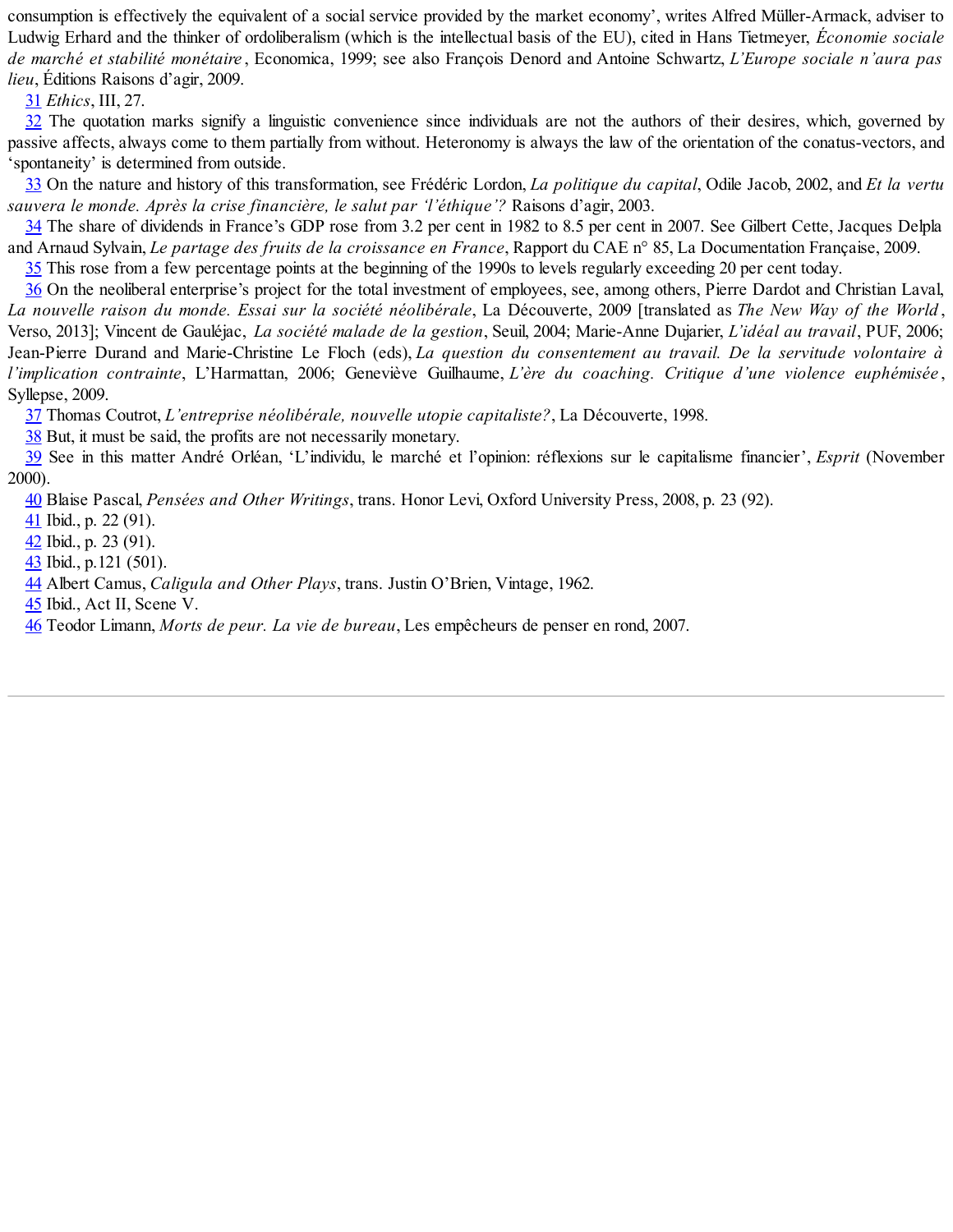# Joyful Auto-Mobiles (Employees: How to Pull Their  ${\rm Legs})^1$  ${\rm Legs})^1$

#### INTRINSIC JOYFUL EFFECTS

Contradictory as it may sound, tyrants would rather be loved! The task of enlisting powers of acting is a matter of colinearisation, namely, of the production of suitable desires (suitable to the masterdesire). Capitalism must therefore be grasped not only in its structures but also as a certain *regime of desire*; for the pleasure of a Foucauldian derivation, we could call it an *epithumè*. [2](#page-58-1) To speak of *epithumè* is another way of recalling that objective structures, as Bourdieu already noted, but also Marx, extend necessarily into subjective structures, and that in addition to being external, social things, they must also exist as inscriptions inside individual psyches. In other terms, social structures find expression as configurations of desires and affects, and thus have their own specific imaginary. To speak of capitalism as *epithumè* is however also to say that, among the multiplicity of social structures, those linked with capitalist relations have acquired a consistency and a centrality that make them the organising principle of the greater part of social life. The capitalist *epithumè* does not exhaust the variety of desires that exist within contemporary societies, but it captures the larger part that is common to them: in these societies, desiring predominantly conforms to the capitalist order of things – or, put otherwise, to manners of desiring under capitalist social relations. In a certain way, therefore, the idea of the *epithumè* as an identifiable regime of desire only has meaning in reference to the coherence of a set of relations and practices. It would be perhaps easier to see its features on a small scale, for example that of the universes Bourdieu describes as 'fields', sites where agents engaged in the same social 'game' converge. Bourdieu uses the term *illusio* for the agents' interests in being caught up in the 'game'. The term *epithumè* applies to similar things, namely, the very forces that drive the engagement in the game, but with the distinctive advantage of indicating how much this 'interest' is in the end, and in keeping with the organic link between interest and conatus, a matter of desire, hence of affects.

The capitalist *epithumè* extends also to the macro-social level. One could even ask whether capitalist society is not the first to exhibit a *comprehensive* regime of desire and affects – here, too, the word 'comprehensive' does not signify exhaustiveness but rather gives a sense of the scale. Another question is how one should qualify the preceding *epithumè*, should it be possible to identify one with comparable properties in scope, consistency, and structuring hold on desiring imaginaries – perhaps the *epithumè* of salvation? The capitalist *epithumè* enumerates the objects of desire that are worthy of pursuit and the affects born from their pursuit, within the scope of the fundamental objectal triptych of money, commodities and labour, to which we can add the supplemental generic object of greatness, hanging above as if to form a tetrahedron but specifically redefined according to the three vertices of the base (the three distinctions of fortune, ostentatiousness, and professional achievements).

The *epithumè* is the product of the incessant work that society carries out on itself. But it is also the product of the incessant work of agents or groups of agents within it who are interested in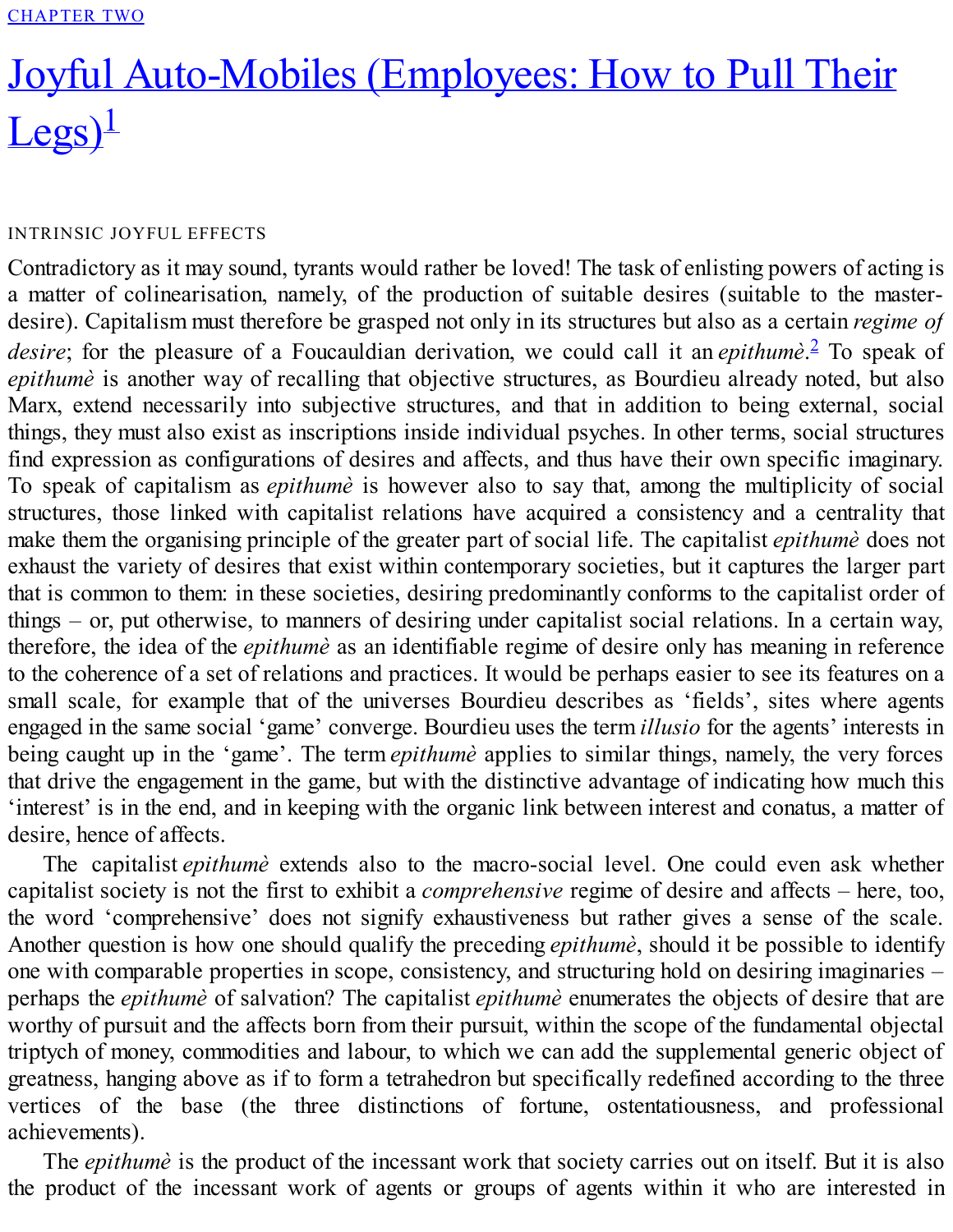promoting imaginaries of desire that better align with their own particular plans. One can use the word 'epithumogenesis' to name this second type of desire-producing work, a deliberate engineering of affects that is not always left to the great 'process without a subject' that constitutes the social body's self-affections, but is at times steered toward very specific ends, as testified by the active investment of the neoliberal enterprise in practices of co-linearisation.

Of course, everything said before about monetary dependence and its hierarchical refraction inside the organisation, or about the attachment to the commodity through consumption, is already fully within the scope of a discussion of the capitalist *epithumè*: are not the money that ensures survival and the objects whose accumulation makes us rejoice matters of desire and affect? But in manifesting as never before the intention of achieving zero  $\alpha$ , the recent transformations of the employment relation help clarify that, precisely in what concerns employment, the capitalist *epithumè* does not end there. The passionate temperament of employment, now richer than both the Marxian thesis of naked exploitation and its continuation in the sociology of Fordist consumption implicitly assumed, ends neither with the desire for the money that affords survival, nor with that for the consumption goods that solicit the compulsion to buy.

But in what exactly does this extension of the passionate temperament of employment, required by the neoliberal quest for full alignment, consist? Necessarily, in enrichment in joyful affects; or more precisely, in the production of *intrinsic* joyful affects. The first enrichment – that which gave the capitalist *epithumè* its Fordist configuration – consisted in supplementing the sad affects of the spur of hunger with the joyful affects of the expanded access to consumable commodities, augmenting the desire to avoid an evil (material destitution) with the desire to pursue goods (but only in the form of amassable, material goods). No doubt this first addition did much to motivate employees to align themselves with the master-desire of capital. But the neoliberal enterprise has nonetheless found this to be insufficient. From now on it would take upon itself to do the epithumogenic work directly.

And this is its specific strategic contribution: the spur of hunger was intrinsic to employment, but it was a sad affect. Consumerist joy is indeed a joyful affect, but it is an extrinsic one. The neoliberal epithumogenesis undertakes to produce *intrinsic joyful affects*, that is, affects that are intransitive rather than ceded to objects outside the activity of wage labour itself (as consumption goods are). Hence it is the activity *itself* that must be reconstructed, both objectively and in the imagination, as a source of *immediate* joy. The desire to find employment should no longer be merely a mediated desire for the goods that wages *circuitously* permit buying, but an intrinsic desire for the activity for its own sake. Neoliberal epithumogenesis thus assumes the specific task of producing on a large scale desires that did not previously exist, or that existed only in a minority of capitalist enclaves: desires for happy labour, or, to borrow directly from its own vocabulary, desires for 'fulfilment' and 'selfrealisation' in and through work. And the fact is that, at least instrumentally, it gets it right. Intrinsically sad or extrinsically joyful, the affects-desires that capitalism was proposing to its enlistees fell short of taking away the sting of the idea that 'real life is elsewhere'; in other words, they did not eliminate the residual  $\alpha$ -s. But what if it can now convince employees that their working life would more and more become simply their life, and that the former would provide the latter with its best opportunities for joy? Would any supplemental mobilisation be too much to expect? For employees used to surrender to the master-desire with a heavy heart, or while contemplating external joys in which the latter's plans played no role. To cut a long story short, they had other things on their minds. But if their attitude changes from reluctance to 'consent', they will be moved differently. Differently means more intensely.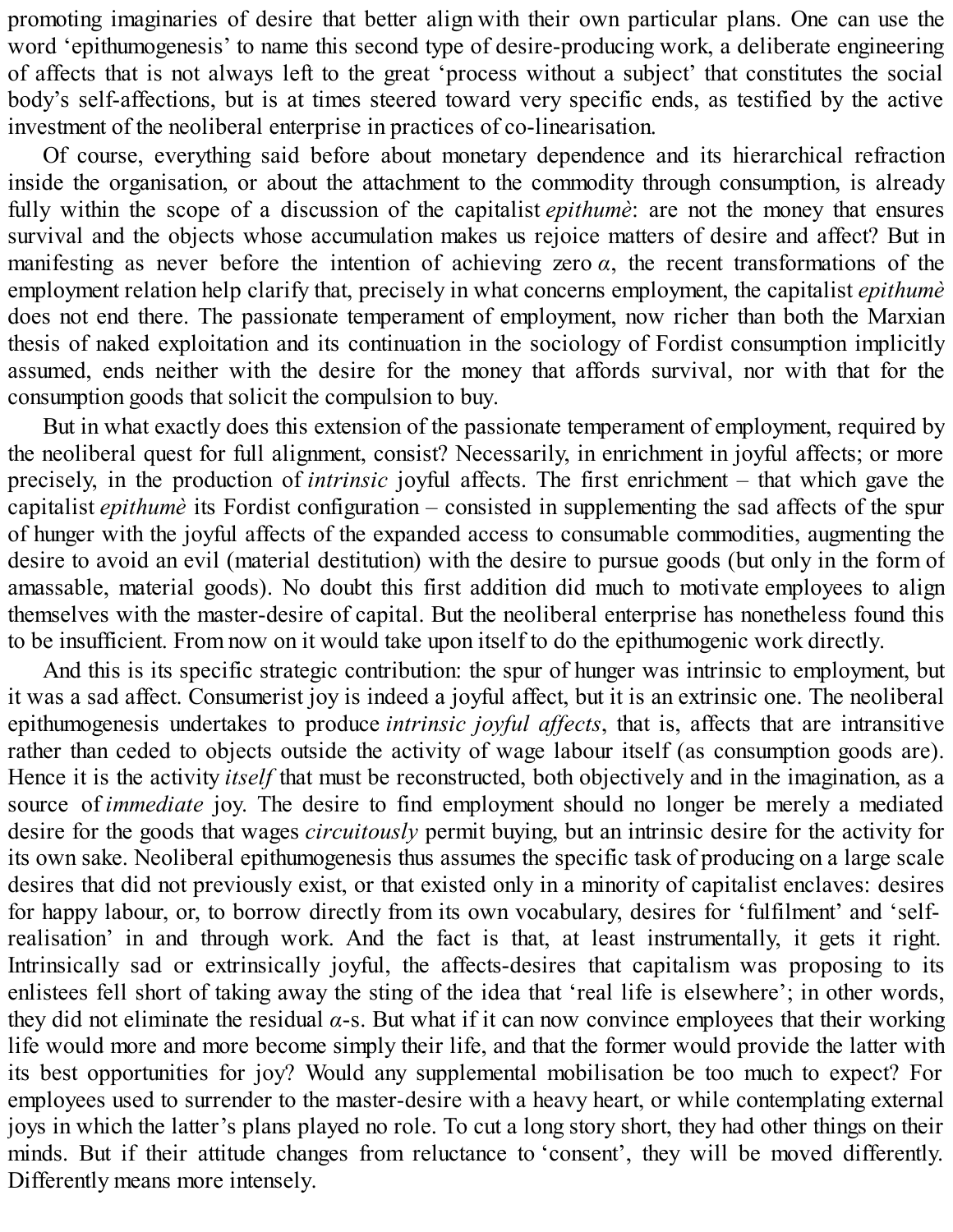#### THE APORIAE OF CONSENT

Ideally, the present-day enterprise would like clockwork-orange employees: subjects who strive of their own accord according to its norms. Being (neo)liberal, it would like them to be free in addition to being mechanical: mechanical for the functional certitude, and free both for the sake of ideological beauty and because it considers that relying on free will is ultimately the surest way to obtain *unreserved* action from employees, that is, the surrender of their power of acting in full. The extreme nature of both the vision of the neoliberal enterprise and its processes eloquently testifies to the enrichment of the passionate economy of the employment relation that it hopes to use, not unjustifiably, as its support. For the bottom line is that, indeed, employees increasingly function by themselves. Without wishing to play too much on words, we can say that the clockwork-oranges are 'auto-mobiles'. If auto-mobility is the quality of that which moves itself, then the production of employed auto-mobiles – namely, employees who occupy themselves of their own accord in the service of the capitalist organisation – is incontestably the greatest success of the neoliberal colinearisation undertaking. For the first and most patent meaning of the expression 'of their own accord' is 'in the absence of any pressure', without being forced, by their own movement. The sociology (or social psychology) of work is indeed full of references to this fact (a strange one, relative to the atmosphere of coercion that used to surround work), this new 'voluntary servitude' whose mechanisms it would like to study, this form of servitude that is obviously special, since, in fact, the enslaved *consent* to it.

But this question that the social sciences of labour rediscover for themselves is as old as political philosophy. For consent is one of those notions, like obedience and legitimacy, and, conversely, compulsion and coercion, that surround the mystery of power [*pouvoir*] as 'action on actions', [3](#page-58-2) as the art of *making others do something*. Is this really so mysterious to the modern understanding? Less and less, it seems, judging by the immediacy with which the idea of 'consent' appears to be grasped. But this straightforwardness is deceptive, or rather, the truth that it speaks is about something else, not the idea of consent itself, but rather its relation with a certain intellectual configuration within which it assumes its self-evident character. That configuration is not recent, but it is ours more than ever. For the false transparency of consent is a symptom of the metaphysics of subjectivity, and the difficulties of the one are immediately those of the other as well.

Yet everything seems to begin with the greatest ease: consent is the intimate approbation given by a free will. When consent is voiced, it is the solid core of the authentic self that speaks. There is an autonomous ego, whose existence is not in doubt, which, under appropriate conditions, manifests itself as both the origin and the norm of giving consent. It seems therefore that we have a good grasp of what consent is; yet there is no shortage of problematic instances. The 'this is my choice' that should end discussion, since there is nothing prior to the founding and self-founded subject, is incapable of quelling all doubts; there are individual instances of consent to which outside observers refuse to give their consent. For example: he follows a guru but nobody forced him to; she wears the veil but it was her decision; s/he shuts her/himself away in the office for twelve hours a day, but purely out of personal choice, uncompelled by anyone – unexplainable embarrassments in which the intellectual and practical ethos of subjectivity should in principle find nothing to fault. The contradiction these instances expose between the refusal to validate the consent and the orthodox form it takes – since in all these cases it is expressed in the first person, and by subjects explicitly articulating their sincerity and the absence of compulsion – cannot easily be resolved, finally leaving only two possible reductions (in fact both are necessary simultaneously): one can argue either, from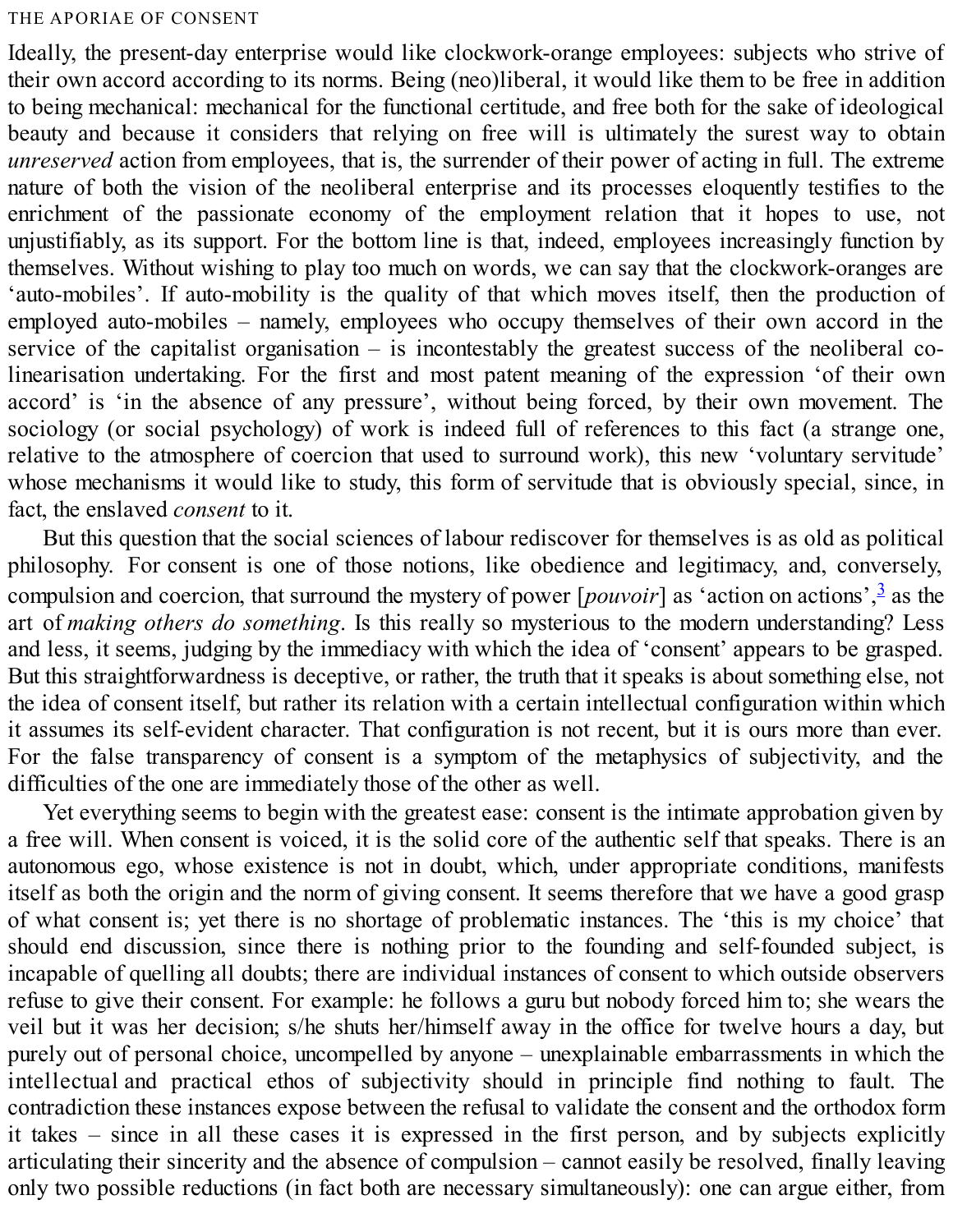the side of the objects, that there are things to which it is 'intrinsically' impossible to consent, or, from the side of the subjects, that their consent was falsely or fraudulently obtained. But does not then the fact of experiencing such lapses call into question their very quality as subjects? And, following that, how does one determine when a subject is fit *qua* subject and when not?

<span id="page-36-0"></span>The Spinozist point of view cuts radically through these difficulties. For if the act of giving consent is the authentic expression of a freely self-determined interiority, then consent does not exist. If it is understood as the unconditioned approbation of a subject that proceeds only from itself, then it does not exist, for heteronomy is the condition of all things, including all human things, and no action is such that anyone could claim it entirely as his or hers. All things are in the grip of inadequate causation; namely, they are partially determined to act by other, external things. $\frac{4}{3}$  $\frac{4}{3}$  $\frac{4}{3}$  The individualistic ethos, which is the continuation of the metaphysics of subjectivity, refuses to the last to consider such an idea. True, at stake is nothing less than its outright dissolution, and a habit of thinking and relating to oneself that is by now so entrenched will not easily give way. Except by the violence of a kind of conversion, the idea of full determination cannot readily defeat the deeply ingrained belief in the faculty of self-determination on which individuals rest their identities as 'subjects'. Yet, with supreme deftness, as if to cap the destabilisation of this belief and to emphasise precisely that it is merely a belief, Spinoza discloses the genetic principle of this idea, that is, the mechanism of its begetting in the imagination: 'men are deceived in thinking themselves free, a belief that consists only in this, that they are conscious of their actions and ignorant of the causes by which they are determined'.<sup>[5](#page-58-1)</sup> The idea of their freedom is merely the effect of a deficient capacity of intellection and the truncation that results from it. Incapable, for obvious reasons, of tracing back the infinite chain of antecedent causes, they record only their volitions and their actions, and take the shortest path, which consists in considering themselves their true source and only origin. But no action is more than a moment in the infinite sequence of the determination of things by things. 'Any thing which is finite and has a determinate existence, can neither exist nor be determined to produce an effect unless it is determined to exist and produce an effect by another cause, which is also finite and has a determinate existence,' states the *Ethics* with geometrical austerity, a manner of saying that we only do something when something happens to us. $\frac{6}{5}$  $\frac{6}{5}$  $\frac{6}{5}$ 

<span id="page-36-3"></span><span id="page-36-2"></span><span id="page-36-1"></span>This is indeed the meaning of the elementary sequence affection-affect-action – we are very tempted to contract it into *affectaction* – which calls for the entreaty of a prior encounter, an 'adventure' – that which happens [*advient*] to us, as Barthes reminds  $us^2$  – in order to make the free energy of the conatus attach itself to something, an object or a plan, and in *consequence* engage in a precise and determinate action. Because it is *our* energy, the energy of our conatus, which occupies itself in the desiring mobilisation, we may say that it is *our* action, and that in that – weak – sense, we act *of our own accord*, we are auto-mobile. But this '*of our own accord*' merely an actantial indication; it has nothing to say about everything that preceded it. And although we are auto-mobiles, we are irremediably hetero-determined. No doubt our force of desire, our power of acting, fully belongs to us. But it owes everything to the interpellations of things, namely, to external encounters, when the issue is knowing the path and the direction it takes.

The question of the authenticity or the ownership of desire vanishes once the subjectivist point of view is abandoned and attention is turned outside, to the infinite concatenation of causes, since it is equally true that, being exogenously determined, none of my desires is of my doing, and that as the very expression of my conative force, each of my desires is indisputably mine. And this is where the idea of consent begins to founder, shipwrecked together with its opposite, alienation. For if to be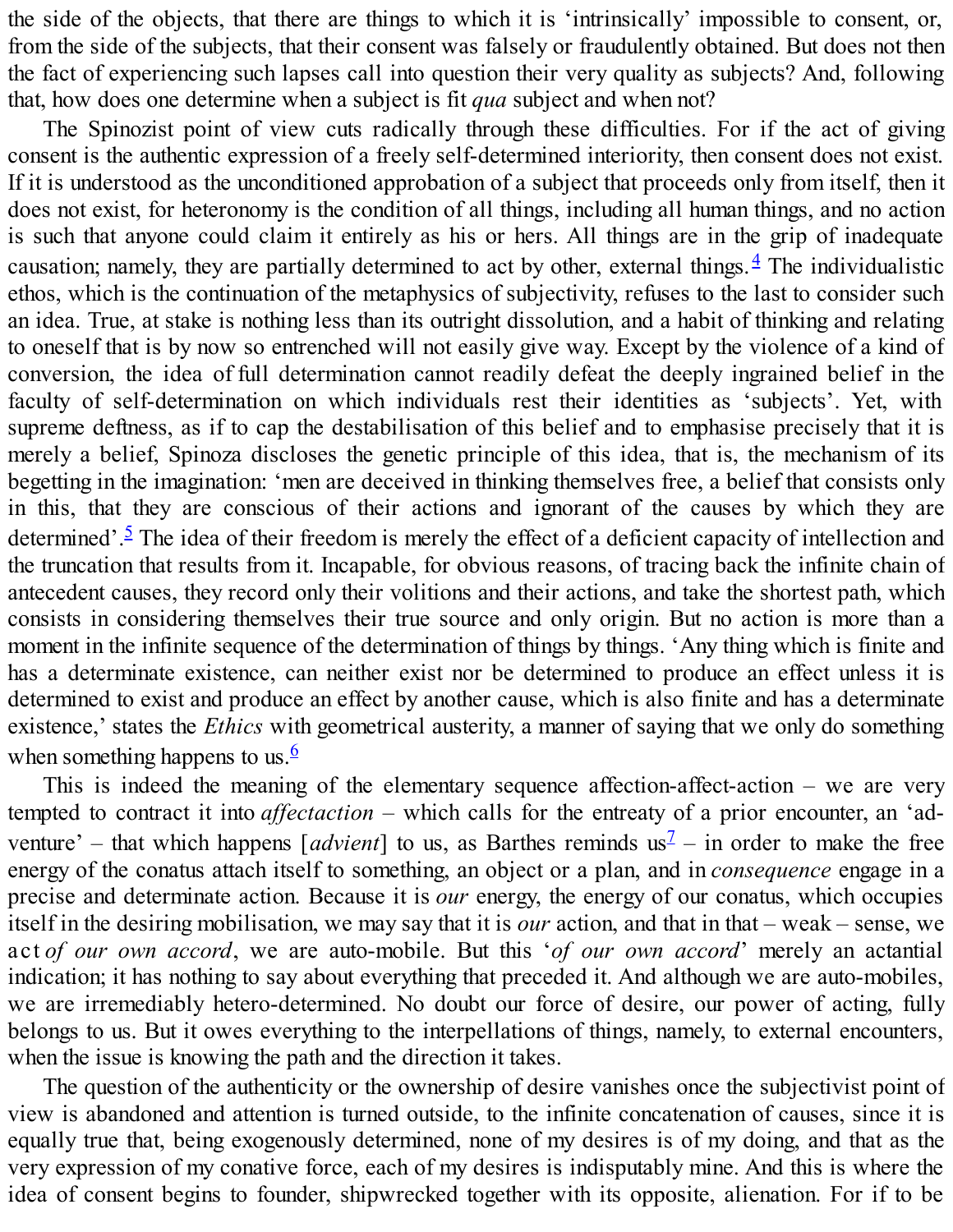alienated is to be prevented from proceeding from oneself and to find oneself instead chained to an 'other than oneself', then alienation is merely another word for heterodetermination, namely, for passionate servitude, the human condition itself (governed by passive affects). If alienation is determination by the outside, nothing is outside alienation, since nothing 'which is finite and has a determinate existence, can either exist or be determined to produce an effect unless it is determined to exist and produce an effect by another cause, which is also finite, etc.' Thus, to the real etymology of alienation, which declares the presence of something other than the self (*alien, alius*) within selfdirection, we can add an imaginary etymology, one which would rather hear in 'alienate' the word 'lien', tie, thus rediscovering in it the infinite chain of the production of effects within which we are both caused and causing. If, understood thus, to be alienated is to be chained, then far from applying only to exceptional attachments – and such that we are unable to say objectively what is exceptional about them (apart from not wishing it for ourselves) – alienation is our most ordinary condition, and our most inexorable one. Alienation is thus another one of the things that do not exist, but in the paradoxical form of an excess of existence: being universal, it is everywhere, and if it does not exist, it is as the obverse of an (unreachable) state of wholeness and perfect self-coincidence of the subject.

<span id="page-37-0"></span>The concepts of alienation and 'authentic' consent vanish therefore together, leaving nothing but the movements of desire, all equal *under the relation of exo-determination*. With that, the mania for distinctions and passing judgment has the rug pulled from underneath it, and it would be hard to deny the discomfort that ensues at first. For Spinoza goes very far in the renunciation of classifying people, at least using this criterion alone: 'a man … if he sees that he can live more conveniently on the gallows than sitting at his own table, would act most foolishly, if he did not hang himself.<sup>'[8](#page-58-4)</sup> No doubt such a desire would be strange, but it would be neither 'better' nor 'less well' determined than any other, and the natural inclination to deem the consenting devotee of the 'hanged life' alienated to the point of absurdity is promptly avoided. To the subjectivist incoherence that fails to dispel the suspicion of alienation against what are nevertheless instances of formally expressed consent, Spinoza responds with the most extreme consequence: 'But now I let everyone go his own way. Those who wish can by all means die for their own good, provided that I am allowed to live for truth.'<sup>[9](#page-58-5)</sup>

<span id="page-37-3"></span><span id="page-37-2"></span><span id="page-37-1"></span>One could go on at length about the implicit politics of this acceptance, the possibility of coexistence between all these different temperaments encapsulated in its entirety in the reservation of the 'provided that', but it is more important in this context to take note of the judgment that Spinoza defuses. As was the case before with the fiction of the free will, and because there is no better way to free oneself from an illusion than by showing how it was created in the imagination, Spinoza reveals the secret behind this stubborn refusal to consent to the consents of others when we do not like them, and the ensuing mania of looking for flaws: 'This striving [conatus] to bring about that everyone should approve of his love and hate is really ambition. And so we see that each of us, by his nature, wants the others to live according to his temperament.<sup> $10$ </sup> The immense political reach of this statement is obvious; it delivers the principle of all wars of religion and all clashes of civilisation, confrontations between ways of life anxious to be shared and thus validated – because only their imitation by others, think the anxious, could affirm their validity. But, most importantly, Spinoza reveals here the origins of the verdict that certain people are alienated, situating in our own affects – in the loves and hatreds that make us value certain things and not others $\frac{11}{1}$  $\frac{11}{1}$  $\frac{11}{1}$  - the plenitude of the consent that we accord those who live in conformity with our own temperament, and that we refuse others.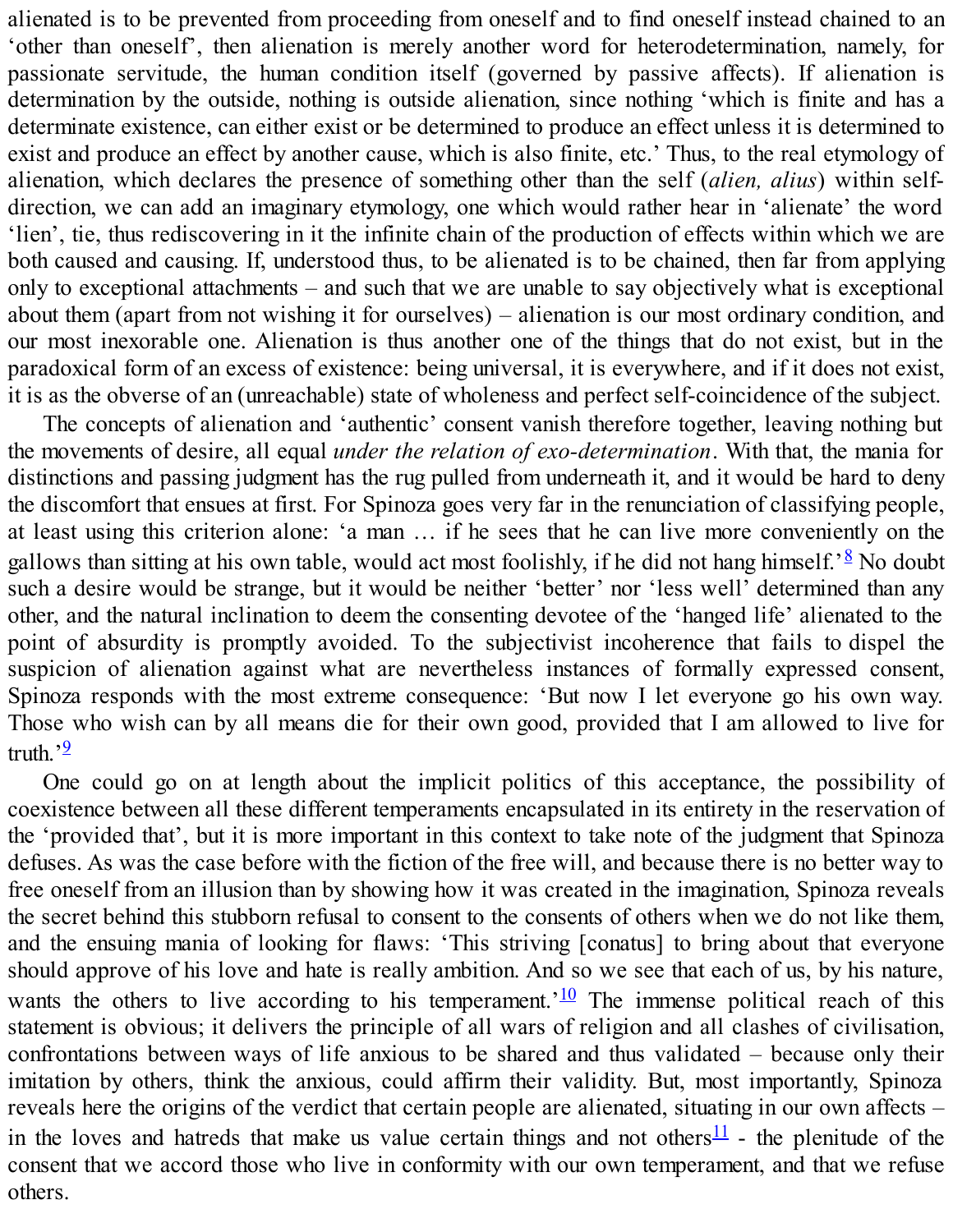#### JOYFUL OBEDIENCE

In relation to determination, heteronomy, and passionate servitude, all desires are equal. But other differences remain, for the determination to act that guides the conatus in a specific direction can have a variety of affective moods, which the passionate situation of the employment relation is rich enough to encompass. If common sense resists the idea of including in the category of 'desire' the satisfaction of mere material reproduction, experienced as coercion rather than as a surge of enthusiasm or transport, it is because it pertinently but confusedly makes the distinction between a desire to avoid an evil and a desire to pursue a good. It makes it all the better when, as the common sense of Fordist employment, it clearly sees the difference between the respective affects produced by the daily drudgery of 'making a living' and the joyful prospect of access to consumption goods. However, market objects contribute only a 'transitive' component to the totality of the employees' desire – it is clear at this stage that this desire as a whole is an agglomerate of a plurality of basic desires. The strength of the neoliberal form of the employment relation lies precisely in the re-internalisation of the objects of desire, not merely as desire for money but as desire for other things, for new, intransitive satisfactions, satisfactions inherent in the work activities themselves. Put otherwise, neoliberal employment aims at enchantment and rejoicing: it sets out to enrich the relation with joyful affects.

<span id="page-38-0"></span>Employees are under the rule of the enterprise and its commands the way citizens are under the rule of the state and its laws. How people remain loyal to a sovereign entity and to its norms is a question of political philosophy; through what combination of desires and affects they do so is a question of Spinozist political philosophy. It is indeed here that the latter shows its extraordinary generality. Originally a philosophy of powers [*pouvoirs*] and norms identified as political in the narrow sense (powers of the commonwealth and of its government), it reveals itself to be in fact a philosophy of powers and norms of all kinds, found in all social institution.<sup>[12](#page-58-8)</sup> This generality follows a second, much more important one, which can be expressed in a syllogism of sorts: power, especially viewed as Foucault understood it, as conduct of conducts or action on actions, is an *art of making others do things*. But making others do things is precisely the effect of the affects, since an affect is something an affection (an encounter with something) does to me (causing joy or sadness), and *consequently what it makes me do* – for the result of an affect is a redirection of the conatus and the desire to do something. Thus power is in its very mode of operation a matter of producing affects and inducing through affects. Conducting conducts is therefore nothing other than a certain art of affecting, and to govern is indeed, in keeping with etymology, a matter of directing, but in the most literal, even geometrical, sense of the term, namely, a matter of orienting the conatus-vectors of desire in certain directions. Power is the totality of practices of co-linearisation.

<span id="page-38-2"></span><span id="page-38-1"></span>Spinoza calls *obsequium* the complex of affects that makes subjected bodies move towards the objects of the norm, namely, that makes subjects – understood here in the sense of *subditus*, not *subjectum*, the subject *of* the sovereign rather than the sovereign subject – do the actions that conform to the requisites of the perseverance of the sovereign's rule. The *obsequium* has two pure formulae which give rise to the norm-governed orientation of the behaviour whereby the subject follows (*sequor*) the rule: the 'subjects are so far dependent not on themselves, but on the commonwealth, as they fear its power or threats, or as they love the civil state'.<sup>[13](#page-58-9)</sup> Here is then power's bipolar affective truth: it functions through fear or through love. This truth holds for all powers, including the bosses' power. And like all powers, the bosses' power discovers through experience that it is more efficient to rule with love than with fear, for people aspire to live a life worthy of that name: 'I understand a human life, defined not by mere circulation of the blood, and other qualities common to all animals'. <sup>[14](#page-58-10)</sup>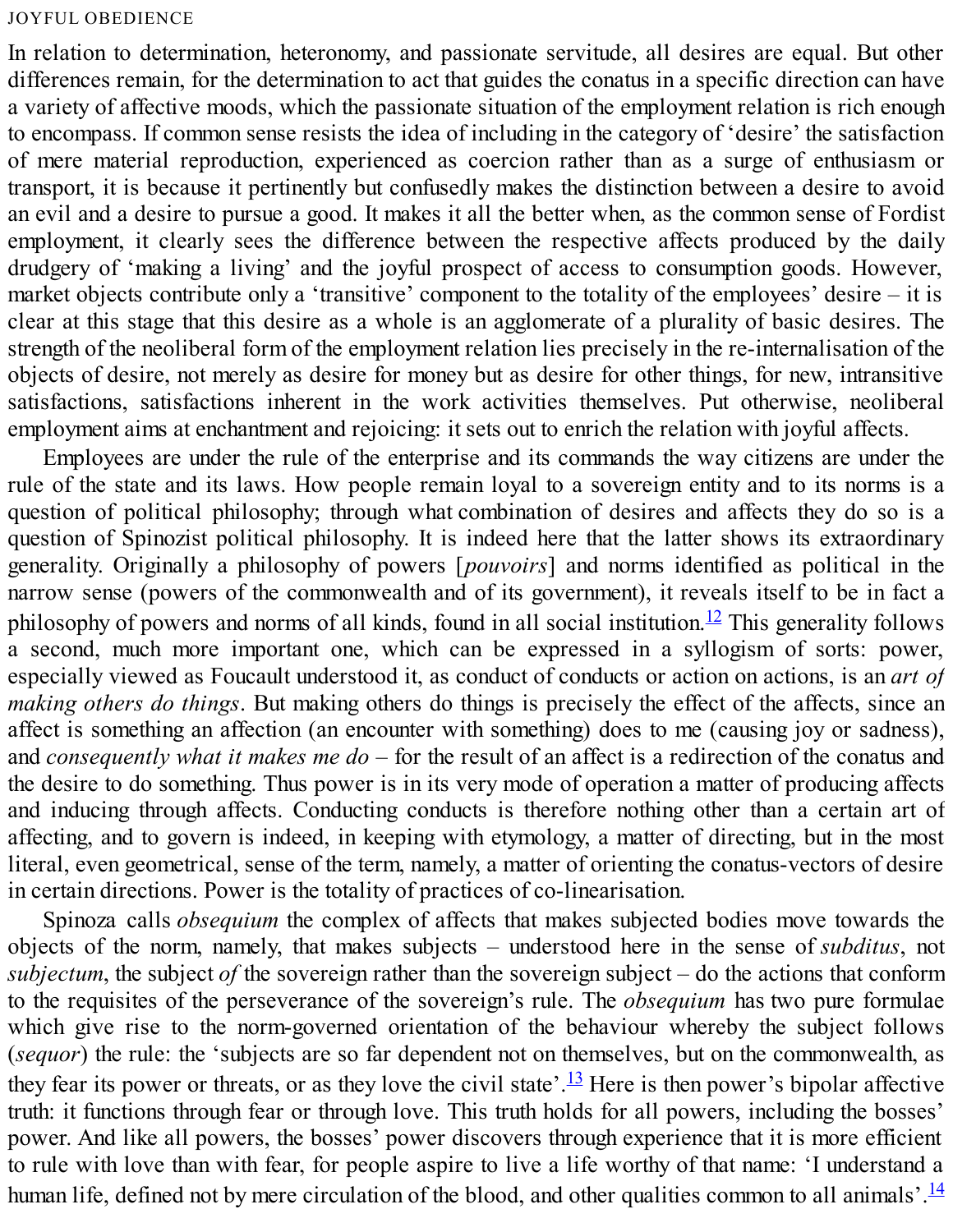But a life reduced to the material reproduction of bare life offers little beyond the 'circulation of blood', and no matter how imperiously desirable, does not offer a horizon for the deployment of the power of acting. Gladdening the hearts of the subjected is that strategy of power that organises this deployment, but in 'suitable' directions, those of its own master-desire, ready to be captured. This is how the mobiliser undertakes to do away with the 'reserve' of the mobilised, since the subjected rejoice when they are offered desires they mistake for their own, and which in fact become their own. It is then that they set themselves in motion without reserve, and enter the sweetened universe of consent, whose real name is happy obedience.

Obedience is nevertheless a burden, for, as Spinoza recalls, people do not like to be subordinate to those they consider their equals. Modern individualism rendered obsolete the symbolic strategies of the past, in which the king was endowed with divine attributes that gave him the air of possessing an absolute difference. In a regime based on formal equality, bosses (of all kinds – the enlisters) need other methods of co-linearisation if they are to produce obedience without burden. With or without burden, namely, with sadness or with joy: this is the true antinomy in which the false antinomy of coercion and consent is resolved. The only way to escape the aporiae of consent by some that appears as coercion to others (but in the intermediate form of alienation, since the 'coerced', visibly foreign to themselves, stupidly say 'yes'), is to first take note of universal passionate servitude, in order to *then* entrust the task of making the distinction to its particular affective contents. For although we are all equally enslaved to our passions and chained to our desires, to be happy with one's chains is evidently not the same as to be saddened by them. 'Coercion' and 'consent' are simply the names that the respective affects of sadness and of joy assume inside institutional situations of power and normalisation. This question of naming is however decisive for Spinoza, precisely because of the dead ends that result from allowing words such as coercion and consent to transform simple subjective expressions of affects into objective operations. If Spinoza goes to such lengths to rename everything, and in particular the affects,  $\frac{15}{10}$  $\frac{15}{10}$  $\frac{15}{10}$  frustrating lexical habits and at the risk of being poorly understood, it is in order not to fall into the traps created by words belonging to knowledge of the first type, knowledge 'by vague experience', intuitively formed in the proximity of the affects and in ignorance of true causes. As François Zourabichvili notes, Spinoza finds it necessary to invent a new language; <sup>[16](#page-58-12)</sup> there is a 'Spinoza-speak'<sup>[17](#page-58-13)</sup> because renaming everything marks the break between knowledge of the first type and knowledge of the second type, the knowledge of things from the standpoint of genetic objectivity. Even Durkheim falls in this trap, for example when he asserts on numerous occasions that 'coercion' is the *modus operandi* of institutional norms. Yet 'coercion' is simply an emotive term that expresses (subjectively) the objective fact of causal determination, and in that sense one is no less 'coerced' – in fact, determined – when one consents. Coercion and consent are forms of the lived experience (respectively sad and joyful) of determination. To be coerced is to have been determined to do something but in a state of sadness. And to consent – to consent to follow, in the sense of the *sequor* of the *obsequium* – is to live one's obedience, but with its intrinsic burden relieved by a joyful affect.

## <span id="page-39-2"></span><span id="page-39-1"></span><span id="page-39-0"></span>SPONTANEOUS RE-ENCHANTMENT

Whence come the affects responsible for the happy determination of the *sequor* and for reducing the burden of obedience? Curiously enough, they come first from the employees themselves, whose own passionate mechanisms of adaptation can sometimes push them to recolour their situation as enlistees.

What makes this transfiguration possible is the fact that, as such, no situation or thing imposes a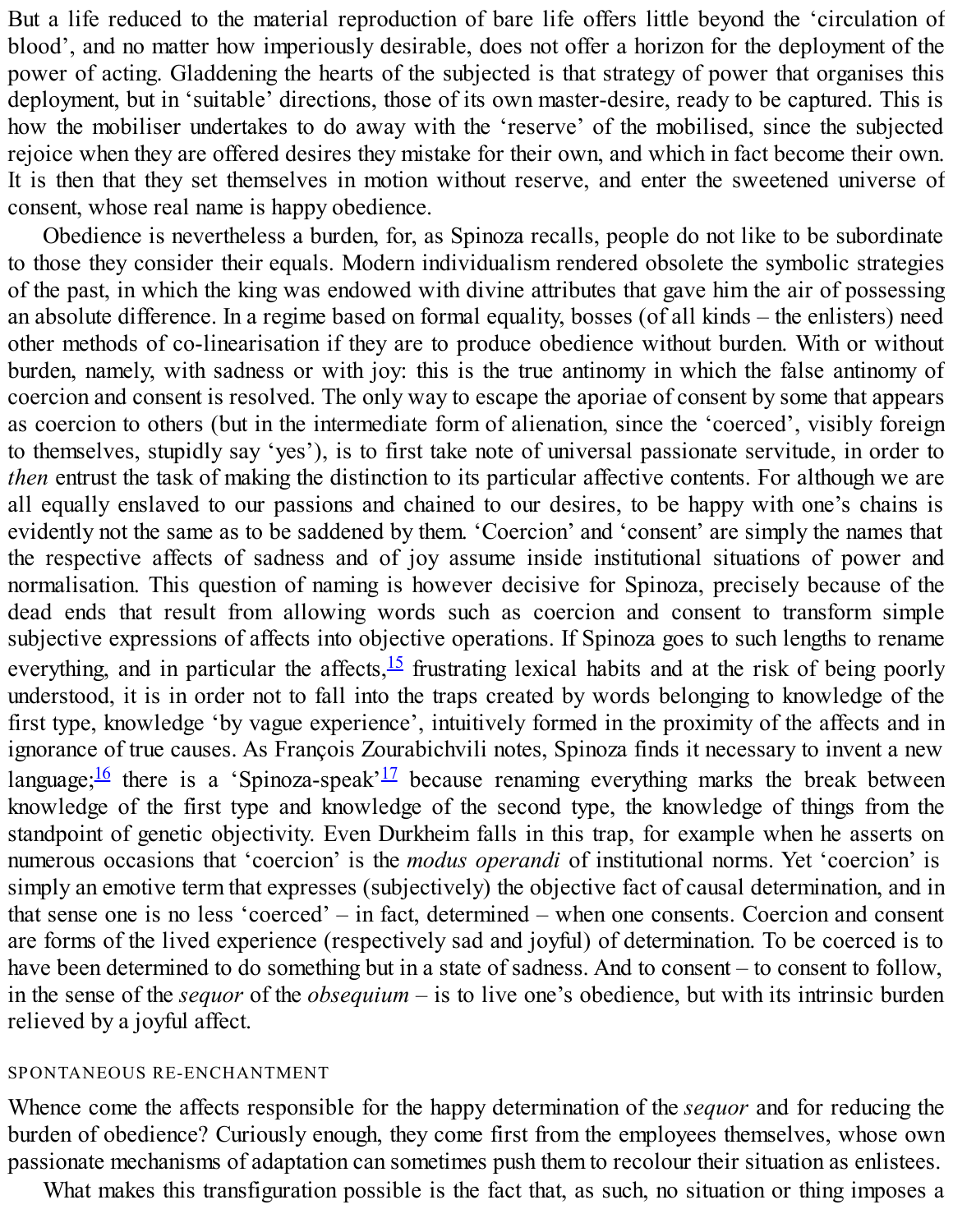<span id="page-40-0"></span>value or a meaning that it objectively possesses. Spinoza is very insistent on this point. Value and meaning do not reside in things but are *produced* by the desiring forces that seize them: 'We neither strive, nor will, neither want, nor desire anything because we judge it to be good; on the contrary, we judge something to be good because we strive for it, will it, want it, and desire it.<sup>'[18](#page-58-14)</sup> This statement certainly exemplifies the unsettling strangeness of Spinozist thought and its power to confound our most solid habits of thought, since, in inverting the connection between desire and value, it ruins any possibility of an objectivism of value. Value is not an intrinsic property of things, to which desire, as mere acknowledgment, must simply conform; conversely, our desire is not a simple effort of orientation in a world of desirables that are objectively already there. In perfect opposition to the intuitive representation that posits the anteriority of value to desire, the Scholium of *Ethics*, III, 9 states that, fundamentally, it is in desire's own investments that the valorisation of things originates. Far from desire being induced by value, it is value that is produced by desire. And we are therefore justified in saying that desire is an *axiogenic* power.

Does this mean that situations and things appear before us concretely in a kind of neutral virginity, awaiting our free, axiogenic investment? Obviously not. In each person, the valorisation of things, the spontaneous creative activity of the conatus, is structured under the influence of a set of axiological schemes and already constituted valorisations, into which newly encountered things must find their place along connecting chains that are more or less modulated by the characteristics of the 'encounter situation': exposed to this work of art, I attach to it this value because I can relate it to works of art that I have encountered previously and already valorised; moreover, I encounter it in this place (a museum, a gallery) that I have already recognised as a legitimate institution, and in the company of this person whom I likewise consider an authority in the subject and who praised it before me (or to the contrary, I identify the work of art as unlike those I have already valorised as beautiful, in a place that I consider a priori likely to disappoint me, and taking into consideration favourable opinions, but that were given to me by persons I hold in disfavour). That my valorising (axiogenic) temperament develops over time, and is made richer with every new encounter with things, does not preclude it from having its lines of force and its durable patterns – and this holds even if my temperament can suffer profound and sudden modifications as a result of an extraordinary encounter (one outside my ordinary context). The situation in which a thing encountered for the first time is valorised is not characterised *in practice* – this 'in practice' stands opposed to the 'as such' with which the statement of *Ethics*, III, 9, was introduced – by any axiological isotropy: it does not possess the indifference of a virgin terrain, where all future valorisations are equally probable. My axiological temperament, socially and biographically constituted, exerts therefore a very strong predetermining effect. But neither does it entirely saturate the result, leaving sometimes room for a work of revalorisation that reflects the impact of new passionate necessities.

The employment situation, namely, the encounter with the imposed task, enters the enlistee's valorising temperament, by the very fact that it is a situation of imposition, most probably as a painful and saddening thing, at least for as long as its sole motivation is the desire to avoid the evil of material destitution. But the *vis existendi* of the conatus, which is spontaneously an effort toward joy since joy is an increase in the power of acting, is sometimes capable of reinvesting situations that are at first doomed to be experienced as saddening. 'We strive to further the occurrence of whatever we imagine will lead to joy,' recalls *Ethics*, III, 28. Likewise *Ethics*, III, 12: 'the mind as far as it can, strives to imagine those things that increase or aid the body's power of acting', or, inversely, 'avoids imagining those things that diminish or restrain its or the body's power' (*Ethics*, III, 13, Corollary). As far as it can by its own power, the conatus seeks its joy. It seeks it even in situations that are prima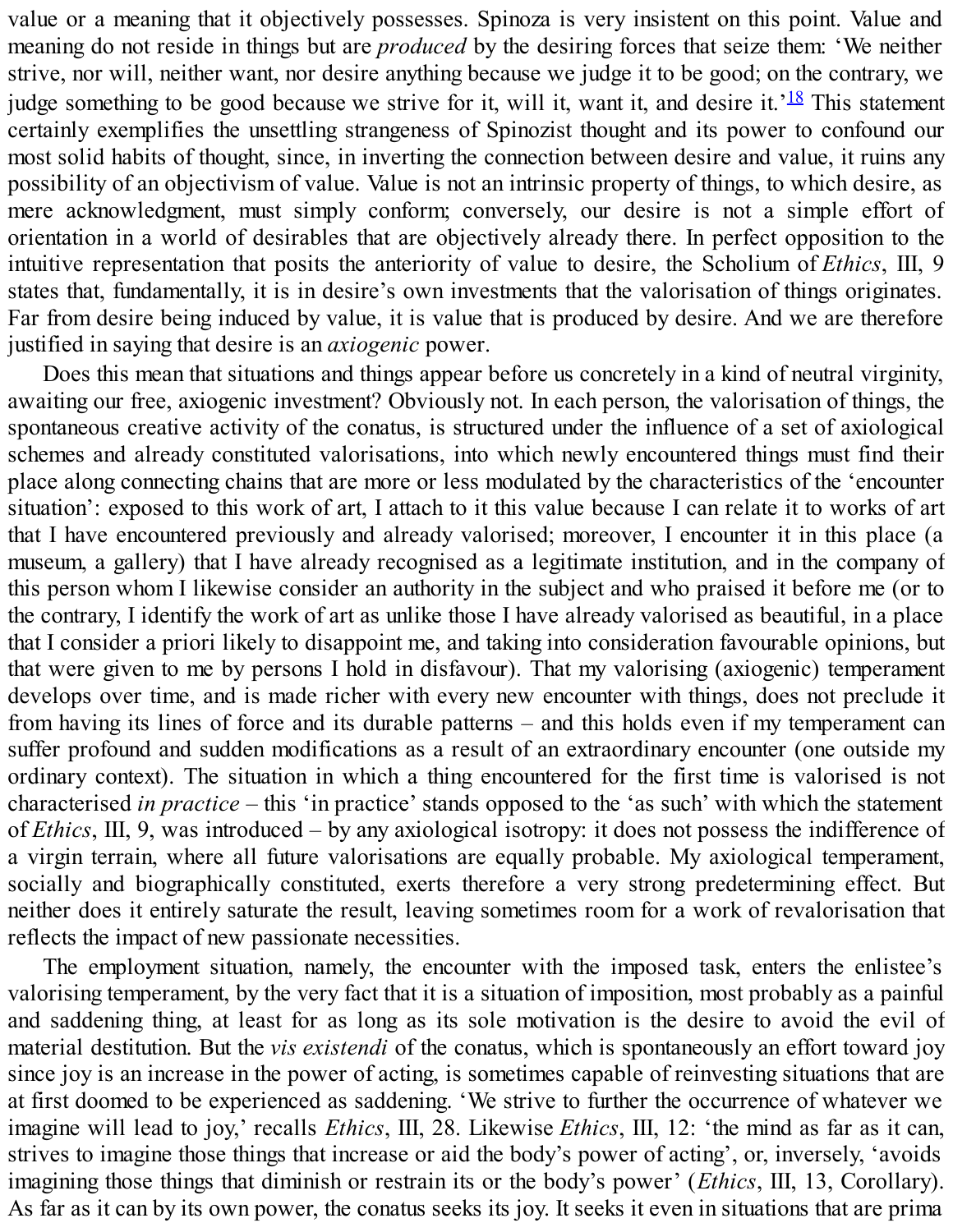facie the most unfavourable to it: the ultimate example is that Elias, brute and extraordinary force of nature, whose path Primo Levi crossed in the Auschwitz camp, describing him as someone who not only had found his joy but also 'was probably a happy person.<sup>'[19](#page-58-15)</sup>

<span id="page-41-0"></span>Whether consciously or not, the general boss (the enlister) capitalises on this propensity. That is why even the most basic jobs, under certain personal and social conditions, sometimes provide room for joyful reinvestment, in which the generic desire produces in a way its own opportunities for specific actualisations by itself, in this case as work that is seen as 'interesting' or meaningful. The indifference to content that Marxist critique identified in the production for exchange value and in undifferentiated, 'abstract labour' is evidently a very strong tendency. But it is not entirely irresistible.

It is not irresistible from the side of capital, whose very process of accumulation and intransitive valuation could doom it to a complete disinterest in substance, leaving it with only the generic interest in the extraction of monetary value. However, despite the sectoral indifference that favours the indiscriminate allocation of money-capital to this activity or that, solely according to the anticipated rate of surplus value, the captains of industrial capital *also* manifest forms of passionate attachment to their particular activity. Of course, this attachment has nothing exclusive about it and can fail to forestall disinvestment and the transfer of capital towards other uses. But neither can it be fully dismissed. Through the moral valorisation of their specific activity, industrial capital(ists) produce(s) forms of vocational identities that are intrinsically tied to content: the identity of the 'builder' for big civil engineering outfits, of the 'historical agent of technological progress' for information technology firms, of the 'lifestyle revolutionary' for the integrated media or telecommunication groups, etc. These productions of meaning and value derive from a desire that is not fully reducible to the desire for monetary accumulation, an extra-monetary desire, which, if it does not always exist beforehand, can arise in the contact with the activity.

Conversely, because it is removed from the concrete appreciation of capital, the conatus of financial capital has contact with absolutely nothing beyond the surplus value that flows back to it. It can therefore form no other desire. It is all the less capable of that since every structure that governs its flow favours this detachment from substance, from the models of portfolio management – which recommend asset diversification through an increased number of small participations in the enterprises of industrial capital – to the structures of liquidity, which lead investors to very frequent round-trips in and out of the capital of those enterprises, which they enter and exit following the winds of differentially anticipated returns and without a second's consideration for the substance of the activities involved. The industrial conatus, which is by its nature invested – in all senses of the terms – in the concreteness of an activity, almost necessarily forms the extra-monetary significations and valorisations of its investments: one can say that it is partial to its activity *as such*. As ridiculous as one may find them, corporate 'identities' and 'cultures' draw on this passionate source and can at times be more than just managerial fabrications. They can correspond to meanings that are authentically experienced, at least by upper management.

Evidently more problematically, these resignifications of an activity formally subservient to exchange value can also take place on the side of the employees. As if the deployment of their very life force simply refused to sink into the sadness of undifferentiated labour, or of meaninglessness, individuals resist the estrangement of a production entirely governed by the abstraction of capital whenever they can: 'the mind as far as it can, strives to imagine those things that increase or aid its power of acting' investing in the contents of the activity in order to discover something desirable in it,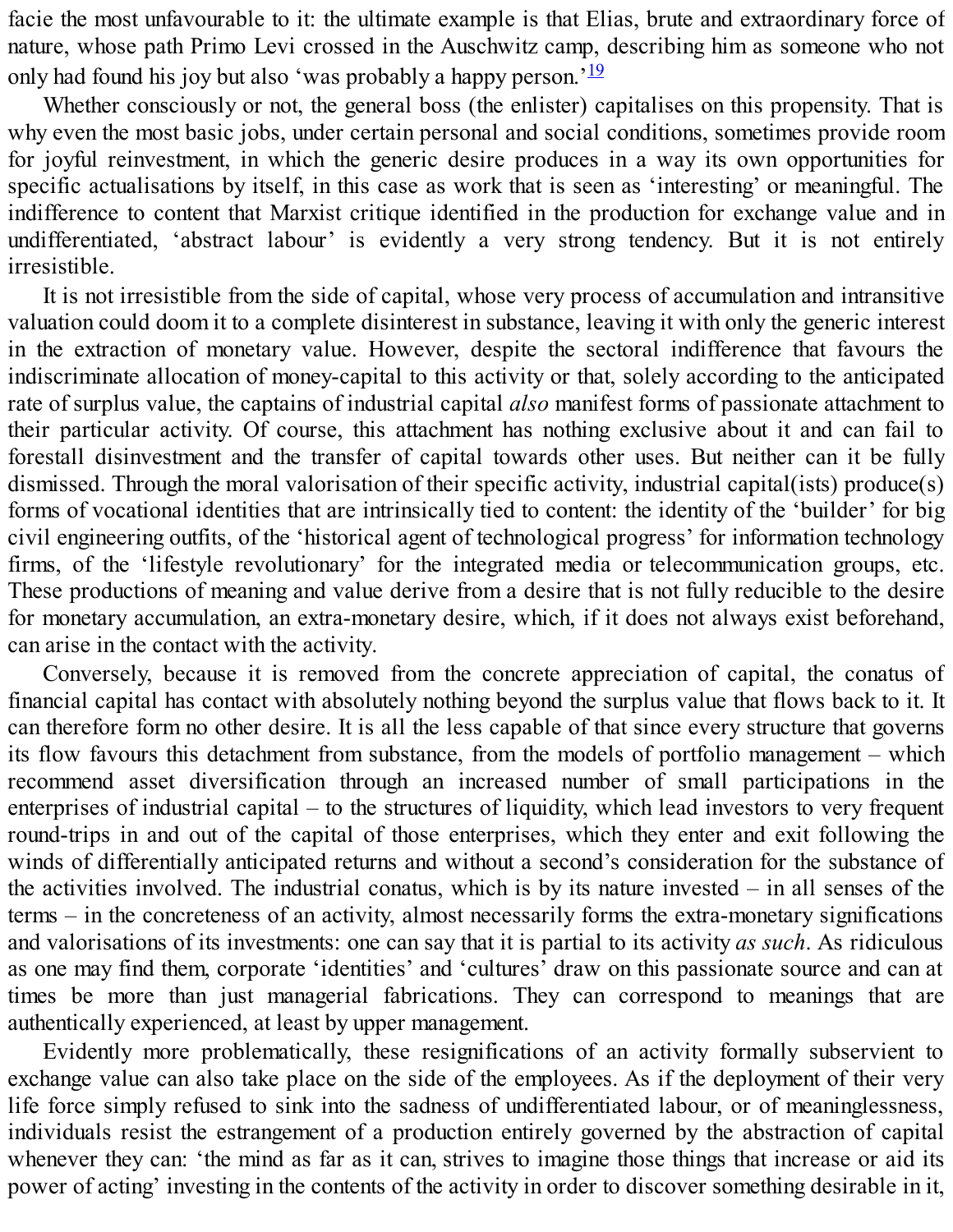and to find opportunities for joy. No doubt it can only do so to a very variable degree, due as much to individual dispositions as to the nature of the specific contents, or rather to the minimal (social) valorisations of which these contents are already the object, and that offer a lever to the imaginary production of the desirable. Whether through a formal ethics of 'a job well done', or through the reinvention of an interest in the substance of the tasks (reinventions experienced as objective discoveries even though they are produced by the individuals themselves), these small transfigurations, when they can take place, help keep the dereliction of abstract labour in check (in the sense used by Marx).

<span id="page-42-0"></span>This threat of dereliction in the service of a foreign desire, the threat of the expenditure of the power of acting as pure loss – though obviously the 'loss' is never pure, if only because at the very least the expenditure brings in a salary – can be countered in the end in a very limited number of ways, in fact in only two. One can admit it to oneself, with the consequence of having to choose between resignation (real life is elsewhere, in the other eight waking hours), or even the depression captured by the expression 'a life wasted making a living', and, the antagonistic option, rebellion and struggle (the trade union on the inside, politics on the outside): 'the greater the sadness, the greater is the part of a man's power of acting to which it is necessarily opposed.<sup>'[20](#page-58-16)</sup> Alternatively, unable to face the too painful fact of one's dereliction, the subject strives to 'imagine those things that increase or aid one's power of acting', thus repelling the spectre of sad dejection with the arms of reenchantment, namely, by recreating a desire of one's own, aligned with the master-desire yet distinct from it. This enables the recuperation of an idiosyncratic meaning that can overcome the void of abstract labour; an object-desire is reconstructed under the effect of a meta-desire for living happily, or at least with joy, or at any rate not meaninglessly. Thus re-concretised and newly charged with desirability, albeit through the very effort of the meta-desire for joyful life, abstract labour can be minimally reappropriated. And so we see employees finding an interest, and subsequently satisfaction, in tasks that they would in all probability deem profoundly uninteresting were they freed from material necessity.

## THE LOVE OF THE MASTER

<span id="page-42-3"></span><span id="page-42-2"></span><span id="page-42-1"></span>But the primary source for the co-linearising affects of the wage-labour *obsequium* is found externally to the subject, for example, in a localised love – a joy affect accompanied by the idea of an external cause.<sup>[21](#page-58-17)</sup> I obey the master because the master is the imagined (or the real) cause of the blessings that I love and that affect me with joy. I obey the master notably because 'we shall strive to do also whatever we imagine men to look on with joy<sup>[22](#page-58-18)</sup> – therefore also what a particular individual looks on with joy – and because 'if someone has done something which he imagines affects others with joy, he will be affected with joy accompanied by the idea of himself as cause.<sup>2[23](#page-58-19)</sup> One must not underestimate the generality of this figure of the master, whose particular inflections can be as varied as the guru, the parent, the university professor, the boss, the military commander, the beloved, or even public opinion as the gathering of all – in short, all individuals or groups from whose love a primary joyful affect can be anticipated, together with a secondary one of loving oneself through contemplating one's capacity to bring them joy: I do what allows me to please the master, and therefore to be identified by the master as the cause of his or her joy, so that the master will love me and I will take pleasure in having brought joy to the master.

That we immediately recognise this passionate mechanism is not enough to turn it for Spinoza into a simple psychological intuition; in the *Ethics*, the entire interplay of affects is methodically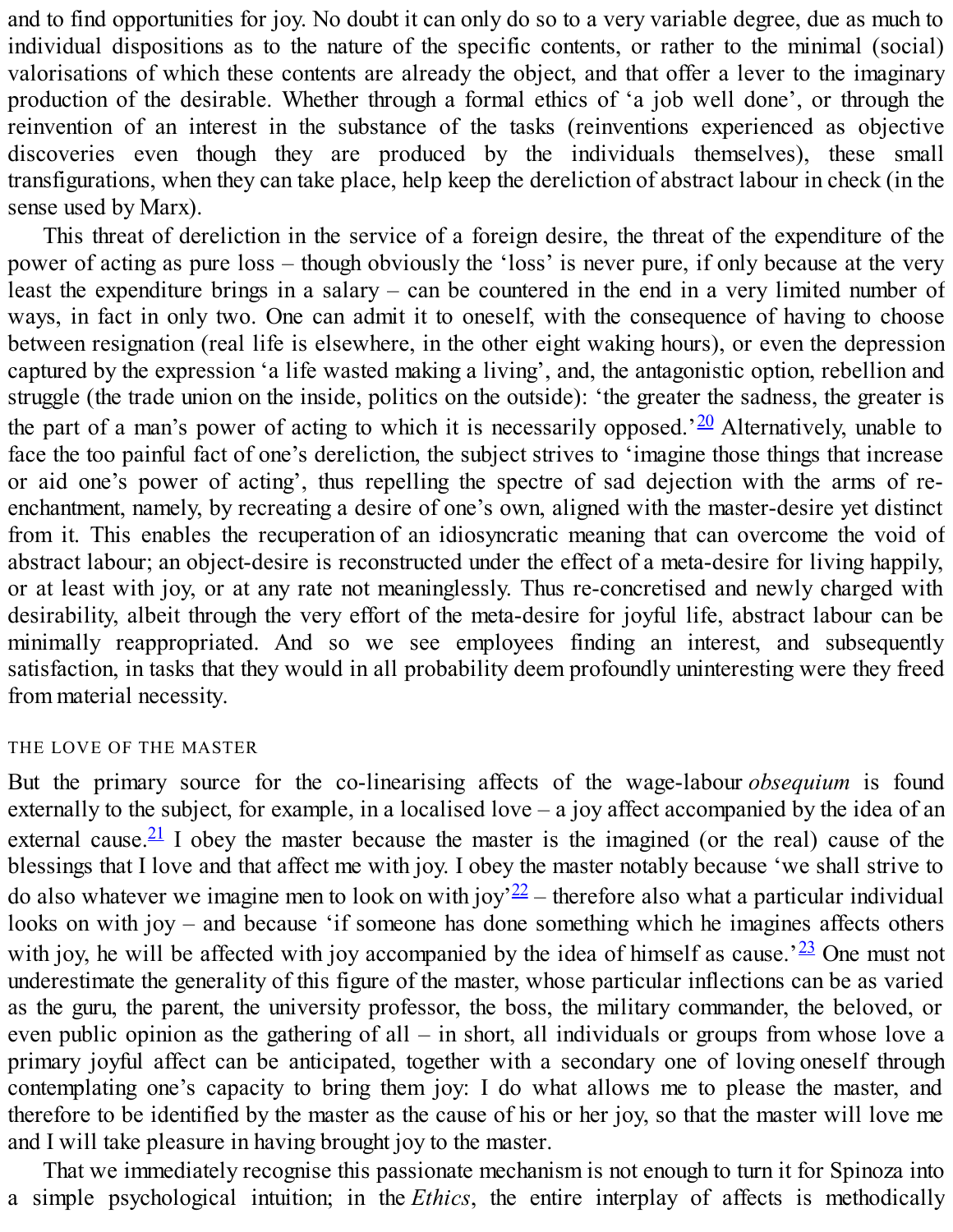generated according to 'the demonstrative order' (the statements of the *Ethics* are precisely called propositions). But even aside from this apodictic derivation, the relative simplicity of the mechanism gives it a remarkable generative power, to judge by the variety and the 'weight' of the passionate facts to which it provides access: neither more nor less than all the forms of attachment, individual or social, based on the desire for recognition, and all the variants of the search for love. Indeed, the transformation of employment, with the replacement of the demand for monetary compensation by a demand of recognition for commitment and accomplishments, is today one of the most hackneyed questions of the sociology of work. And rightly so, for the displacement of the sentiment of injustice towards issues that can be called symbolic is very real, testifying to the enlargement of the range of satisfactions that work is expected to offer. We no longer work merely to earn money and avoid material destitution; we seek the joy that comes from the joy of those to whom we offer our labour, namely their love.

<span id="page-43-1"></span><span id="page-43-0"></span>In keeping with the spirit of the reform of words undertaken by Spinoza, we must not allow ourselves to be confused by the use of the word love to describe situations, such as work and employment, that seem lexically incongruous with it. For once the word love is divorced from our intuitive affective understanding and used according to the requirements of the genetic definition, namely, as simply referring to joy accompanied by the idea of an external cause, then it becomes the most general term for objectal satisfaction, and therefore capable of encompassing the full range of possible objects of satisfaction, from the most modest to the most social, in any case, well beyond erotic love. That is why Laurent Bove is entirely correct to speak at the most general level of 'the amorous structure of behaviour',  $\frac{24}{3}$  $\frac{24}{3}$  $\frac{24}{3}$  and to emphasise the fundamentally amorous nature of desire, whatever its objects happen to be. For the conatus as power is effort toward more power, namely, the search for affects of joy, defined by Spinoza precisely as the augmentation of the body's power of acting,  $\frac{25}{3}$  $\frac{25}{3}$  $\frac{25}{3}$  and the avoidance of affects of sadness. That is also why there is no need to pass through an ontogenetic hypothesis in order to account for demands for love addressed within social universes such as employment, by treating them as a metamorphosis (by sublimation) of the fundamental demand for love (we are tempted to capitalise 'Fundamental', in order to signal the absolute primacy that psychoanalysis accords it) that forms the original bond between child and parents. The completely general mechanism of the demand for love is inscribed at the very heart of the conatus as force of desire and as striving towards joyful satisfaction, and especially in the identification of our capacity to please others in order to derive joy from being loved by them (*Ethics*, III, 29, 30). As parents are merely the first point of application of this basic passionate scheme, parental love cannot claim any essential psychogenetic primacy, but only a simple chronological precedence; $\frac{26}{7}$  $\frac{26}{7}$  $\frac{26}{7}$  subsequently the demand for love is reactivated as it diversifies in each new encounter with a situation suitable for offering it new opportunities.

<span id="page-43-2"></span>Employment socialisation is evidently one such situation. Among the many objects of desire simultaneously pursued by the overzealous, the conscientious, and the obsequious (the aptly named paragon of the *obsequium*), one finds not only strategic interests such as seeking promotion, receiving a raise, or beating competitors, but also the pursuit of the joy stemming from being loved by a superior, that is, loved both by a particular individual and by the institution (a great amorous power) through one of its representatives. The mechanism of the amorous search for recognition is one of absolute generality, and therefore lends itself to a specific inflection within the world of work. However, the amorous intensity of the employment relation varies according to contingent conditions that determine the wider or narrower latitude available for its expression – one example of widening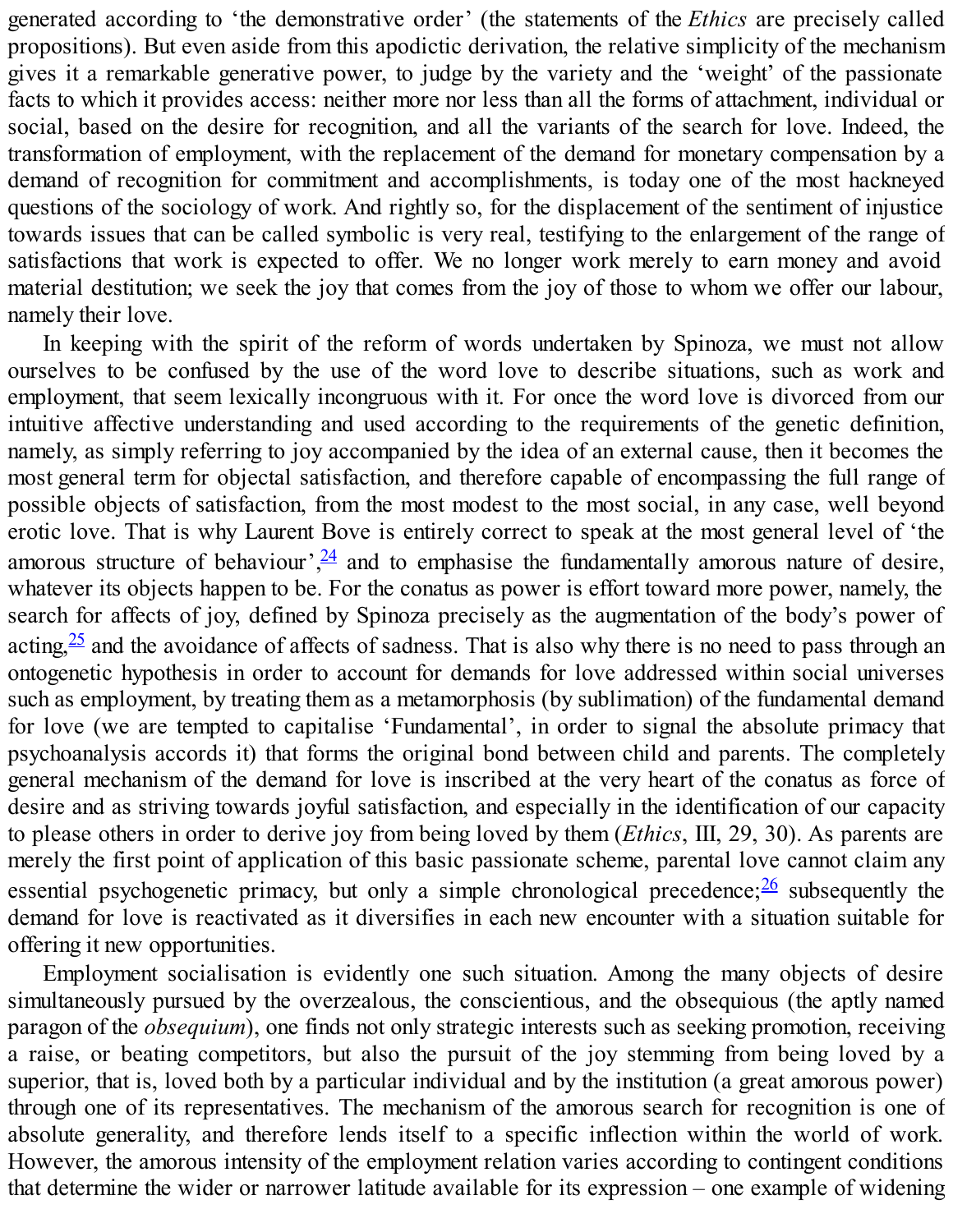latitude is the increasingly individualised management of 'human resources', which could be ascribed more generally to the contemporary tendency towards 'psychologising' social relations, and so on. In any case, the love of the boss-master, in the form of the search for recognition, has its rightful place in the passionate complex of employment as one of the forms of its specific 'alienation' – that is, as 'consent', since this love is a source of joyous affects. But by the same token it is also a source of colinearisation, since, *by its very nature*, the passionate mechanism of the demand for love leads the seeker to do what brings joy to the giver, hence to embrace/anticipate the latter's desire in order to conform one's own to it. As lines of dependence are *also* lines of dependence for recognition, the alignment of the subordinate with the superior, who is already aligned in the same way, is inscribed in the general structure – hierarchical and fractal – of passionate co-linearization.

<span id="page-44-1"></span><span id="page-44-0"></span>Thus shaped by both the general structure of the employment relation and its local actualisation in a business enterprise, the general affective mechanisms of the amorous search for recognition have the property of inducing particular conative movements – desires and actions – that contribute 'of themselves' to satisfying the organisation's master-desire (as embodied by its top executives). From the fact that 'the man affected with joy desires nothing but to preserve it, and does so with the greater desire, as the joy is greater',  $\frac{27}{2}$  $\frac{27}{2}$  $\frac{27}{2}$  it follows that those employees who are most deeply caught up in the net of this particular form of passionate servitude occupy themselves joyfully in the service of a desire that appears not to be theirs, but which precisely the affective mechanism of the demand for love makes theirs. It serves no purpose to remain at the level of first impressions and to 'deride and bewail',  $\frac{28}{3}$  $\frac{28}{3}$  $\frac{28}{3}$  from the outside, these efforts that appear 'alienated' – 'how can anyone spend twelve hours a day engaged in management control and moreover enjoy it!?' These efforts are not alienated because they are, as it were, *foreign* to the subject as a solid core of autonomy (that subject does not exist), a subject remaining 'separated from itself', in the mysterious form of being 'a stranger to oneself' that pre-Althusserian readings of Marx sometimes revisit. The subordinate's desire to meet the desire of the superior in order to please the superior and to be loved in return belongs incontestably to the subordinate and there is nothing 'foreign' in it. That it was not originally the subordinate's desire matters little. No desire is 'original', and this desire will become well and truly the subordinate's own. The only alienation is that of passionate servitude. But this is universal, and cannot be used to make objective distinctions between people.

#### VOCATIONAL IMAGES

Consent in employment is not limited to the form of the localised love affect, invested in a specific person. One can also be led to desire outside the orbit of a particular inducer. There is ample evidence for that in the sociology of consumption, of tastes or of vocations, one could almost say in the whole discipline, to the extent that it concerns itself with socialisation as the incorporation of norms – namely, of manners of behaving, hence of desiring to behave. It is impossible to untangle the immense work of self-affection that society incessantly performs on itself, producing norms, things to want, vocations to embrace, glories to pursue, etc. Desire without object, the conatus finds its objects in the social world, and chiefly in the spectacle of other conative surges, since, except for the passage of desire from one object to another by association or relatedness (*Ethics*, III, 15, Corollary), affective mimetism (*Ethics*, III, 27) is the most elementary mechanism that produces attachments to objects.

<span id="page-44-2"></span>The word 'elementary' must be insisted upon so as to refute from the outset the idea that desire emerges from imitative interactions that are purely *bilateral*. [29](#page-58-25) The phenomenology of interpersonal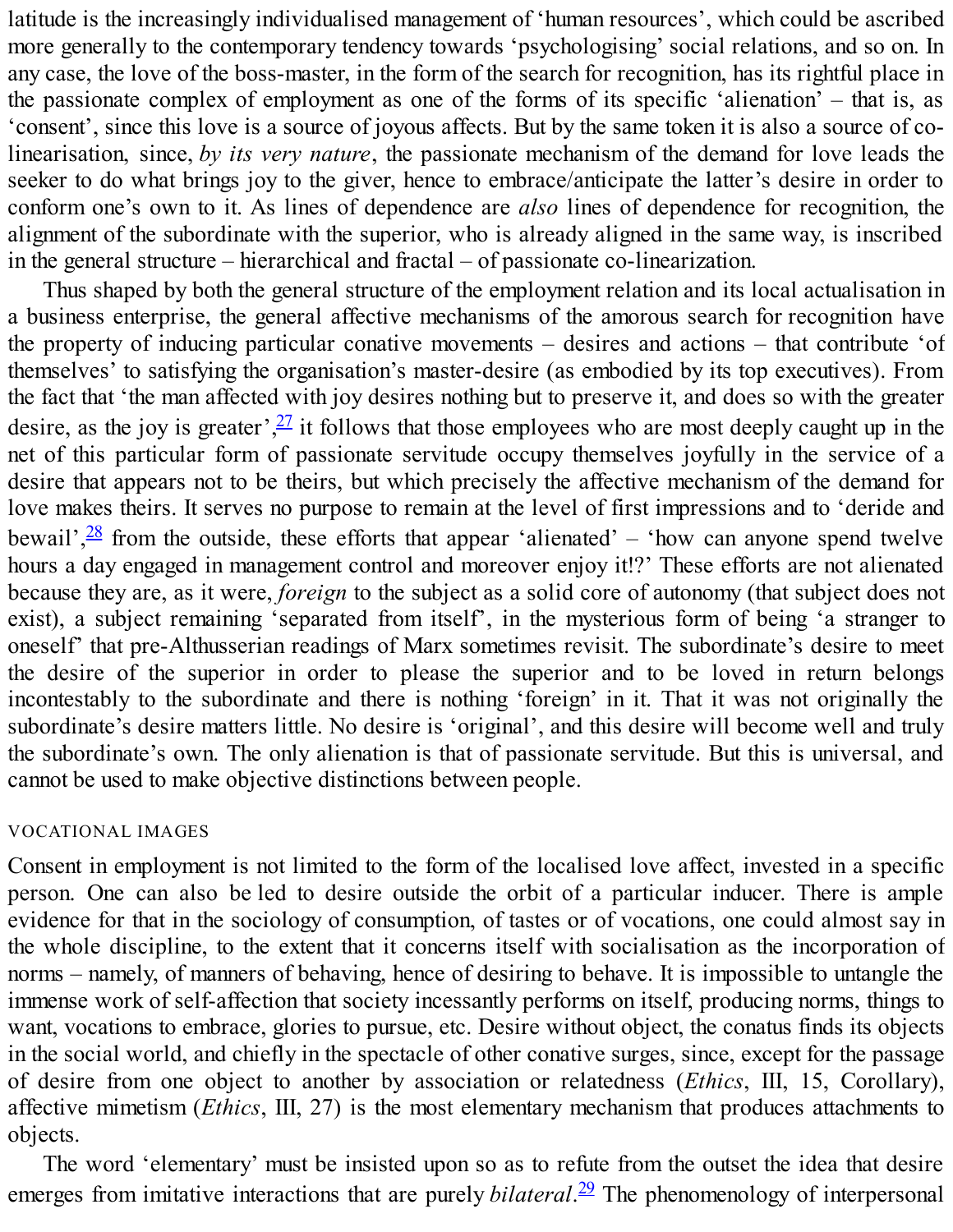influences is merely the above-water part of a structure of relations of which individuals are local actualisations. To imitate a certain man is already to imitate a man, therefore not a woman. Thus the man in question becomes more or less imitable or inimitable (in the sense of not being the kind that should be imitated) for no other reason than his quality of being a man, therefore bearing the full weight of social relations of gender, and this without prejudice to all the other social qualities that the imitator perceives: is he white or black, rich or poor, young or old? Does he belong to one social group or sub-group rather than to another? Does he enjoy a particular reputation as a trendsetter; does he possess some symbolic capital that makes him an authoritative reference, etc.? In each case, what is expressed in those (social) qualities are social relations that determine effects of imitation, which from then on have nothing strictly *interpersonal* about them beyond the superficial level of their phenomenological appearing. This is enough to give a sense of the complexity and drawn-out proliferation of the social and institutional mediations that concretely effectuate the mimetic mechanism, for example those involved in the production of symbolic capital, which establish certain agents as exceptionally imitable. Such complexity poses a challenge to a synoptic presentation, leaving little choice other than to simply say that the whole of society is involved in the tiniest imitation of desire.

<span id="page-45-0"></span>No doubt it can be pointed out that the impersonal in this determination necessarily takes personalised roads, whether in the form of real persons who are directly imitated, or of fictional characters whose imitability passes through the power of the story, a power described by Yves Citton as 'mythocratic,' which is the power of the imagination – and we know the vocations, that is to say, the desired lives, which the latter is capable of producing.<sup>[30](#page-58-26)</sup> But what must be emphasised above all is that this form of the production of desire has the specific character of being determined by diffuse, delocalised, impersonal and unattributable mechanisms, and is therefore more likely to be overlooked or remain unconscious. One should rather say, '*even* more likely', since Spinoza warns from the outset that our awareness of our acts and desires does not extend to the causes determining them, still less when these determinations are so multiple, so drawn-out, and, one could say, so much the product of the individual's immersion in the whole social pool. Already little inclined to think of themselves as determined, desiring individuals are even more disposed to consider themselves the origins of their desires when both the complexity and the evanescence of the causal process that would have to be grasped make it particularly easy for them to remain unconscious of their desire's determination. Here there is neither localised amorous dependence nor personalised affective mimetism, but the unremitting process of innumerable exposures to social influences, at times infinitesimal, at times brutally decisive (experienced as a 'revelation'), for the full length of a trajectory of existence. By a truncation that optimises the cognitive economy, the fact of the felt desire imposes itself, alone, on consciousness, allowing the imagination to yield to the illusion of selfdetermination and the originary will. Those who love an activity – sales ('for the contact with clients'), auditing or financial analysis ('for the precision'), services ('for the relational quality') – or a sector – oil prospecting (high-risk venture), aviation (high tech), civil engineering (working outside) – or who seek the prestige of business accomplishments – success as measured by the job status, the monetary reward, or the executive lifestyle (burning the midnight oil, travel, sharp suits, deluxe accessories) – always speak of 'my choice', what 'I enjoy', 'my' lifelong vocation, and it matters little that the accumulation of affect-imbued images that constituted these things as objects of desire, and determined the enlistment through these choices of employment, came entirely from outside. The fact remains that these desires, induced from outside but turned into authentic internal desires, determine joyful commitments when they are given an opportunity for satisfaction by the line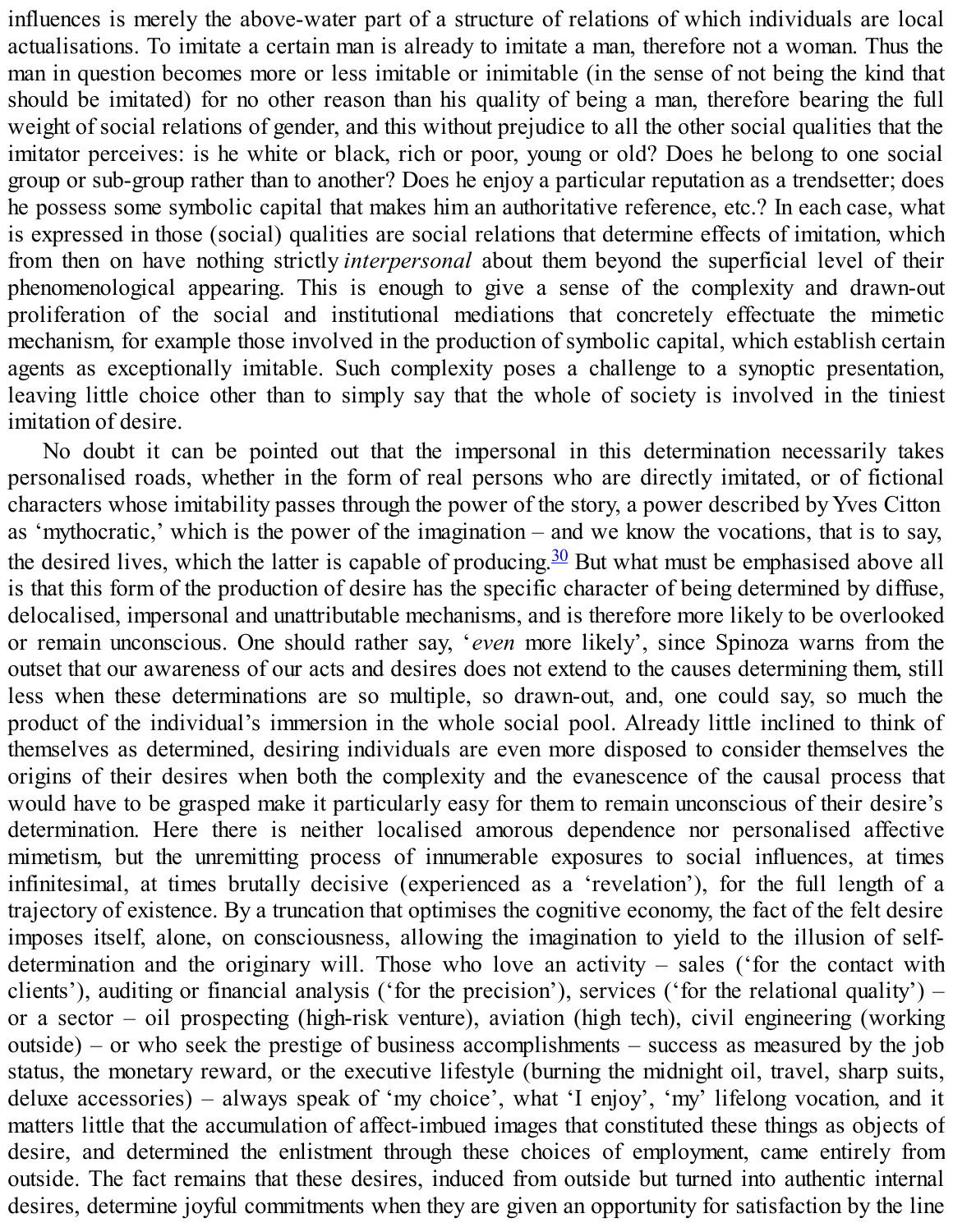of employment that corresponds to them. In an expression that is now common despite meaning nothing at all, individuals 'fulfil themselves', which really means that they fulfil their desires. The reflexive form betrays the subjectivist illusion that, in completely assimilating the subject to its desire – since 'to fulfil oneself' and to 'fulfil one's desire' are the same thing – wants to foster the impression that this perfect coincidence depends on the subject being the exclusive origin of its desire. Having incurred this desire – evidently tailored for the organisation but now made their own – the individuals 'consent', and set themselves in motion joyfully, of their own accord.

Thus, among other things by its system of education, training, and career counselling, the whole society works to produce vocational images that pre-co-linearise individuals, making them future enlistees conditioned to desire enlistment. However, at the level of the whole this process is only partially intentional, since, except for the apparatus of career counselling which is explicitly dedicated to this task, the imaginary production of the larger society is not governable but takes place boundlessly, as a process without a subject, and with no prior deliberate correspondence to the requisites of the social division of capitalist labour – at times even against it, since one also finds in the stream of these vocational images the images of the poet, the traveller, the off-grid farmer, the artist who cannot be bought, and all the runaway figures, the good-for-nothing and the scofflaw.<sup>[31](#page-58-27)</sup>

## <span id="page-46-0"></span>POSSESSION OF SOULS AS TOTALITARIANISM

The lesson of this is that pre-co-linearisation is far from perfect; more could be done to reduce the drift *α*. What the world outside the enterprise has failed to do, the enterprise will take upon itself to complete. It could have been satisfied with the work of the fundamental structures of the employment relation, those of monetary dependence, along with the general work of socialisation that prenormalises young individuals to life as employees. But, as we saw, the mere *reduction* of the angle *α* is no longer sufficient for the enterprise. The neoliberal enterprise now seeks full alignment and the *annulation* of the drift, to obtain  $\alpha = \emptyset$ . Capital, freed from all restraints, is able to impose a new norm of enlistment, using the new requisites of economic activity – the pressure of external constraints imposed by shareholders and competition – as a pretext. In fact it is able to impose this norm only because the same structures that impose these 'constraints' are also those that alter the balance of power between capital and labour, making full alignment possible.

Coerced participation, which can be more aptly called over-mobilisation by sad affects, is not the end of the paradox of the neoliberal enterprise, which undertakes *at the very same time*, perhaps not to make itself loved, but to have its employees embrace its desire and thus to usher them into a regime of joyful affects.

The word 'embrace' must be understood in the most exacting sense, as perfection in adoption and adaptation. This is indeed represented by the limitlessness of the zero-*α* project. Apart from indicating a certain strategic situation, the delirium of the unlimited is therefore above all the seed of a new political form which we may very well call totalitarian, evidently not in the classic meaning of the term, but in that it aims at the *total* subordination of employees, more precisely, at their total *investment*. Subordinates are expected not only, according to the common formula, to 'fully invest themselves', but also to be fully invested – invaded – by the enterprise. Even more than the excesses of quantitative appropriation, it is the extreme nature of the hold claimed over individuals that is the hallmark of the neoliberal enterprise's pursuit of total enlistment. To subordinate the *entire* life and being of employees to the business, namely, to remake the dispositions, desires, and attitudes of enlistees so that they serve *its* ends, in short, to refashion their singularity so that all their personal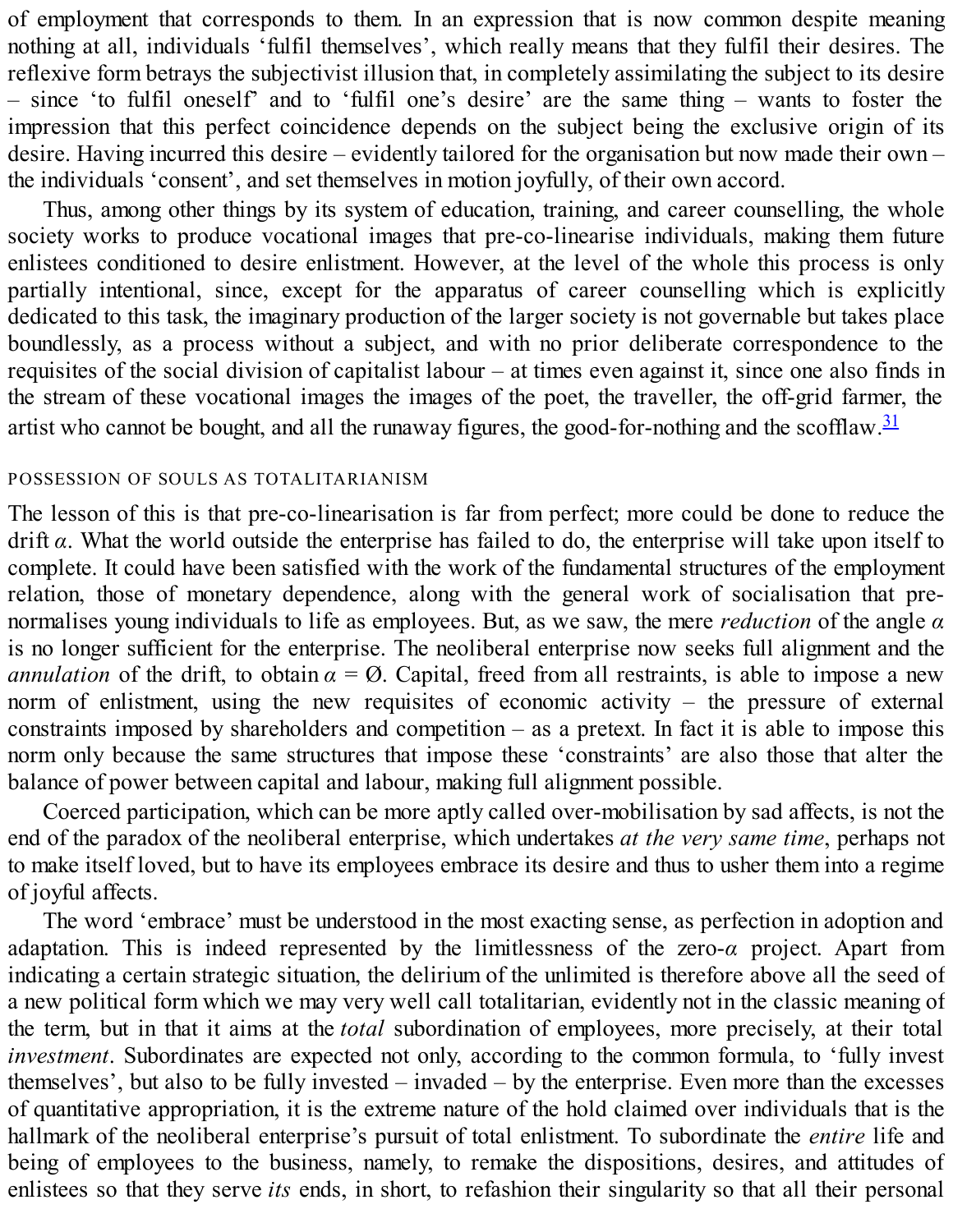inclinations tend 'spontaneously' in *its* direction, such is the delirious vision of a total *possession* of individuals, in an almost shamanistic sense. It is therefore legitimate to call totalitarian an attempt to exercise control in a manner so profound, so complete, that it is no longer satisfied by external enslavement – obtaining the desirable behaviour – but demands the complete surrender of 'interiority'. The neoliberal enterprise seeks perfect co-linearity, namely, adherence in the strongest sense of the word, making the vector *d* 'stick' to *D* without deviation. It wants to abolish the distinction between the individual and itself that is measured by desire and its tendencies – it wants, in other words, full *coincidence*.

Since it seeks the total identification of enlistees with its own ends as the condition of the complete capture of their power of acting, the neoliberal enterprise 'takes' individuals and appraises the degree of their pre-existing co-linearity. Some already walk on their own, spontaneously, in the desired direction; from the outset, they have attached their vital interests to the enterprise, interests that are existential in the broad sense, including not only monetary gain but also the achievement of a desired way of life. They are the top-level directors and upper management, for whom the professional life is almost synonymous with life as such. From the outset they exhibit therefore the best possible alignment with the ends of the organisation, which serves them as much as they serve it. The rest, who do not present the same degree of union, must be duly co-linearised a second time. To truly drive home the applicability of the term totalitarianism to an undertaking as mad as this tailored reconstruction of interiorities, desires, and attitudes, it is necessary to follow the example of Dardot and Laval and enter the inner sanctum of the 'manufacture of neoliberal subjects', going into the details of those 'human resources' programmes, what happens inside them and what individuals are made to do, and how far they go in attempting behavioural and affective re-education.<sup>[32](#page-58-28)</sup> But only images can truly shock us, for example the documentary of Jean-Robert Viallet, which takes us inside the normalising hell of a call centre in which the quantitative control of timing is joined by the qualitative control of vocal intonations, or again inside a group 'workshop' in which, with seeming gentleness but in fact with even worse violence, managers are made to laugh or play games on command, and are enjoined to completely surrender their affectivity. $\frac{33}{2}$  $\frac{33}{2}$  $\frac{33}{2}$  One of the most pathetic scenes, which is at the same time the only antidote against total despair, shows the 'human resources' manager, the facilitator of the 'workshop' of behavioural re-education, finally packing up his belongings, leaving the firm, and moving to another region with the hope of beginning 'a new life', as if the confused feeling of having taken part is something unbearable had become unbearable to him as well.

#### <span id="page-47-1"></span><span id="page-47-0"></span>*THE GIRLFRIEND EXPERIENCE* (AFTER THE GIFT OF TEARS)

<span id="page-47-3"></span><span id="page-47-2"></span>The distinction between the successful endeavour of reconfiguring the desire of employees and the pure and simple enslavement of reconditioning is at times extremely tenuous. Winifred Poster reports on the astounding example of Indian workers in the outsourced call centre of a US service company, whose employer does not hesitate to compel them to take on a borrowed American identity in order to better 'relate' to clients.<sup>[34](#page-58-30)</sup> Not only must the call centre employees speak English with an American accent and diction, but they also have to develop an interest in regional news (notably sports and the weather) from the part of the US they cover, so as to chat with their customers (they were also advised to watch *Friends*), and finally they must change their names (an Anil becomes an Arnold). [35](#page-59-0) Examples of this kind give a fairly clear idea of the neoliberal utopia of the full makeover of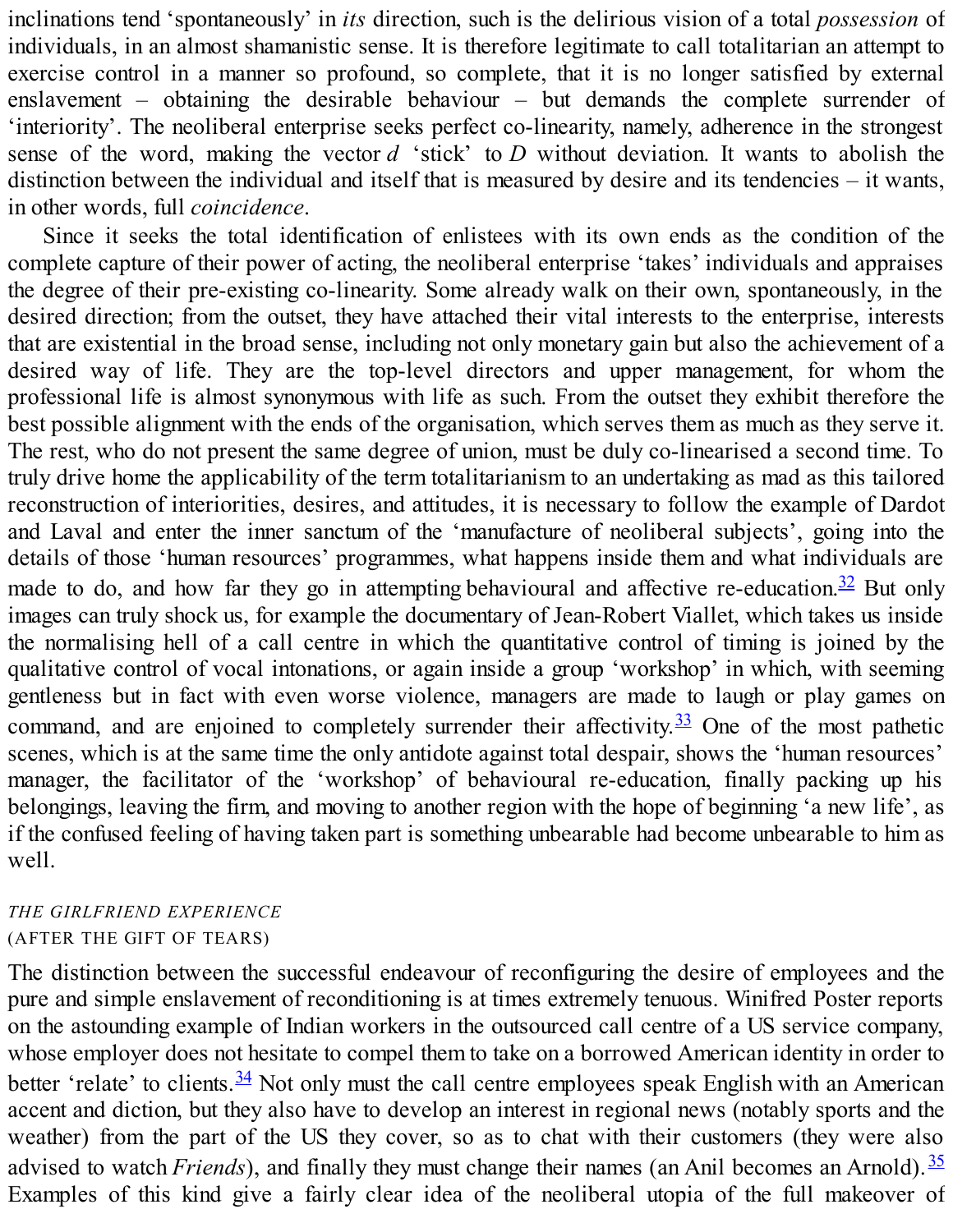individuals. Their extreme character should not obscure the general tendencies of the economic shift towards the service sector, where the productive performance is primarily a 'human' performance, namely, affective and behavioural. Pushing to the utmost the reification already inscribed in the vocabulary of economists ('labour factor') and shareholders ('human resources'), the master-desire of capital no longer makes a secret of the fact that it sees employees as endlessly malleable material, capable of being reshaped to any model that suits its requisites, thus revealing in this image the ultimate truth of the employment relation as a relation of instrumentalisation, a *reductio ad utensilium*. One must in fact go very far in denying individuals any inner consistency – at this stage no one dares even to mention grand terms such as 'dignity' – in order to find projects of identity remanufacturing of comparable scope.

But there is actually worse than the outsourced Indian call centre, in which, after all, employees still have some room to resist the colonisation of their personhood by keeping the behavioural script at a distance, as a role to enact, which allows them to recover the integrity of their persons once the 'performance' is over. There is worse indeed every time an enterprise in the service sector not only commands employees to show the required emotions (empathy, attention, solicitude, smiling), but aims at the ultimate behavioural performance in which the prescribed emotions are no longer merely outwardly enacted, but 'authentically' felt. This in fact closely resembles the practices of the seventeenth-century Church, which, in giving its absolution, no longer settled for contrition, the ritualised, outward expression of words, always suspected of hiding insincerity, but demanded attrition, the presence in the confessed of an authentic love of God from which the words must flow, namely, an 'internal' disposition. [36](#page-59-1) With this, in keeping with its historical dynamics and with the goal of universal propagation of the faith that gave it its name, *katholikos*, the Church was merely extending to the mass of believers practices previously reserved for the virtuosos or the elect, such as the gift of tears, <sup>[37](#page-59-2)</sup> understood as the external sign of an affective interiority authentically inhabited by grace.

<span id="page-48-2"></span><span id="page-48-1"></span><span id="page-48-0"></span>Through a leap in time that is in fact a continuous expansion, neoliberal capitalism inherits this long historical labour and adds its own extensions by putting, so to speak, the gift of tears on the agenda of the whole class of employees. But this deliberate attempt to generalise virtuosity encounters a number of difficulties. Since the sincerity of first-person experience is perceived as the guarantee of authenticity, hence of the emotional quality of the provided service, companies do not hesitate to throw their employees into the inevitable *double bind* that consists in attempting to manufacture artlessness. On command, the 'smile must be "true", coming from "the bottom of the heart."<sup>[38](#page-59-3)</sup> And the human material – a term that should definitely be preferred to that of 'human resources', which still falls short of the truth – must contend as it can with these contradictions of spontaneity on command and naturalness on demand. But the Christian idea of the gift of tears no longer resonates with contemporaries, who are looking for other references – and will find them. It is a safe bet that if one day, following a change in customs and regulations, prostitution leaves the underworld to become an official trade, any company entering that market will expect its employees to kiss, and then to love, for real. Neoliberal capital is the world of the *girlfriend experience*.

#### THE INSCRUTABLE MYSTERY OF ENLISTED DESIRE

At times, remoulding individuals and transforming them into affective robots leaves a strange aftertaste. The other face of neoliberal utopia, the laughing and charmed one, would rather take the form of a beautiful, spontaneous community of *identically* desiring individuals. This fantasy is as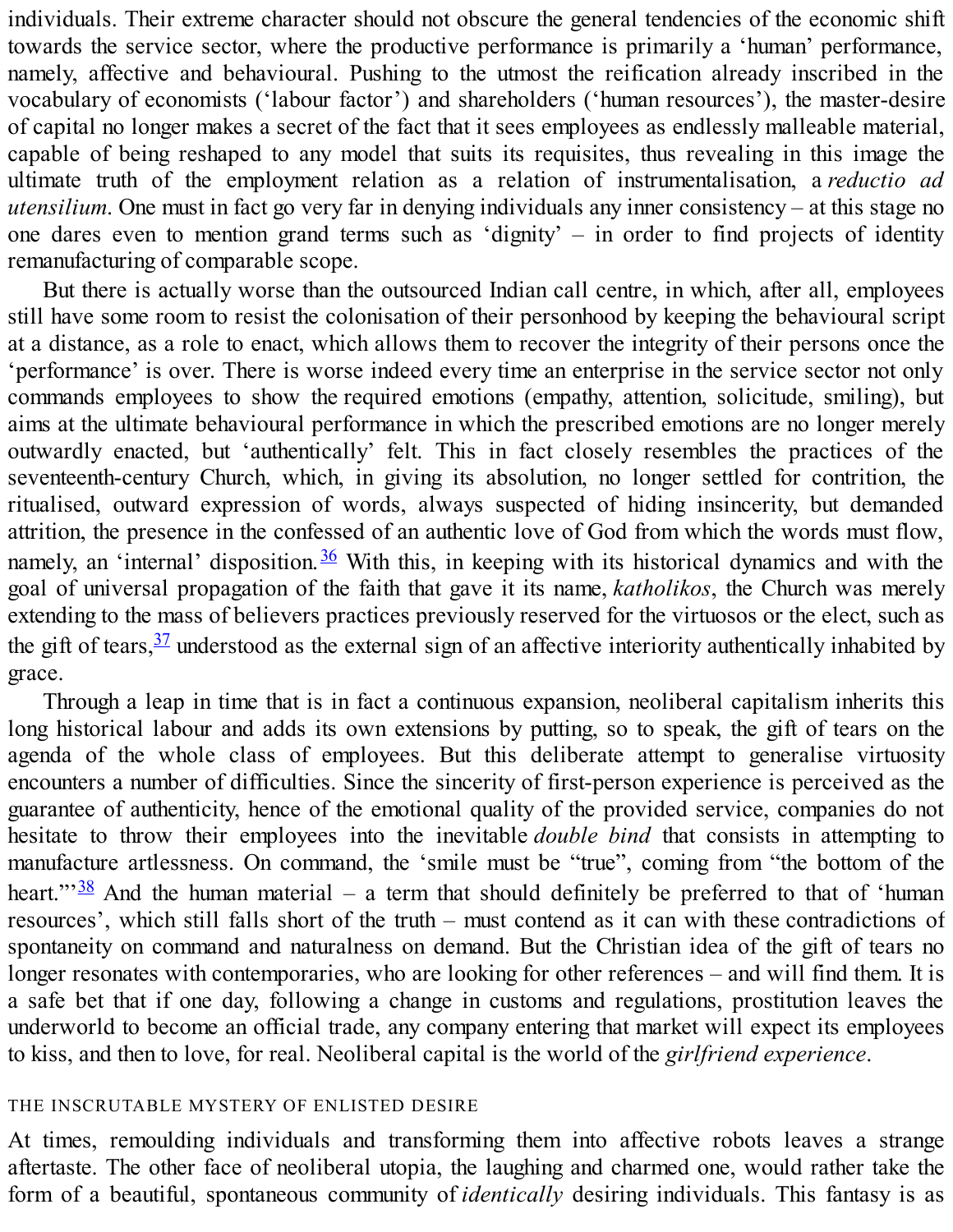crucial in the mind of capital's recruiting sergeants as that of liquidity. But it is a fantasy that is yet to be achieved, for a corrosive doubt never ceases to weigh upon it. This enlistee swears that he has no other passion than the manufacture of yogurt, our company's business, but can we unreservedly believe him? Recruiters rediscover daily the difference that Marx identified in theory between labour and labour-power, and the always problematic conversion of the second into the first. Since the purchase of labour-power does not guarantee its effective future mobilisation, the enlister must deal with the irreducible doubt that continues to taint this actualisation. Of course, the enlistees will go through the co-linearisation machine. But everyone knows that the makeover of desires is uncertain work; it can even face recalcitrance, and its effectiveness is inversely proportional to the size of the deviation  $\alpha$  that it must reduce. Therefore the measurement of the initial level of colinearisation of enlistees acquires a strategic importance to which the practices of recruitment in a way testify. 'Can he join our community of desire?' This is the nagging question that haunts the recruitment procedure, at least as much as the evaluation of skills. For technical know-how is nowadays secondary, or almost. On the one hand it is assumed that, having acquired generic learning capacities in the course of their school years and university education, the newly recruited can be trained in the specific skills they will need by the company itself. On the other hand, what use are these technical skills unless activated by an animating desire? Yet the latter depends on an individual who remains an enigma.

In the lexicographical order of requisites, desire, as the force that mobilises the body and the mind, decidedly occupies the top hierarchical position, and all other entries are subordinate to it. However, before individuals can be thrown into the co-linearisation machine, their desiring temperament presents recruiters with its irreducible opacity and inscrutable mystery: 'What does this one really love? What would really move her?' Or more exactly, 'Will our own things really move her?' Of course, candidates are perfectly conscious of the investigation of which they are the object. So they invariably adopt the same strategy, declaring their interest in advance as a kind of legal minimum of desiring conformity, commonly referred to as 'intent' – 'That interests me a lot, I am fascinated by …' – whose stereotypical quality is most clearly revealed when reversed in parody. Performance artist Julien Prévieux provides a fine example with the letters of non-application that he sends in response to job offers: 'I write to you following your ad in the journal *Carriers and Jobs*. I swear I never did anything wrong … I don't do drugs. I love animals. I don't steal. I buy massproduced goods like everybody else. I exercise to keep healthy. Later I would like to have a kid or two and a dog. It is also my intention to become a property owner and buy stocks. I have witnesses who saw me not doing anything. I don't know what I'm guilty of. I don't know why you want to punish me with forced labour on databases … I kindly ask you not to hire me.' Alternatively, he sends a declaration of pre-normalisation, perfect to the point of caricature, but topped with an incomprehensible Bartleby-style desire: 'I would prefer not to.' The automated reply, from an anonymous bureaucracy that misses the point completely and squares the stereotype, is just as comical: 'We appreciate your trust in our company … Despite all the interest in your candidacy, we regret to inform you that we are unable to offer you a position. Although your education and experience generally meet the requirements of the job, other candidates present a better fit. Yours, etc.<sup>'[39](#page-59-4)</sup> It is worth noting that, except for the punch line, Prévieux's letters of non-application are less the declaration of a specific interest than the affirmation of an overall social normalisation, put forward as a generic predisposition to the life of employment, incidentally an illustration of the congruence between employment for wages and an entire social order. We do not live merely in a capitalist economy, but in a capitalist *society*.

<span id="page-49-0"></span>But more is needed to convince an employer: notably, one must supply proof of authentic desires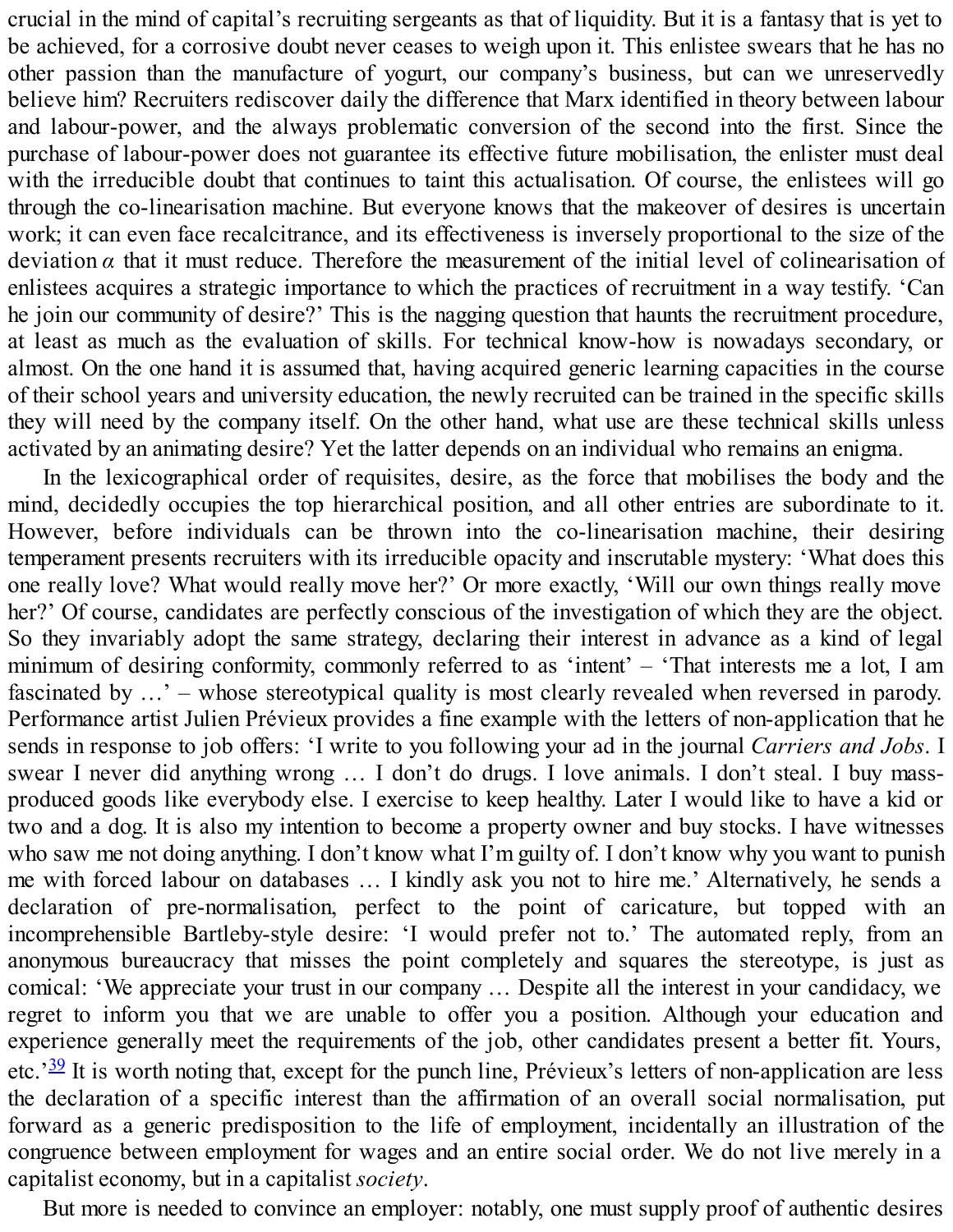<span id="page-50-0"></span>specific to the firm. Certain sectors are more disposed to 'passion', and in them the investigation (by the employer) and the proof (by the employee) are relatively easy. This is the case, for example, with the sale of sporting goods, where employers know that they can count on sport enthusiasts, assumed to be 'authentically passionate.<sup>'[40](#page-59-5)</sup> No doubt without seeing it as a sufficient condition, businesses can at least expect to make these employees more pliable to the discipline of employment, since it is mitigated by an environment of loved objects that recall loved personal activities. Not all economic sectors however benefit from such a fortunate overlap with hobbies that generate individual passions. Outside these fairly special cases, declarations of interest are more suspect, or at least require more intensive scrutiny. How to probe candidates' dispositions, ascertain the orientations of their power of acting, and be fully confident of their adequate automobility? We cannot hope to exhaust the inventory of extravagant practices, sometimes verging on delirium, deployed by human resources managers in an effort to pierce that hard core of desiring individuality, an irredeemably irrational endeavour that is therefore doomed to every folly. The transformation in recruiting methods that took place over the last two decades encapsulates all by itself the contemporary transformations of capitalism and notably that of its regime of mobilisation. The old selection methods, almost automatable, resting on simple criteria of training and experience, suitable for precisely defined jobs that can be broken down into well-specified basic tasks, retreated before forms of investigation that target dispositions, in accord with today's jobs, which are defined by their objectives ('projects') and leave to 'autonomous' employees the initiative of inventing the operative modes to achieve them. Increasingly generic job descriptions call for equivalent methods of employee selection, namely, by generic behavioural competences much more than by specific technical specifications. However, whereas the appreciation of technical competences is amenable to at least some rationalisation, that of behavioural competences is infinitely less so. Yet the pressure of discovering in advance what can only be known after the fact and through the very experience of working is so strong that everything must be tried, however nonsensical: role playing (supposedly revelatory), inquisitional interrogations about normally irrelevant matters (but the personal life must harbour precious information, since it is 'the full person' that needs to be assessed), experimental protocols that are almost behaviourist (to test the subject's reactions), graphology (the secrets of personality lurk in downstrokes and upstrokes), even physiognomy (plump means lazy), numerology (numbers don't lie), and astrology (neither do planets). Although they have somewhat improved after the first phase of delirious excess in the 1980s and '90s, recruitment practices remain at the edge of unreason, to which they are inevitably doomed by their impossible aims. And since the verification of the degree of pre-colinearisation will always come up against this insurmountable limit, it is the enterprise that is left with the task of perfecting the alignment as much as it can, to produce individuals who conform their desires to its own.

#### THERE IS NO INTERIORITY (AND NO INTERIORISATION EITHER)

To make others' desire like the master-desire is the utterly simple secret of light-hearted, even joyful, obedience. We could speak of 'interiorisation' if we so wish; but despite its familiarity, the term creates more problems than it solves. For consent always points back to the authenticity of the subject, the subject's *core*, which – the very language suggests it quite explicitly – is to be found 'inside'. But what distinguishes between consent and coercion is not topology – exterior versus interior – but the nature of the affects, sad or joyful, that are respectively associated with each.

It is the fault of the Cartesian dead ends to have spread such confusion by making interiority one of the defining elements of the metaphysics of subjectivity. Yet it is Descartes who first posits the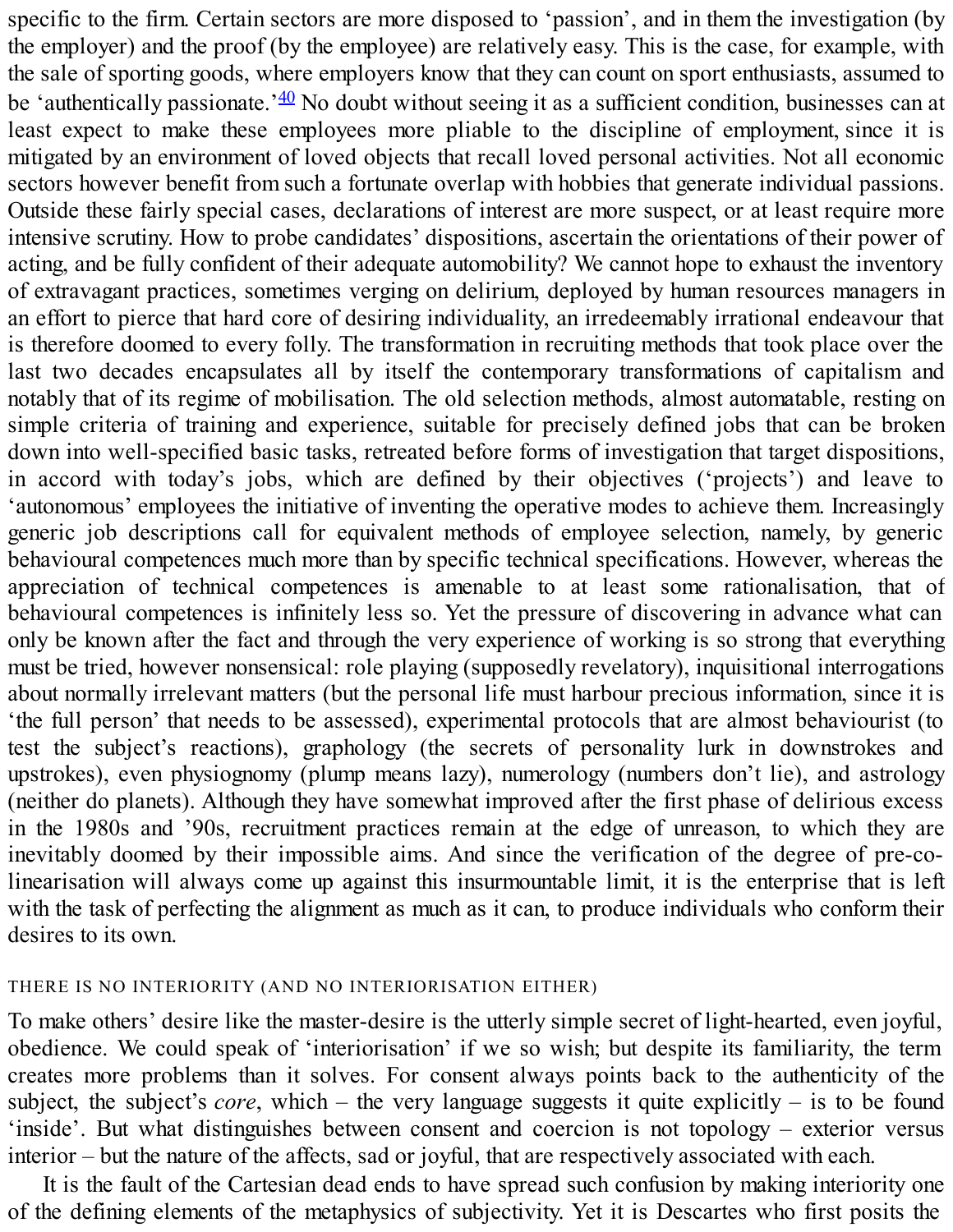<span id="page-51-1"></span><span id="page-51-0"></span>substantial difference between Extension and Thought. Besides, up to that point Spinoza is in his own way a Cartesian – but only up to that point. $\frac{41}{1}$  $\frac{41}{1}$  $\frac{41}{1}$  Extension and Thought are two orders of expression of Being – unlike Descartes, Spinoza will not call them *substances* but *attributes* [42](#page-59-7) – that are absolutely heterogeneous, and as such absolutely separate from each other. But Descartes fails to maintain the substantial difference between them. Turning back to the human person and wanting it to be a subject endowed with free will, Descartes searches for an improbable link between body and mind, which ruins the initial assumption of separation. For the soul to exercise sovereign command over the body, the two must interact somewhere and have a point of homogeneity. The pineal gland thus becomes this inextricable aporia of the corporeal site of the incorporeal soul. Spinoza does not abandon the unity of body and soul. On the contrary, he takes it to the highest level, since body and soul are for him *one and the same thing*, considered under the different attributes of Extension and Thought. But he abandons without regret (although at the cost of the most severe incomprehension) any causal interaction between them, and therefore also any need for finding a site common to both. Produced by the encounters between bodies, affects inscribe themselves first in bodies, as variations in their power of acting; this corporality, that puts the 'psychology of emotions' back in the mortal coil, is not the least characteristic sign of the Spinozist difference. However, while Spinoza certainly understands affects as 'affections of the body by which the body's power of acting is increased or diminished',  $\frac{43}{12}$  $\frac{43}{12}$  $\frac{43}{12}$  he also sees them as 'at the same time, the ideas of these affections.'<sup>[44](#page-59-9)</sup> Thus, *in so far as* they are ideas of the body's affections, affects *also* have a mental part. But because these ideas belong to the attribute Thought, and in so far as this attribute is absolutely distinct from the attribute *Extension*, they – our feelings or states of mind, as much in the common usage as in the Spinozist sense – are strictly *without a site*: localisation only applies to things that have extension, from which ideas in general, as well as the particular ideas of our affections, are excluded by definition. Consequently our states of mind, barring patent absurdity, cannot be said to be in any way 'interior', since 'interior' is a topological indication and topology is limited to the attribute Extension. From the fact that states of mind cannot be seen by an outside observer, yet are nevertheless experienced by the subject, it has been deduced that they cannot be anywhere but inside the subject, concealed in its mortal coil and veiled by its opacity: thus the Cartesian neurosciences, confusing mind with brain (often unknowingly and without the slightest hesitation), 'logically' continue to search for them 'inside'.<sup>[45](#page-59-10)</sup>

<span id="page-51-4"></span><span id="page-51-3"></span><span id="page-51-2"></span>Since the idea of consent makes common cause with that of interiority, both prove to be meaningless together. Coercion, which is the opposite of consent, collapses in front of the same aporia, and likewise the polar opposites of imposition and legitimacy, *hard power* and *soft power*, and so on. The point is not that these antinomies correspond to *nothing* – those who experience the situations in which these words come up know very well how to distinguish between them! Rather, the terms distort precisely what they seek to capture. None of these opposites correspond to the deceptive difference between exterior force and (evidently sovereign) interior assent, as their common usage (and often learned discourse as well) implies. For one is determined to assent just as one is determined to suffer: whichever state of mind one is in, it is always the product of exodetermination, and *from this standpoint* all states of mind are strictly alike. But only from this standpoint; in other respects they are very different, and it is not for nothing that they make those who experience them say sharply contrasting things, such as 'I consent' versus 'I yield'. Their true difference however always comes back to the fundamental polar opposition between the joyful and the sad. One can see a sign of the displacement of this difference in the double meaning of words such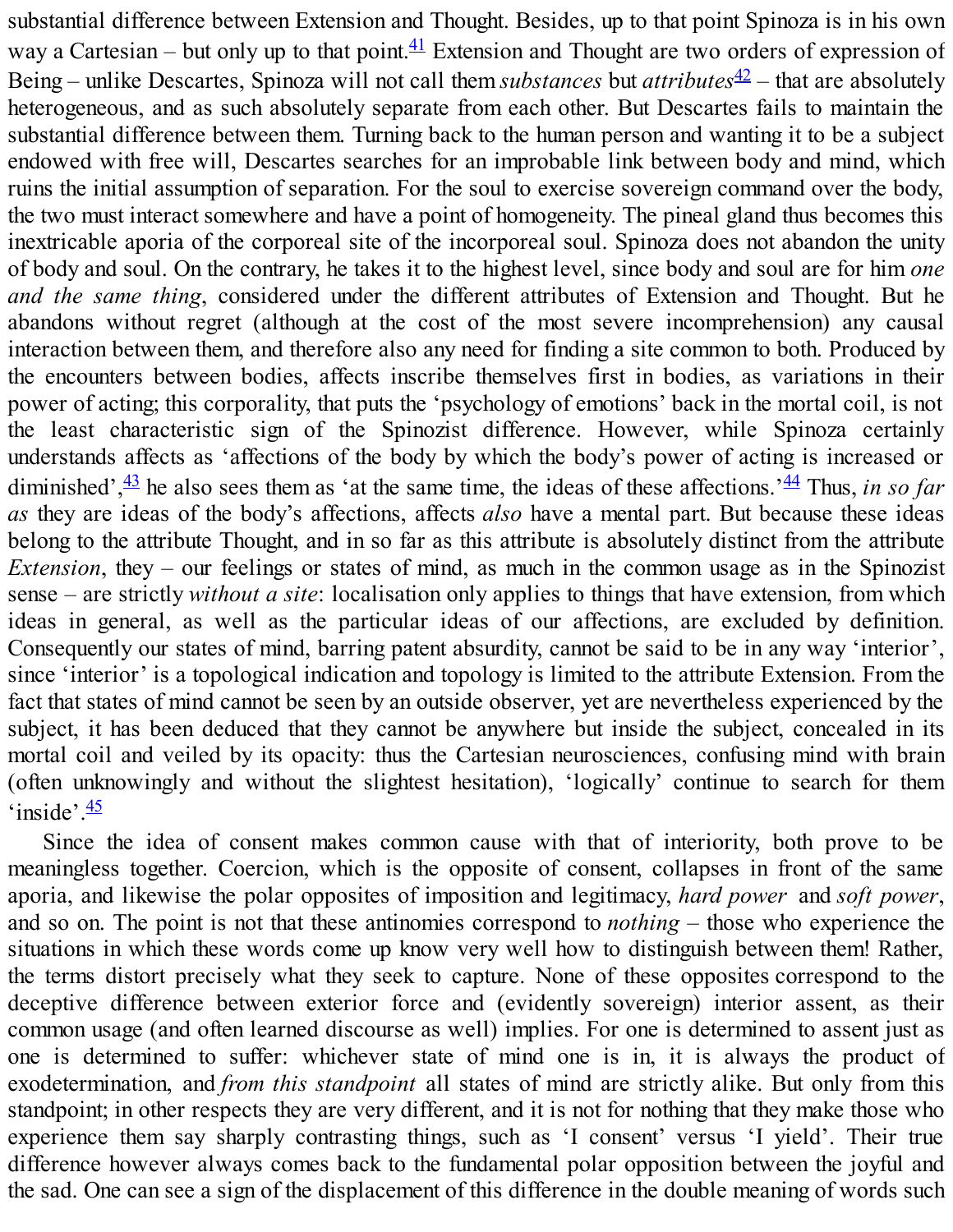as 'enthralled' and 'captivated', which refer both to tyrannical enslavement and to enchanted acquiescence. In both cases one is indeed chained – to the order of causal determination – but with opposite affects in each. The difference is surely not minor, but nor is it what it is commonly believed to be – in any case it is not the difference between the free will that says yes wholeheartedly and the one that was temporarily made to yield by a superior force. Those who consent are no freer than anyone else, and are no less 'yielding' than the enslaved; only, they have been made to yield differently and thus experience their determination joyfully. There is no consent, in the same way that there is no voluntary servitude. There are only happy subjections.

<span id="page-52-0"></span>Joyful affects, however, are not especially conducive to thinking. 'There is always the violence of a sign that forces us into the search, that robs us of peace,' writes Deleuze, reminding us that thinking is more likely to be set in motion by an unpleasant encounter, namely, by a sad affect.  $\frac{46}{1}$  $\frac{46}{1}$  $\frac{46}{1}$  As if by a sort of self-sufficiency of joy, felicity raises few questions. That is why the forgetting of exodetermination, already inscribed in the intuitive truncations of the knowledge of the first type, is even deeper when the causes that are ignored are those of joyful affects. Top executives do not go to work less alienated than their subordinates. They have passively undergone the social pre-normalisation that disposed them to the life of employment. They are not the origin of the vocational images that guided their educational trajectories and their professional choices (and even less of the social conditions that made these trajectories and choices possible). They have thus been determined as much as anyone else to experience the desire that animates them. The difference is simply that they are animated joyfully, that is to say, under the effect of a desire to obtain a good rather than to avoid an evil, and by its affects of hope that are strong enough for them to surrender completely to this desire and to experience it as their own sovereign wish. In these joyful situations, even less than in other circumstances, the idea of the heteronomy of desire has not the slightest chance to cut a path for itself inside the mind of the desiring individual. Desire is never *of* me and yet always *mine*, in other words, it never originates exclusively within desiring individuals but is nevertheless absolutely theirs – the 'I am the one desiring' is incontestable. In the case of joyful affects this ambivalence of desire is therefore even more doomed to the disavowal that throws the 'not of me' into oblivion, keeping only the 'mine'.

#### THE RISKS OF THE CONSTRUCTIVISM OF DESIRE

The ease with which heteronomy escapes consciousness is proportional to the complexity of the process of determination. Even the best introspective intention is unable to recollect all the innumerable biographical affections (encounters, influences, exposures) that have sedimented within a desiring temperament. The awareness of having experienced a desire obliterates every other consideration, especially that of knowing what determined it. Why does this person have the desire to occupy herself as a financier, while that other contracted the desire to be a dancer? Neither of them will have more than a very partial understanding of it, and of little value anyway in their eyes.

There are no doubt desires whose *proximate* cause can be identified – even if what determined the disposition to be responsive to that *particular* cause remains unknown. The typical situation is that of localised imitation (whose generative scheme is given in *Ethics*, III, 27): I make mine the desire of another whom I recognise as imitable. One could almost use an epidemiological metaphor: I catch this desire from contact with someone else, who gives it to me. What led me to recognise that imitability – the social properties of the person imitated, the circumstances of the encounter between us, the love I have for that person (whatever its form) – will probably remain in the dark. But the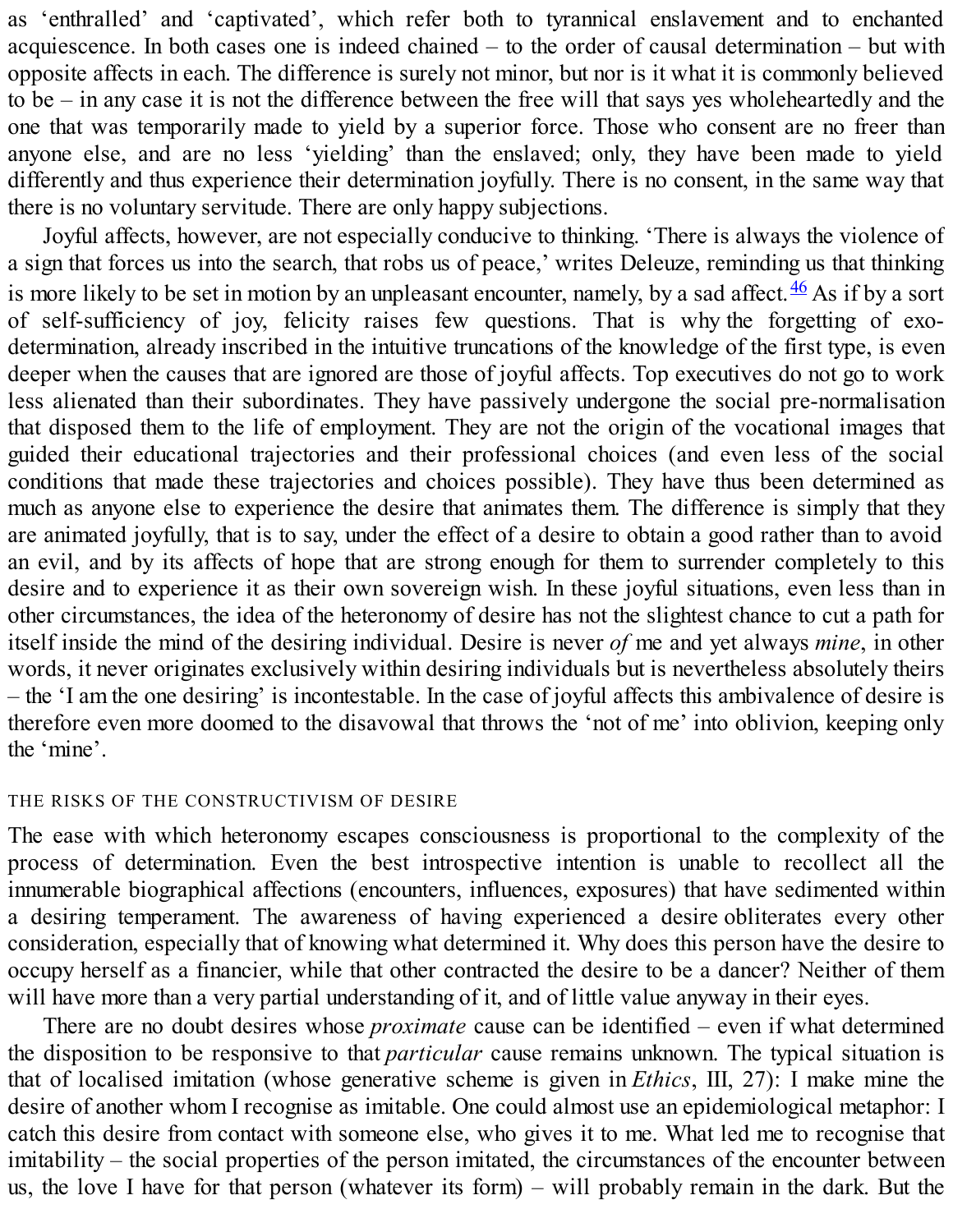immediate origin of this desire can be conscious: I am aware of the fact that I desire in conformity with that other person, that I want this because of, and sometimes for, that person. This kind of desire is surrounded with affects of love; how could it not be joyful? And how could the desiring subject not feel intensely that this desire, although tied to another, absolutely belongs to the subject, an expression of its most sovereign will? It is the suggestions or commands to desire coming from a hated other that give the subject the sense of an encroachment on what it imagines as its free will, thus allowing a dim awareness of exo-determination. But only the sad affect that comes from loathing the inducer accounts for the subject's rebellion against the external bending of its will, and the reactive movement to restore what it sees as its desiring sovereignty merely substitutes one determination for another, but with new affects that are joyful rather than sad. This is akin to the adolescent described by Spinoza, who, slamming the door of the family home to flee the authority of his parents, chooses to enlist in the army, thus preferring – but 'in total freedom', naturally – 'the discipline of an absolute commander in preference to ... the admonitions of a father'.<sup>[47](#page-59-12)</sup>

<span id="page-53-2"></span><span id="page-53-1"></span><span id="page-53-0"></span>Can the institutional inducement of desire produce similar effects? More precisely, under what conditions can institutions succeed in inducing desires, and under what circumstances do their efforts provoke rejection? But first, who would deny the existence of constructivist<sup>[48](#page-59-13)</sup> projects of desire (namely, the existence of institutional epithumogeneses)? Spinoza already observed that the state, rather than relying on fear, should seek to lead people so 'that they may think that they are not led, but living after their own mind, and according to their free decision.<sup> $49$ </sup> We can easily recognise in this maxim of political prudence the very aim of the neoliberal enterprise, another way of reminding us that the enterprise, being a gathering of powers of acting, falls fundamentally within the scope of political philosophy. 'Remaking' the desires of members of a body in order to conform them to the requisites of that body's perseverance is therefore not an entirely new idea. In the *Gorgias*, Plato even makes it one of the loftiest subjects of the art of politics and the yardstick by which Pericles' fault should be measured.<sup>[50](#page-59-15)</sup> But, at least in the modern era, this endeavour has against it all the inconveniences of constructivism as the manifest, external intervention of a conditioning agency. The modern consciousness errs in reserving the imputation of conditioning to this kind of intention alone, since conditioning is merely another name for universal passionate servitude. But it sees right in that, even if we are conditioned in everything, the manner of acquiring these conditionings, or more precisely the question of knowing whether there are identifiable bodies that condition and even intentions to condition, makes a difference.

<span id="page-53-5"></span><span id="page-53-4"></span><span id="page-53-3"></span>Thus, for example, it is fair to say that at a very general level society as a whole works by self-affection to shape the desires and the affects of its members.<sup>[51](#page-59-16)</sup> But this process of self-affection of society remains unassignable, except nominally to the broadest agency which is society itself; it carries no intention, no deliberate design. Utterly without a *telos*, it is so vast and, crucially, so diffuse, so devoid of a centre, that it appears to individuals – when it appears to them at all – as a necessity over which none has any real control. It follows that, strictly speaking, this kind of conditioning can no longer be called constructivism. The impersonalisation and delocalisation of the process of collective self-affection provides it with the best means to make itself imperceptible, or indeed tolerable, even as it nevertheless produces normalisation effects that are no less intense, and at times even painful. 'Given an equal cause of love, love toward a thing will be greater if we imagine the thing to be free than if we imagine it to be necessary. And similarly for hate.'  $\frac{52}{2}$  $\frac{52}{2}$  $\frac{52}{2}$  Spinoza touches here on the affective mechanism that traces from the outset the limits of constructivist political projects, by implication also calling attention to the historical strength of capitalism, at least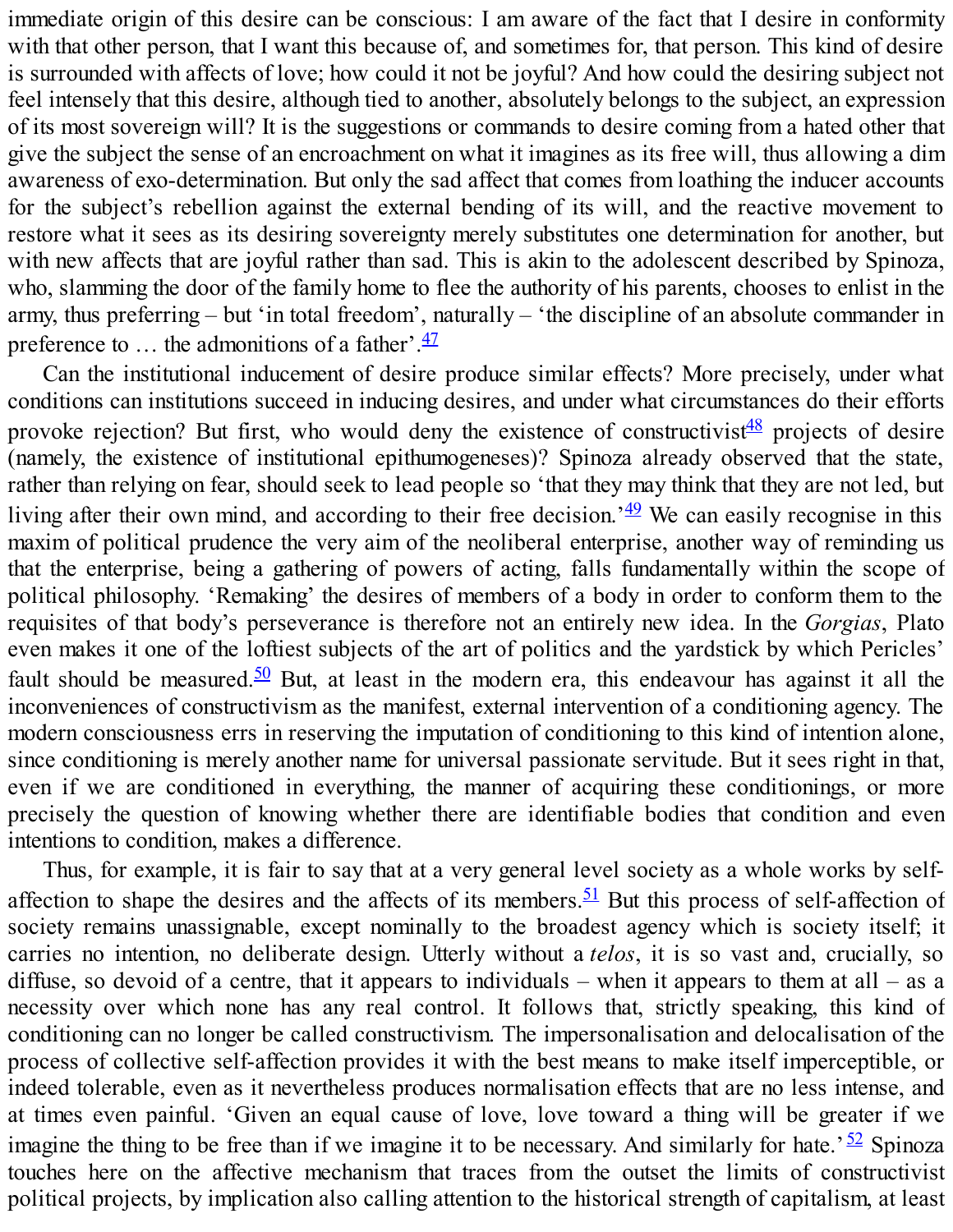up to a certain point. What makes the constructivist agency a focal point for very intense affects of hate is the possibility of ascribing the conditioning to a local, identifiable cause, one that is thought to be free (the Party, the State, the Central Planning Committee), and to which a contingent intentionality can be imputed. In contrast, capitalism's market forces, despite grinding people down no less violently, appear as a 'systemic effect', thus unassignable, without a centre and without deliberate design behind them; they seem almost like a necessity, which for Marx was the essence of commodity fetishism, and thereby conducive to all the rhetorical strategies that depoliticise things by naturalising them. $\frac{53}{2}$  $\frac{53}{2}$  $\frac{53}{2}$ 

<span id="page-54-0"></span>Seen in this way, the neoliberal enterprise certainly takes risks: the risks of relocalisation, of its intentionality becoming assignable and its constructivism made visible again and all the more exposed to the hate that is reserved to free causes, since its capturing intention is so patent. Yet there have been earlier institutions that strove to construct the 'interiority' of their subjects, and did so in the most visible of manners. The Catholic Church is evidently the first example that comes to mind. It is true that its particular institutional history is intimately tied to the history of the formation of subjectivity, and that the (imaginary) idea of interiority is to a large degree its very invention, and emerged precisely when it undertook to take control of it. In a somewhat cursory and intuitive fashion, it can be suggested that the condition of possibility for this intense work on interiorities, which took place during (and drove) the first stages in the history of individualism, was undoubtedly the still very strong hold of tradition and authorities over individuals, and the latter's still embryonic belief in their autonomy as subjects. This disposed them to tolerate being the objects of such a fashioning, which was only in keeping with that intermediate historical phase of larval and inchoate individualism. It is a whole other 'material', more difficult to work with, that the neoliberal enterprise has under its hands, and its goal of remaking the desires and dispositions of its subjects thus collides headlong with their understanding of themselves precisely as subjects, namely, as beings endowed with an autonomy of desire such that any outside intervention runs the risk of being seen as an interference.

## *AMOR FATI CAPITALISTIS*

<span id="page-54-1"></span>People imagine themselves as subjects although they are nothing of the sort, and too visible a manipulation of their desiring temperament inevitably generates tensions. Hence the affective constructivism of the neoliberal enterprise encounters serious obstacles from the outset, and struggles to fully conceal the violence in the 'consent' it produces. In matters of desire and affects, constructivist violence is first of all the violence of its very *telos*, the violence of the alignment with the master-desire. For one can hardly find a more purposive normalisation than that of the neoliberal enterprise. Its production of desires and affects is not left to the unassignable causalities of a process without a subject; there is a head, and it knows what it wants. Of all capitalist epithumogeneses, the practice called coaching – that acme of subjectivising normalisation one would think our era had specially tailored to fit Michel Foucault's intellectual legacy – goes the furthest in undertaking the makeover of affective temperaments. It therefore also registers in the most violent way the tensions of the contradiction between the formal objectives of 'personal development' and 'empowerment', and the real objectives of narrow conformity to behavioural specifications that reproduce the sponsoring enterprise's specific imperatives of productivity and profitability. The most lucid coaches – or the least reticent – are quite conscious of that tension and admit it without too many circumlocutions: the primary goal of their intervention with the 'coachee' is to 'transform an exogenous pressure into an endogenous motivation', as one of them states, with either perfect honesty or perfect candour. [54](#page-59-19)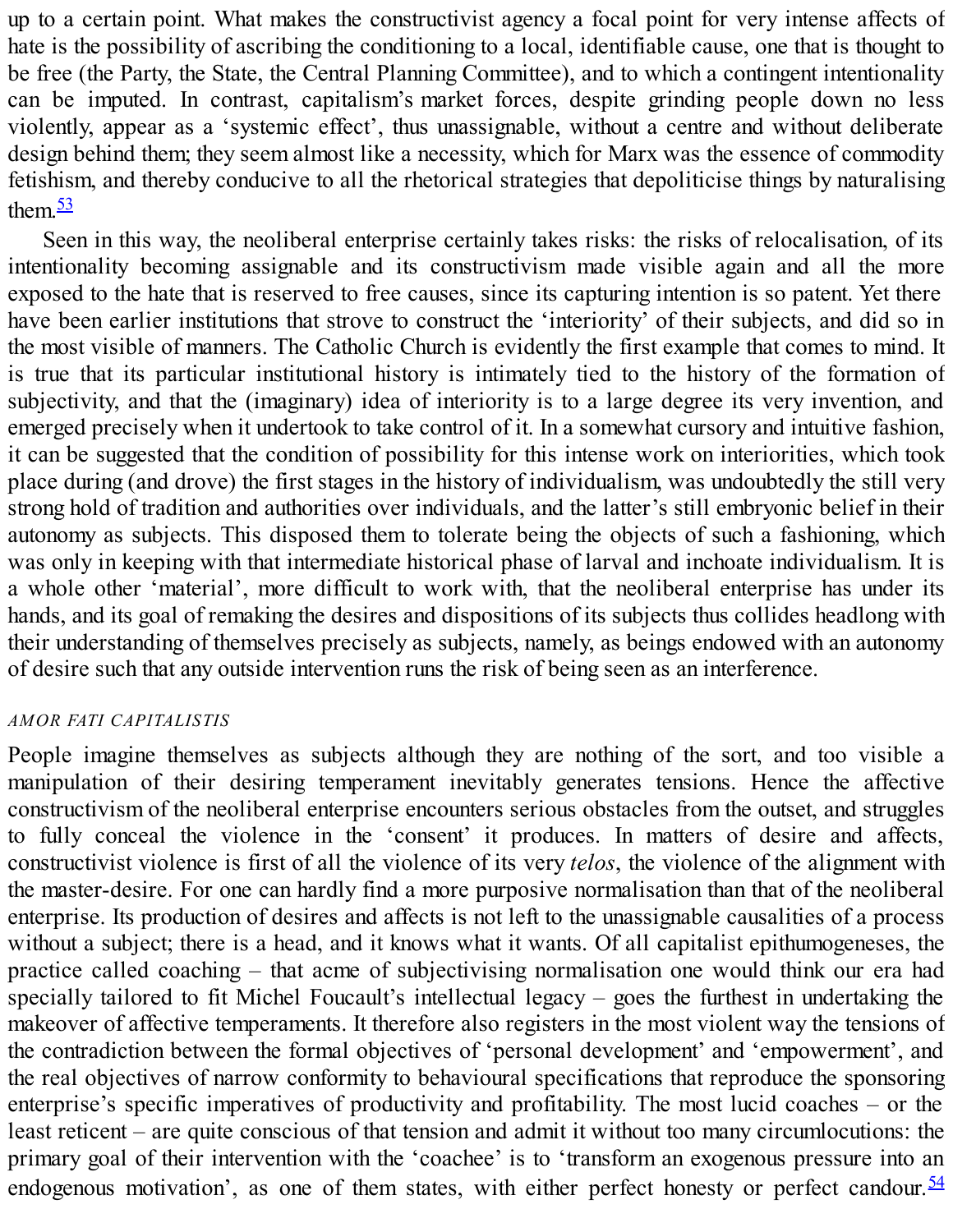Management-speak aside, it is impossible not to recognize in this project of transforming an exogenous requisite into an 'endogenous motivation' Spinoza's maxim, addressed to the sovereign: lead subjects so 'that they think that they are not led … but living after their own mind, and according to their free decision'. To induce an aligned desire is the perennial goal of bossing, namely, of all the institutions of capture. For the enlistees in the grip of the co-linearisation machine, the task is therefore to convert external imperatives, those of the enterprise and its particular objectives, into joyful affects and a personal desire, a desire that ideally they can each call their own. To produce consent is to produce in individuals a love for the situation in which they have been put. Neoliberal epithumogenesis is therefore the undertaking to produce *amor fati*; but not just any *fatum* – only its own, which it brings down on employees in the depths of heteronomy.

Even the 'coaches' must sense the gulf between the mandate entrusted to them by the sponsor, to generate love for a fate of serving productivity, and the humanist rhetoric of self-improvement with its hotchpotch of liberatory psychoanalysis and the Stoic's care of the self. Whatever the methods, the epithumogenic practices of the enterprises cannot hide their profoundly *adaptive* purpose and their true aim of leading enlistees to individual accommodation and even, beyond that, to the transfiguration of coercion, but outside any attempt to question it. Even the least controlling of these practices is open to the same objection. Take the coaching of top managers, who are already the most involved in their work, and with whom the coaches can permit themselves the luxury of merely proposing templates that appear very open and respectful of their subjects' 'autonomy': 'I've never been in a situation where I presented a problem and got an answer,' explains a high-level trainee; 'I described a problem, and got questions bounced back to me, which enabled me … to find the elements of a solution myself.<sup> $55$ </sup> But this is because these subjects of coaching are already considerably co-linearised, thus led to spontaneously carry out their introspective work under the guiding scheme of a master-desire that remains hidden in the thoughtlessness of the self-evident, and is therefore exempt from any questioning, before or after – the wonderful ease of pre-adjustment of the great auto-mobiles. For it would be quite something if at the end of the introspective analysis of their 'lack of empathy for subordinates', difficulty in 'managing relations with superiors', 'difficulties communicating' or 'stepping up to meet challenges', the long process of 'self-improvement' brought some coachees to the critical realisation that the situations in which they had been put were at times simply impossible, so that – the ultimate failure of coaching – they would turn against the capitalist enterprise when the goal was only to turn them inward.

<span id="page-55-0"></span>If one were therefore to point to a secondary characteristic of the capitalist epithumogenesis (but how secondary is it really?), it would be the attempt to suppress at all costs any movement of extrospection, namely, to prevent individuals from turning their gaze to the external forces that take hold of them and to keep them firmly within the exclusive register of introspection, as a way of instilling in them that what happens to them inside the enterprise cannot be called into question – only how they will deal with it can.

<span id="page-55-1"></span>Bound by design to neglect the duty of intransitivity that requires the work of reflexivity to be carried out for its own sake, the production of the *amor fati capitalistis* offers one of the most underhand examples of what everyday language calls conditioning. Thus common sense does not err when it is given the (rare) opportunity to see, for example, thanks to a documentary, what these 'motivational' practices (workshops, conventions, etc.) look like, which only the goal distinguishes from overtly sect-like practices, and sometimes by very little.<sup>[56](#page-59-21)</sup> As if to confirm the hypothesis of universal passionate servitude, the most surprising thing is that companies (sometimes) open their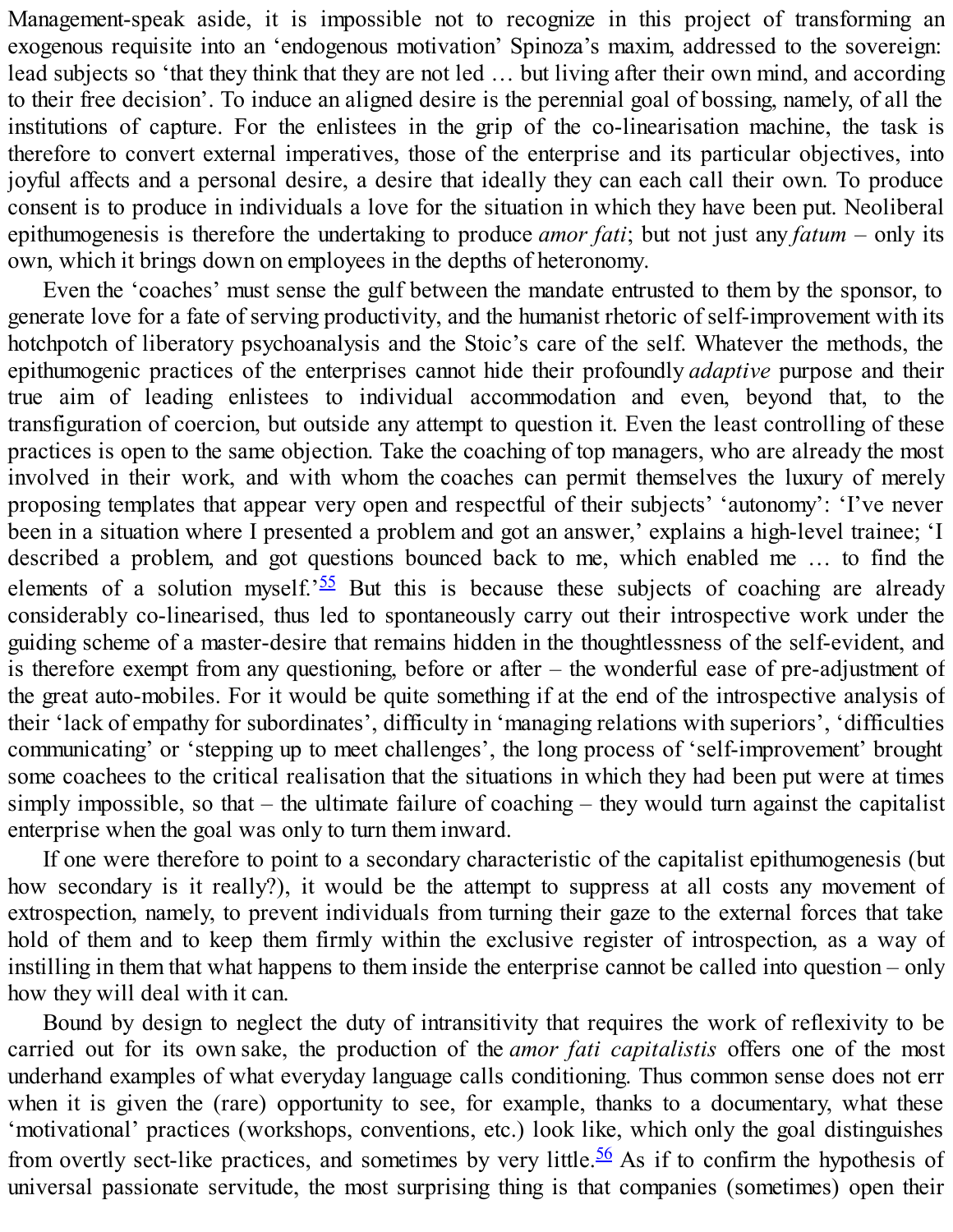doors to cameras, no doubt because the filmmakers were persuasive enough, but also under the effect of a kind of perfectly innocent good conscience, whose source is management's own straightforward assent to what they do – unaware of any blatant affective instrumentalisation or mental manipulation, thus seeing no reason to dissimulate. This primary adherence reveals how much the conditioners are themselves conditioned and steeped in the same imaginary and the same passionate universe as those on whom they impose their desire, thus providing another powerful illustration of Bourdieu's remark, that the dominators are dominated by their very domination.

## THE VEIL OF JOYFUL AFFECTS, THE BACKDROP OF SAD AFFECTS

Contradictorily, after lecturing the enlistees about *their* desire and *their* joy (at being offered the opportunity to pursue it), the work of co-linearisation must make them forget not only its ingrained transitivity and subservience to the capitalist master-desire, but also the backdrop of sad affects that always muddles its promise of joyful ones, the backdrop of sanctions and threats that forever accompanies the employment relation. For all the subjects of co-linearisation whose alignment still falls significantly short, normalisation proceeds under an impending sanction, for the failure of normalisation is not an option. The persistent deviants – in the literal sense of conatus-vector geometry – will meet the fate that the enterprise reserves to those who refuse it the promise of 'giving it their all'. The only choice it will give them is to undergo a makeover, so that they can give it all *with joy*. Instantaneously tearing away the veil of joyful desire, the failure to induce desire, the imperfect adaptation, and the incomplete accommodation at once bring back the iron fist of the employment relation, whether in the form of downward social mobility, demotion-reassignment, or, finally, pure and simple dismissal. The co-linearised are thus enjoined by the enterprise, but even more so by themselves, to convert to the joyful affects of the suitable desire, or else face the overwhelming affects of fear associated with the basal dependence and the threat to their bare life. Out of this 'depth' of the epithumogenic scene, with the backdrop of the asymmetric power relation forever behind the front-stage of happy co-linearisation, emerge the tensions of the *double bind* that tear the co-linearised apart: 'desire it yourself but only as I say; be autonomous but under my guidance', all variants of the canonical form 'be spontaneous'. And the only recourse is to use one's capacity for autosuggestion and re-enchantment so as to avoid acknowledging being bludgeoned into submission – when autosuggestion does not reach a pathological level.

That is why efforts of co-linearisation are never sure of success, and their effects cannot but diverge widely according to the different subjects they operate on. Taking into consideration local statistical anomalies, this effectiveness gradient is by and large indexed on the hierarchical position of the co-linearised, namely, on the degree of their proximity to the master-desire. At the very top of the hierarchy, individuals are pre-aligned to such an extent that effectiveness is maximal and the epithumogenic work is mostly methodological: its purpose is not to incite a desire which they possess almost in full already, but to marginally rearrange their passionate life so as to allow them to pursue it more effectively than they already willingly do on their own. In extreme cases the alignment relation is almost reversed: the individuals use the organisation to satisfy their own passionate goals.

<span id="page-56-0"></span>In one of the rare texts in which he addresses the question of desire – and in the minor form of the introductory dialogue – Bourdieu invokes the case where 'agents exploit institutions to satisfy their urges'.<sup>[57](#page-59-22)</sup> At issue is the relation between the institution of the Church and individuals whose passionate temperament pushes them to find in the pastoral vocation certain psychic profits, such as charisma, power over souls, mediating the divine, etc., that are a constant cause of concern for the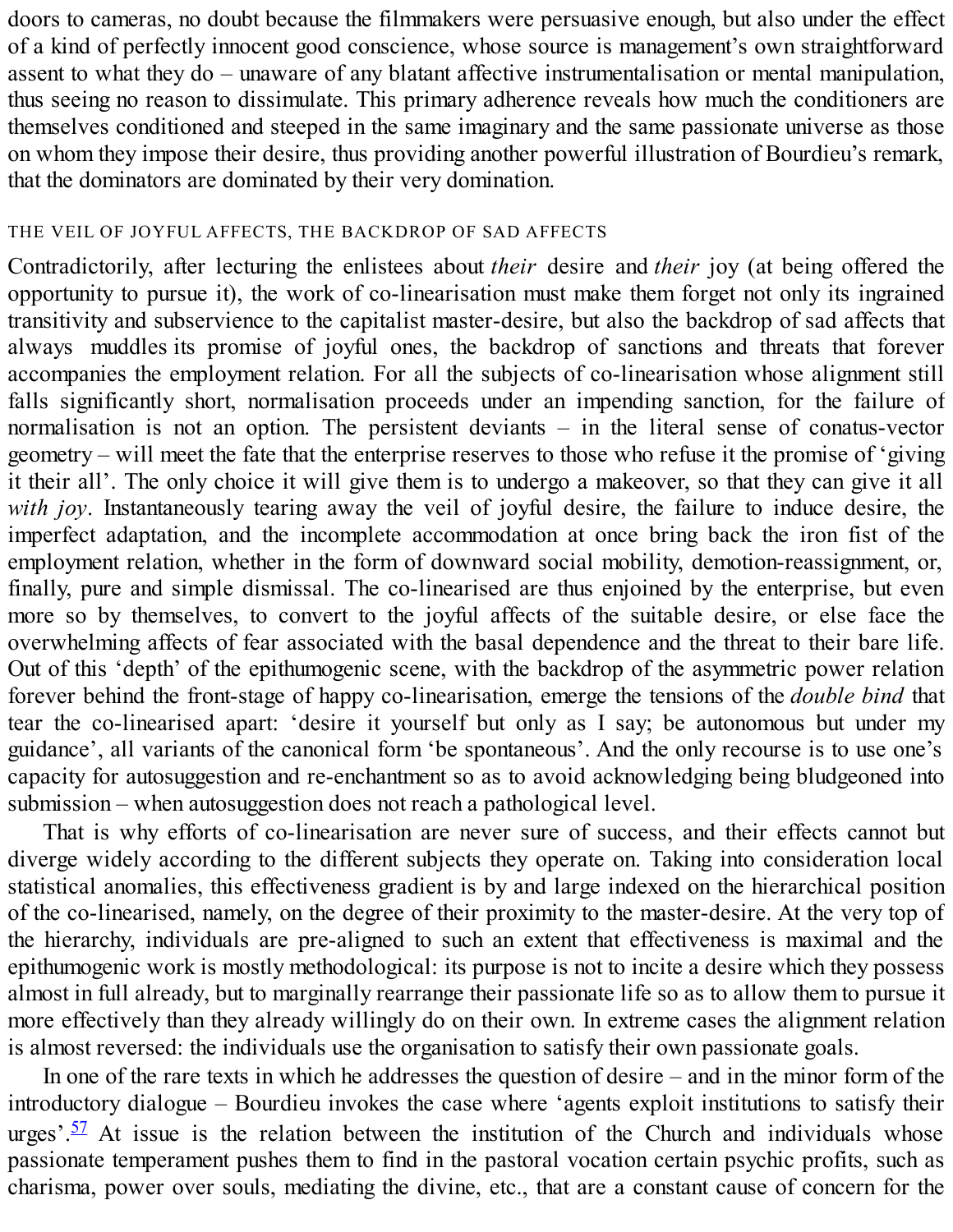<span id="page-57-0"></span>Church, as they may indicate the presence of a violent passion that could lead the (future) pastor astray. Like any other master-desire, the institution of the Church cares about the conformity of its enlistees. But in complete opposition to the business enterprise, which worries about lack of 'motivation', the Church looks askance at excesses of zeal: the word for clerical normality, 'idoneity', designates the optimal point between necessary and excessive commitment. For the Church has less to fear from vocational deficiency – rarely does one enter a seminary against one's will – than from the passionate over-investment of 'fatal subjectivism',  $\frac{58}{5}$  $\frac{58}{5}$  $\frac{58}{5}$  an excess of passion that inclines 'ardent souls, more prone to enthusiasm and illusion' $\frac{59}{2}$  $\frac{59}{2}$  $\frac{59}{2}$  to embrace the vocation under the spell of its 'attraction'. $\frac{60}{ }$  $\frac{60}{ }$  $\frac{60}{ }$  Such individuals respond too strongly to the particular form of interest proposed to them by an institution that, as an institution of symbolic power, is conscious of functioning through interest, and, given its profession of disinterested faith, is wary of being represented by individuals who are *too visibly* interested.

<span id="page-57-2"></span><span id="page-57-1"></span>It follows that the passionate transactions that develop between individuals and institutions can be more symmetrical that the 'simple' unilateral normalisation of the former by the latter. This can also be seen in a way in the social production of vocational imaginaries, for example in the case of activities most people consider repellent, such as geriatric medicine or embalming, but that nevertheless manage to positively attract a few by resonating with very deep elements of their passionate temperament or their drives. The business enterprise knows it can count on 'ardent souls'; unlike the Church, it seeks them out. For these souls, who are invested in the enterprise as much as it is in them, basic co-linearisation is immediate, although secondary realignments are still needed. But that is not how it goes, far from it, for all those subjected to neoliberal co-linearisation, especially when their passionate temperament does not suit the enterprise a priori to the degree reached by these great auto-mobiles. Acting for and on behalf of the enterprise cannot be taken for granted when the subjects' desire is not aligned from the outset. In these cases the alignment process always carries the risk of being experienced, either as simple coercion, or in the confused manner of a proposition that is marred by its backdrop of threat despite being worthy of consideration in its own right. Only a sociology of the employment relation could however shed light on the formation of such dispositions of recalcitrance or vexed acceptance, and on how these dispositions would respond to an assignable co-linearising intentionality, one that moreover has the power to sanction them.

<span id="page-57-3"></span>Outside these polar cases of 'ardent souls' and 'unruly souls', ordinary passionate life is marked, as Spinoza notes, by 'mixed feelings', namely, by the conflict of antagonistic affects; 'the mind vacillates' – *fluctuatio animi* – according to constantly recalculated affective resultants. The 'consent' that was once given keeps getting diluted and can at any moment fall apart as a result of new affections (events in the course of employment) that generate new affects. For in the actual moment of consent there is never more than the confrontation, internal to the psyche, between joyful affects and sad affects, following the elementary law of power according to which 'an affect cannot be restrained or taken away except by an affect opposite to, and stronger than, the affect to be restrained. <sup>'[61](#page-59-26)</sup> Yet colinearisation, especially when it is as marked with intentionality as neoliberal alignment is, can never fully dodge its saddening part, not so much because of the initial heterogeneity of desires and the fact that one desire aims at pulling the other in its direction, as because this reduction of one desire to the other does not take the form of a 'free' proposition, but always relies on an impending threat. Of course employees can be induced or led to be passionate about management auditing, the sale of forklifts, or catalytic cracking; of course they can seize all the opportunities for joy that the enterprise takes care to present them with – promotion, socialising, or the promise of 'self-fulfilment.' Yet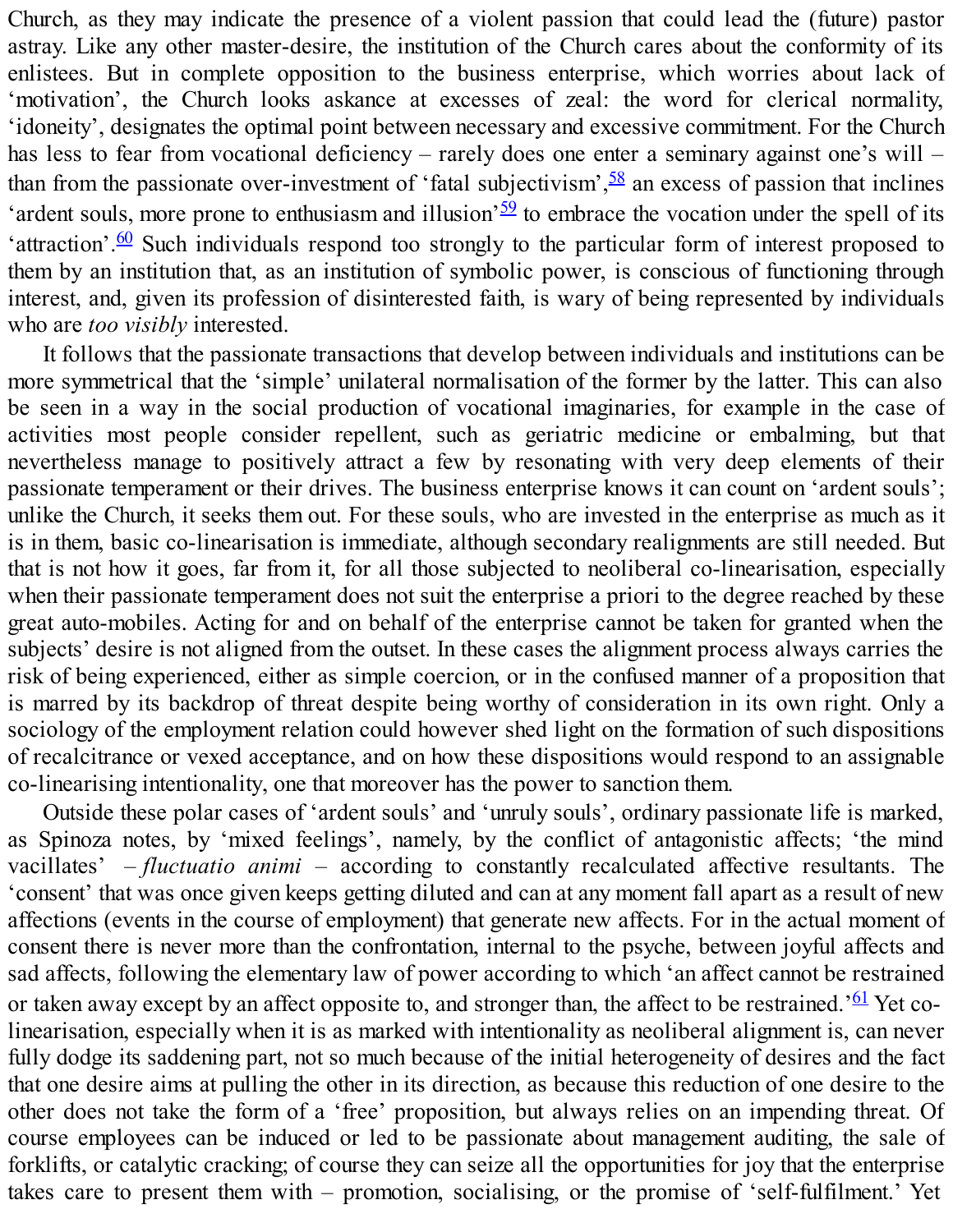despite all that, every now and then they can harbour other thoughts.

 This is a pun: the French expression *faire marcher* means to make someone walk, to make something function, and also to pull someone's leg or lead them on. [Trans.]

From the Greek *epithumia*, which means desire.

 Michel Foucault, 'The Subject and Power', in Hubert L. Dreyfus and Paul Rabinow, *Michel Foucault: Beyond Structuralism and Hermeneutics*, Harvester Press, 1982.

<span id="page-58-0"></span> 'I call that cause adequate whose effect can be clearly and distinctly perceived through it. But I call it partial, *or* inadequate, if its effect cannot be understood through it alone.' *Ethics*, III, Definition 1. 'I say that we are acted on when something happens in us, or something follows from our nature, of which we are only a partial cause.' *Ethics*, III, Definition 2.

<span id="page-58-2"></span><span id="page-58-1"></span>Ibid., II, 35, Scholium.

 $\overline{\phantom{a}}$ 

 Ibid., I, 28: 'Every singular thing, or any thing which is finite and has a determinate existence, can neither exist nor be determined to produce an effect unless it is determined to exist and produce an effect by another cause, which is also finite and has a determinate existence; and again, this cause also can neither exist nor be determined to produce an effect unless it is determined to exist and produce an effect by another, which is also finite and has a determinate existence, and so on, to infinity.'

<span id="page-58-4"></span><span id="page-58-3"></span>Roland Barthes, *Camera Lucida: Reflections on Photography*, Hill and Wang, 1981, reprint 2010.

 Spinoza, Letter XXXVI (XXIII) to Blyenbergh, in *On the Improvement of the Understanding, the Ethics, Correspondence* , trans. R. H. M. Elwes, Dover 1995, p. 349.

<span id="page-58-5"></span>Spinoza, Letter 30 to Oldenburg, in *The Letters*, trans. Samuel Shirley, Hackett, 1995, p. 185.

<span id="page-58-6"></span>*Ethics*, III, 31, Scholium.

<span id="page-58-7"></span> 'By good here I understand every kind of joy, and whatever leads to it, and especially what satisfies any kind of longing, whatever that may be. And by evil [I understand here] every kind of sadness, and especially what frustrates longing.' *Ethics*, III, 39, Scholium.

<span id="page-58-8"></span> For a reading of the *Political Treatise* as a general theory of social institutions, see Frédéric Lordon, 'L'empire des institutions', *Revue de la Régulation* 7 (2010), [regulation.revues.org](http://regulation.revues.org); 'La puissance des institutions', *Revue du MAUSS permanente* (April 2010), [journal-dumauss.net.](http://journal-dumauss.net)

<span id="page-58-10"></span><span id="page-58-9"></span>Spinoza, *Political Treatise*, trans. A. H. Gosset, G. Bell & Son, 1883, III, 8.

 Ibid., V, 5. The reference to blood circulation here is in all likelihood polemic, directed against Hobbes, for whom political institutions are an additional means for the individual conatus to defend themselves, but who defines the conatus as the reflex movements of the living body aimed at preserving the vital function of blood circulation, therefore with an end of mere self-conservation. In contrast, Spinoza conceives the conatus as movement for the *perseverance in being* (and not in a given state); thus, tendentiously, as the widest and most varied realizations of power possible.

<span id="page-58-11"></span> 'I know that in their common usage these words mean something else. But my purpose is to explain the nature of things, not the meaning of words.' *Ethics*, III, Definitions of the Affects XX, Explication.

<span id="page-58-12"></span>Ibid., IV, 40, Scholium II.

<span id="page-58-13"></span>François Zourabichvili, *Spinoza, une physique de la pensée*, PUF, 2002.

<span id="page-58-14"></span>*Ethics*, III, 9, Scholium.

<span id="page-58-15"></span>Primo Levi, *Survival at Auschwitz*, Touchstone, 1995, p. 98.

<span id="page-58-16"></span>*Ethics*, III, 37, Demonstration.

<span id="page-58-17"></span>Ibid., III, 13, Scholium.

<span id="page-58-18"></span>Ibid., III, 29.

<span id="page-58-19"></span>Ibid., III, 30.

<span id="page-58-20"></span>Laurent Bove, *La stratégie du conatus. Affirmation et résistance chez Spinoza*, Vrin, 1996, p. 41.

<span id="page-58-21"></span>*Ethics*, III, Definition 3.

<span id="page-58-22"></span> Of course, this chronological anteriority is the root of such strong associations that they may lead eventually, as they are reactivated, to carrying the parental figures into later love quests.

<span id="page-58-23"></span>*Ethics*, III, 37, Demonstration.

<span id="page-58-24"></span>*Political Treatise*, I, 1.

<span id="page-58-25"></span>For a properly socio-institutional analysis of affective imitation in Spinoza, see Lordon, 'La puissance des institutions'.

<span id="page-58-26"></span>Yves Citton, *Mythocratie. Storytelling et imaginaire de gauche*, Éditions Amsterdam, 2010.

<span id="page-58-27"></span>And this even though capitalism puts all its inventiveness into trying, not always successfully, to reintegrate such runaways.

<span id="page-58-28"></span>Dardot and Laval, *La nouvelle raison du monde*, p. 77.

<span id="page-58-29"></span>Jean-Robert Viallet, *La mise à mort du travail*, Part 2, 'L'aliénation', Yami2 Productions.

<span id="page-58-30"></span> I borrow this example from David Alis, "Travail émotionnel, dissonance émotionnelle et contrefaçon de l'intimité". Vingt-cinq ans après la publication de *Managed Heart* d'Arlie R. Hochschild', in Isabelle Berrebi-Hoffmann, *Politiques de l'intime. Des utopies sociales d'hier aux mondes du travail d'aujourd'hui*, La Découverte, 2009. Poster's original article is 'Who's on the Line? Indian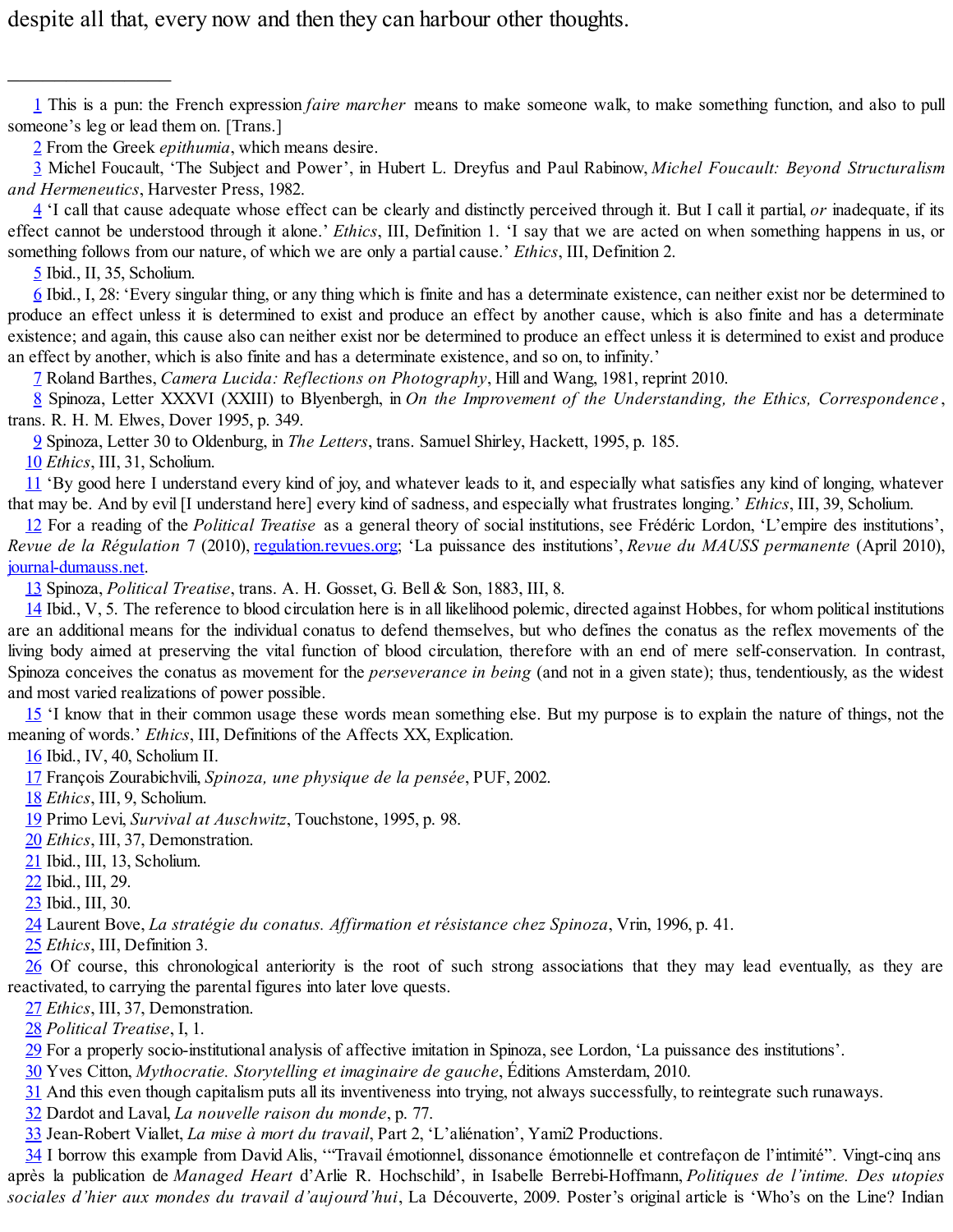Call Center Agents Pose as Americans for US-Outsourced Firms', *Industrial Relations* 46, n° 2 (2007).

<span id="page-59-0"></span>Alis, 'Travail émotionnel', p. 231.

<span id="page-59-1"></span>Jean Delumeau, *L'aveu et le pardon*, Fayard, 1990.

<span id="page-59-2"></span>Piroska Nagy, *Le don des larmes au Moyen-Âge*, Albin Michel, 2000.

<span id="page-59-3"></span>Alis, 'Travail émotionnel', p. 227.

<span id="page-59-4"></span>Julien Prévieux, *Lettres de non-motivation*, Archon, 2000.

<span id="page-59-5"></span> See William Gasparini, 'Dispositif managérial et dispositions sociales au consentement. L'exemple du travail de vente d'articles de sport', in Durand and Le Floch (eds), *La question du consentement au travail*.

<span id="page-59-6"></span> Pascal Gillot correctly stresses the difference between Descartes' thought and the wider movement of thought that one can call Cartesianism. For, beyond its eponymous author, Cartesianism can be conceived as the raising of a problem, that of the relations between body and soul, that 'Cartesians', not all of whom affiliate themselves with Descartes, made theirs, but each giving this problem its own solution. In this respect, despite all that separates them from Descartes, Malebranche, Spinoza and Leibniz are Cartesians in their way. See Pascale Gillot, *L'esprit, figures classiques et contemporaines*, CNRS Éditions, 2007.

<span id="page-59-7"></span> $\frac{42}{2}$  $\frac{42}{2}$  $\frac{42}{2}$  And the difference is not just words, since considerable differences follow from imagining multiple substances as does Descartes, or multiple attributes of the same substance as does Spinoza.

<span id="page-59-8"></span>*Ethics*, III, Definition 3.

<span id="page-59-9"></span>Ibid.

<span id="page-59-10"></span>But not all neuroscience is like this:see Antonio Damasio, *L'Erreur de Descartes*, Odile Jacob, 1995.

<span id="page-59-11"></span>Gilles Deleuze, *Proust and Signs*, University of Minnesota Press, 2004.

<span id="page-59-12"></span>*Ethics*, IV, Appendix 13.

<span id="page-59-13"></span> The term constructivism here is Hayek's. See Friedrich A. Hayek, 'The Persistence of Constructivism in Current Thought', in *Law, Legislation and Liberty*, Routledge, 2012. [Trans.]

<span id="page-59-14"></span>*Political Treatise*, X, 8.

<span id="page-59-15"></span>Plato, *Gorgias*, trans. Donald Zeyl, Hackett, 1986, 517 b-c.

<span id="page-59-16"></span>On the idea of the self-affection of the multitude, see Lordon, 'L'empire des institutions'.

<span id="page-59-17"></span>*Ethics*, III, 49.

<span id="page-59-18"></span> Episodes of intense crisis, such as the one that began in 2007, and the search for those 'in charge' and their inevitable 'responsibility' are needed in order to expose – provided that the search is carried out well – the hidden identities of those running the system and the role of particular interest groups in the contingent construction of 'necessity'. For the participation of the financial industry in setting up its own rules of the game, see Simon Johnson, 'The Quiet Coup', *The Atlantic*, [theatlantic.com](http://theatlantic.com), 2009; Frédéric Lordon, *La crise de trop*, Fayard, 2009, Chapter 1.

<span id="page-59-19"></span> Laurence Baranski, *Le manager éclairé, pilote du changement*, Éditions d'Organisation, 2001, citing Guilhaume, *L'ère du coaching*.

<span id="page-59-20"></span>Cited in Guilhaume, *L'ère du coaching*, p. 107.

<span id="page-59-21"></span> See Gérald Caillat and Pierre Legendre, *Dominus Mundi. L'empire du management*, DVD, Idéale Audience, ARTE France; Viallet, *La mise à mort du travail*.

<span id="page-59-22"></span>'Avant-propos dialogué', in Jacques Maître, *L'autobiographie d'un paranoïaque*, Anthropos, 1994, p. vi.

<span id="page-59-23"></span> Joseph Lahitton, *Deux conceptions divergentes de la vocation sacerdotale. Exposé. Controverse. Conséquences pratiques* , Lethielleux, 1910, cited by Maître, *L'autobiographie*, p. 16.

<span id="page-59-24"></span>Ibid.

<span id="page-59-25"></span>Ibid.

<span id="page-59-26"></span>*Ethics*, IV, 7.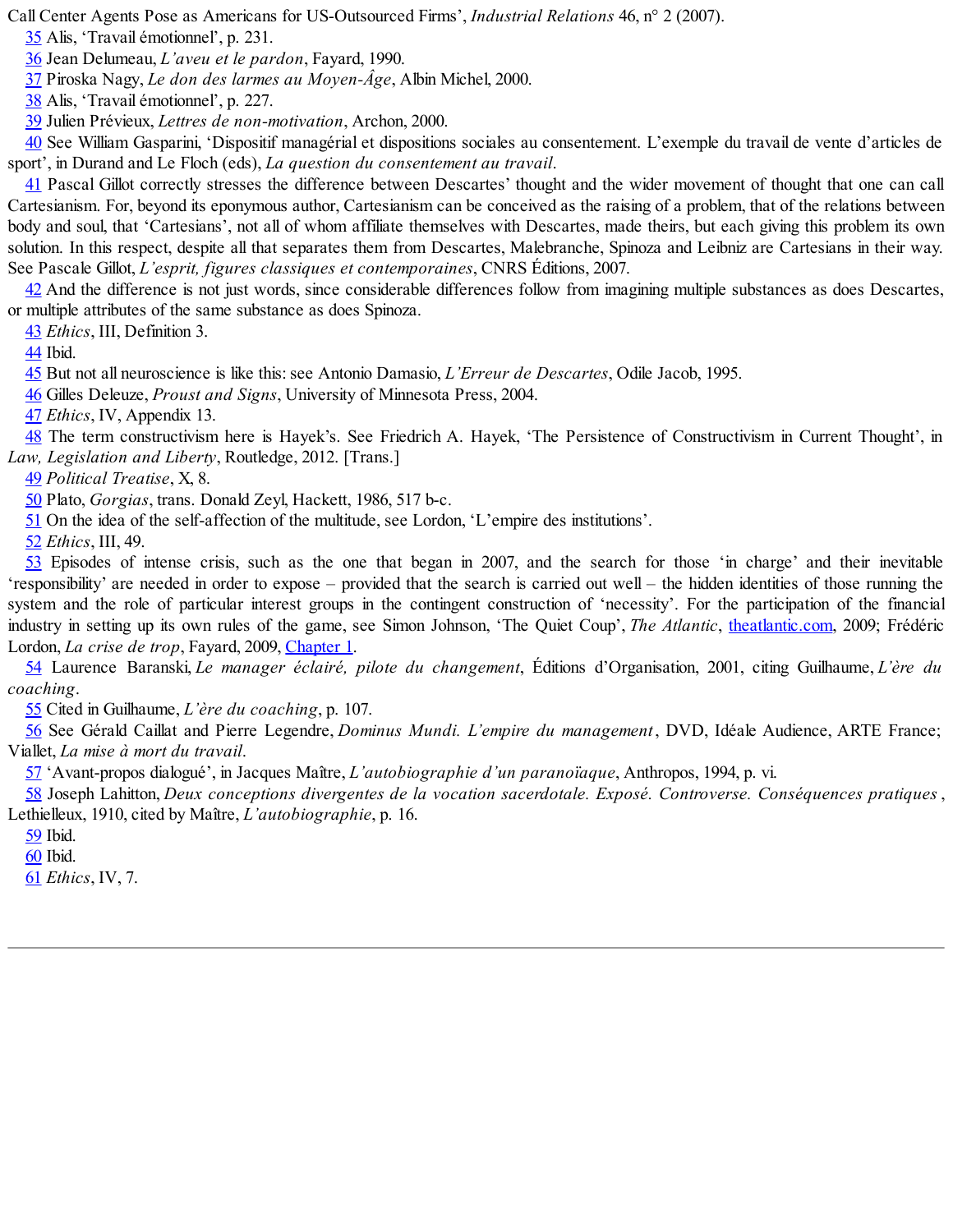# Domination, Liberation

## RETHINKING DOMINATION THROUGH CONSENT

Consent is thus most often tainted by a violence arising from the fact that it is strictly oriented towards the service of an external master-desire, and because it is obtained against a backdrop of a threat. There are nevertheless cases in which it manifests itself in the form of nearly pure complexes of joyful affects, almost unblemished by sad affects that are too weak to modify the overall feeling that one is moving according to a perfectly authentic personal desire. How then to continue speaking of domination when those concerned smile so innocently at their imposed employment? Calling attention to the rampant intentionality and the capture of effort by the master-desire is of no use, since the person would respond with a 'This is really my choice' that puts an end to the discussion. It is equally useless to suggest the idea of alienation, first because the person's very affects offer a formal rebuttal, disproving the idea of their being a victim of a violence coming from outside, and because, as if by a practical Spinozist intuition, the recipient of the diagnosis of alienation could easily turn it against the questioner. For what privilege forbids imputing the same alienation to the latter, whose own enlistment seems to be experienced just as joyfully? Is not alienation subject to the same distortions as ideology, the latter polemically reduced to 'what other people think', while the former made to designate 'other people's passionate life'? To this the Spinozist would add the crucial point that passionate servitude is a universal condition, and to say that only some suffer from it reveals at least as much about the speakers as it does about those they describe.

But what remains of domination once alienation is universal and accompanied by joyful effects? Certainly, domination can still be defined as the asymmetrical relation arising from the fact that one person's pursuit of his or her desire passes through another. The dependence of an interest on another person makes the interested person *ipso facto* dominated and that other person dominating. Employees, for example, have no other way of satisfying their interests except by going through a 'buyer of labour-power.' But the employee's basal interest can be submerged under higher desires to which one's job offers real satisfaction, to the point that the objective relation of dependence leaves no affective trace and can be imagined as meeting the ideal set by the economic theory of symmetrical and mutually beneficial exchanges, a successful union of a master-desire and an individual desire in which the latter feels that it is above all serving itself, and not a master. Yet despite all the benefits that the individual draws from it, enlistment is not without cost. For however successful it is, the process of epithumogenesis has the effect, and in fact the intention, of *fixing* the enlistees' desire to a certain number of objects to the exclusion of others. Within capitalist organisations, the very function of hierarchical subordination is to assign each individual to a defined task according to the division of labour, namely, to an activity object that each must convert into an object of desire: 'Here is this very specific thing that you must desire doing.' The division of labour determines 'objectively' the tasks to be accomplished, whereas the relation of command distributes individuals to these tasks bijectively, riveting each to one exclusive task; the function of epithumogenesis is then to lead them to like it.

But there are many other things in which employees, conceived this time not as enlistees but as associates, could be interested, many things that exceed the narrow limits of an activity necessarily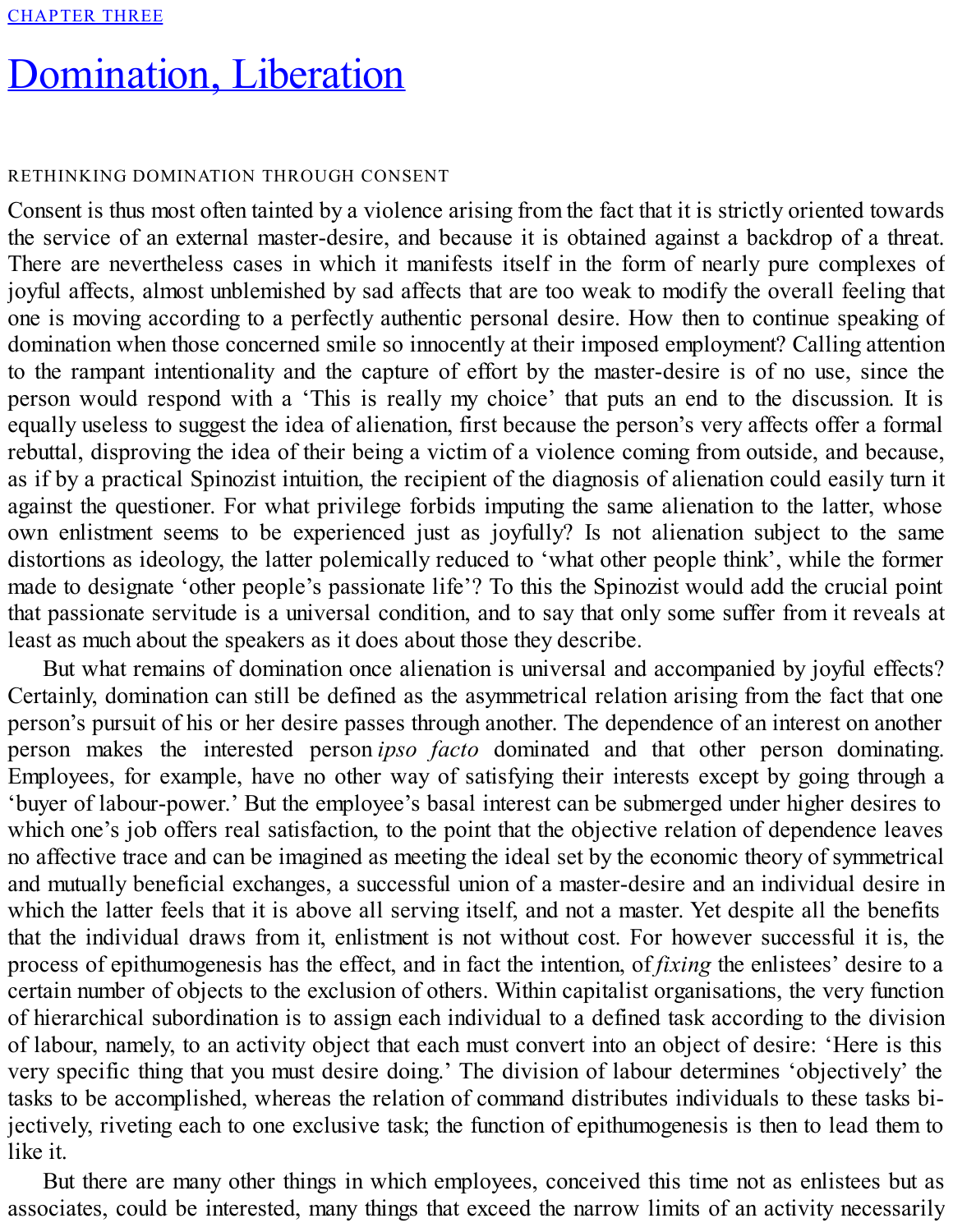inserted in the division of labour, and that would pull them out of the latter towards higher usages of their power of acting. For example, rather than simply being subjected to it, employees may want to question the division of labour itself, that is, question the distribution of tasks, their remuneration, their organisation, and even beyond that, the general strategy of the enterprise, its fundamental political decisions, for example those relating to how to adapt to external pressures such as competition and the resulting allocation of effort in labour time, remuneration and headcount – in short, everything that concerns the destiny of the productive community of which they are full members and from which they can draw extended opportunities for joy. But the triplet division-oflabour/subordination/conditioning attaches the employees to an exclusive object of desire. Subjection, even when it is happy, consists fundamentally in *locking employees in a restricted domain of enjoyment*. The whole purpose of epithumogenic work is to orient the conatus of enlistees, by reconfiguring their imaginary and inducing joyful affects, towards narrowly defined objects that trace for it a new, well-determined perimeter of the desirable. Evidently, the very attempt to induce joyful affects implies a widening of the scope of the desirable relative to the employment relation's original passionate situation, which only offered evils to be avoided, not goods to be pursued. For the enterprise, the purpose of offering employees such benefits as the symbolic and material gains of promotion, a sense of belonging, and the prospects of recognition and love, is to widen the domain of interests in enlistment – and to facilitate co-linearisation. But this widening is meticulously controlled. For if desire must be stimulated or produced, it must under no circumstances escape the functional limits of the valorisation of capital and the social relations of subordination under which the latter takes place. Thus, even putting aside the original relation of dependence that imposes on employees to pass through it in the pursuit of their interests, the master-desire's success in leading the enlistees by giving them the feeling that they follow their own inclinations still retains its character of domination, although evidently under a form completely unlike naked coercion, since the enlistees keep assenting to it. This kind of domination can perhaps be redefined as *the ef ect that confers on some the ability to reserve to themselves possibilities (of enjoyment) and to divert others away from them*.

Breaking with the subjectivist aporiae of consent, one can therefore say that Bourdieu's symbolic violence, a soft domination that the dominated themselves 'consent' to, is a domination through joyful affects.<sup>[1](#page-86-0)</sup> One can also connect the ethical-political implications of this concept to Spinoza's insistence that the complexity of the human body renders it capable of a large variety of expressions of its power of acting, and consequently, that it is very much in each person's interest to escape the fixations of the conatus and put this variety into effect: 'Whatever so disposes the human body that it can be affected in a great many ways, or renders it capable of affecting external bodies in a great many ways, is useful to man.<sup>'[2](#page-86-1)</sup> It is precisely the deployment of this variety that life under the masterdesire precludes, as the condition of the dominated produces the contraction of the domain of desire and its opportunities for joy. The distinctive feature of domination is thus to rivet the dominated to minor objects of desire, in any case those deemed so by the dominators, who keep the other objects for themselves. With joy rather than fear – this is no doubt how the dominators govern most effectively; but they delimit the joys strictly, rigorously selecting the objects of desire that will be offered. Determining the distribution of the desirable is therefore perhaps domination's most characteristic effect, and also the most general, since the spectrum of the desirable extends from the desire to avoid an evil to the desire to win the greatest goods (the goods socially considered the greatest), passing through the desires for minor objects, sources of the humble joys that are reserved to the humble. Both 'hard domination' and 'soft domination' are thus included in this continuum of the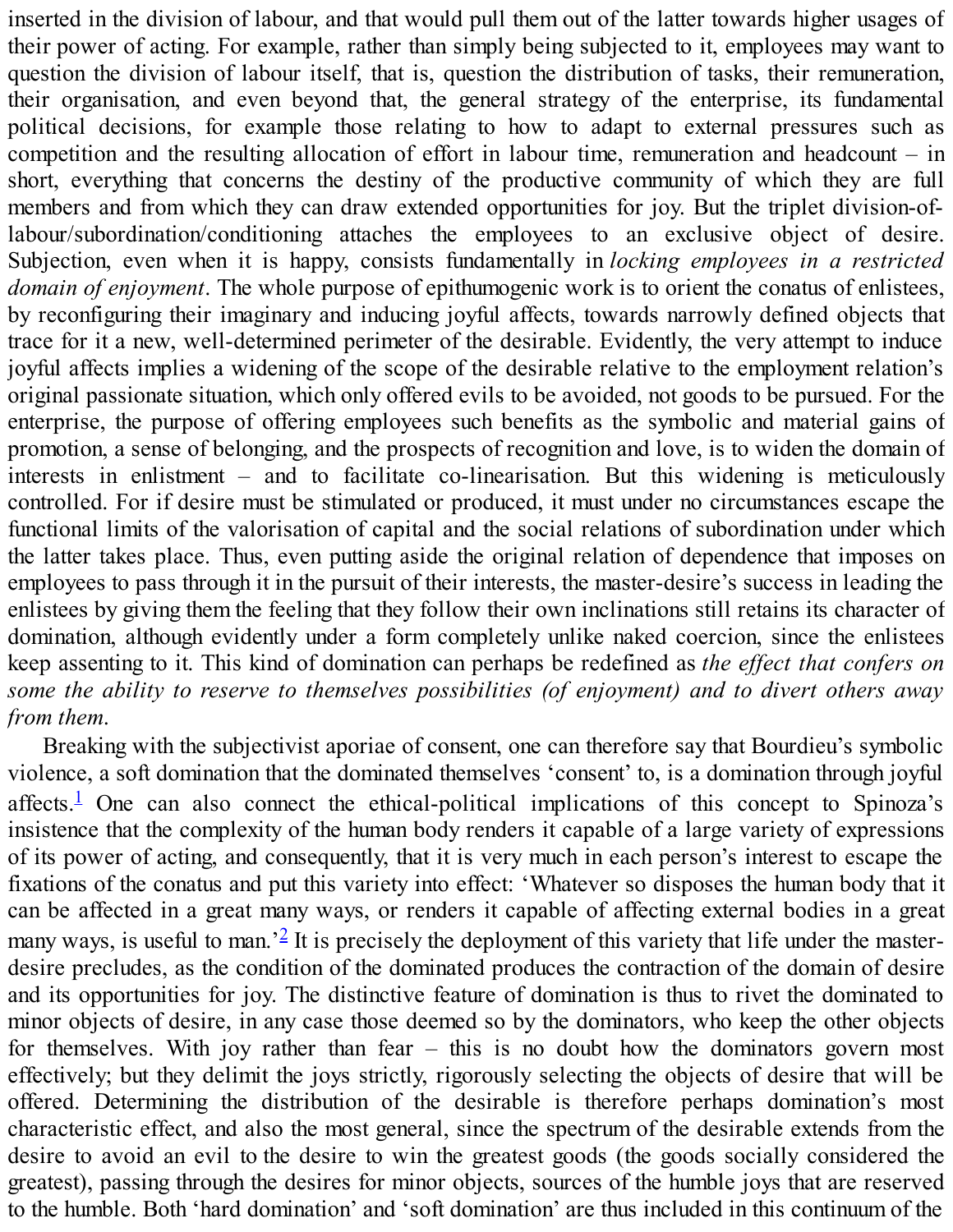desirable, the one *as much as* the other thinkable in the unified terms of desire and affects. They are distinguished only by the different affects, sad or joyful, by which they set bodies in motion.

#### THE DIVISION OF DESIRE AND THE IMAGINARY OF POWERLESSNESS

The main stake of domination is distributive. To mix Weber's language with Spinoza's, one could say that its object is the distribution of the chances for joy. To put it this way is to point out both how far the spectrum of the joys of employment extends beyond the purely monetary – job titles, recognition, friendly socialising at work – and simultaneously how relatively narrow it is, limited to only those things that employees could in principle strive after in the context of their professional lives, not to mention outside it. The dominant distributive regulation that produces these adjusted desires and convinces the dominated that beyond these limits their ambitions are hopeless therefore requires, lest it degenerate into frustration, a continuous work of enchantment whose purpose is to persuade employees that their humble joys are 'really' great joys, in any case perfectly sufficient joys – for them. This work is all the more necessary since it must contend with the excesses of envy that the spectacle of the social world incessantly stokes and the *imatatio af ectuum* that this spectacle never fails to induce: visibly, the great enjoy having certain things, which must therefore be very desirable, thus subject to the imitation of desire. Symbolic violence consists then properly speaking in the production of a double imaginary, the imaginary of fulfilment, which makes the humble joys to which the dominated are assigned appear sufficient, and the imaginary of powerlessness, which convinces them to renounce any greater ones to which they might aspire. 'For whatever man imagines he cannot do, he necessarily imagines; and he is so disposed by this imagination that he really cannot do what he imagines he cannot do.<sup>[3](#page-86-2)</sup> Here is the passionate mechanism, activated by the (social) imaginary of powerlessness, for converting assignation into self-assignation.

Conceived thus as distributive, domination appears as a compromise solution, reconciling the principal social contradiction of a desire that, on the one hand, seeks its own confirmation in the gaze of others – 'if we imagine that someone loves or desires … something we ourselves love or desire, ... we shall thereby love or desire ... it with greater constancy<sup>2[4](#page-86-3)</sup> – and, on the other hand, attempts to keep others away from the very objects to which it has led them so successfully – 'and so we see that each of us, by his nature, wants the others to live according to his temperament; when all alike want this, they are alike an obstacle to one another, and  $\ldots$  they hate one another.<sup>[5](#page-86-4)</sup> It follows that most of the opportunities for social joy are differential – to possess what others will not have – and the actions of *reserving* (to oneself, or to one's 'class') and *keeping away* (the others) are social domination's most characteristic gestures. But in order to be fully successful, the distributive operation of domination must meet an additional requirement; it must reserve certain objects of desire to the dominators, and make the dominated recognise them as desirable, *but with a decisive provision*: desirable in general, but not for them. Ordinary employees must be able to recognise the desirability of the power to guide the company, but without making it an object of *their* desire. They will thus remain riveted to the things that have been assigned to them by the division of labour, which the workings of the powerlessness imaginary converted into a division of desire. As Bourdieu repeatedly emphasised, the division of desire is a structure of arbitrary assignations traced against a background of anthropological non-differentiation for which Spinoza provides the underlying principle: 'all have one common nature.'<sup>[6](#page-86-5)</sup> Hidden from the outset by the arbitrariness of social classifications that seize individuals from birth, this background has very few opportunities to manifest itself as such. That is why it is necessary to keep reiterating the fact of its existence,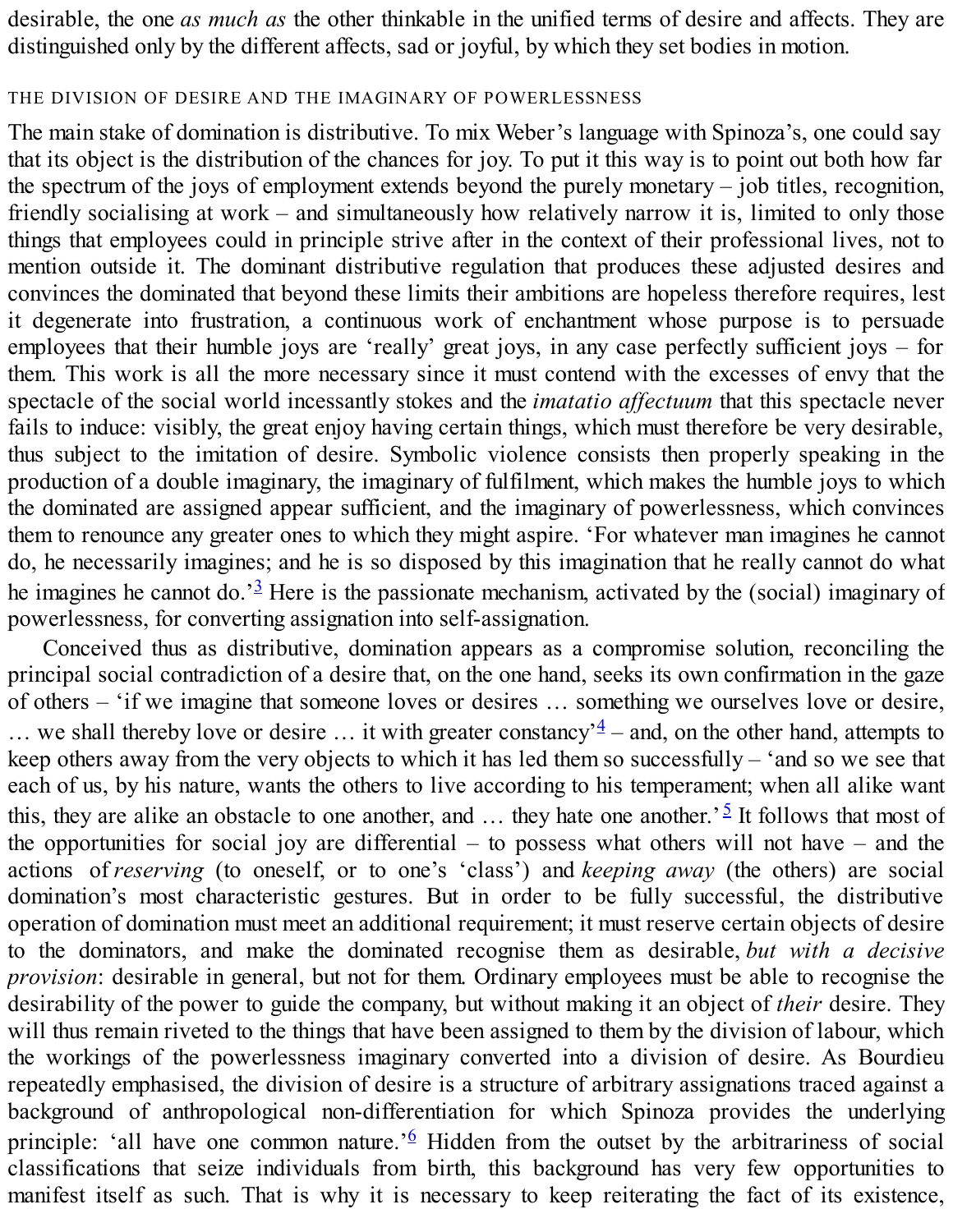contradicted by all the spontaneous experiences of a social world whose arbitrariness is converted into necessity by the collective imagination. As Pascal reminds the son of the Duke of Luynes, 'the whole title by which you possess your property is not a title of nature, but of human establishment. Another turn of the imagination of those who made the laws would have rendered you poor.<sup>'</sup> But perhaps one must return to Spinoza for the most radical reaffirmation of this fundamental anthropological equality, and for the hope of dissipating, as little as one can, the learned distinctions and phantasmagorical transfigurations whose incessant imaginary production forever tracks:

[they say,] 'the mob, if it is not frightened, inspires no little fear', and 'the populace is either a humble slave, or a haughty master', and 'it has no truth or judgment', etc. But all have one common nature. Only we are deceived by power and refinement. Whence it comes that when two do the same thing we say, 'this man may do it with impunity, that man may not'; not because the deed, but because the doer is different. Haughtiness is a property of rulers. Men are haughty … But their arrogance is glossed over with importance, luxury, profusion, and a kind of harmony of vices, and a certain cultivated folly, and elegant villainy, so that vices, each of which looked at separately is foul and vile, because it is then most conspicuous, appear to the inexperienced and untaught honourable and becoming.<sup>[8](#page-86-7)</sup>

Left to diffuse and impersonal mechanisms, the social division of desire, working through the mechanism set forth in *Ethics*, III, 49, makes individuals experience the arbitrariness of their assignations as necessity, as a *fatum* without a god, which therefore deserves love, or at least less hatred than if one imagined it the result of a free cause. The great movement of imaginary social production assumes the task of providing justifications for the arbitrary made necessary. And from the time of the Greeks, these justifications have always fallen conspicuously inside the triangle of birth, wealth, and competence. With the eras of aristocratic and plutocratic legitimacy gone (at least in their pure forms), the contemporary mythogenesis of the university degree, as Bourdieu repeatedly insisted, struggles to hide its own indifference to content and its only true mission, which is to certify 'elites', namely, to provide alibis to the distribution of individuals within the social division of desire.

# PASSIONATE EXPLOITATION

For all the deftness with which the business enterprise produces joy, rebaptised as 'consent', its engineering of desire remains too visible. Even those whose commitment is the most joyful know about the master-desire and are aware of the capture of their efforts. Life under the master-desire is exploited life. But in what sense exactly is it exploited? Probably not in the way Marxian theory imagines it. For exploitation in the Marxist sense of the term only makes sense in conjunction with a substantialist labour theory of value, according to which exploitation is the name of the capitalist appropriation of surplus-value, measured by the difference between the total product and the valueequivalent assigned to the reproduction of labour-power – what is paid out in wages. The definition of the value of the labour-power that must be reproduced is however among the most uncertain, and is in fact circular: instead of the objectively and independently calculated value of the labour-power that must be reproduced *determining* wages, the wages themselves *indicate* the *actual* value reserved for the reproduction of labour-power. The chief problem however is that in order to follow the Marxian definition of exploitation, one must accept a substantialist theory of value whose substance is the duration of abstract labour.

As there are enough affinities and points of contact between Marx and Spinoza, there is no reason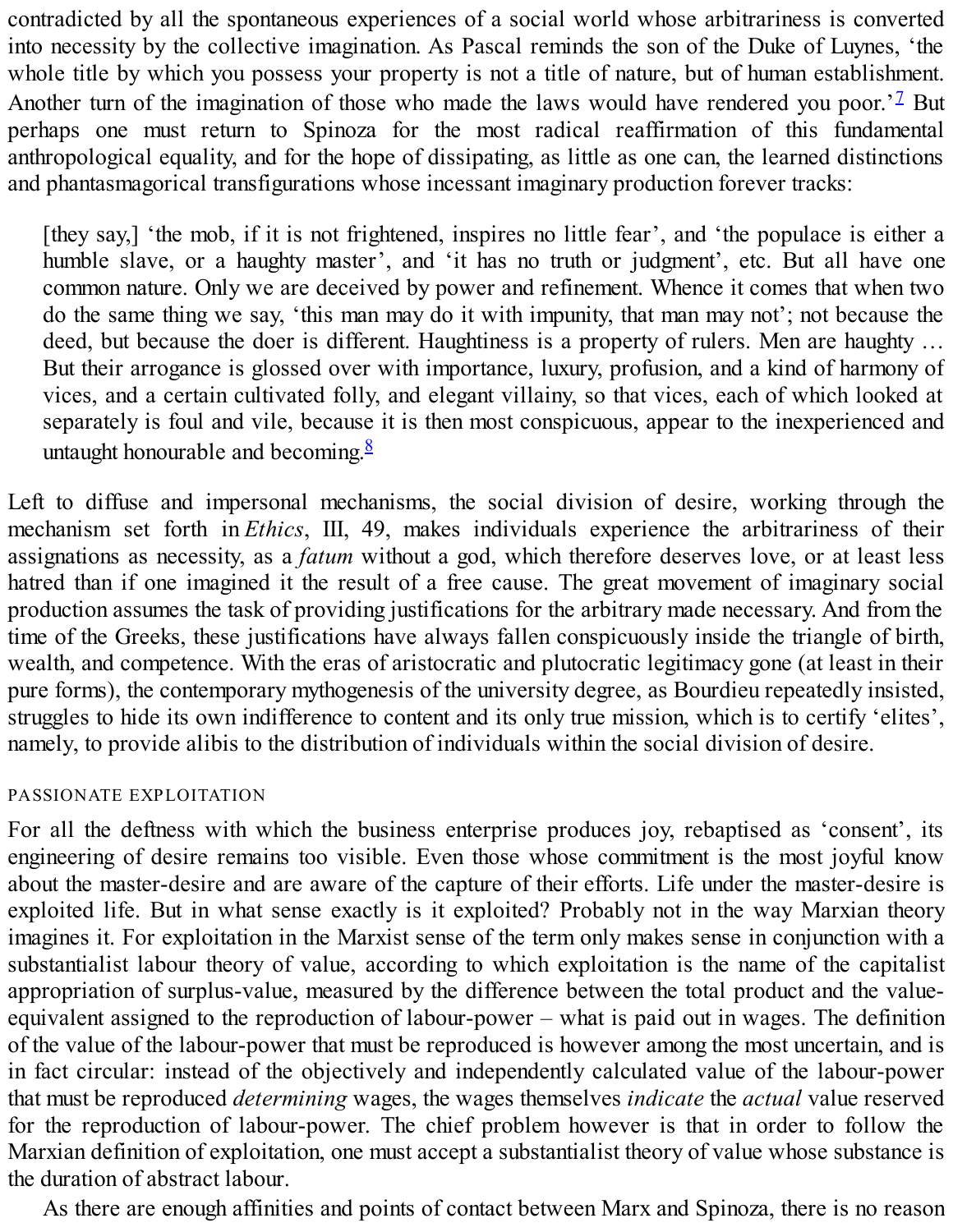to pass over in silence what is probably (together with the dialectics of negativity and contradiction) their chief difference: value. Figure of transcendence surreptitiously reintroduced in immanence, substantial value is rejected by Spinoza in the same way he rejected everything that might serve to reestablish objective norms in relation to which fault and vice can be measured. Spinoza's philosophy is the affirmation of the absolute plenitude of the real and its perfect positivity, another reason why it scandalises: for it is not easy to hear that 'by reality and perfection I understand the same thing'.<sup>[9](#page-86-8)</sup> One can however approach the Spinozist critique of substantial value from another side, notably that of the Scholium of *Ethics*, III, 9, which inverts the relation between desire and value, positing – the exact opposite of our intuitive apprehension – that it is not desire which is attracted to a preexisting and objectively determined value, but rather objects are constituted as valuable when desire invests them.<sup>[10](#page-86-9)</sup> Value has nothing of substance contained in it; there are only the investments of desire and the ongoing axiogenesis that transfigures the desired into a *good*. This reversal holds for all values, aesthetic and moral as well as economic, however distant these domains of valorisation may seem from each other. (Durkheim, who took seriously the identity of the word, above and beyond the apparent heterogeneity of its usages, explicitly sought to develop a transversal theory of value.<sup>[11](#page-86-10)</sup>) There can be no objective value for Spinoza because complete immanence can only tolerate immanent norms. But the theoretically affirmed inexistence of substantial value in no way precludes an account of the innumerable processes of valorisation. The values generated in these processes are no more than the products of composition emerging from the interplay of investing powers, hence acts of *positing* and *affirmations* of value. There is no substantial value that could ground an objective norm and thus incontestably anchor arguments in disputes about distribution. There are only the temporary victories of certain powers that successfully imposed their valorising affirmations. Valuable is what the most powerful has declared as valuable. This however does not rule out the emergence of dissident valorisation communities in certain fields; indeed, struggles over valorisation constitute the everyday of the social life of value.

The same goes for the field of economic valorisation, which nothing, not even the apparent objectivity of numbers, can ground in substantial norms. From this perspective, the Spinozist critique invites rather to reread the Marxian labour theory of value and surplus-value as an affirmation set against competing affirmations – and moreover as an involuntary homage that Marxian materialism pays to idealism by conceding implicitly that a theoretical elaboration ('an objective theory of value') provides the highest form of legitimacy when advancing a *demand*. And it is true that the norms of the *public sphere*, formal debating norms that require *generality* from arguments, keep subjecting political demands to the eternal question, 'By what right?'  $-$  'By what right are you demanding? What grounds and justifies your demands?' The confusion that usually accompanies the reception of the Spinozist critique, read as the annihilation of all possible justifications since it annihilates any recourse to objective values, hence to 'general' principles, is entirely due to the acceptance of the convention of 'justification' (objectively illusory although no doubt socially necessary), to the point of having completely lost sight of the fundamentally groundless (and impossible to ground) character of all demands. To the question 'Why and by what right are you making this demand?' the answer is always *in the final analysis* 'Because': 'Because it's me'. It is by the natural right of my conatus and following its ingrained egocentricity, by the force of this desire of mine, that I make this demand; as for the rest, justification and 'general' arguments will be supplied as needed.<sup>[12](#page-86-11)</sup> Expressing the profoundly affirmative nature of the conatus, demands are efforts of power [*puissance*], and their conflicts are decided, as all antagonistic encounters in the world are, by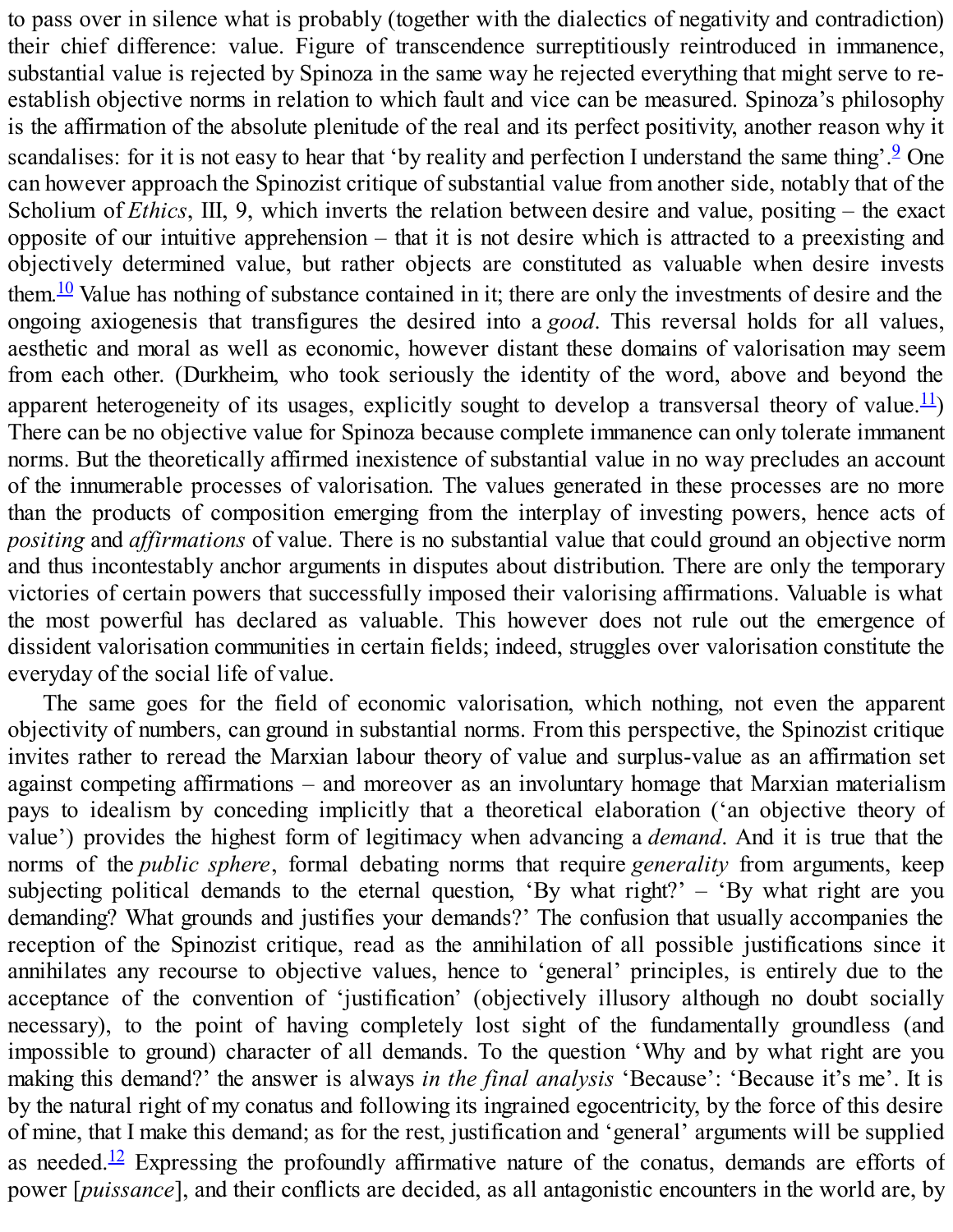the elementary law of the stronger power – although evidently within the formal constraints on expressing one's power specific to the social world, which can for example lead efforts of power to express themselves in a 'justified' discourse. That is why renouncing the Marxian theory of value, surplus-value, and exploitation is not at all grounds for abandoning the monetary debate and the conflict over distribution. Struggles over the distribution of money *exist*, and it is not necessary to invoke an objective and substantive theory of surplus-value in order to contest the division of value as unjust – assuming the constitutive partiality of the point of view that challenges the injustice. The ratio of income share distribution between the upper and lower deciles or centiles (inside the enterprise or in the whole economy), the rate of distribution of profits (i.e. dividends), or the part of the added-value captured by shareholders are all quantitative indicators that can validate the claim of injustice (in fact of discontent) by one of the parties in the conflict over distribution, a party that asserts its own norms by reference to other historical or geographical situations, or even by a pure, affirmative stance: 'The ratio between the ten highest and the ten lowest salaries in the enterprise should not exceed 20, or 10, or X. That's *our* norm, that's what *we say*.' But it is true that the convention of 'generality' and the obligation to justify, which call for buttressing demands with principles, are simultaneously the rags donned by affirmations of power *and* a formal elaboration that is no doubt indispensable to saving the whole society from the outbreak of violence that would otherwise follow the naked expression of demands in their original state of pure pronations.<sup>[13](#page-86-12)</sup> The conventional expression of these pronations in the form of 'principles-talk' has therefore no intrinsic value, but the only – albeit vital – extrinsic value of serving as bulwark against pronatory chaos. This suggests that discursivity in the social world has less to do with truth than with, on the one hand, assaults by enterprises of power, and on the other hand, the social necessity of containing violence.

It is significant in any case that employees do not need to believe in the Marxian theory of surplus-value in order to feel exploited and engage in struggle. The idea of monetary injustice is not the only one at stake, even if it often provides these struggles with their main content. It is rather the more general idea of capture that transversely takes hold of the variety of these protests. But contrary to what one may think, the capture perspective, more than it helps to put the Marxian theory of surplus-value back in the saddle, suggests redefining – not abandoning – the idea of exploitation. At first sight this has all the markings of a paradox, since in the Marxian definition exploitation is precisely the capture of surplus-value by capital, which consists in depriving the employees of a part of the value *they* have produced. It is not however the dispossession from that part of value *in itself* that turns it into exploitation, but its *private appropriation* by the capitalist. Were the surplus-value handed over, not to the capitalist but to the enterprise under total internal democratic control of the employees, or more accurately to the employees collectively, who would still think of calling it 'exploitation'? Yet formally the employees would still be *personally* deprived of the surplus-value as the difference between the total value and the value of the reproduction of their labour-power. The 'objective' calculus of the labour theory of value, which supposedly entails a finding of exploitation, would be maintained, without however leading to that conclusion. Therefore, if exploitation there is, it falls under a political theory of capture more than under an economic theory of value. Since the Marxian theory of objective value was conceived, and its impasses tolerated, for the very purpose of supporting a concept of exploitation, the cost of renouncing it is less than imagined once that concept can be supported in another way.

Moving from the economics of surplus-value to the politics of capture requires specifying the nature of what is being captured. And to this there is an immediate Spinozist reply: the power of acting. The master-desire captures the power of acting of the enlistees. It makes the conative energies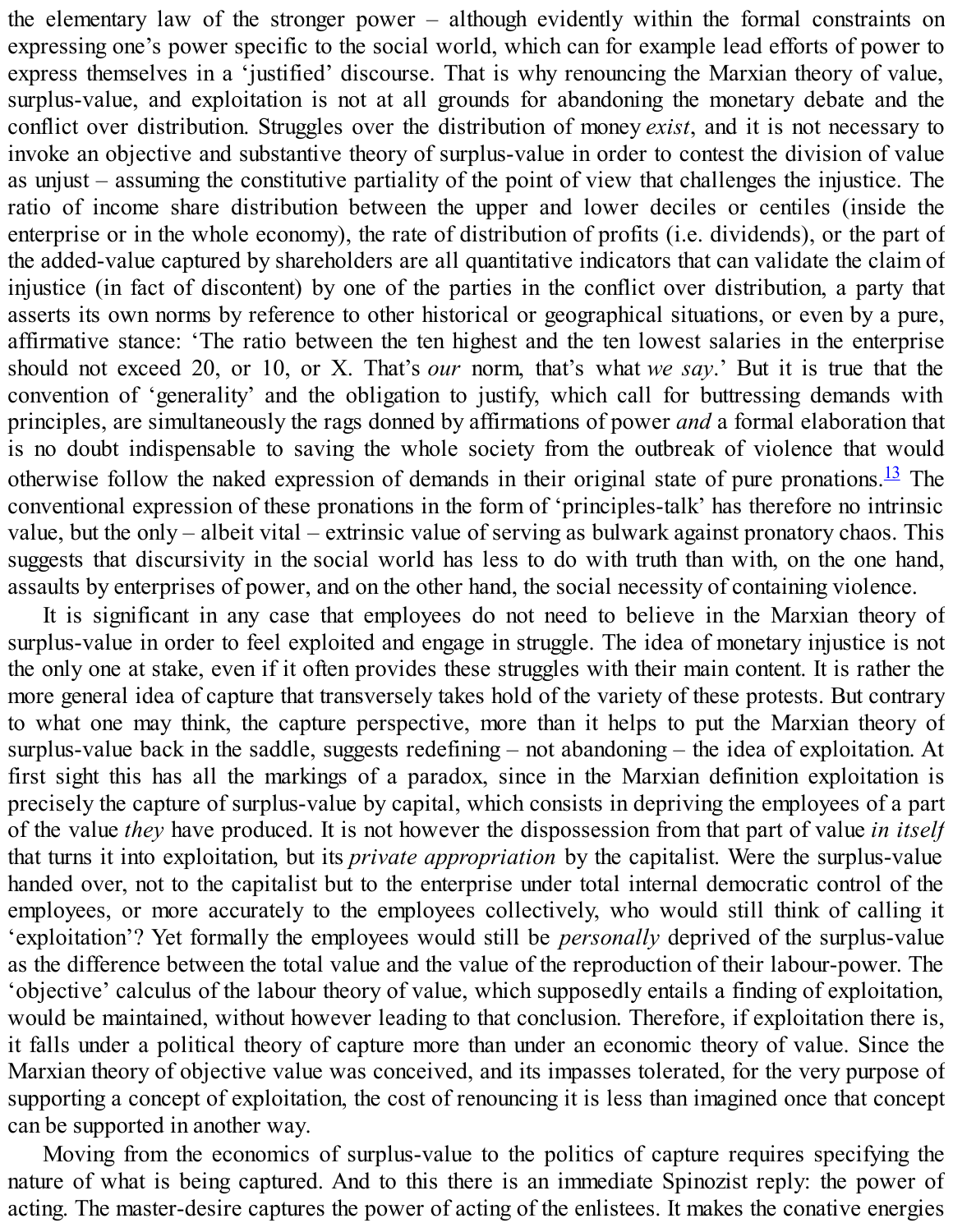of others work in its service, others that social structures, for example those of the employment relation, have enabled it to mobilise in the service of *its* enterprise (let us recall that the word 'enterprise' designates the desiring action at its most general). In the worst case, the operative desire is the desire to avoid the evil of material destitution, and the power of acting is only surrendered in an environment of sad affects. In the best case, the specific epithumogenesis of the enterprise (this time in the capitalist sense) co-linearises the conatus of employees through affects of joy, but while riveting their power of acting to the division of desire, hence restricting its effectuation to extremely limited domains, and in this way dooming enlistees to fragmented contributions, which only the master-desire totalises. The capture by the master-desire – the powers of acting occupying themselves in its service – constitutes therefore a *dispossession of creative labour*, dispossession not only of the monetary value of the product of labour through the capture of surplus-value by capital, but more generally, because capture is what defines all forms of bossing, with the dispossession of *authorship* [*authorat*]. Helped by the social mechanisms of personalisation and institutional embodiment, bosses appropriate the symbolic profits of the collective creative labour of the enlistees, which they then attribute *in toto* to themselves. In all generality, the dispossession carried out by bossing is thus a form of recognition-capturing by the individual monopolisation of a fundamentally collective authorship: having hidden from view the work of all those who helped them, science bosses draw their recompense from being remembered for posterity as 'discoverers'; university mandarins sign their names to publications for which their assistants provided the statistics and documentation without which their arguments would fall apart; film directors win recognition as unique authors of sets of images that only their directors of photography were technically capable of producing, and so on.

This is not to deny the frequent inequality of contributions, an objectively hierarchical articulation where some have the character of 'bringing together' and others of 'being brought together'. There is clearly a difference between supplying the guiding idea and contributing to its realisation. The point is however to emphasise how almost all contributions are effaced, leaving a single one visible, and moreover in a manner that maintains the primal division, already stressed by Marx and Engels, between labour of 'conception' and labour of 'execution'. Should we then make a distinction between authors, who provide the guiding idea, and executors, whose work is irreducibly collective? Without the latter, the former would remain an absolutely dead letter, a purely private virtuality. The ambitions of authorship – another name for the master-desire – which, being too high, cannot be satisfied by the author alone, themselves lead to enlistment and to the division of labour that extends into a division of desire. To this must be added a division of recognition, which is also a division of joy. For the chances for joy are maximised at the top of the enlistment pyramid, that summit point where the enterprise (of whichever nature) recapitulates its collective doing and offers it in a finished and condensed form to the external gaze of the wider public, source of the highest recognition. Only the summit of the pyramid of each enterprise is known externally, that is, only those who occupy those summits and who, being dominant, take great care to reserve for themselves the chances for joy to which their position already objectively destined them, through all the mechanisms of embodimentrepresentation. The immense joy coming from the outside in the form of public recognition falls to them first, and only or almost only to them. Once recognised and filled with joy, the master-desire turns to recognise and bring joy to its closest enlistees, who then proceed to recognise theirs, and so forth along the hierarchical chains that are the gutters of a *trickle-down economy* of joy.

The process of composing powers of acting that is eventually captured by bossing, whether in the monetary form or in the symbolic form of recognition, is only made possible by the assignations of the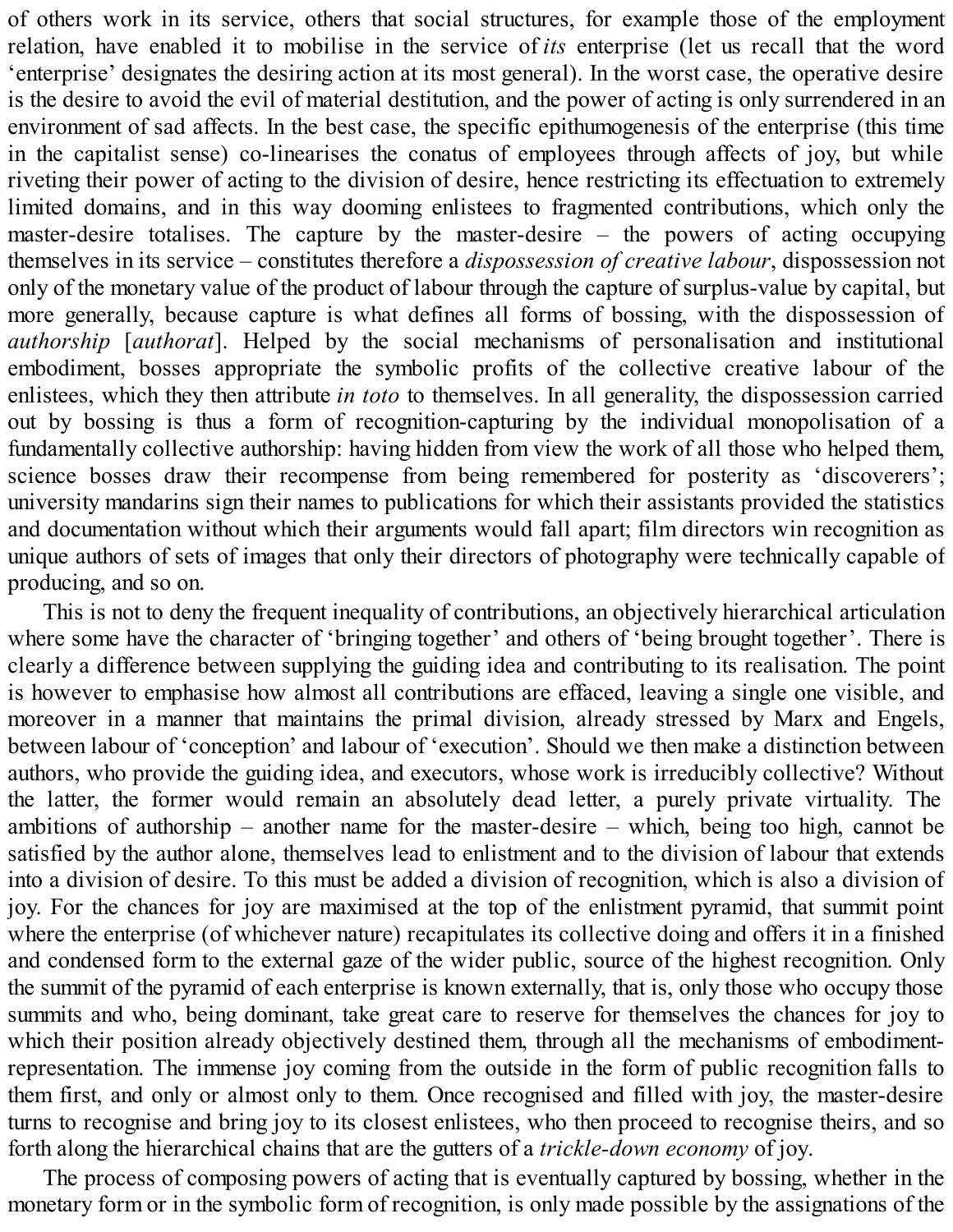division of labour and the humble rewards of the division of joys. Although cast in the particular social structures of the capitalist employment relation, both are in fact fundamental mechanisms of passionate life, incessantly re arranging conative efforts and producing their alignment with the direction of the master-desire. This subordinated alignment is decidedly exploitative, since it subjugates powers of acting to the enterprise of a single one (or several), but it is a passionate exploitation. To say that people function by passion is no more than to recognise the exclusive power of affects to guide the energy of the conatus. That the capitalist boss captures a part of value is so evident a fact that it would be absurd to contest it. But the lack of an objective, substantial reference in which to ground the measure of surplus-value obliges us to detach the idea of exploitation from the calculation of value, and to define it in another way. We should not however lament the impasse of the Marxian solution to the problem of exploitation; it is rather an opportunity – the opportunity to construct a concept of exploitation that accounts for *bossing in general*. Even before converting the product into money, the *capitalist* boss captures the same thing as any other specific boss (the mandarin, the crusader, the choreographer …). The primary object of capture by the general boss is effort, namely, power of acting. But the capture of enlisted conative energies through alignment with the master-desire can only happen under passionate determination. That is then what the boss generally exploits: power and passions, power properly guided by passions. The epithumogenic work has no other function than to (partially) re-order the passionate life so as to facilitate exploitation and make it work in a suitable direction; all it does is to propose affects and induce appropriately oriented desires. Conatus and affects are the components of joyful auto-mobility, capital's source for the best conversion of labour-power into labour. Fundamentally, these are the resources that the capitalist bossing-class exploits, but as its own specific declension of bossing in general. Each specific bossing relation converts the effort of the powers of acting passionately composed around it into its specific objects of desire; the capitalist bossing relation, into money; other bossing relations, into the type of recognition that is particular to their respective fields. But all reach their goals by the same mobilisation of conative energies properly guided by affects. Led by an ambition that cannot be satisfied by their own means, they must all seek to lead on the enlistees in their direction.

For this is indeed the task of capitalist epithumogenesis, to pull the legs of the employees, in all the senses of that expression. First, to get them to move, which means, returning to the basic significations of auto-mobility, to make them *move themselves*, and in the most mundanely physical sense: by getting them to put one foot before the other, as revealed by the striking spectacle of the daily migration towards factories and business districts, those large concentrations of capitalist passionate exploitation on which waves of conatus-vectors converge, aligned up to their correlation within the physical space of an underground train carriage, a great current of co-linearised powers of acting heading for the master-desire. To pull the legs of employees is also to make them *function*, namely, to get them to occupy themselves in an appropriate manner, in keeping with the requisites of the valorisation of capital. In the first sense, employees must simply walk, that is, move themselves and advance. In the second sense, they must walk *well*, namely, *the right way*. But the meaning that is most telling of epithumogenesis is perhaps the idiomatic one, when we say, after the scales have fallen from our eyes, 'You are leading me on, you led me on'. To make employees take the masterdesire as their own is indeed to 'lead them on', to make them believe that when they occupy themselves on behalf of capture they are toiling for their own 'fulfilment', that their desire is truly where they find themselves, that they have the devil's own luck since the pleasant comes bound up with the useful, their 'accomplishments' bound up with the necessities of material reproduction. All these operations of imaginary affective induction constitute passionate exploitation. And when they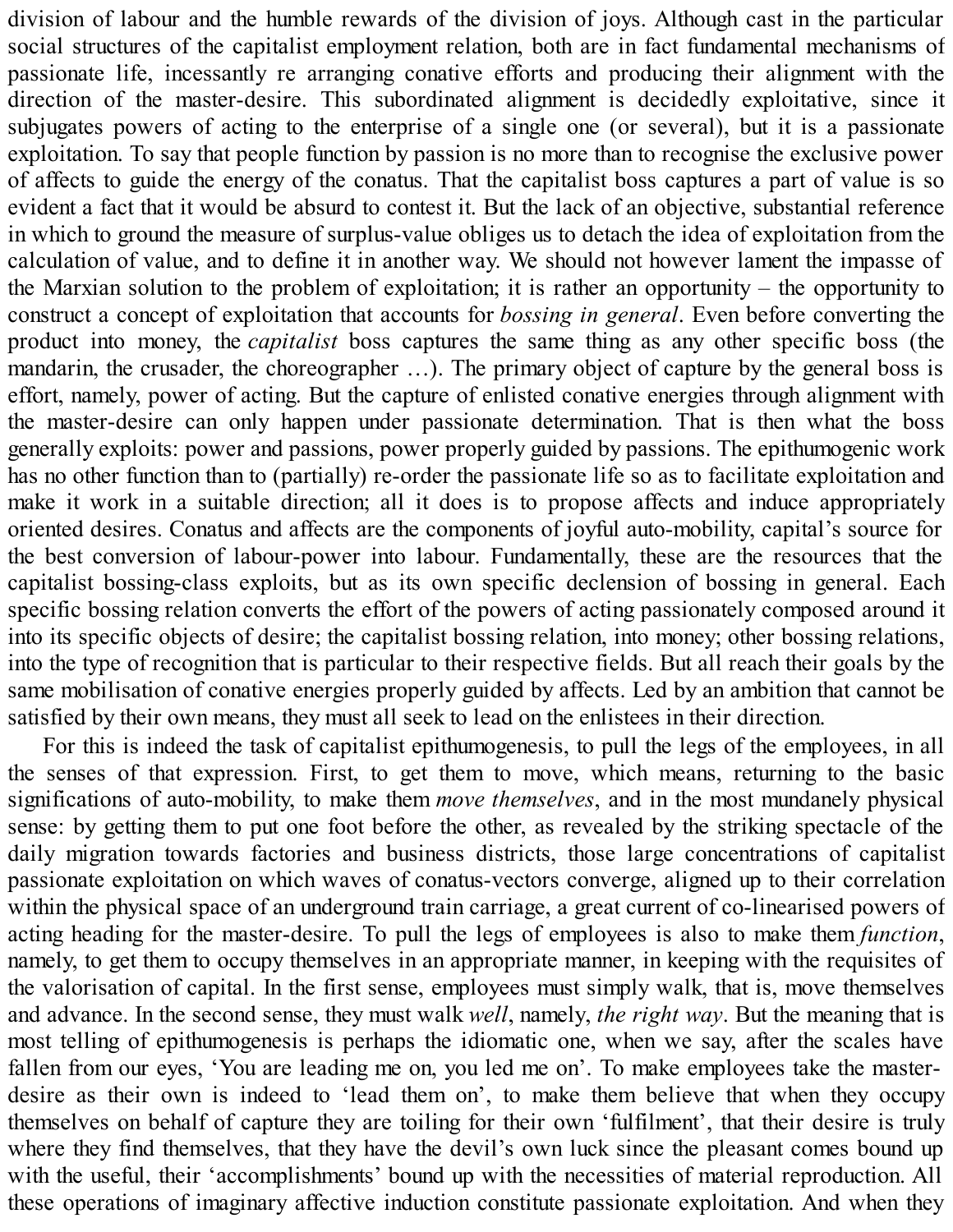are particularly successful, as the saying goes, the enlistees no longer walk – they run.

## COMMUNISM OR TOTALITARIANISM (TOTALITARIANISM, THE HIGHEST STAGE OF CAPITALISM?)

The well co-linearised employees may very well run; yet they run a little sideways. The residue of the backdrop of threat and its sad affects persistently muddles the joyful affects of the best epithumogeneses, hanging over them as a confused but nagging awareness of the master-desire and its deliberate, targeted, intentional, and (above all) easy to identify and pinpoint affective engineering. The crab walk will be their lot, first, because few will be able to cast themselves entirely and without the slightest reserve into the project of the full colonisation of their being proposed to them by the neoliberal enterprise. The heterogeneity with respect to the definitions one usually finds in philosophy or political science does not in any way prohibit from speaking about totalitarianism in the case of a project of the complete investment of individuals by an institution. Of course, the ideal of the totalitarian practice of the neoliberal makeover of souls is that it should be merely transitional, reaching as fast as possible its (oxymoronic) horizon of free wills permanently conforming ('consenting'), so that once the norm has been perfected and engrammed the normalising scaffolding can be withdrawn. The goal is reached when employees, 'moving entirely of their own accord' and without needing to be further co-linearised, strive in the organization's direction and bring it their power of acting unreservedly as a perfectly voluntary commitment.

But the effort remains irreducibly contradictory, doubly so in fact. First, it is contradictory from the side of the employees, who experience it at all the degrees of recalcitrance, from the feeling of being purely and simply bludgeoned into submission, up to a muddled awareness troubled by the always visible facts of epithumogenesis (intentionality, purpose, threat) – with the exception of course of those elite employees who invest in the enterprise as much as it invests in them. Then, it is also contradictory from the side of capital, in that much as 'obedient free will' may be a superior solution from the standpoint of the intensity of commitment, it remains afflicted by an irreducible uncertainty that only a belief in oxymora can overcome. For the 'free will' is ever capable of going back to the pursuit of its own ends, and there is nothing it hates as much as hierarchical subordination. That is why in the highest ranks of the employee-class, where the most 'autonomous' subjects are found, organisations take pains to make subordination feel, and sometimes really be, as light as possible, even dreaming of making it altogether forgotten.

Some in the form of a well-defined analysis, others in the form of premature prophesy or naive rapture, a good number of recent studies in the sociology of work discovered in the figure of the artist a pertinent metaphor, and even more than a metaphor, a common model, for those employees reputed to have personal qualities of strategic importance to their company, notably 'creativity'. Since neither the products nor the processes of creativity can be determined or controlled in advance, the only possible approach to the creative subject is one of 'laissez-faire'.<sup>[14](#page-86-13)</sup> The mobilisation of these strategic employees thus assumes *by its essence* conditions of extensive autonomy and weak directionality. Yet this very rare, isolated tribe, this limit-point of employment, has been turned into a general model for the overall project of neoliberal normalisation. Is not the artist the very emblem of 'free will', and the unreserved commitment of the self? More to the point, is not the artist the proof par excellence that the second correlates with the first? For artistic productivity arises from the alliance between the artist's specific skills and the condition of coinciding with one's desire. And this is precisely the ideal formula which the neoliberal enterprise would like to reproduce on a large scale, evidently with the provision that each employee's 'own desire' must be aligned with the desire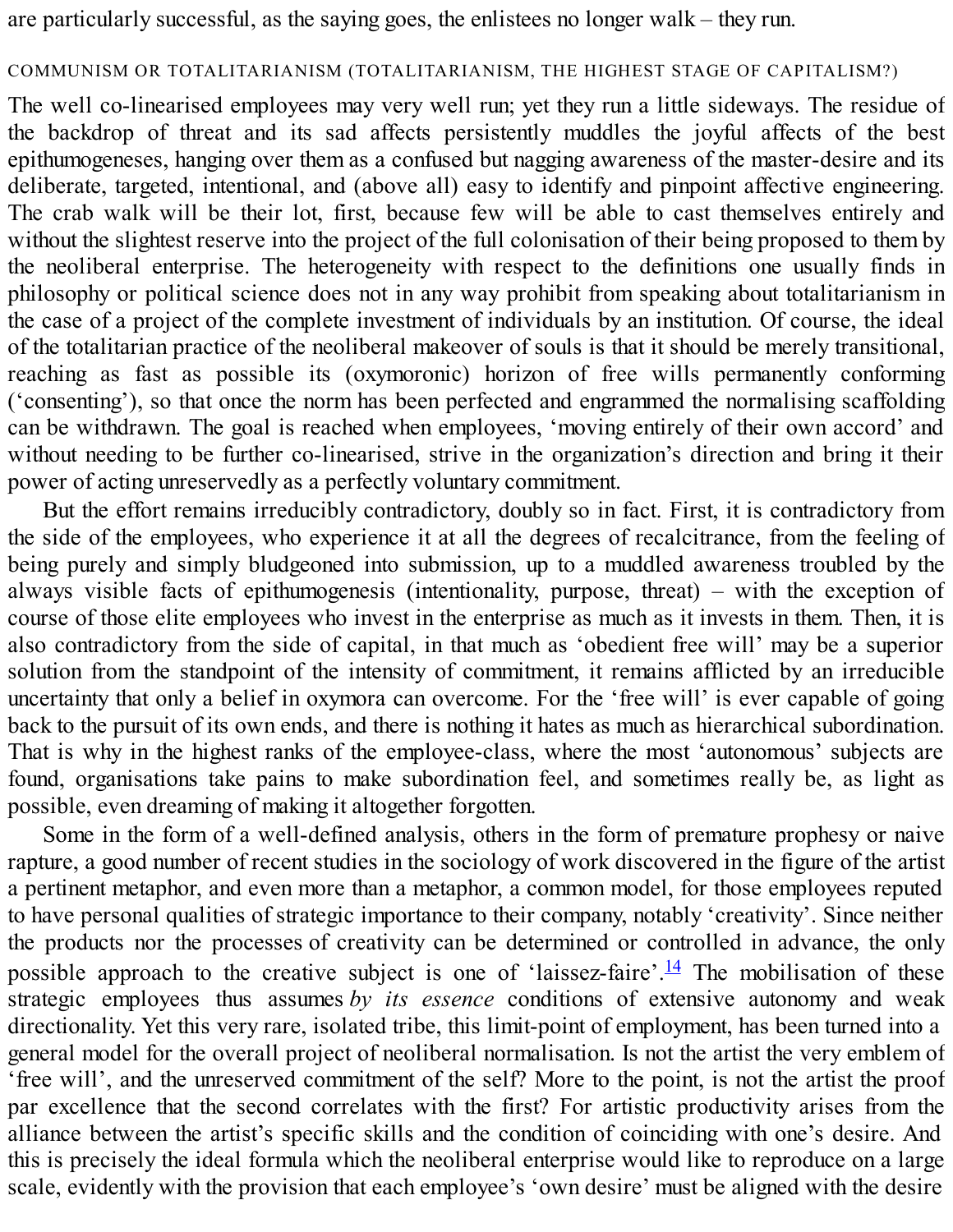of the enterprise. But there comes a point when hierarchical relaxation, the better to give free rein to the creativity of the 'creatives', begins to contradict the very existence of the structure of capital. If in order to give the best of their talents these employees must be left to themselves, nothing can stop them from escaping should they find even the residual managerial supervision too onerous, and the appropriation of the fruits of their singular creativity too abusive. One may argue that these unconventional employees dispose of an uncommon bargaining power that allows them to sell their singularity at a high price, and stay on the better side of the market relation between the demand and the supply of labour. The fact remains that the existence of such scandalous biotopes of autonomy from the common law of employment is to some extent an homage vice pays to virtue, since by implicitly recognising the productive superiority of uncoerced labour, the enterprise comes close to repudiating itself as a hierarchical structure. If capital both reaches the conclusion that free autonomy is the most productive formula, and sees in this form of mobilisation of the power of acting, since it does away with the *reserve*, a model to generalise, then the limit-point of the artist-employee comes close to becoming a point of contradiction. Does not capitalism, in conceding that abolishing the hierarchy and giving free rein to initiative and collaboration are the real requisites of productive creativity, embark on the road to the free association of workers, impelled by its inherent tendency? If indeed the artist is a possible and desirable avatar of the worker, and from capital's own point of view, then the very idea of employment as a relation of hierarchical subordination is fundamentally called in question.

Quite surprised, at times even excited to discover this unexpected confluence of the worker and the artist, or, to a lesser extent, the rise of new forms of work that call for an expanded autonomy, some analyses have missed both the specific addenda of managerial discourse itself,  $\frac{15}{12}$  $\frac{15}{12}$  $\frac{15}{12}$  and the narrowness of the segment of employment that is actually concerned. But while it is important not to forget that the condition of the majority of employees remains subordinated and heteronomous, it is equally important to recognise this vanishing point of capitalism, but so as to grasp its paradoxical intensity and the tensions it can already produce in the present. For to imagine it realised, as a general model of productivity based on free creativity, brings back a dialectical figure we had believed lost: that of capitalism's self-transcendence out of its own contradictions – this time neither through the misalignment between the forces of production and the relations of production, with the transformation of workers into a proletarian mass in the factory itself producing the revolutionary force, nor through the endogenous deformation of the organic composition of capital and the fall in the rate of profit. Rather, capitalism could put itself in danger unaided, by pursuing to the end a dream of productive mobilisation that contains at bottom the principle of its negation: the freedom to create, the freedom to collaborate and a recalcitrant attitude towards hierarchical management. What is more, such an attitude would necessarily determine the collective organisation of labour on a deliberativedemocratic basis – in other words, communism realised!

Obviously, capitalism will not go that far, but it will persist in attempting the complete possession of souls. Employees will not all become artists, thus capable of escaping through the communist line of flight. For the pre-eminent among them, the extension of their latitude, considered by capital itself to be in keeping with its new productive requisites, implies a firm adherence to the work of colinearisation. Thus this 'autonomy', which a superficial reading of managerial literature took somewhat too quickly at face-value, is in fact the mask of a new servitude. However dubious the value of establishing a hierarchy of loathsomeness in servitude, nothing prohibits calling the neoliberal project of the *possession* of souls totalitarian, since it is, in fact, total. Today's situation echoes the long-past slogan 'socialism' or 'barbarism': on the one hand the paradoxical ideal of the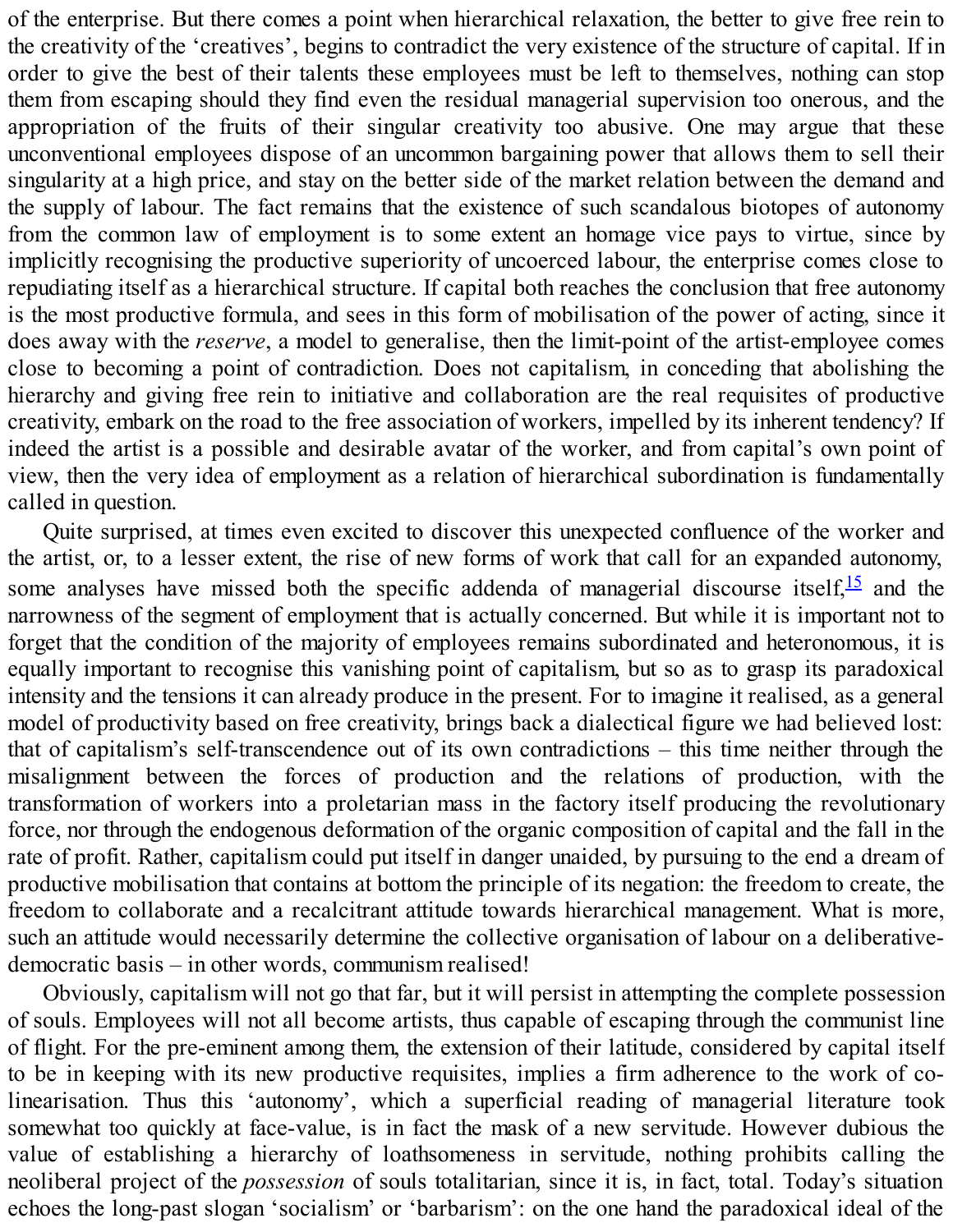artist-employee escaping into the free association of workers, and on the other hand capital's demand for the total subordination of the desires and affects of its subjects. The two seem to usher the present situation toward a formally very similar bifurcation: communism or totalitarianism.

#### WELL THEN, (RE-)COMMUNISM!

Clarifying the alternatives facilitates the choice. As does returning to the *problem*. The point of departure was this: someone feels like doing something that requires the collaboration of several people. This community of action is *ipso facto* a political community, if we call political any situation in which there is a composition of powers of acting. Of course, it is quite possible to choose to reserve the term political to other things, as Rancière does for example with the eruption of those without a part into the whole;  $\frac{16}{10}$  $\frac{16}{10}$  $\frac{16}{10}$  but here we will apply our definition. The question is then that of the constitution of this enterprising political community, both in the genetic sense of the mechanisms through which the community arrives at constituting itself, and in the 'constitutional' sense of the formal arrangements that govern its functioning once assembled. What are the desirable relations for the constitution of an enterprise conceived very generally as a convergence of powers of acting?

The constitution of enterprising capitalist communities have had, so far, all the structures of the employment relation and the monetary economy with a division of labour in its favour. The question of how individuals enter into it is resolved rather simply: primarily under the effect of material necessity – not because they spontaneously want to join. How will the lives of the enlistees in the enterprise turn out, will they be sad or joyful? That will be decided by the vicissitudes of the process of epithumogenesis. Under what political constitution? The answer is in keeping with the egocentricity of the master-desire: hierarchical and monarchical. Assisted by all the structures of capitalist enlistment that affirm its right to capture, the master-desire views enlistment into its cause as self-evident and fails to even notice anymore its inability to pursue the enterprise, which exceeds its means of power, without the contributions of other powers that it variously obtains. For how many capitalist enterprises would remain if people were freed from material necessity? Suspending the necessity clause will not eliminate all enterprising communities (in general). It even has the virtue of helping to imagine the enterprise in the canonical form of the *association*, free from its main distortion, the bossing distortion. 'One' wishes to do something that requires the involvement of others, and must therefore convince them to join, other than by the 'arguments' of material dependence. Since passionate servitude is universal, this form of gathering is as much subject to it as any other. What changes is the nature of the determinations that result in compositions of powers. Associates lose at least a part of their status as enlistees, since they join a proposition of desire in which they recognise their own desire as it has already been determined before, and *otherwise* – namely, neither under the requisites-threats of material reproduction, nor deliberately induced by a master-desire.

The communist answer to the general question of the enterprise begins therefore thus: if people want to do something together, they must do it under an egalitarian political form. Political is the quality of any situation in which there is interaction between or composition of powers. Hence the communist position could be generically defined by the idea that in any situation that qualifies as political, equality must prevail in principle. In principle does not however mean absolutely, since it is certain that individuals are not equal in power with respect to the realisation of things. A playwright presents an extraordinary text. Who would deny that such a contribution is not of the same nature as that of the electrician or the wardrobe supervisor? Who would contest the playwright's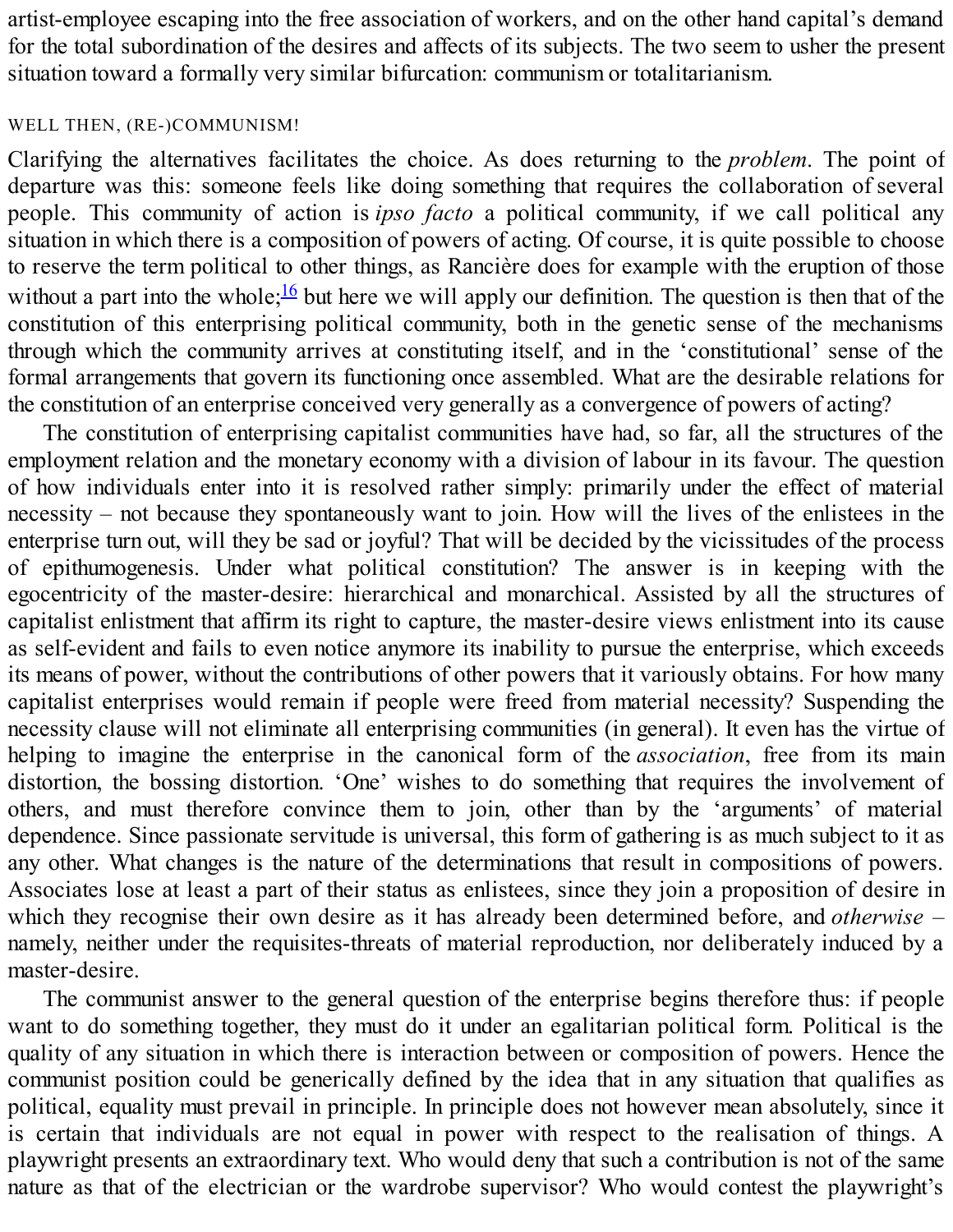power as authentically creative? Yet there must be electricians and wardrobe supervisors for the show to take place, and for the text of genius to reach the public. The problem is never posed in these terms, because the employment relation's 'immediate' solution of providing hired hands eventually leads to forgetting that it is a problem. To recover its sense requires a thought experiment that consists in imagining what political arrangements would need to take shape for the collective enterprise to be launched, *once the structures of the employment relation have been removed* . It is a fictional hypothesis, but one that provides a framework for thinking out both the problem of the (collective) enterprise at its most general, and the possibility of its non-capitalist solutions. The question arises in a particularly acute manner whenever the enterprise is founded in response to the initial proposition of one person. This proposition may be inherently strong enough to preclude any contestation of its hierarchically superior character. Yet some way must be found to bring other powers to it, since without their participation it would remain literally a fancy. It would be intellectual folly to put the text of *Richard III* on the same level as its costumes. Yet the costumes are necessary if the performance is to take place. There must be then a way to *bring* the wardrobe supervisor to it.

In the absence of the compulsion to enlist inherent in employment, the contributions of third parties to the singular proposition which they join represent from the outset a recognition that the proposition possesses a creative character to some degree, and this solely by virtue of the temporal sequence by which it was *first* put forward, and *then* it demonstrated enough force of attraction for others to have the desire to join it. This manner of constituting an enterprise nonetheless preserves an asymmetrical character, inscribed in a kind of contributive hierarchy that gives an eminence of fact to the initial proposition, which is also recognised as such by the other contributors by virtue of its very anteriority and the ulteriority of their own contributive engagement. If the communist idea is essentially about equality, the question then is how to understand the nature of an equality that accompanies a substantial, recognised inequality among contributors, and does not deny the asymmetry of those situations where the force of an initial proposition objectively gives the other contributions an *auxiliary* character. One formulation of what we might call the communist equation could therefore be as follows: what form of equality can be realised under the legacy of the division of labour – and notably under the most onerous of its legacies, to wit, the primary separation between 'conception' and 'execution'?

The solution to this equation must be sought under a double constraint. On the one hand, the division of labour has deepened to the point that it became the central fact (and also the blind spot) of an entire desiring ethos, that is, a manner of developing ambitions that 'spontaneously', and without even being aware of it, assumes that others are prepared to be mobilised. In the division of labour duplicated in a division of desire, it is wholly 'natural' that those who are best positioned should desire in excess of their means, confident in the knowledge that others will join them, their contributions guaranteed to them by the division of labour and the employment relation, and therefore taken as both a habit and a certainty. On the other hand, the division of labour supports this habit with its full apparatus of social relations and the full history of that apparatus, namely, the inertia of its assignations, and primarily those granting to some the role of 'conception' and reserving to others that of 'execution.' For these repeated assignations have real effects: effects of empowerment for some, to whom the division of labour brings all the conveniences of its specialised means that are so many resources for the deployment of their power; effects of disempowerment for others, who are incapacitated and who incapacitate themselves according to the passionate (and social) mechanism by which a person 'really cannot do what he imagines he cannot do'. And so the respective positions of playwright and electrician always fall to the same people.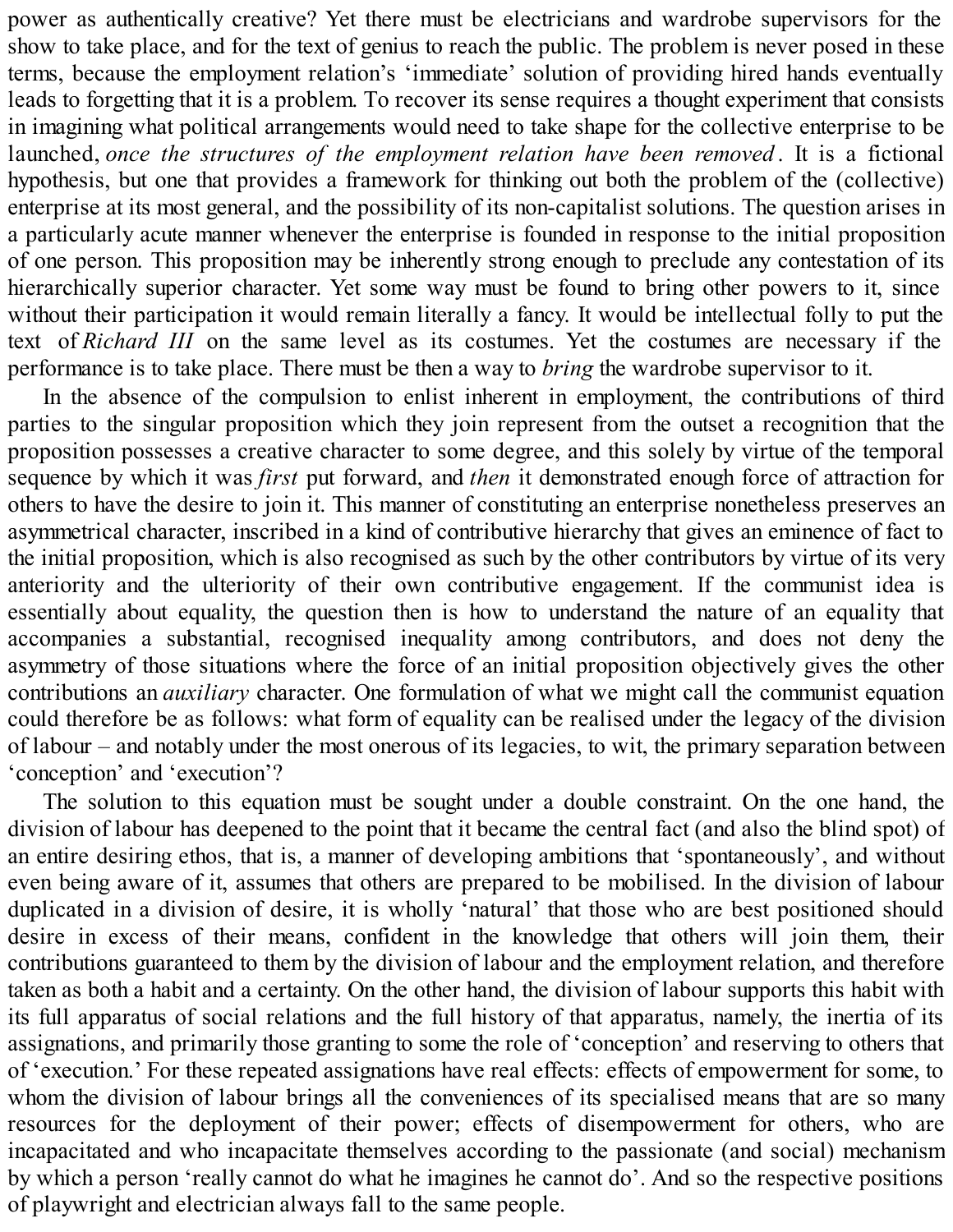<span id="page-72-1"></span><span id="page-72-0"></span>If the full solution of the communist equation consists in a restructuring of the division of labour in a way that would redistribute the chances of conception – and symmetrically the tasks of execution (assisted no doubt by the development of new technologies) – no one articulated its horizon, Spinozist as much as Marxist, as well as Étienne Balibar: 'as many as possible, thinking as much as possible'.<sup>[17](#page-86-0)</sup> But what to do with the idea of equality during the long transition, under the persistent constraint of the division of labour and the unequal distribution of the work of conception and execution, save for the miraculous emancipations of certain 'proletarian nights', <sup>[18](#page-86-1)</sup> or the minor local victories that gradually facilitate the rescue of certain individuals from the specialisations to which the division of labour had riveted them, so that the electrician might increasingly come to have opinions about the staging? While the unequal social division of desire still resists the realisation of substantive equality in the contributive order of concrete activity with the full force of its inertia, it does not however prevent the rapid implementation of egalitarian politics in the form of a deliberative politics of enterprise, namely, as equal participation in the determination of a shared collective destiny. Under the effect of the legacy of the division of labour, its differential empowerments, its imprisoning specialisations, and its unequal authorisations, the horizon of contributive dehierarchisation is no doubt doomed to remain distant. Yet individuals can become equal very quickly, as far as collective reflexivity is concerned, namely, as full partners in a common destiny of doing.

<span id="page-72-2"></span>It is the recurrent task of an appropriate constitution to tend towards this form of equality. With a wordplay that will hopefully have some inducing effect, we can call the general enterprise (and the productive enterprise in particular) recommune, [19](#page-86-2) *res communa* modelled after *res publica*, a thing that is merely common, since it is narrower in number and purposes than the public thing, but is an enclave of shared life and can be organised as such according to the same principle as the ideal republic: radical democracy. While it is clear what gulf separates the ideal republic from the real one, at least within 'republican' political systems the words have been spoken, at the peril of those who, while generally ready to back a system committed to systematically mock it, crow over the idea of democracy without taking into consideration that one day they may be *taken seriously*. In any case, to play on the shared root of the words republic and recommune is to suggest, against an inconsistency on which capitalism's hopes for survival hang, that the principle of radical democracy applies universally to any enterprise conceived as the co-existence and convergence of powers, hence independently of its purpose. Specifically, there are no grounds for exempting the industrial production of goods from this constitutional form. Since members place a part of their lives in common in an enterprise, they can only escape the enlistment relation, two-tiered by its nature as a monarchical constitution (the *imperium* of the master-desire), by sharing not only the enterprise's goal but also the complete command over the conditions of its collective pursuit, and ultimately by asserting their indisputable right to be full partners in what *concerns them*: what should the (productive) enterprise manufacture, in what quantities, at what pace, with what size of workforce and what structures of remuneration; what scale should it use for the reallocation of surplus, how should it adapt to changes in its environment? As all these questions have common consequences, none can in principle escape deliberation in common. Thus, the very simple recommunist principle is that what affects everyone should be everyone's thing – the very word recommune says it! It should be debted by everyone constitutionally and on equal terms.

In the beginning it was necessary to generalise the term 'enterprise' in order to make visible, beyond the particular case of the capitalist business enterprise – its general desiring nature, and the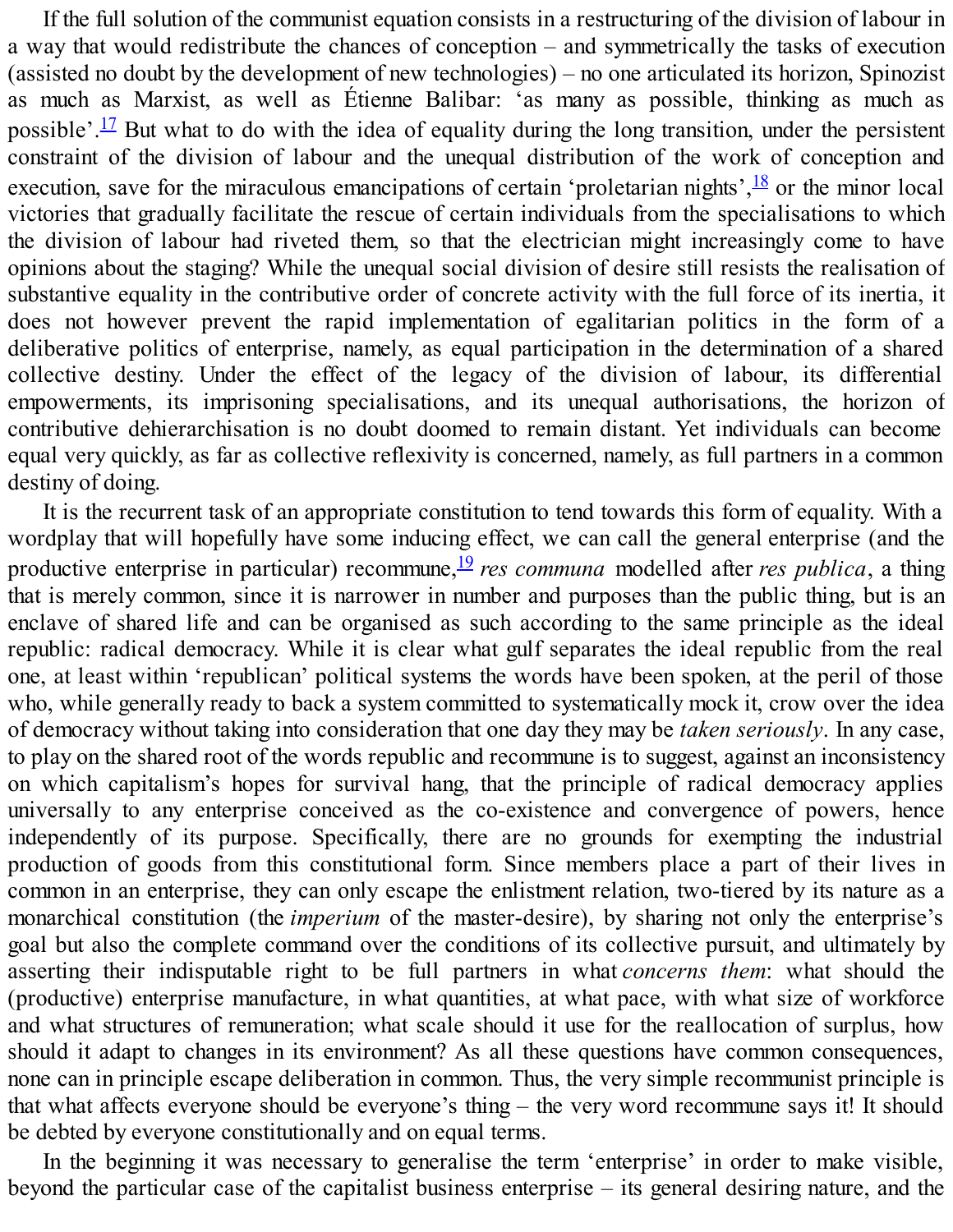question of the relations between the desires that it cannot fail to elicit each time it becomes collective. But capitalism has so deeply permeated the word 'enterprise' that the latter has become its most characteristic (ideological) marker – go find the boss who would rather be called a 'capitalist' than an 'entrepreneur'. Under these conditions – fine! We shall give them back their 'enterprise' – but in order to make it right away the name of the thing that must be done away with. No (general) enterprise should ever again be configured like a (capitalist) enterprise – especially not the capitalist enterprises. And to help the general enterprise forget the capitalist enterprise once and for all, let us reserve to it for example the name that corresponds to its new organising principle: recommune. If the employment relation designates the relation of enlistment by which individuals are determined to bring their power of acting to a master-desire in exchange for money, and at the price of being dispossessed of any ability to participate in running (their) business, then the recommune realises its abolition pure and simple.

<span id="page-73-1"></span><span id="page-73-0"></span>But the recommune does not exhaust the communist idea. For the question of the recommuneenterprise remains *local*. Beyond its borders the question of the market remains, and consequently also that of the division of labour. Should the definition and coordination of economic activities at the macro-social level be left to the market or organised by planning, and if the latter, by what kind of planning (partial or total, central or delegated-hierarchical, etc.)? Finally, the recommune leaves unanswered, or rather without any *new* answer, the problem of work. If it liberates its members from the monarchy of the master-desire, it does not liberate them from work as the form of activity that is ever more absorbed in the aims of material reproduction, and especially in those of the valorisation of capital. We owe a particular debt to Antoine Artous  $\frac{20}{2}$  $\frac{20}{2}$  $\frac{20}{2}$  and Moishe Postone<sup>[21](#page-86-4)</sup> for having recovered in Marx's thought that which Marxist commentaries (not to mention the 'actually existing socialisms') forgot about, to wit, the goal of the radical liberation of work, understood as a genitive objective: the liberation of people *from* work, and the (re)separation between *work* and *activity*. Against all essentialisations-anthropologisations that have entirely confused the first with the second and made work a kind of universal of the human condition – as Hannah Arendt notably did – these readings have the virtue of recalling, both Marx's attempt to historicise his own categories (and those of political economy) by making work, rigorously conceptualised, the distinctive invention of capitalism,  $\frac{22}{3}$  $\frac{22}{3}$  $\frac{22}{3}$  and, in the same gesture, the fact that 'work' could never absorb all the possibilities of (social) effectuations open to individual powers of acting. Finally, these readings explicitly put the transcendence of work, to the full extent possible, at the horizon of communism, a horizon that cannot, it is worth mentioning, be enclosed in a list, a plan, or a defined programme: 'Communism is for us not a *state* of *affairs* which is to be established, an *ideal* to which reality will have to adjust itself. We call communism the *real* movement which abolishes the present state of things.<sup>2[23](#page-86-6)</sup>

#### <span id="page-73-3"></span><span id="page-73-2"></span>SEDITIOUS PASSIONS

But whence would this 'real' movement emerge, if the point of departure is the idea that the free and autonomous will is a fiction? To be generous, was not this idea at least useful for making liberation thinkable, and keeping the hope for it alive? Of all the misinterpretations that afflict the philosophical position of determinism, the most characteristic is perhaps the claim that it is unable to account for change, 'since everything is preordained'. What surprises can history hold in store for us in a world where all sequences of events are necessary? Is not determinism the eternal repetition of the same, and, by definition, the exclusion of the 'new'?

Everything is false in these verdicts of impossibility. We should first take a moment to show in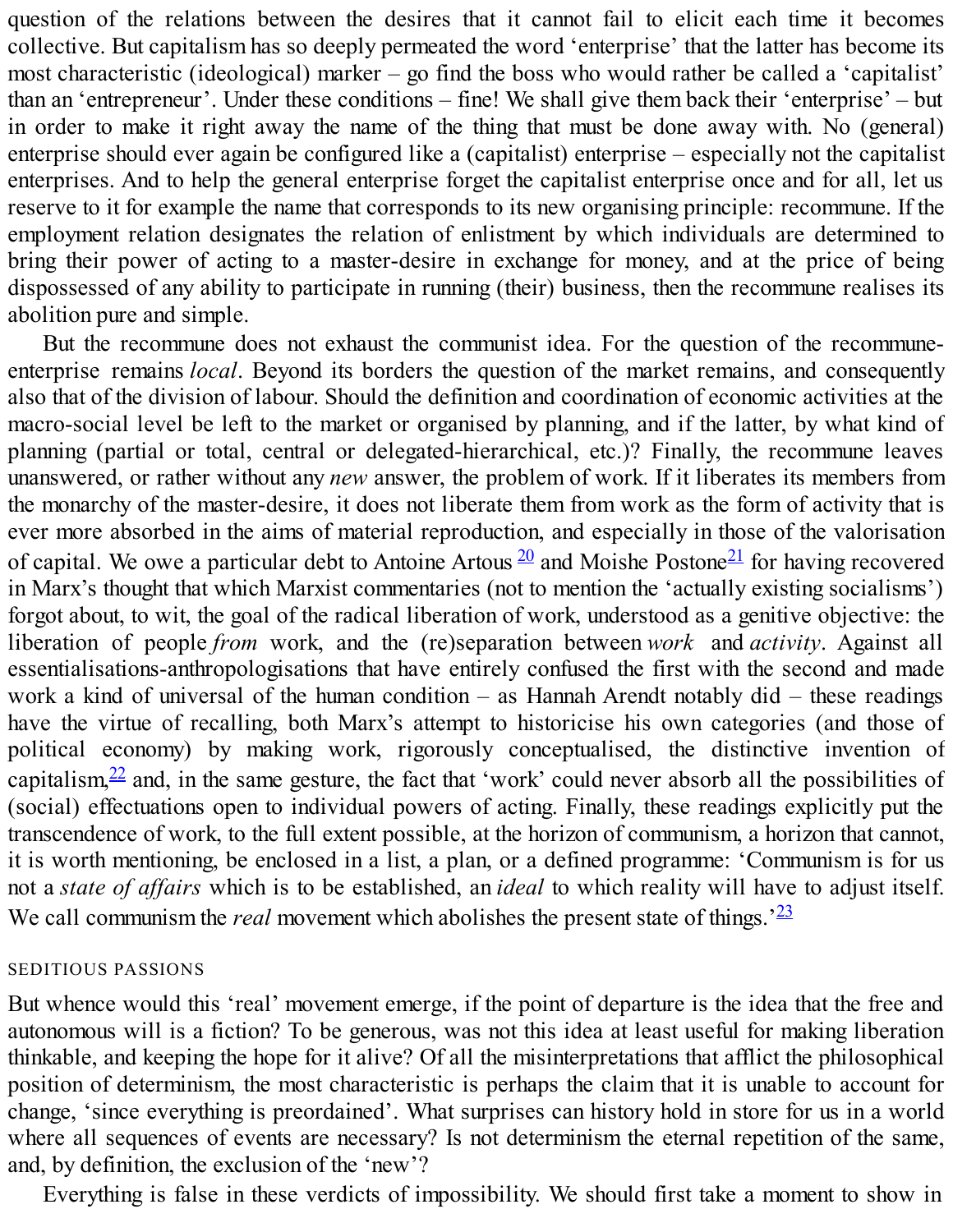what way (Spinoza's) determinism is not a fatalism, the script of the ineluctable set for all eternity, and how – without conceding anything – it by no means entails that the complete future of the universe is already known. For the supposedly critical encounter between determinism and novelty serves above all to expose the pretensions of the various metaphysics of subjectivity, and the social sciences that rely on them to make the heroic rebounds of the free will the sole motor, the condition *sine qua non*, of major historical transformations. To make a revolution is to shake off the yoke; therefore, one must have had the will to break one's chains, and this will could only have been a great moment of 'freedom'. Those who breathlessly clamour for the anti-capitalist uprising, calling for a liberation understood as emancipation from the servitudes of the social order, and potentially as – using the language of rupture – total liberation, namely, the reaffirmation of the sovereign autonomy of the subjects who regain the free command of their lives, are unaware of the deep intellectual kinship that binds them to the liberal thought they imagine themselves fighting, and of which their orations are almost as canonical an expression as the entrepreneurs' apologies. For the entrepreneurs too are free, masters of their success, at times even engaged in storming the Bastilles (the monopolies that want to corner the market, the restrictions on competition that dissuade from risk-taking); in short, they are equally busy 'changing the world' – in their own way. The 'innovators' of both kinds, revolutionaries of the social order or of the industrial order, are united above all in their common loathing of deterministic thought, to them an offence against their freedom, which in the last analysis is the sense they have of their unique ability to transform the world. The only difference between the two is the nature of the transformations sought by these otherwise equally liberal subjects. Witness the gesture of revulsion unfailingly and almost universally provoked by any suggestion that we may not be the free beings we like to imagine ourselves as. The purest formula of disgust is perhaps the one offered by Schelling, for whom to be conditioned was to be reduced to the rank of things – that by which 'anything becomes a thing'.  $\frac{24}{1}$  $\frac{24}{1}$  $\frac{24}{1}$  This gesture of revulsion indicates the depth of the roots of a scheme of thought shared by agents who believe themselves to differ politically in everything, whereas philosophically they differ in nothing (in any case, nothing *fundamental*).

<span id="page-74-0"></span>The category of the 'new' is perhaps the site par excellence where all these confusions and common grounds are concentrated. For the new is the counterpart, in the world of objective things, of freedom in the world of subjective actions, and thus would like to pass for a kind of uncaused advent, an ineffable event that is an absolute exception to all known laws; a dazzling manifestation of freedom's ability to break with the past as the ability to suspend *absolutely* the order of the world and make it bifurcate. In other words, coming from these false non-believers, it is exactly what is called a *miracle*. How can an event come about in a way that escapes the sequence of causes and effects, namely, out of nowhere? And, conversely, how to maintain the radicality of a 'new' that can be derived from a causal unfolding, rightfully knowable? Perhaps the only way we can avoid this dilemma is by downgrading the idea of the new, for example by reducing it to the finite abilities of the human understanding that sets itself to judge it. 'New' is nothing more than the name for what lies outside our ordinary experience, the quality we ascribe to what surprises us. But to surprise human understanding – to exceed its simple limits – should not in principle suffice to ground a metaphysical verdict. That the infinite complexity, synchronic as well as diachronic, of the concatenation of causes and effects eludes the human mind is a lacuna inscribed in the mind's very nature as finite mode, but not a sufficient reason to occasionally declare the concatenating order suspended. For to the infinite understanding, that of God or one of his lieutenants such as Laplace's demon, there are no 'surprises' and nothing that can lead to declaring an exception to the causal sequence. The 'new' cannot be new, at least with respect to the radicality that it assumes, because of the unfailing universality of the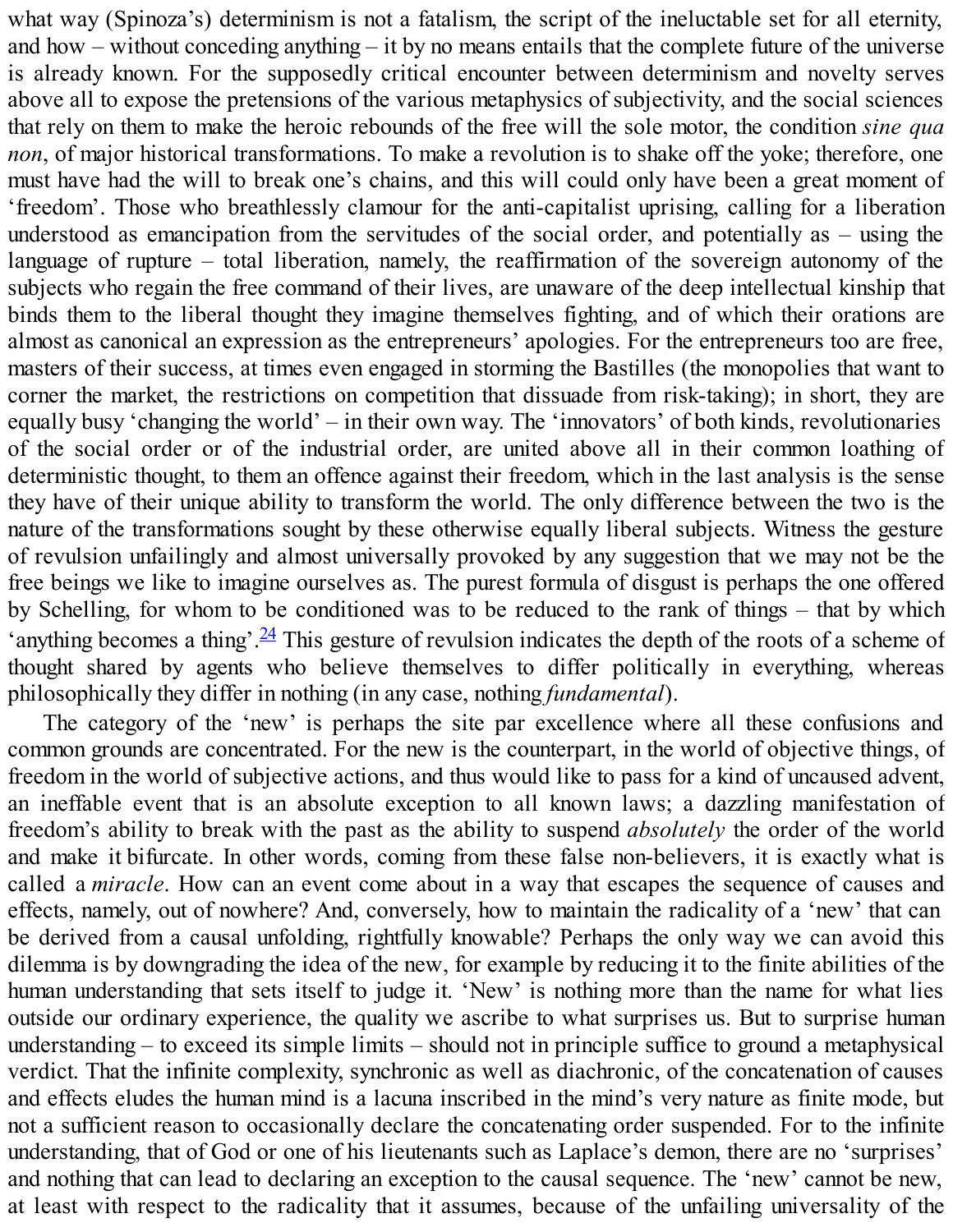causal production of things, and finally because of the infinite understanding that loses sight of nothing of that production. It is only our understanding that lacks a clear grasp of things and wonders at everything that eludes it, calling it freedom/novelty – at least when it relates to history. It is true that airplanes hurtling into towers, or the fall, almost from one day to the next, of a curtain said to be of iron, catches us unprepared. But can our astonishment be the gauge of a subsequent metaphysical postulate, just because of our initial inability to perceive the 'event's' lengthy incubation? It can only be such a gauge because it fits perfectly with the ideas people like to have – especially people of the neoliberal era – of their own 'creative freedom' and *inaugural* power, namely, of their capacity for unconditioned action.

<span id="page-75-1"></span><span id="page-75-0"></span>It is indeed because it insists on pleading its own defence that liberal freedom struggles to see 'novelty' where one could simply speak of change. For, obviously, nothing holds in the discourse of free will when it tries to pass for the sole guarantor of political transformations (against the 'resignation' of determinism), maintaining that because something represents a change relative to the old, it must be 'logically' new, and that only free wills could have first willed that change and then brought it into being. But the sequence of causes and effects is in principle fully compatible with change. Stars die that once shone; the earth that was calm suddenly opens up; hills that used to be part of the landscape collapse in an earthquake – and are *no longer* there. None of this, which can only be called 'change', is an exception to the laws of determinism, or requires the disruptive intervention of a freedom (but perhaps the defenders of novelty intend to appeal to the will of God). The same is true in the historical and social world, whose phenomena of both reproduction and transformation are likewise *produced*, namely, determined to occur by some or other causal sequence, even though, unlike dying stars and sliding hills, these sequences are the product of human action. For these actions are no less caused. And these causal sequences have no other motors than the conative energies and passions that steer them. Collective human life reproduces itself, or begins to change, solely as a consequence of the interplay of people's inter-affections, or, to say this in the simplest way possible, out of the effect they have on one another, but always through the mediation of institutions and social relations. The starting point is understanding in what way institutions can be seen as collective affective devices,  $\frac{25}{2}$  $\frac{25}{2}$  $\frac{25}{2}$  namely, as social things endowed with the power to affect multitudes in order to make them live in accordance with certain relations; that indeed is exactly what the disentangling of the passions of the employment relation revealed. However, the passions that work to keep individuals subordinate to institutional relations can also, at times, reconfigure themselves to work against those same relations. In keeping with the principle of causality, they do not reconfigure themselves of their own accord, but always under the effect of a prior affection, often that last straw which institutional power [*pouvoir*] failed to contain and that will cause its downfall by setting the multitude back into motion. Spinoza calls this affect, generically, 'indignation'. It is not a moral but an eminently political affect, which drives the subjects (*subditus*) to unite in revolt in the wake of an offence, perpetrated as it may be against only one of them, but which they experience as concerning them all. This general contagion of the sadness inflicted on a single one causes the marginal overflowing of common sadness that determines a common reactive movement of enlisted conatus, in keeping with the mechanism that stipulates that 'the greater the sadness, the greater is the part of a man's power of acting with which the man will strive to remove the sadness.  $26$  As with the sailors of the battleship Potemkin swinging into mutiny, indignant at the death penalty imposed on those whose only crime was to protest against rotten meat, an abusive suspension can trigger an uprising in a factory, or one lay-off too many end up sending the managers into the street. The link between causes and effects does not operate differently in these exceptional moments. It simply no longer works at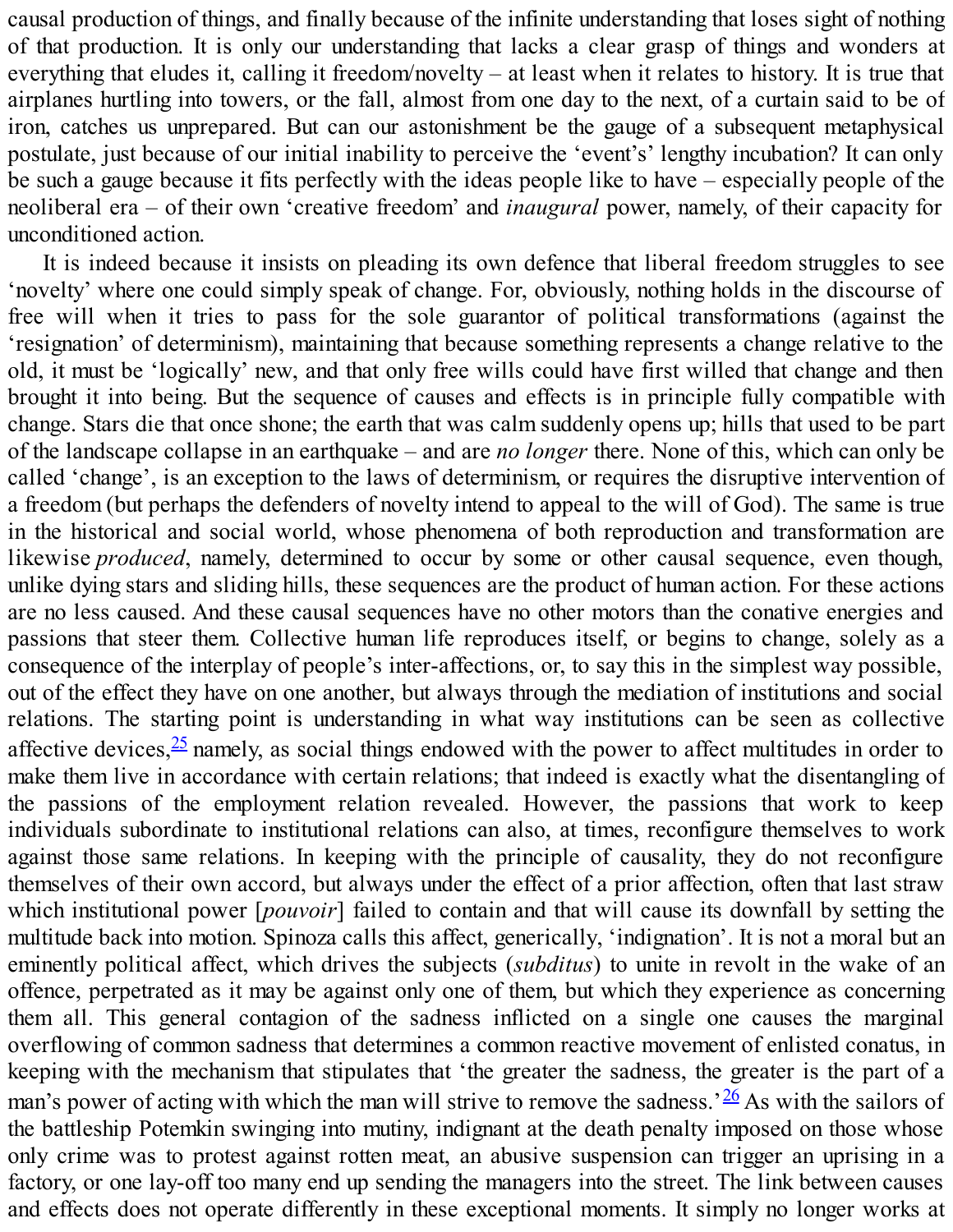reproduction, but rather at making the course of things bifurcate, thus producing change.

#### BECOMING PERPENDICULAR

*GAY: Better than wages, ain't it? PERCE: Oh, anything's better than wages*.

<span id="page-76-0"></span>John Houston, Arthur Miller, *The Misfits*

Thus there is no need to appeal to any free will hypothesis in order to account for moments of abrupt change. They owe everything to the determinism of passionate dynamics – in this case angry passions, the best, or the least bad, of the sad passions. When the indignation that gets people moving prevails over the *obsequium* that makes them stay put, a new affective vector is formed, and individuals who used to be determined to respect institutional norms (for example, those of the employment relation) are suddenly determined to sedition. People do not however cease to be determined, even for a moment, when they cross their threshold of anger. The only difference is that they are now determined to do *something else*. What external conditions will this movement encounter, what future and what effect will they promise to it? This is yet another matter, but no less graspable in the last analysis within the perspective of passionate dynamics (and their institutional mediations). Will the eruption of indignation remain isolated, and fail to affect anyone beyond those immediately concerned? Or will it encounter a larger process of affective crystallisation, upon which, as small as it originally was, it will produce effects of catalysing precipitation, as in the Lip factory in 1973, where authorities feared that a local, seditious attempt at self-management might 'spread a syphilis through society' – in the words of the then minister of the economy Valéry Giscard d'Estaing, according to his colleague at the ministry of industry, Jean Charbonnel.<sup>[27](#page-87-0)</sup>

Indeed, indignation sometimes spreads like syphilis. It overturns the affective equilibria that have until then determined the subjects to submit to institutional relations, and leads them to desire to live, not according to their free will, but *as it pleases them* – *ex suo ingenio* – which implies, not some miraculous leap into the unconditioned, but a step into a life *determined in another way*. Moreover, quite often what pleases is recomposed collectively: the sailors of the Potemkin seize power and exercise it; the employees of Lip experiment with democratic self-management; in every case, new relations are invented. Because he made himself odious, but through one of those marginal abuses that pushed things beyond a critical threshold, the general boss, against his will, converted the affects of fear into affects of hate, and himself pushed the enlistees to de-linearise. Indignation is the generic name of the passionate dynamics that suddenly reopens the angle  $\alpha$  and disaligns the conatus-vector  $d$ from the master-vector *D* [\(Figure](#page-77-0) 2.1). If the aim of enlistment was  $\alpha = \emptyset$  and perfect colinearisation, sedition restores the right angle. This geometry of (de-)capture inverts the meaning of the expression 'to restore to the set square', which usually signifies to conform to the norm (etymologically, the set square is the *norma*). The result of  $\alpha$  becoming a right angle is that cos  $\alpha = \emptyset$ , and the conatus-vectors of the enlistees no longer allow anything to be captured (the capture product is  $\vec{d}$ ,  $\vec{D} = |\vec{d}| \times |\vec{D}| \times \cos \alpha$ , and because  $\alpha$  is now a right angle, the result is  $\emptyset$ ). Sedition is thus becomingorthogonal, taking the perpendicular and not the tangent. Orthogonality is perfect disalignment, which may be a prelude to another realignment, this time negative, namely, openly antagonistic, on the same axis but in the opposite direction. An antagonistic alignment works not only to escape capture but to destroy the capturer, or at least diminish the capturer's effect. For when  $\alpha = 180^{\circ}$ , cos  $\alpha = -1$ , and not only the master-desire  $\vec{D}$  no longer draws any benefit from  $\vec{d}$ , but  $\vec{d}$  takes  $\vec{D}$ 's traction away from it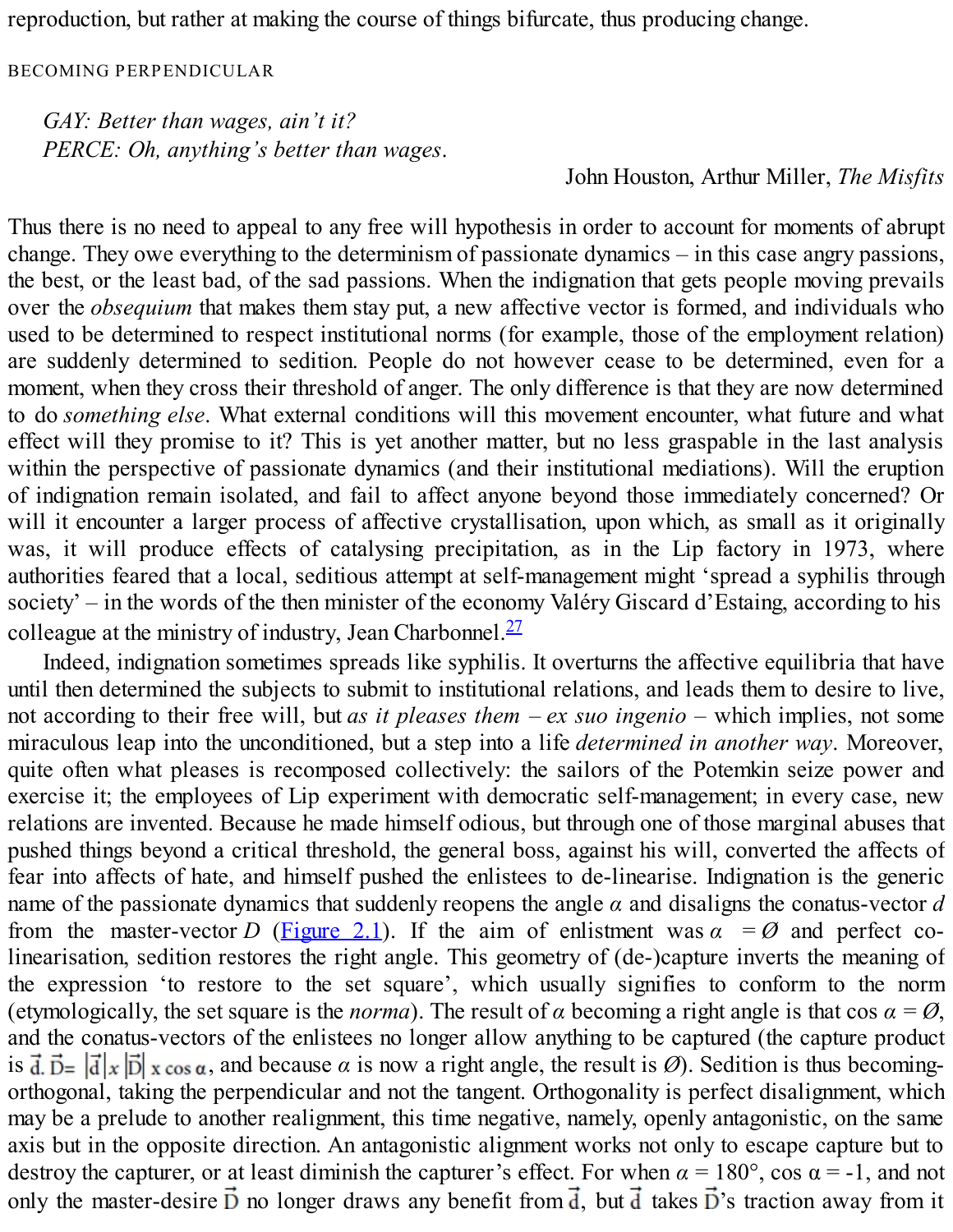<span id="page-77-0"></span>([Figure](#page-77-1) 2.2). However, while they await open war, the unsubdued are perpendicular. Passionate exploitation proceeded by co-linearisation and consisted in the hijacking and diversion [*détournement*] of powers of acting. The perpendicular revert back from that diversion. Becomingorthogonal is resisting the hijacking by the invention and affirmation of new objects of desire, new directions in which to strive, different from those obstinately indicated by  $\vec{D}$ , and no longer dictated by it.



#### <span id="page-77-1"></span>DE-FIXATION (A CRITIQUE OF [DIS-]ALIENATION)

<span id="page-77-4"></span><span id="page-77-3"></span><span id="page-77-2"></span>At issue here is neither to restore nor to recover anything, especially not an originary freedom or a pure autonomy that only exists in the arguments of liberal individualism. It is true that, as interesting as they may be, contemporary rereadings of the young Marx, keen on reviving his concept of alienation, while not necessarily falling into subjectivist apologetics almost inevitably return to schemas of loss and separation, and thus to imagining emancipation in the form of a *reunion*. Thus, individuals are alienated when they are 'cut off from their power of acting', and the ultimate meaning of disalienation is to find one's way 'back', so as to coincide with it again. As Pascal Sévérac has shown, not even Deleuze escapes this tendency in his own reading of Spinoza, when he makes the full 're-appropriation of one's power' the very meaning of ethical liberation. [28](#page-87-1) Yet as Sévérac insists, this scheme of separation contradicts one of the most central tenets of Spinoza's philosophy to which Deleuze is otherwise so sensitive: immanence, which is absolutely opposed to the Aristotelian distinction between 'potentiality' and 'actuality'. For Spinoza there is no power that is not immediately and fully actual. In other terms, there is no reserve in the Spinozist ontology. There is no unfulfilled or uneffectuated power that stands back, available for activation. Even when it can do very little, the conatus is always exhausting what it can do. $\frac{29}{2}$  $\frac{29}{2}$  $\frac{29}{2}$  François Zourabichvili is quite right to call attention to the existence of a Spinoza-speak. $\frac{30}{2}$  $\frac{30}{2}$  $\frac{30}{2}$  This new language uses not only its own vocabulary, for example by renaming the affects, but also its own grammar, notably a conjugation system in which the past conditional does not exist. 'I could have …' is the Spinozist non-sense par excellence, the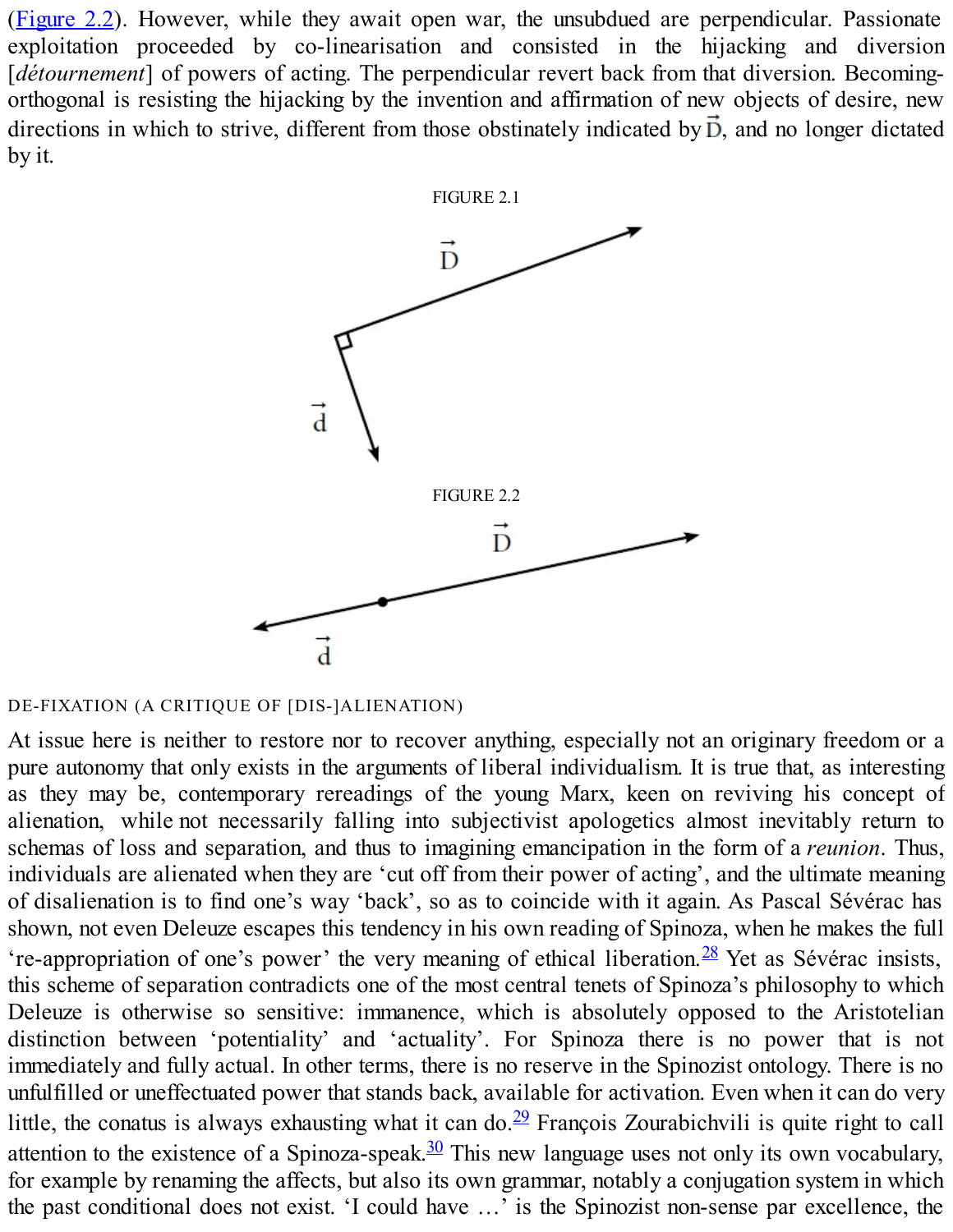tense of regret, which exists only as a chimera of the imagination, a retrospective illusion. For the conatus always saturates its 'possibilities' (to speak in this way is still inadequate). And no, it could not have been 'able' to, for to be able to do and to do are one and the same thing: we could only have done what we did, neither more nor less. Why does Spinoza embark on such a difficult path, at the risk of an incomprehension that culminates with his assimilation between reality and perfection – 'by reality and perfection I understand the same thing', states with perfect brutality the Sixth Definition of *Ethics* II? In order to hold on to immanence to the end. Complete immanence requires that there should be no reserve, that the act should always coincide fully with power, otherwise the gap opened by what has not been accomplished will inevitably reintroduce the fault, the lack, the vice, thus bringing back the obverse figure of the norm, and with it, ultimately, transcendence, which unfailingly leads back to the God-King with whom Spinoza wants to break absolutely.

<span id="page-78-0"></span>Thus even when they live under the regime of the most tyrannical of master-desires, individuals are not 'separated' from their power. They are merely determined to effectuate it in a particular direction, sometimes with sadness, when the master-desire is satisfied with ruling by fear, but sometimes also with joy, when the work of epithumogenesis has been successful. There is nothing to 'regain' that is not there already, for how could individuals lose or be separated from their power when that power is their very being?<sup>[31](#page-87-4)</sup> This does not mean that one cannot speak of more or less in relation to power. There are certainly variations in power, which is precisely how the affects are defined, joy as an increase of power, and sadness as its diminution. But if that is the case, one can ask whether the joyful enlistees have anything to complain about, since, being joyful, their powers are increasing, and in what sense they can be said to be victims of alienation. In none, evidently, if by alienation we mean the loss of one's autonomy as subject; that autonomy does not exist, and passionate servitude is ubiquitous. Neither does one gain much from understanding alienation through the mysterious figure of the loss of or separation from one's powers. Significantly more, however, if we take it to mean *the contraction of the scope of one's ef ectuations*. The very important conceptual operation that Pascal Sévérac puts at the centre of his reading of Spinoza consists therefore in preparing the ground for abandoning the schemes of loss and separation (as well as those, conversely, of reunion and 're-coincidence' with oneself), in order to place in their stead the scheme o f *fixation*. Although the capitalist employment relation separates individuals from the means and above all the products of production, passionate exploitation does not separate them from their own power, and we must stop thinking about liberation as that wonderful operation that would return it to them. However, while it does not separate them from it, passionate exploitation *fixes* the power of individuals to an extraordinarily limited number of objects – those assigned by the master-desire. If the concept of alienation is worth rescuing, it would be for the sake of giving it the meaning of 'the stubborn affect<sup>[32](#page-87-5)</sup> and 'the occupation of the mind<sup>[33](#page-87-6)</sup> – the condition of the mind filled with too few things, but completely so, thus impeded from expanding comfortably. It is in this sense that employees riveted to 'their' one activity-object, be it joyfully, are 'alienated', no differently than the cocaine addict, whose mind is entirely filled by images of white powder.

<span id="page-78-3"></span><span id="page-78-2"></span><span id="page-78-1"></span>The entire conceptual shift proposed by Sévérac's reading consists in noting a symmetry too often missed in Spinoza's definition of the power of acting as the power of affecting *and being affected*.<sup>[34](#page-87-7)</sup> It is the connotation of passivity that is part of the idea of 'being affected' that has obviously long obscured this symmetry in the concept of power, intuitively understood as solely the power to affect. It follows that it is part of power, and by right, to have made oneself sensitive to a great variety of affections, and to have opened wide the field of one's affectabilities. We could mention in this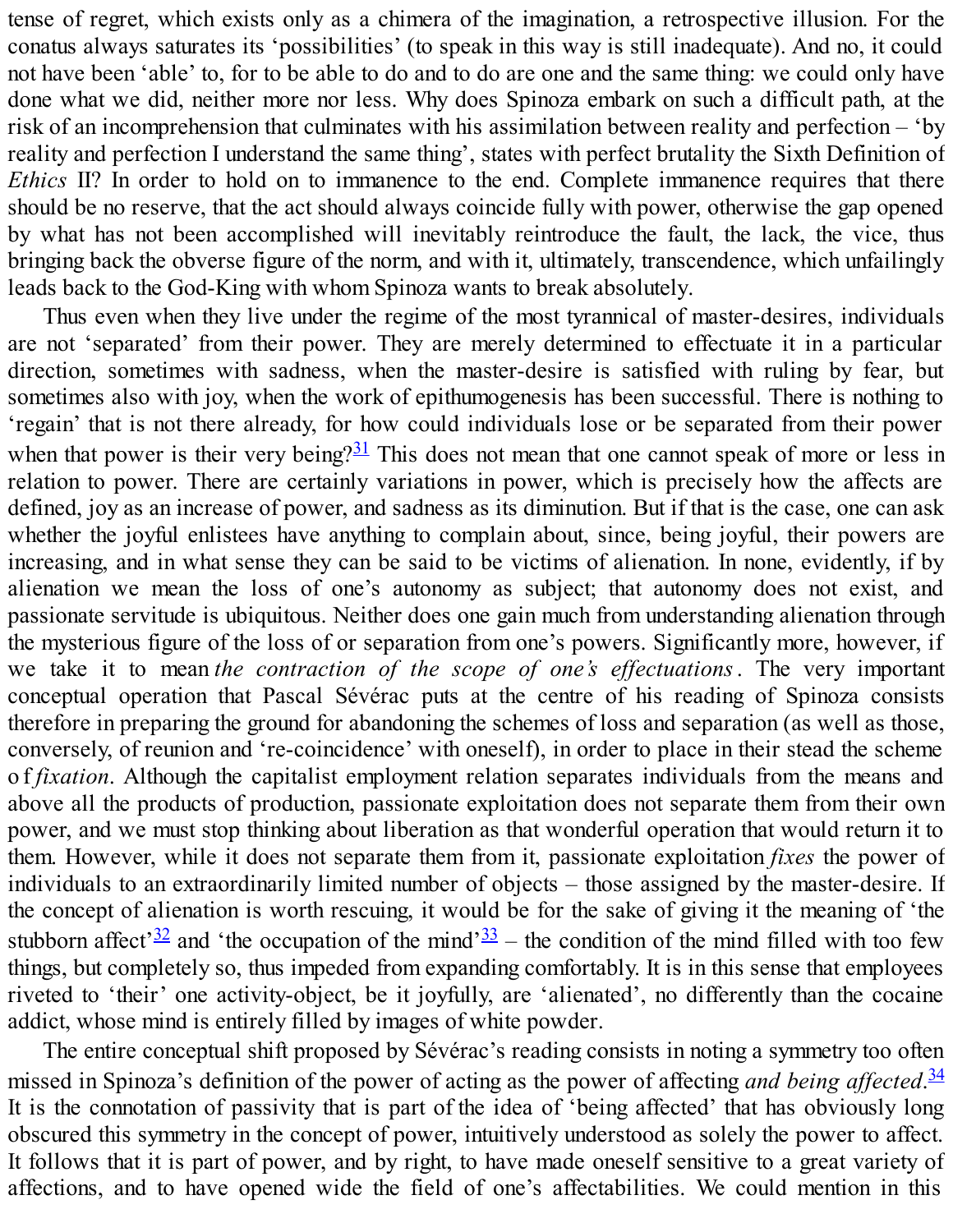<span id="page-79-0"></span>context the scholium on diet, in which Spinoza recommends supplying the body with all the varied elements that correspond to the complexity of its structure: tasty food, naturally, but also pleasant scents, melodious sounds, a variety of visual pleasures, etc.<sup>[35](#page-87-8)</sup> Alienation is fixation: indigent enticements of the body, narrow confines of the things one can desire, a severely restricted repertoire of joys, obsessions and possessions that tie one's power to a single place and impede its expansion. One can count in this matter on the subjugating effects of the master-desire that aligns the enlistee in a single direction – its own – and would like to imprison everyone in its fixed idea. That is what alienation is, not loss, but closure and contraction. And becoming-orthogonal means re-widening the scope of desire by beginning to de-fixate.

### HISTORY AS DISCONTENT (THE BLURRING AND RECONFIGURATION OF THE LANDSCAPE OF CLASS)

<span id="page-79-1"></span>One can take the perpendicular alone, leaving society (or that part of society one no longer cares for) behind, as it used to be and as it remains. But only a collective becoming-orthogonal is capable of reshaping it. Whence, however, will the mass perpendicular arise, and what can set the history of capitalism back in motion? For traditional Marxism, the answer was the clash between capital and labour. But what remains of this vision? Certainly not nothing at all! Scenes like the one captured by writer François Ruffin violently remind us of that.<sup>[36](#page-87-9)</sup> When the workers of an LVMH sub-contractor, threatened by relocation, descend on the outsourcing company's general assembly and physically confront management as it presents to shareholders about the returns on their equity, their dividends, and the fabulous trend in the stock price, what we are invited to witness is an almost pure Marxian scene. Surprisingly, however, such scenes are rarer and rarer, even as neoliberal capitalism seems to us to be degenerating rapidly towards its original brutalities. But while in many respects this regression towards the pure form of its origins is very real, in others the social landscape of capitalism has profoundly mutated. From the moment when, despite being 'capital's men', top executives became employees, the original Marxian theory was in trouble. And this trouble kept on growing with what could be called the rise of management: the growing number of employees who partially crossed over symbolically to the 'side of capital'.<sup>[37](#page-87-10)</sup>

<span id="page-79-2"></span>What could it mean to 'symbolically cross over to the side of capital', when materially one does not in fact belong to the side of capital, other than that the affective composition of the individuals in question shifted largely to the joyful end of the scale, and they found themselves enthusiastically bringing their power of acting to the enterprise, that is, ultimately, aligning it with the desire of capital? Marxism's trouble is aggravated by the fact that this crossing is not an all-or-nothing affair, but a matter of degrees that can be laid out in a continuum, going from the lowest – the sullen employee who does the least, and reluctantly – to the highest – those who, albeit instrumentally, devote the totality of their working life, at times their whole life, to the success of the enterprise. The landscape of class is therefore the double of the passionate landscape of employment, and fully reflects the history of its affective enrichments. It has lost the simplicities of its beginnings, and is blurred by the employment relation's gradient of commitment, which in the final analysis is an affective gradient, a gradient of the employee's joy (or sadness) at living the life of an employee. This is where Spinoza meets Marx – and changes him, for the transformation can be described synthetically by borrowing from the lexicons of both: to 'symbolically cross over to the side of capital' is to have a joyful 'real subsumption'.

What then remains of the straightforward demarcations of the old class antagonism? Is it possible to discount as negligible the individuals' lived experience of commitment, arguing that it is no more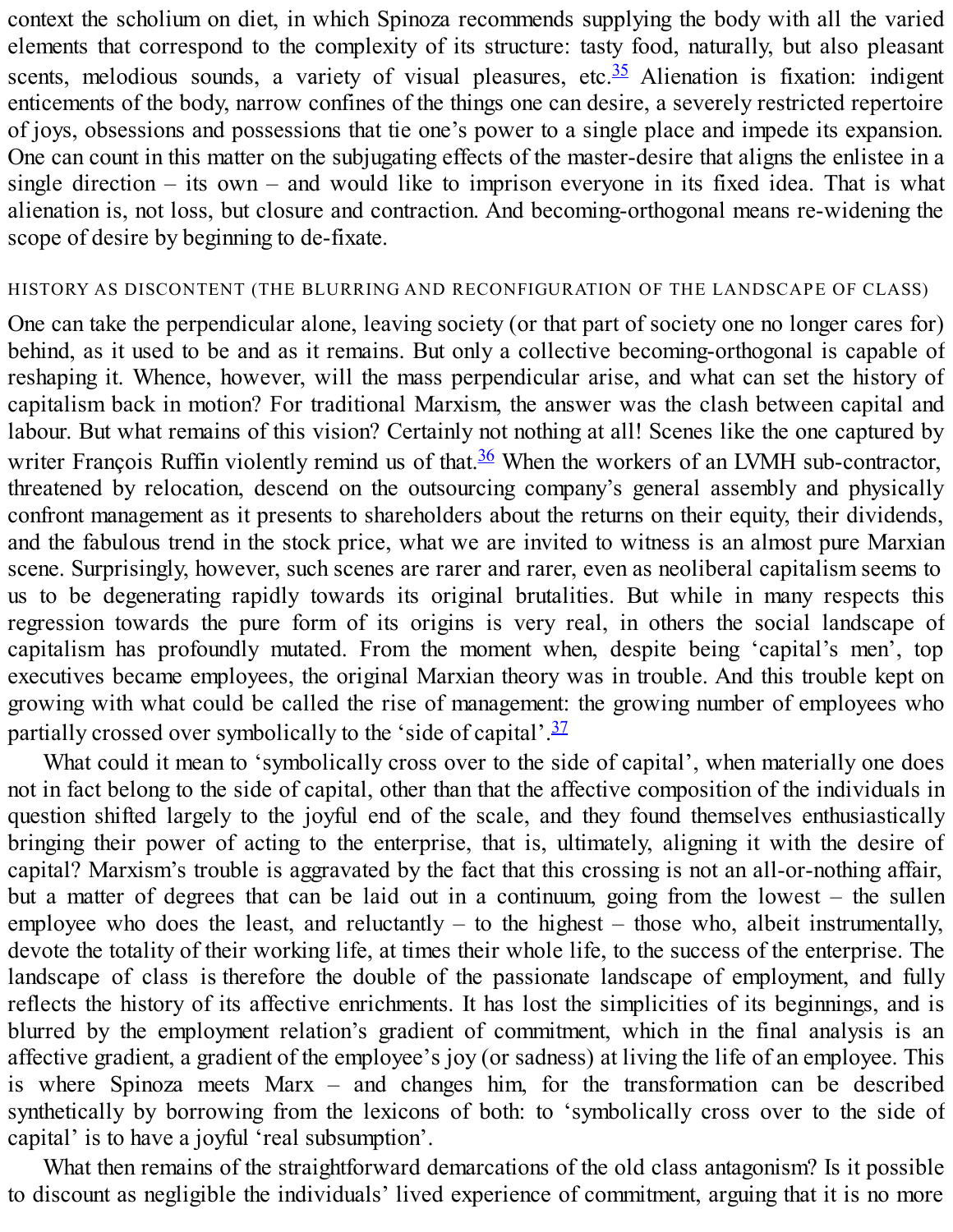<span id="page-80-0"></span>than a 'subjective' superficiality where only objective material conditions should count? Certainly not, since, despite being individually experienced, there is nothing subjective about affects. They are objectively caused and they produce the movements of the conatus just as objectively. It was precisely Spinoza's aim to treat them 'as properties, just as pertinent [to human nature], as are heat, cold, storm, thunder, and the like to the nature of the atmosphere, which phenomena, though inconvenient, are yet necessary, and have fixed causes<sup> $38$ </sup> Since the employee's subjective relationship to the employment situation is produced objectively, the employed condition *in itself* – the brute fact of the sale of labour-power to a capitalist employer – does not exhaust the objective content of employment life, as the limit case of the salaried CEO proves *ad absurdum*. [39](#page-87-12) There is however no *break in continuity* between ordinary cases and this boundary case.

<span id="page-80-1"></span>However deep it is, this blurring of the original landscape of class does not prohibit all antagonistic reconfigurations. It is still possible to set history on the march again, or more accurately, to set in motion a possible history of transcending capitalism – but an open-ended history, not yet written and without any teleological guarantees. The driving antagonism of such a history cannot be simply that of 'capital and labour', although its task would be to overturn capital (but capital as a reified social relation). What could then be the structuring principle of this new antagonism? The answer is, again, the affects – more precisely, the clash between the joyful who want nothing changed, and who want more of the same, and the discontented who want something else.

Discontent then is the affective historical force that is capable of bifurcating the course of events. Like social life as a whole, of which it is simply the temporal unfolding, history runs on affects. But 'bifurcatory' history runs specifically on angry affects. The multitude that is capable of gathering enough power to bring about great reversals is the multitude of malcontents. Nothing prevents us from continuing to talk about class, contrarily to the claims of a certain sociology eager to shed its Marxism to be more in tune with the liberal mood of the time. Classes very much continue to exist because, by virtue of the very fact that experiences are strongly determined by an individual's social situation, a community or proximity of experiences determines a community or proximity of ways of feeling, forming opinions and desiring. But this definition of class does not possess the simplicity of the initial bipolar scheme, since belonging to the 'employee-class' (the class of 'labour') is no longer in itself as strongly predetermining as it used to be; crucially, it no longer has the homogeneity that enabled it (at times) to act as a historical driving force. Nevertheless, this relative fragmentation of the class structure and the ensuing blurring of the social landscape in no way prevents rehomogenisations from taking place, but these must follow a different logic, notably, the affective logic of discontent. Therefore, the prospect of class war, not as a latent and stabilised tension but as an open confrontation, has not in the least disappeared. But it has changed its contents and dividing lines: it is an affective class war (or a war of affective classes). Contrary to what might be imagined, putting things this way is not merely a way of paying lip service to Marx in order to better dispose of him. Common affects do not fall from the sky; one must still ask what prior common affection produced them. In the present case it is rather on the side of capital that one must look, not so much capital as an antagonistic class – of which a solid core remains thoroughly identifiable, although its contours and periphery have become fuzzier – but capital as social relation, and ultimately as the very form of social life.

For the contemporary paradox of capitalism consists in that, at the very moment when it strives to increase the sophistication of its methods so as to develop a satisfied workforce, it mistreats employees at levels and intensities that have been unheard-of for decades. Becoming hateable while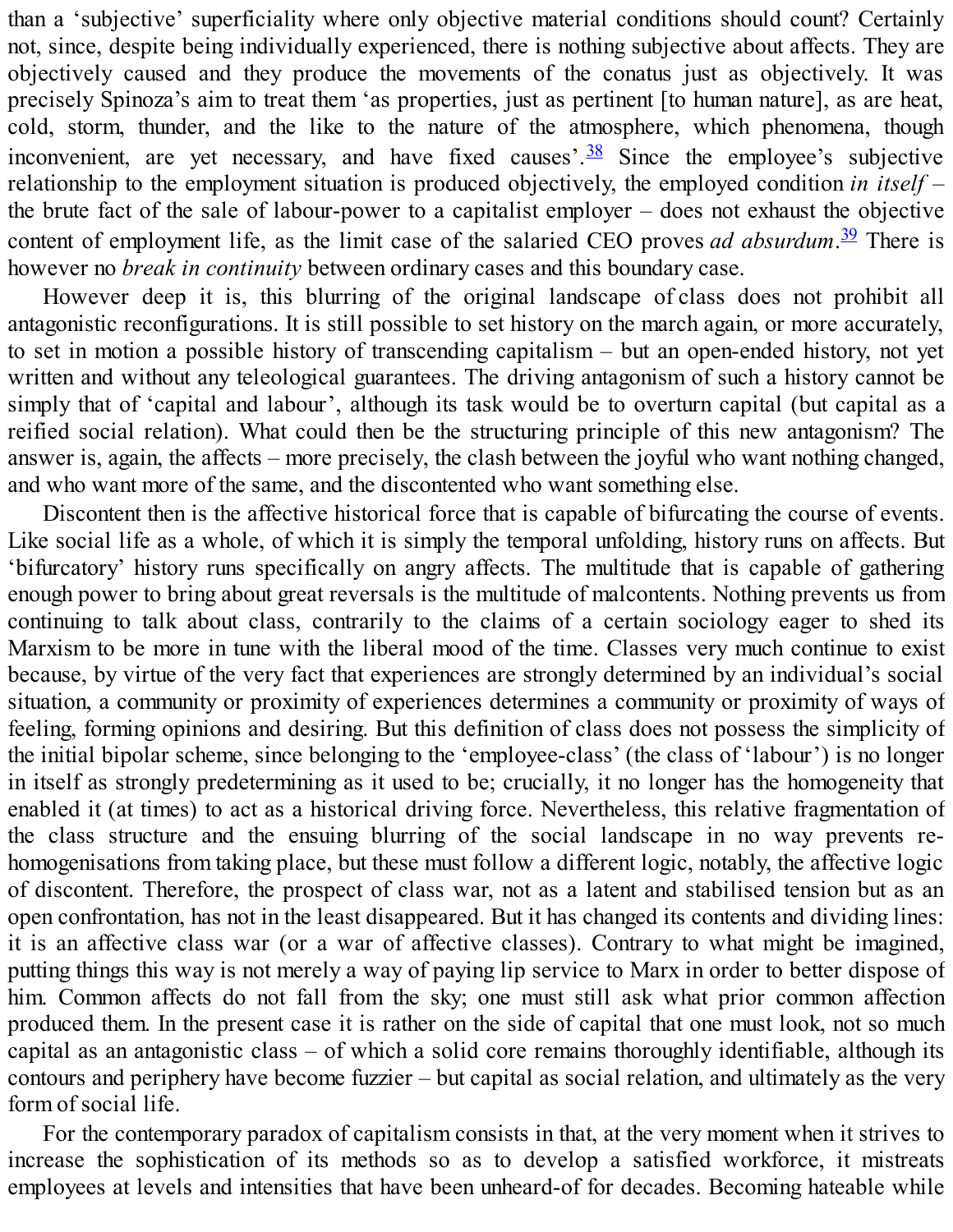<span id="page-81-1"></span><span id="page-81-0"></span>striving to make itself liked, capitalism spreads discontent and feeds 'the common passion by which a multitude could come together'.  $\frac{40}{10}$  $\frac{40}{10}$  $\frac{40}{10}$  There are evidently many slips between cup and lip, and the whole of political sociology comes to mind when we think of the very specific institutional and political conditions under which isolated instances of discontent succeed in coalescing, to acquire the consistency of a force of historical change. $\frac{41}{1}$  $\frac{41}{1}$  $\frac{41}{1}$  But it is at least a fact that the increasingly violent tensions related to the valorisation of capital are spreading all the way up to the classes of those 'employees on the side of capital', raising the prospect of them switching sides. When the generalisation of capitalist mistreatment begins to touch the employees who until now tended to be the most committed, it effectively feeds a trend towards a 'Marxian' re-coincidence between their actual situation and their affective situation; namely, they revert to full and complete membership of the canonical employee-class. In sum, the growing discontent that emanates from the most dominated strata of the employee-class, to which it was supposed to remain confined, has the effect of producing a kind of 'reclarification' of the class situation and the restoration of the original landscape. It is this homogeneous and expanding class of malcontents that then threatens to turn against capitalism – and to set history on the march again.

#### COMMUNISM, DESIRE, AND SERVITUDE!

<span id="page-81-2"></span>Were this class, reconstituted in a particular conjunction, to succeed in toppling the capitalist order and replacing it with new social forms of production such as the recommune, would that spell the end of the figure of the master-desire? Unfortunately, that is unlikely, for two reasons: first, because the pattern of a proposition made by one initiator to a community-to-be-constituted will very likely take its place; then, because the necessity of composing powers keeps raising the question of the relations under which this composition takes place – symmetrical or asymmetrical, flat or vertical (hierarchical) – and because, *in itself*, the division of labour distorts composition from the outset in the direction of hierarchical asymmetry. Yet the division (composition) of labour is our horizon, if only as an effect of ambition, that is, of a desire that dreams *big* (beyond the limits of its individual capacities). It is undoubtedly not by chance that Marx paid full attention to the division of labour, not only as an economist but also as a political thinker. One can deplore in this regard those overhasty readings of Marx that sought to situate the question of the capitalist relations of power in the exclusive orbit of the regime of ownership of the means of production, overlooking the division of labour despite the strongly structuring effects that Marx attributed to it in both *The German Ideology* and *Capital*. [42](#page-87-15) To be sure, no one would deny that the private ownership of capital has effects. But these effects are asymmetrical; more accurately, one could say that a re-examination of private ownership is a necessary but not a sufficient condition. Did the full state ownership of the means of production in the USSR change in any way the social relations of production? Indeed, Lenin did not hesitate to recognise in nascent Fordism a model of industrial organisation. As for the experience of the Soviets, it did not even last a year. For as Marx explained, the division of labour itself *endogenously* secretes power [*pouvoir*], solely by virtue of reserving to some of its positions the distinctive tasks of coordination and the synthesis-totalisation of information, while leaving other producers with only a fragmentary view. Power is therefore continuously regenerated inside collective production out of these functional and informational asymmetries. At the very least, such an account should seriously dampen our enthusiasm for a transformation that would be limited to the regime of ownership. While it is clearly imperative to dismantle the private capitalist form of ownership, we cannot dispense with inventing 'the next episode'.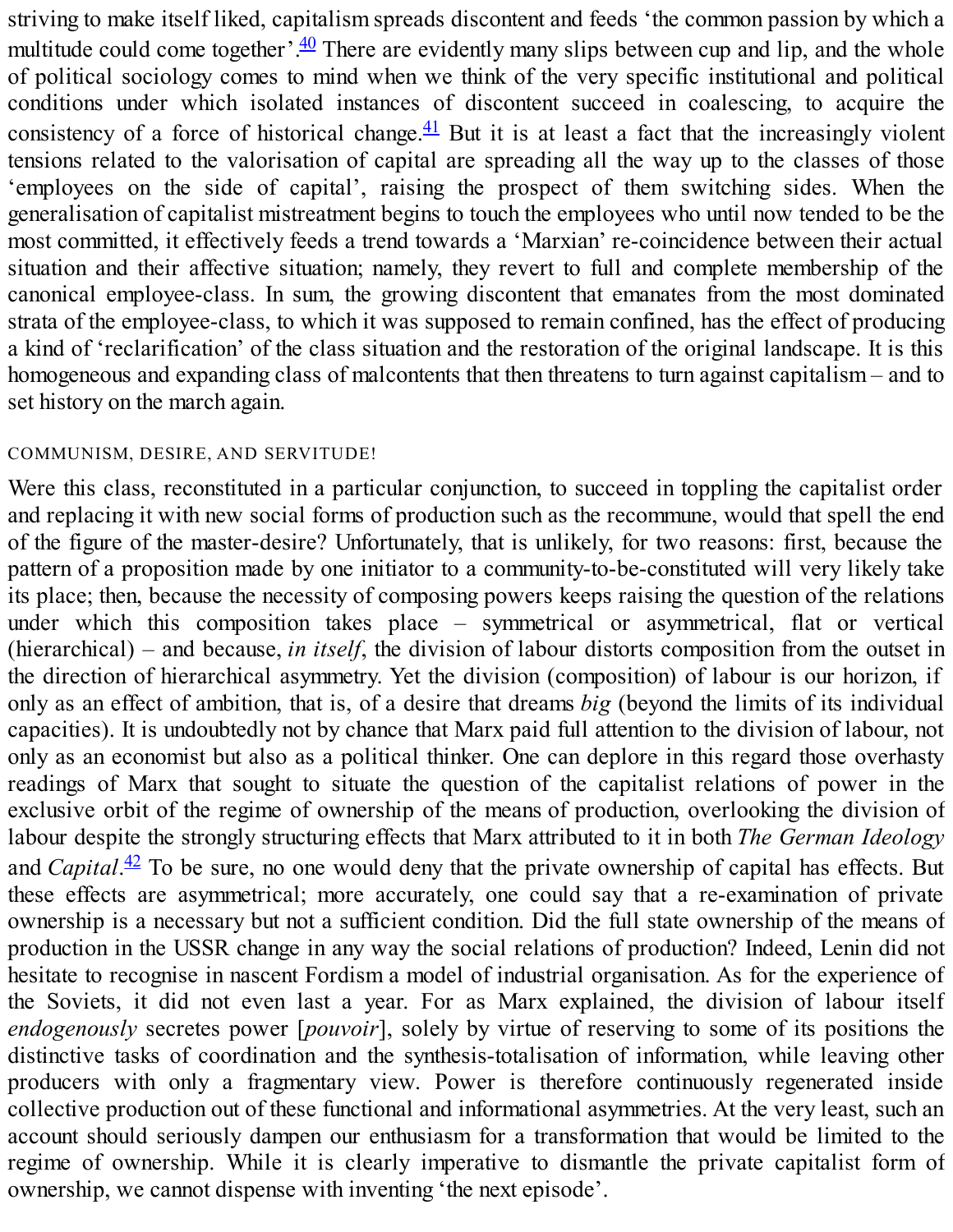<span id="page-82-1"></span><span id="page-82-0"></span>Contrary to what one may expect, Spinoza too was interested in the division of labour. Significantly, he devoted to this subject his first reflections on what holds people together and makes them establish communities – in Chapter 5 of the *Theological-Political Treatise*. [43](#page-87-16) For Spinoza, the division of labour is both what is best in people, a necessity of sorts that reminds them that 'to men, there is nothing more useful than men',  $\frac{44}{3}$  $\frac{44}{3}$  $\frac{44}{3}$  thus pushing them towards one another, and what is worst in people, since they always enter the compositions of powers unequally armed, an asymmetry that is at the root of all captures. Furthermore, they enter it unequally desiring. Even in those associations a priori based on the most equal rules, there is always someone who wants more than the others, who is more concerned by the goal of the association, more intensely interested in it, who wants its profits more – for there are always profits to be had. Not all activities fall inside the money economy, but not a single one stands outside the economy of joy. The conatus is a desiring force, and desire is constitutively interested in its object – another way of saying that it seeks joy. Taking many forms besides money, the profits of joy are the very *telos* of action, or else its price; they determine whether it is continued or abandoned. The pursuit of monetary profit is therefore only a special case of a general economy of joy, in which every action, whether individual or collective, is necessarily immersed and seeks its paths.

The constraints on collective action that result from this condition are especially strong when this action seeks extrinsic joys, that is, joys attached not to accomplishing the goal of the enterprise in itself – the enjoyment of the object as such – but to obtaining it *under the gaze of others*, and stronger still when the primary goal is to gain the approval of *public opinion* for an accomplishment; namely, when the enterprise falls into that particular economy of joy which is the economy of recognition. In contrast to the (non-capitalist) economy of intrinsic joy, with its non-adversarial enjoyment of the collectively produced object, the economy of extrinsic joy remains differential and competitive. Collective enterprises therefore have their cohesion forever threatened by desires of monopolistic appropriation aimed at obtaining extrinsic joys, namely, the joy of contemplating oneself as the cause of the joys of others. 'And since this [joy] is renewed as often as a man considers his virtues, *or* his power of acting, everyone is anxious to tell his own deeds, and show off his powers, both of body and of mind, and ... men, for this reason, are a nuisance to one another.<sup>2[45](#page-87-18)</sup> Taking Spinoza's words beyond the literal sense, we could clarify that the nuisance is not only the bragging itself, but also the unjustified individual capture of the (extrinsic) joyful profits of collective action, and the struggles that often follow. Moreover, nothing is easier than self-delusion about one's power, for example when I ascribe to myself the totality of a product to which other powers, joined to mine, have nevertheless contributed: 'the work is collective, but it's my work.' And capture is in essence *attributive* capture.

<span id="page-82-2"></span>A hypothetical exit from capitalism and its economy of monetary joy would by no means do away with the perils of capture, which would remain fully operative in a non-monetary economy of recognition. Moreover, the formal correspondence between these two economies of joy is striking: in both cases one adds other powers to one's own in order to increase the effect produced and the extrinsic joyful benefit that accompanies it – and that can be captured. Those who enter the association desiring more intensely, who imagine better than others the profits of recognition of the collective work and want it more, those are the potential appropriators, the aspiring monopolisers of extrinsic joys. They are the new figure of the master-desire, reconstituted outside the formal structures of capture, namely, outside the structures of the various bossing relations, and against a background of equal engagement – but equal only in appearance, for the intensities of desire were different. Thus,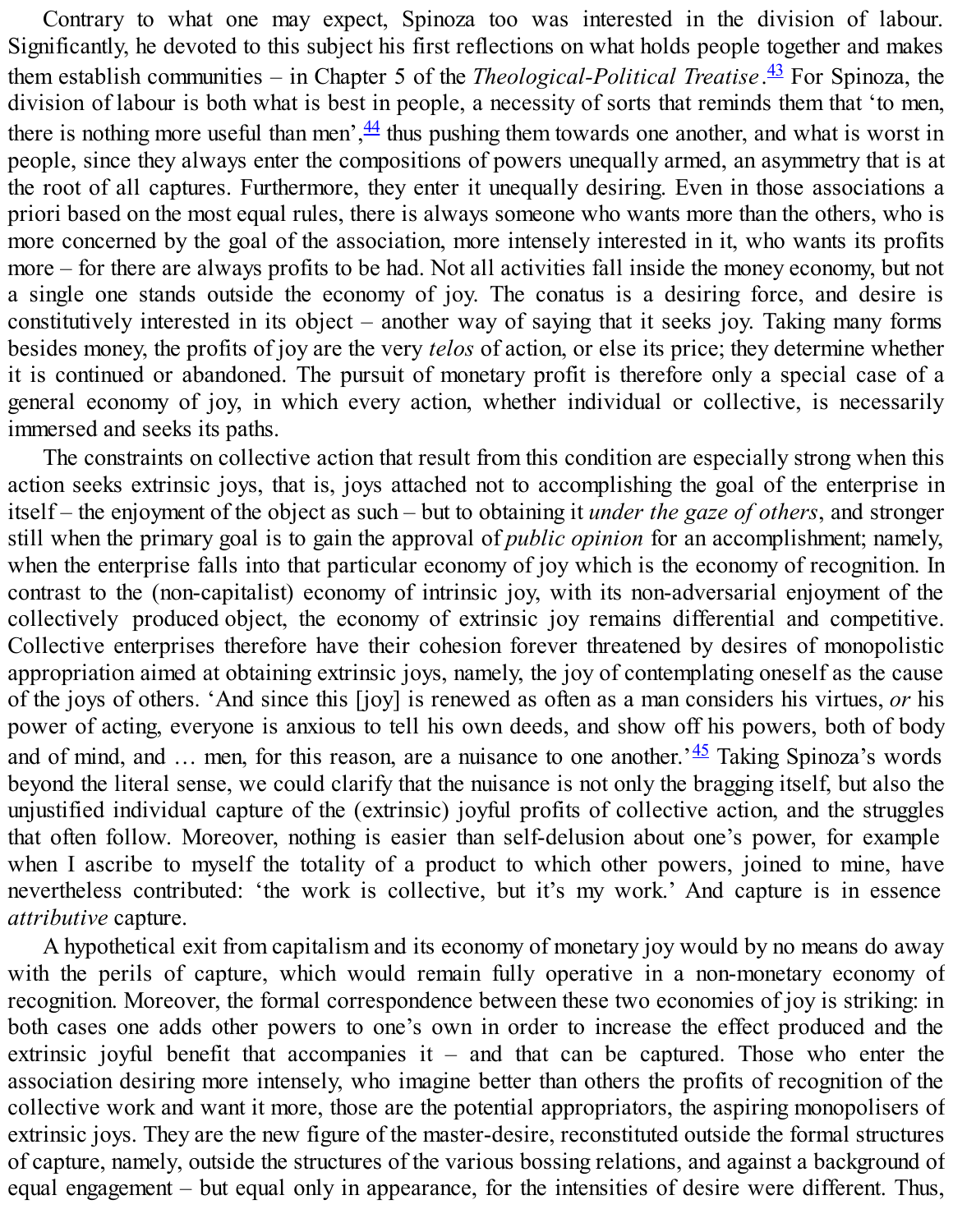even outside the social relations that formally institute capture, the dynamics of passionate interests is sufficiently powerful to recreate that which the association wanted to avoid. And every association faces the permanent risk of having a member who offers 'to take matters in hand', a statement that should cause alarm to fellow members, for it must be read literally as a notice of pronation, namely, of an intention to monopolise and take everything for oneself, the intention of an appropriating desire that is bound to mutate quickly into a commanding desire.

<span id="page-83-2"></span><span id="page-83-1"></span><span id="page-83-0"></span>Having begun this book with a Kantian parenthesis, the maxim that prohibits reducing people to the status of means, we could end in the same way and ask what, in these matters of capture and liberation, 'we are allowed to hope for'. It is a question for which we should want an unvarnished answer: every disappointment is proportional to the hopes that preceded it, and it would be an understatement to say that the idea of communism, or the idea of breaking with capitalism, was full of hope. It is also a way of not losing sight of that hard intellectual virtue of materialism that Althusser defined as 'no longer fooling oneself'.<sup>[46](#page-87-19)</sup> Spinoza already gave his own version when he asked his readers to take people 'as they are' and not 'as they themselves would like them to be'.<sup>[47](#page-87-20)</sup> The writer on politics who fails to take this precaution is condemned to produce nothing but 'a chimera, or [something that] might have been formed in Utopia, or in that golden age of the poets when, to be sure, there was least need for it'. $\frac{48}{10}$  $\frac{48}{10}$  $\frac{48}{10}$  The meaning of this warning is as clear as can be: as much as capitalism, but in a totally different way, communism too must contend with desire and its passions, namely, with the 'force of the affects' responsible, not for the local oddities of voluntary servitude, but for the permanence of universal 'human servitude'.  $\frac{49}{1}$  $\frac{49}{1}$  $\frac{49}{1}$  Almost negatively, as its real condition of possibility seems so far away from us, it is again Spinoza who gives us perhaps the definition of true communism: passionate exploitation comes to an end when people know how to guide their common desires – and form enterprises, but communist ones – towards goals that are no longer subject to unilateral capture; namely, when they understand that the truly good is what one must wish for others to possess at the same time as oneself. This is for example the case with reason, that all must want the greatest possible number to possess, since 'insofar as men live according to the guidance of reason, they are most useful to man'.<sup>[50](#page-87-23)</sup> But this redirection of desire and this understanding of things are precisely the goal of Spinoza's *Ethics*, and he does not hide that 'the way [is] very hard.' [51](#page-87-24)

#### <span id="page-83-5"></span><span id="page-83-4"></span><span id="page-83-3"></span>'A HUMAN LIFE'

<span id="page-83-6"></span>This is in fact an understatement, since it assumes people are not in the grip of the passions, but guided by reason. *Ex ductu rationis*, people know that they must unrestrictedly want for others the joys they seek for themselves, and 'want nothing for themselves which they do not desire for other[s]'.<sup>[52](#page-87-25)</sup> But this is indeed the highest formula of communism, resting on the generalised nonrivalry of the (true) goods, which can therefore be genuinely produced and enjoyed in common, namely, rid of the capturing efforts of individual desires that the passionate life otherwise keeps recreating. Only non-rivalry really saves us from the figure of the master-desire. But it requires people living lives guided by reason, and this is not a minor presupposition. The overthrow of capitalism is not in itself enough to satisfy it. For if capitalism's social structures take capture to the extreme, they largely draw on the resources of the passionate life that pre-existed it – and that will survive it. Seeing how it is generated endogenously in situations a priori designed to avoid it, one could almost come to the conclusion that the *formal structure of capture* must have something like its own conatus. One might say less allusively that it is a very strong attractor of the passionate life, as demonstrated by those extreme cases where it falls to those who have not even asked for it (like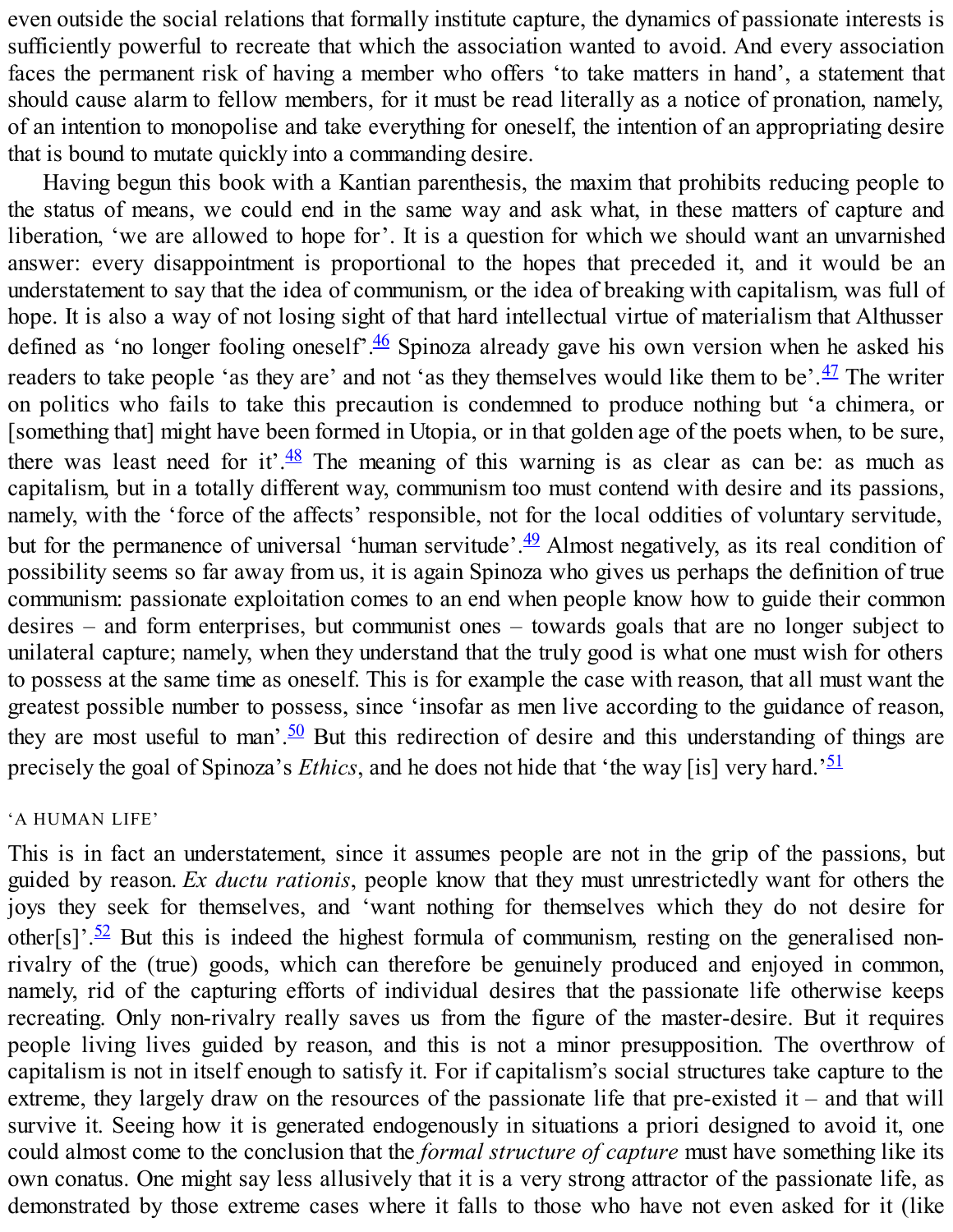<span id="page-84-0"></span>Pascal's castaway, made king by the inhabitants of the island where his ship ran aground). <sup>[53](#page-87-26)</sup> That is why true communism does not come about *immediately* just because capitalism has been (hypothetically) defeated, at least if by communism we mean the final emancipation from the figure of the master-desire.

Thus, 'the free development of each, the condition for the free development of all' is less simple an affair than Marx and Engels suggested in the *Manifesto*. The best means of saving the idea of liberation is by breaking with the idea of the final 'big night' of liberation, the apocalyptic showdown followed by the sudden and miraculous irruption of a totally different kind of human and social relations. But while human and social relations cannot become *totally* different from one day to the next, they can become different, even significantly so. For the radical disjunction between life guided by reason and life in the grip of the passions entails neither that everything pertaining to the former amounts to the same, nor that on the 'bad' side of the divide everything is undifferentiated. The servitude inherent in the passionate condition – it is indeed servitude since it is heterodetermination, attachment to external causes and things – is not in contradiction with the diversity of institutional arrangements that govern the flow of human passions, which are always already social passions for that very reason. And not all arrangements are equal. Shaped in diverse ways by different structures and institutions, passions interacting and entering in composition with one another determine strikingly different possibilities of power [*puissance*], desire and joy. A Commonwealth whose institutional arrangements only move subjects to function through fear, and where 'peace depends on the sluggishness of its subjects, that are led about like sheep, to learn but slavery, may more properly be called a solitude than a commonwealth'.  $\frac{54}{1}$  $\frac{54}{1}$  $\frac{54}{1}$  The yoke of sad affects is no less a yoke than that of joyful affects, but it is, well, sad – which is quite a difference. Nor is it the same form of life. For subjects who are led by fear are riveted, individually and collectively, to the lowest level of power, and the contrast between a multitude led by hope more than by fear and a multitude primarily subdued by fear is immediately recognisable: 'the former aims at making use of life, the latter but at escaping death.<sup>[55](#page-87-28)</sup> This is then the ground for drawing up a hierarchy of the different regimes of the collective passionate life: not by loosening passions' servitude, but according to the difference in how the interplay of their institutional expressions empowers individuals and allows them to rejoice. 'When, then, we call that dominion best, where men pass their lives in unity, I understand a human life, defined not by mere circulation of the blood, and other qualities common to all animals, but above all by reason, the true excellence and life of the mind.<sup>[56](#page-87-29)</sup>

<span id="page-84-5"></span><span id="page-84-4"></span><span id="page-84-3"></span><span id="page-84-2"></span><span id="page-84-1"></span>The end of the social relations of capitalism does not mean the end of our passionate servitude. It does not by itself free us from the disorderly violence of desire and the efforts of power. It is perhaps on this precise point that the Spinozist realism of the passions is most useful to the Marxian utopia: as a sobering-up. The extinction of politics by the final dissolution of classes and the conflict between them, transcending all antagonisms by the victory of the working class, that non-class without any class interest, are post-political phantasmagoria, perhaps Marx's deepest anthropological error, [57](#page-87-30) which consists in dreaming of a final eradication of violence – when there is no horizon except the search for the least destructive ways of organising it. Spinoza makes the point that if all people were wise, namely, led by reason, they would need neither laws nor political institutions. But wise is precisely what they are not, which is why they have no choice but to take into consideration the passionate movements of the conatus, which, of itself, 'is not opposed to strifes, hatred, anger, treachery, or, in general, anything that appetite suggests.'<sup>[58](#page-87-31)</sup> Neither the recommune nor transcending capitalism liberates us from this element of violence, nor does it exempt us from reinventing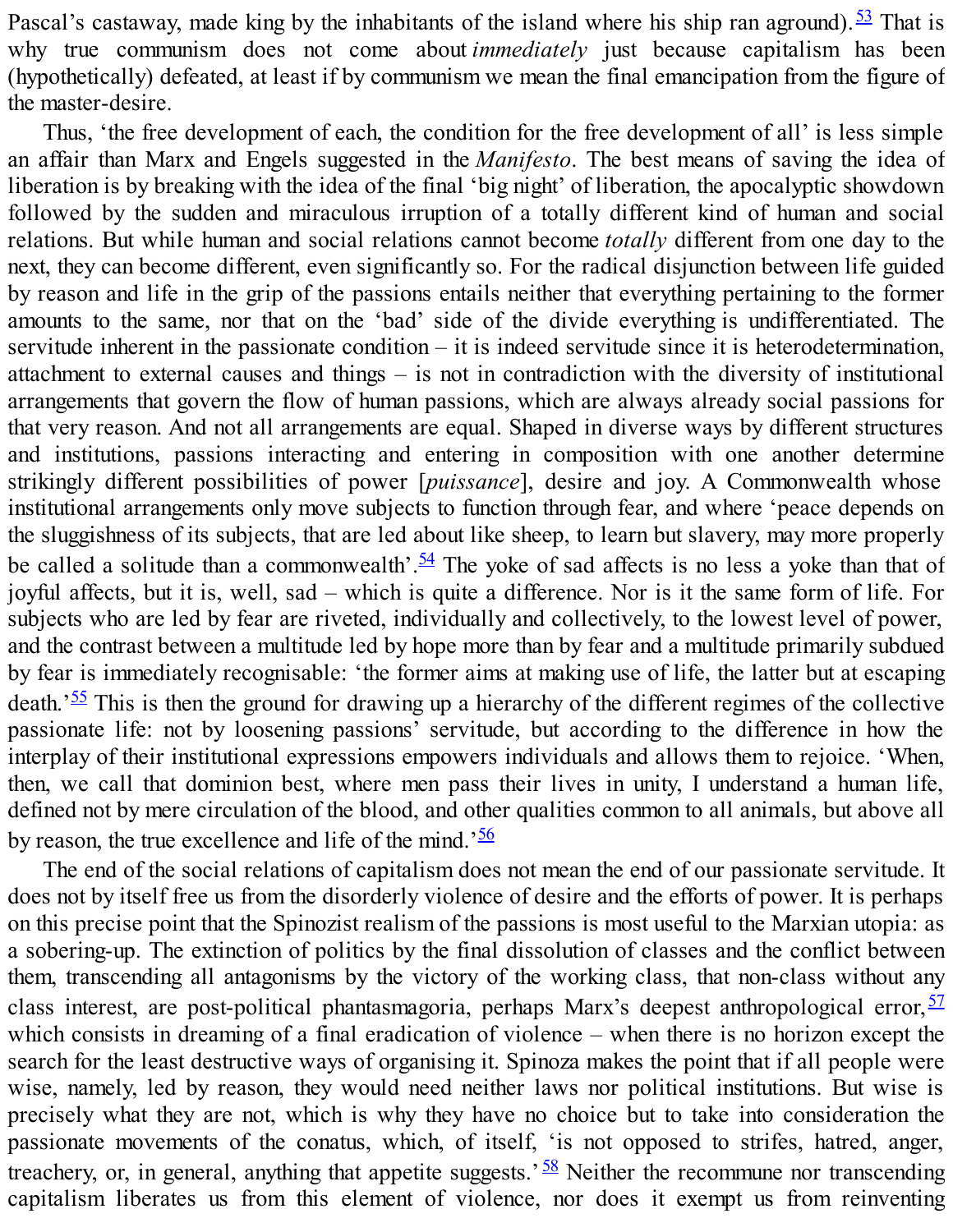institutional regulations for it. That is why, if we use the word to mean radical liberation, we must recognise that communism is a long patience, a continuous effort, and perhaps only, to speak again like Kant, a regulative idea. Let us not even mention, in keeping with the illusions of subjectivity, a liberation in the sense of the sovereignty of a perfectly autonomous ego. Passionate exo-determination is our irremissible condition. Let us also not dream of the final abolition of relations of dependence. It is impossible for the interest of one to never have to pass through another, and that no effect of domination would follow: love-interests, whether in erotic form or that of the desire for recognition, pass by their very nature through chosen others, individual or collective. These desires-interests, the very expression of the amorous logic of the conatus and of its passionate servitude, imperiously and at times violently cut a path for themselves, and neither transformations in the forms of ownership nor the generalisation of associative relations could fully disarm them. If true communism consists in living *ex ductu rationis*, it is better to recognise that it is a horizon and forego early the illusions of the radiant society.

<span id="page-85-2"></span><span id="page-85-1"></span><span id="page-85-0"></span>But to forego the *telos* is not to forego every progress that can take place in its direction. Any reconfiguration of the regime of passions that has the effect of pushing the figure of capture a little further away is worthwhile. What arrangements of our collective life maximise the effectuations of our powers of acting and our powers of thinking? This is exactly the question posed by the *Political Treatise*, which is in this sense the first realist *manifesto*, not of the communist party, but of communist life, for another name for the communist life could be radical democracy. This question runs through the whole of the *Treatise*, most often in what is left unsaid, or if one prefers, implicitly. Yet it is unmistakably present since Spinoza always leads the facts of power [*pouvoir*], namely, the facts of capture, back to the immanent power [*puissance*] of the multitude. There is no *potestas* that does not emanate from *potentia* (*multitudinis*) [59](#page-87-32) – but in the form of hijacking and to the advantage of the most powerful of master-desires, the desire of the sovereign. However, of all these regimes, only democracy organises the reunion of the multitude with its own power. <sup>[60](#page-87-33)</sup> I pass, at length, to the third and perfectly absolute dominion, which we call democracy.<sup>'[61](#page-87-34)</sup> Thus begins the eleventh chapter of the *Political Treatise*, an unfinished chapter that is left for us as a sort of opening, at once opaque and vertiginous: *omino absolutum imperium*. Spinoza is not in the habit of using words carelessly, and we sense already that the promise of the 'perfectly absolute dominion' is none other than that of the multitude regaining its sovereignty. The unfinished *Treatise* leaves us the task of discovering the conditions and inventing the ways of this second coming of sovereignty, in other words, to rediscover, in order to finally give it residence in time, that 'original' flash-moment, fictional of course, but conceptually meaningful, when the multitude manifested its sovereign power – before being immediately dispossessed by the operation of all the mechanisms of capture and the constitution of the vertical structures of power. Below the primary master-desire, that of the sovereign, other master-desires have blossomed, reproducing the sovereign's capturing gesture, favoured by the entirety of social structures, to say nothing of the spontaneous dynamics of the passionate life. It is evidently progress that, mediated by the effects of epithumogenic efforts, the iron fists of brute coercion and of the various bossing enslavements have mutated into joyful subjections. But it is a second-order progress within sameness – the sameness of the master-desire and of capture, which is also the sameness of passionate exploitation. For, despite all the joyful attire that it strives to don for the purpose of maximising its own effectiveness, passionate exploitation is by nature the fixation of the enlistees' power of acting onto the goals and intermediate objectives assigned it by the masterdesire, and therefore is a relative disempowerment. To liberate individuals from the custody, sad or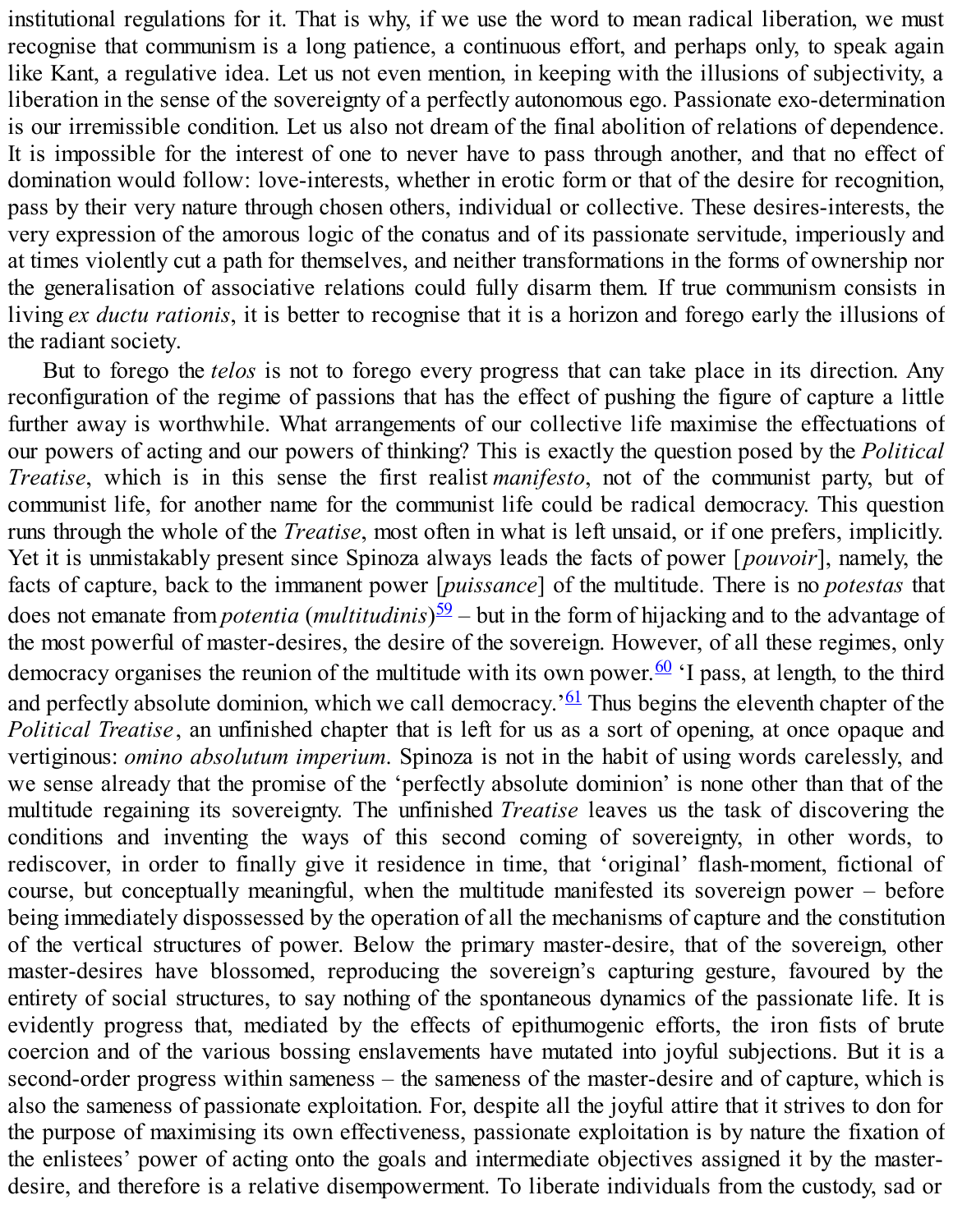joyful, of the master-desire, to the extent possible and even if final liberation is only a horizon, is not only to do away with the asymmetries of the capture and their retinue of dominations, but also to reopen the spectrum of possibilities for the effectuations of their power.

<span id="page-86-10"></span>Since we are doomed to exo-determination, there is no possibility of being outside alienation. But it does not follow that all forms of alienation are equal. Some present individuals with wider latitudes for desiring and enjoying, releasing them from the fixed ideas of the master-desires that other forms compel them to live under. The common life is not a choice that people are free to reject. The endogenous forces of their passionate lives lead them to it necessarily, beginning with the requisites for reproducing their material lives.  $\frac{62}{2}$  $\frac{62}{2}$  $\frac{62}{2}$  But the relations that govern the organisation of this common life are neither written in advance nor given for all eternity, and it is thus permitted to prefer some over others. Their invention and production inside the real of history is the unpredictable effect of the dynamics of collective affective life – also known as politics. If the idea has meaning, progress can only be the enrichment of life in joyful affects, and particularly in those that widen the field of possibilities for the effectuations of our power and lead them to direct themselves towards 'the real good', by which 'I understand a human life'.

 $\overline{\phantom{a}}$ 

[7](#page-63-0) Blaise Pascal, 'First Discourse', in 'Three Discourses on the Condition of the Great', trans. Samuel Webb, [marxists.org.](http://marxists.org)

[8](#page-63-1) *Political Treatise*, VII, 27.

[9](#page-64-0) *Ethics*, II, Definition 6.

[10](#page-64-1) 'We neither strive for, nor will, neither want, nor desire anything because we judge it to be good; on the contrary, we judge something to be good because we strive for it, will it, want it, and desire it.' *Ethics*, III, 9, Scholium.

[11](#page-64-2) Émile Durkheim, 'Value Judgements and Judgments of Reality', in *Sociology and Philosophy*, Routledge, 2010.

[13](#page-65-0) Pronation is the posture of the hand, knuckles facing forward, in the motion of grabbing, a technical term used by the author to describe the naked attitude of the conatus as the gesture of grabbing something. See Lordon, *L'intérêt souverain*. [Trans.]

[14](#page-68-0) See especially Pierre-Michel Menger, *Portrait de l'artiste en travailleur. Métamorphoses du capitalisme*, Seuil, 2006.

[15](#page-69-0) Luc Boltanski and Eve Chiapello, *The New Spirit of Capitalism*, Verso, 2007.

[16](#page-70-0) Jacques Rancière, *Disagreement: Politics and Philosophy*, University of Minnesota Press, 2004.

<span id="page-86-1"></span><span id="page-86-0"></span>[17](#page-72-0) Étienne Balibar, *Spinoza and Politics*, Verso, 2008, p. 98.

[18](#page-72-1) A reference to the original title of Jacques Rancière's book, in which he rereads working-class archives of the nineteenth century and reports the experience of those workers who appropriated for themselves the practices of literary and poetic writing and the high culture from which all social mechanisms worked to exclude them. See Rancière, *The Nights of Labor: The Workers' Dream in Nineteenth-Century France*, trans. John Drury, Temple University Press, 1989.

<span id="page-86-2"></span>[19](#page-72-2) Frédéric Lordon, *La crise de trop. Reconstruction d'un monde failli*, Fayard, 2009.

<span id="page-86-3"></span>[20](#page-73-0) Antoine Artous, *Travail et émancipation sociale. Marx et le travail*, Éditions Syllepse, 2003.

<span id="page-86-4"></span>[21](#page-73-1) Moishe Postone, *Time, Labor, and Social Domination: A Reinterpretation of Marx's Critical Theory* , Cambridge University Press, 1996.

<span id="page-86-5"></span>[22](#page-73-2) Artous, *Travail*, Chapters 1–3.

<span id="page-86-7"></span><span id="page-86-6"></span>[23](#page-73-3) Marx and Engels, 'The German Ideology', p. 57.

[24](#page-74-0) F. W. J. Schelling, 'Du Moi comme principe de la philosophie', in *Premiers écrits*, PUF, 1987. Cited in Franck Fischbach, *Sans objet. Capitalisme, subjectivité, aliénation*, Vrin, 2009, p. 67.

<span id="page-86-8"></span>[25](#page-75-0) On this see Lordon, 'L'empire des institutions' and 'La puissance des institutions'.

<span id="page-86-9"></span>[26](#page-75-1) *Ethics*, III, 37, Demonstration.

[<sup>1</sup>](#page-61-0) Incidentally, symbolic violence is far from being limited to joyful affects, and its effects of classification, interdiction and belittlement can also produce sad affects (for example, of embarrassment or social shame).

[<sup>2</sup>](#page-61-1) *Ethics*, IV, 38.

[<sup>3</sup>](#page-62-0) *Ethics*, III, Definition 28.

 $\overline{4}$  $\overline{4}$  $\overline{4}$  Ibid., III, 31.

[<sup>5</sup>](#page-62-2) Ibid., Scholium.

[<sup>6</sup>](#page-62-3) *Political Treatise*, VII, 27.

[<sup>12</sup>](#page-64-3) On this subject, see Frédéric Lordon, 'La légitimité n'existe pas. Éléments pour une théorie des institutions', *Cahiers d'Économie Politique* 53 (2007).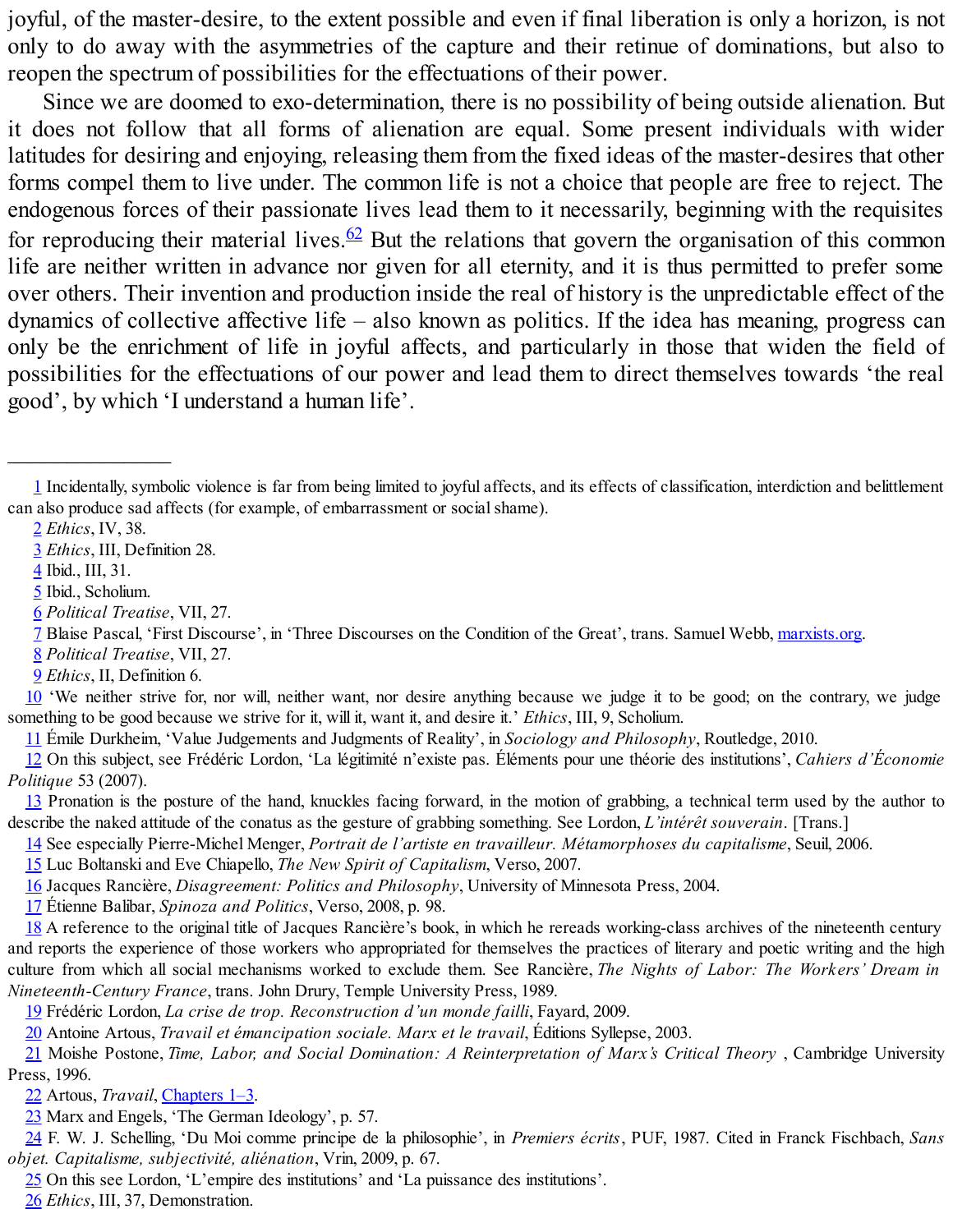<span id="page-87-0"></span>See Christian Rouaud, *Les Lip. L'imagination au pouvoir*, DVD, Les Films du Paradoxe, 2007.

<span id="page-87-1"></span> Sévérac, *Le devenir actif chez Spinoza*; see also his 'Le devenir actif du corps affectif',*Astérion* 3 (September 2005), [asterion.revues.org.](http://asterion.revues.org)

<span id="page-87-2"></span> It would be inaccurate to say that it 'becomes the full extent of what it can,' as that would suggest a movement from a weak or zero degree of achievement to full achievement.

<span id="page-87-3"></span>Zourabichvili, *Spinoza*.

<span id="page-87-4"></span>'The striving by which each thing strives to persevere in its being is nothing but the actual essence of the thing.' *Ethics*, III, 7.

<span id="page-87-5"></span> 'The force of any passion, or affect, can surpass the other actions, or power, of a man, so that the affect stubbornly clings to the man.' *Ethics*, IV, 6.

<span id="page-87-6"></span>Sévérac, *Le devenir actif chez Spinoza*, Chapter 4, 'Une théorie de l'occupation de l'esprit'.

<span id="page-87-7"></span>*Ethics*, IV, 38.

<span id="page-87-8"></span>Ibid., IV, 45, Corollary 2, Scholium.

<span id="page-87-9"></span>François Ruffin, *La guerre des classes*, Fayard, 2008.

<span id="page-87-10"></span>A term borrowed from Duménil and Lévy, *Économie marxiste du capitalisme*.

<span id="page-87-11"></span>*Political Treatise*, I, 4.

<span id="page-87-12"></span> This without taking into account more recent developments that actually tend toward 'de-waging' bosses by raising the elements of financial fortune (stock-options) in remuneration, thus making them more and more shareholder-managers (and not employee-managers).

<span id="page-87-13"></span>Paraphrasing *Political Treatise*, VI, 1.

<span id="page-87-14"></span>See for example Michel Dobry, *Sociologie des crises politiques*, Presses de Sciences-Po, 1992.

<span id="page-87-15"></span>Notably in Chapters 14 and 15 of Book I.

<span id="page-87-16"></span> Benedictus de Spinoza, *Theological-Political Treatise* , trans. Michael Silverthorne, Cambridge University Press, 2007. We are indebted to Pierre-François Moreau for underlining that, in addition to Chapters 16 and 17 explicitly devoted to 'contract', Chapter 5 offers an outline of an alternative constitutional model of the state, which is in addition endogenous. See Pierre-François Moreau, 'Les deux genèses de l'État dans le *Traité théologico-politique*', in *Spinoza, État et religion*, ENS Éditions, 2005.

<span id="page-87-17"></span>*Ethics*, IV, 18, Scholium.

<span id="page-87-18"></span>Ibid., III, 55, Scholium.

<span id="page-87-19"></span>Cited in Clément Rosset, *En ce temps-là. Notes sur Louis Althusser*, Minuit, 1992, p. 22.

<span id="page-87-20"></span>*Political Treatise*, I, 1.

<span id="page-87-21"></span>Ibid.

<span id="page-87-22"></span>The origin of the name of the fourth book of the *Ethics*.

<span id="page-87-23"></span>*Ethics*, IV, 37, Demonstration 1.

<span id="page-87-24"></span>Ibid., V, 42, Scholium.

<span id="page-87-25"></span>Ibid., IV, 18, Scholium.

<span id="page-87-26"></span>Pascal, 'First Discourse'.

<span id="page-87-27"></span> *Political Treatise* , V, 4. I take the liberty here of changing the [French] translation of Charles Ramond by restituting Charles Appuhn's 'solitude' in place of 'desert'.

<span id="page-87-28"></span>Ibid., V, 6.

<span id="page-87-29"></span>Ibid., V, 5.

<span id="page-87-30"></span>Karl Marx, *Critique of Hegel's Philosophy of Right*, Aristeus Books, 2012, p. 12.

<span id="page-87-31"></span>*Political Treatise*, II, 8.

<span id="page-87-32"></span> Matheron, *Individu et communauté*; Antonio Negri, *Savage Anomaly: The Power of Spinoza's Metaphysics and Politics*, University of Minnesota Press, 1999.

<span id="page-87-33"></span> It may seem incoherent to bring back here, after having excluded it above, the scheme of the de-separation of a body and its power. But here we are dealing with the social body, and de-separation is seen from the point of view of *the parts* in so far as they form an idea about the whole that includes them. Even though, as all bodies, the social body never does anything except what it can, no more and no less, there remains a sense in which people consider that their collective acting and its products have fallen out of their control – and want to regain a certain level of mastery.

<span id="page-87-34"></span>*Political Treatise*, XI, 1.

<span id="page-87-35"></span>*Ethics*, IV, 37, Scholia 1 and 2; *Theological-Political Treatise*, V, 7; *Political Treatise*, II, 15.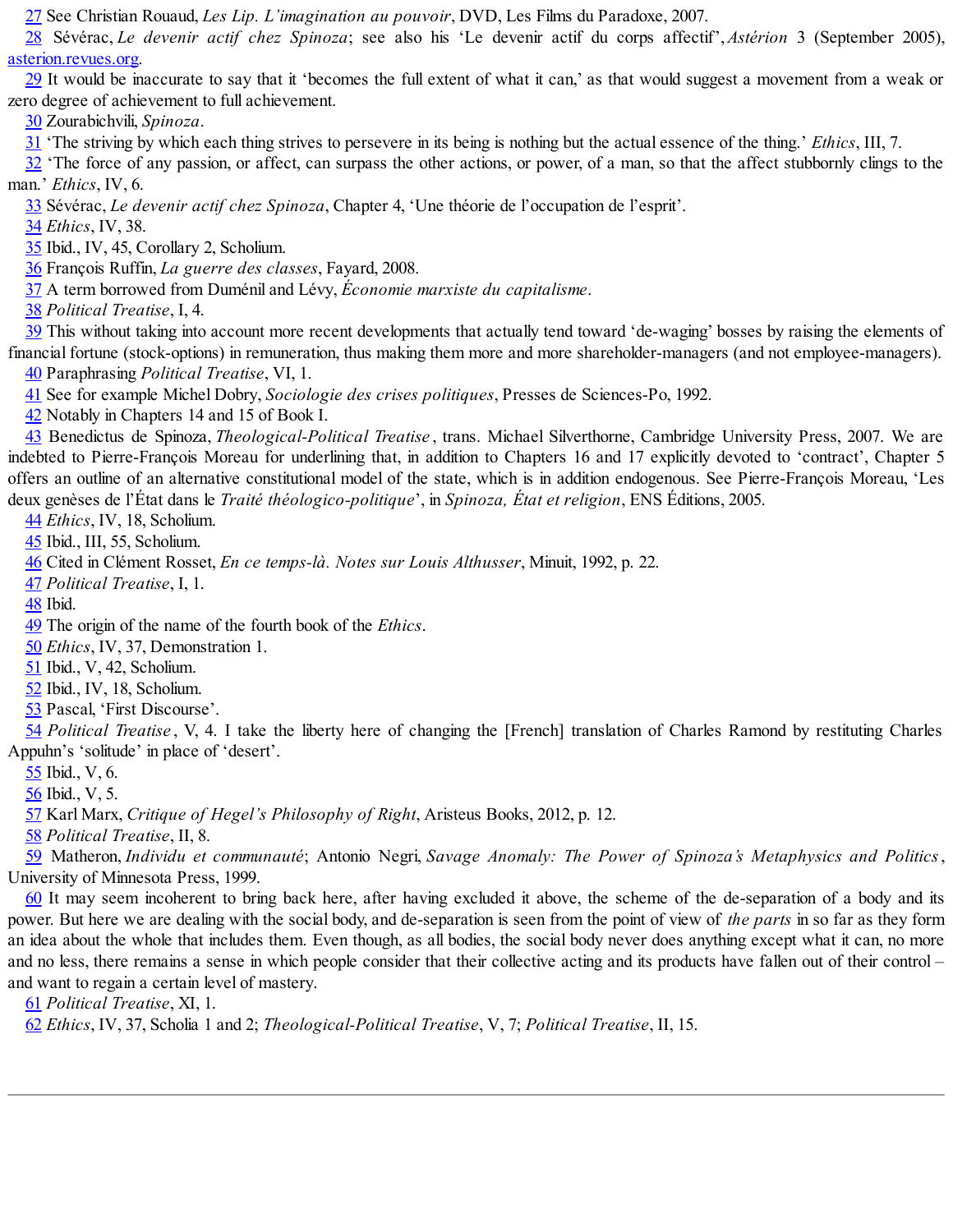# **Bibliography**

- Alis, David, '"Travail émotionnel, dissonance émotionnelle et contrefaçon de l'intimité". Vingt-cinq ans après la publication de *Managed Heart* d'Arlie R. Hochschild', in Isabelle Berrebi-Hoffmann, *Politiques de l'intime. Des utopies sociales d'hier aux mondes du travail d'aujourd'hui*, La Découverte, 2009.
- Artous, Antoine, *Travail et émancipation sociale. Marx et le travail*, Éditions Syllepse, 2003.
- Balibar, Étienne, *Spinoza and Politics*, Verso, 2008.
- Baranski, Laurence, *Le manager éclairé, pilote du changement*, Éditions d'Organisation, 2001.
- Barthes, Roland, *Camera Lucida: Reflections on Photography*, Hill and Wang, 1981, reprint 2010.
- Bidet, Jacques and Gérard Duménil, *Altermarxisme. Un autre marxisme pour un autre monde*, PUF, 2007.
- Boltanski, Luc and Eve Chiapello, *The New Spirit of Capitalism*, Verso, 2007.

Bourdieu, Pierre, *Choses dites*, Minuit, 1987.

Bove, Laurent, *La stratégie du conatus. Affirmation et résistance chez Spinoza*, Vrin, 1996.

—, '*Éthique*, partie III', in Moreau, Pierre-François and Charles Ramond (eds), *Lectures de Spinoza*, Ellipses, 2006.

- Boyer, Robert, *Regulation Theory: The State of the Art*, Routledge, 2002.
- Caillat, Gérald and Pierre Legendre, *Dominus Mundi. L'empire du management*, DVD, Idéale Audience, ARTE France.
- Camus, Albert, *Caligula and Other Plays*, trans. Justin O'Brien, Vintage, 1962.
- Cette, Gilbert, Jacques Delpla and Arnaud Sylvain, *Le partage des fruits de la croissance en France*, Rapport du CAE n° 85, La Documentation Française, 2009.
- Citton, Yves, *Mythocratie. Storytelling et imaginaire de gauche*, Éditions Amsterdam, 2010.
- Coutrot, Thomas, *L'entreprise néolibérale, nouvelle utopie capitaliste?*, La Découverte, 1998.
- Dardot, Pierre and Christian Laval, *La nouvelle raison du monde. Essai sur la société néolibérale*, La Découverte, 2009. In English translation, *The New Way of the World: On Neoliberal Society*, trans. Gregory Elliott, Verso, 2014.
- Deleuze, Gilles, *Proust and Signs*, University of Minnesota Press, 2004.

Delumeau, Jean, *L'aveu et le pardon*, Fayard, 1990.

- Damasio, Antonio, *L'Erreur de Descartes*, Odile Jacob, 1995.
- Denord, François and Antoine Schwartz, *L'Europe sociale n'aura pas lieu*, Éditions Raisons d'agir, 2009.
- Dobry, Michel, *Sociologie des crises politiques*, Presses de Sciences-Po, 1992.
- Dujarier, Marie-Anne, *L'idéal au travail*, PUF, 2006.
- Duménil, Gérard and Dominique Lévy, *Économie marxiste du capitalisme*, La Découverte, 2003.
- Durand, Jean-Pierre and Marie-Christine Le Floch (eds), *La question du consentement au travail. De la servitude volontaire à l'implication contrainte*, L'Harmattan, 2006.

Durkheim, Émile, *Sociology and Philosophy*, Routledge, 2010.

Elias, Norbert, *The Civilizing Process: Sociogenetic and Psychogenetic Investigations*, Blackwell, 2000.

- Falafil, 'Quel paradigme du don ? En clé d'intérêt ou en clé de don ? Réponse à Frédéric Lordon', in 'De l'anti-utilitarisme. Anniversaire, bilan et controverses', *Revue du MAUSS semestrielle* 27 (2006).
- Fischbach, Franck, *Sans objet. Capitalisme, subjectivité, aliénation*, Vrin, 2009.
- Foucault, Michel, 'The Subject and Power', in Hubert L. Dreyfus and Paul Rabinow, *Michel Foucault: Beyond Structuralism and Hermeneutics*, Harvester Press, 1982.
- Gasparini, William, 'Dispositif managérial et dispositions sociales au consentement. L'exemple du travail de vente d'articles de sport', in Durand and Le Floch (eds), *La question du consentement au travail*.
- Gauléjac, Vincent de, *La société malade de la gestion*, Seuil, 2004.
- Gillot, Pascale, *L'esprit, figures classiques et contemporaines*, CNRS Éditions, 2007.
- Guilhaume, Geneviève, *L'ère du coaching. Critique d'une violence euphémisée*, Syllepse, 2009.
- Hayek, Friedrich A. 'The Persistence of Constructivism in Current Thought', in *Law, Legislation and Liberty*, Routledge, 2012.
- Johnson, Simon, 'The Quiet Coup', *The Atlantic*, [thetlantic.com.doc/200905/imfadvice,](http://thetlantic.com.doc/200905/imfadvice) 2009.
- Kant, Immanuel, *Grounding of Metaphysics of Morals*, 3rd ed., trans. James W. Ellington, Hackett, 1993.
- La Boétie, Étienne de, *The Discourse of Voluntary Servitude*, Hackett, 2012.
- Levi, Primo, *Survival at Auschwitz*, Touchstone, 1995.

Aglietta, Michel and André Orléan, *La violence de la monnaie*, PUF, 1982.

<sup>———.</sup> (eds), *La monnaie souveraine*, Odile Jacob, 1998.

<sup>———.</sup> (eds) *La monnaie entre violence et confiance*, Odile Jacob, 2002.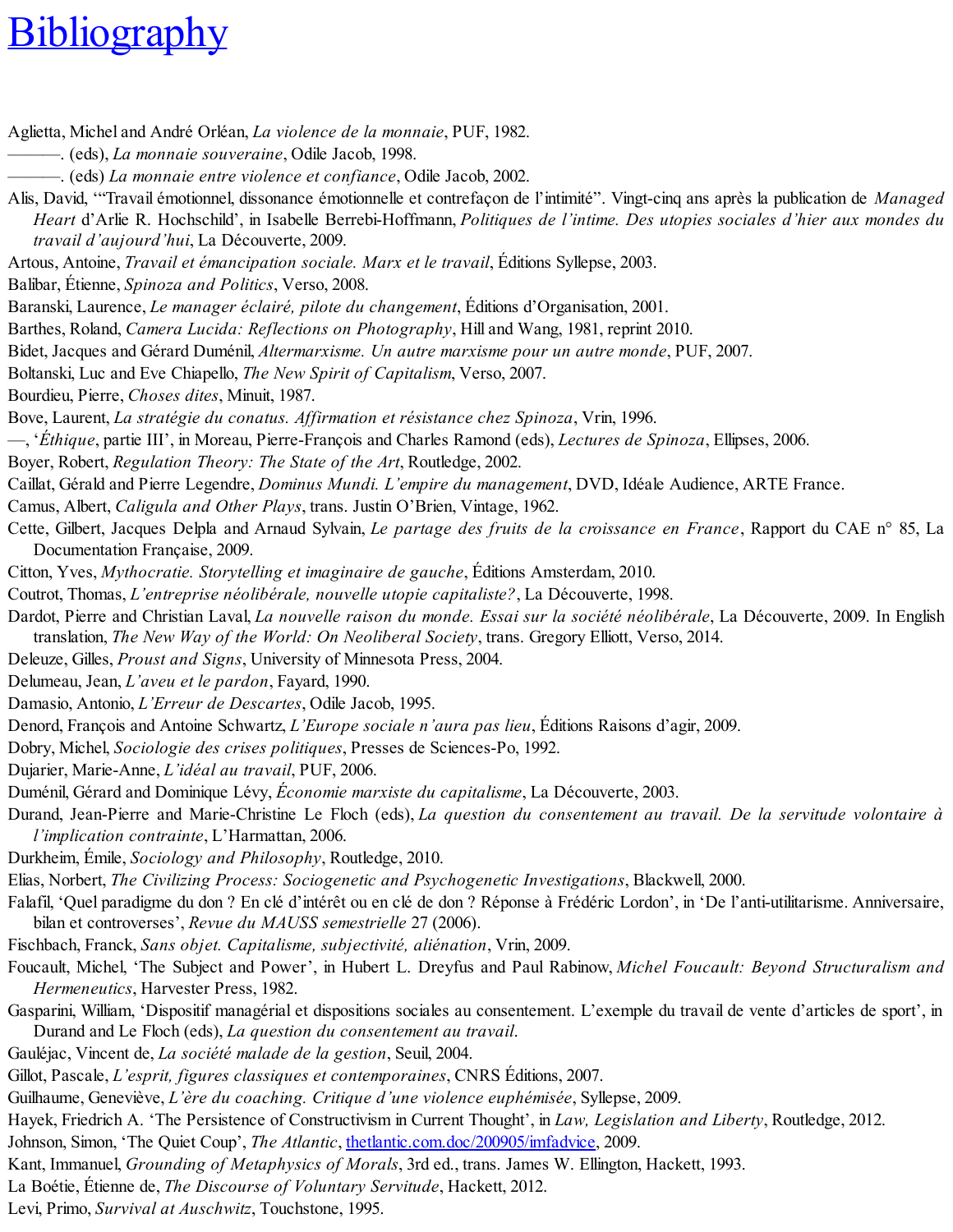Limann, Teodor, *Morts de peur. La vie de bureau*, Les empêcheurs de penser en rond, 2007. Lordon, Frédéric, *La politique du capital*, Odile Jacob, 2002

- ———. *La crise de trop. Reconstruction d'un monde failli*, Fayard, 2009.
- ———. 'Le don tel qu'il est et non qu'on voudrait qu'il fût', in 'De l'anti-utilitarisme', *Revue du MAUSS semestrielle* 27 (2006).
- ———. 'L'empire des institutions', *Revue de la Régulation* 7 (2010), [regulation.revues.org.](http://regulation.revues.org)
- ———. 'Homo passionalis æconomicus', *Actes de la Recherche en Sciences Sociales*, conference paper given at 'Economie et fabrique de la subjectivité', Association française de psychiatrie, Paris, 2010.
	- ———. *L'intérêt souverain. Essai d'anthropologie économique spinoziste*, La Découverte, 2006.

———. and André Orléan, 'Genèse de l'État et genèse de la monnaie: le modèle de la *potentia multitudinis*', in Citton, Y. and F. Lordon, Spinoza et les sciences sociales. De la puissance de la multitude à l'économie des affects, Éditions Amsterdam, 2008.

———. *Et la vertu sauvera le monde. Après la crise financière, le salut par 'L'ethique'?*, Raisons d'Agir, 2003.

- ———. 'La puissance des institutions', *Revue du MAUSS permanente* (April 2010), [journaldumauss.net](http://journaldumauss.net).
- ———. 'La légitimité n'existe pas. Éléments pour une théorie des institutions', *Cahiers d'Économie Politique* 53 (2007).
- Maître, Jacques, *L'autobiographie d'un paranoïaque*, Anthropos, 1994.
- Marx, Karl, *Capital, Volume 1: A Critique of Political Economy*, Penguin, reprint 1992.
	- ———. *Critique of Hegel's Philosophy of Right*, Aristeus Books, 2012.
- ———. and Friedrich Engels, 'The German Ideology', in *The German Ideology including Theses on Feuerbach*, Prometheus Books, 1998.
- Matheron, Alexandre, *Individu et communauté chez Spinoza*, Minuit, 1988.
- Menger, Pierre-Michel, *Portrait de l'artiste en travailleur. Métamorphoses du capitalisme*, Seuil, 2006.
- Moreau, Pierre-François, 'Les deux genèses de l'État dans le *Traité théologicopolitique*', in *Spinoza, État et religion*, ENS Éditions, 2005.
- Nagy, Piroska, *Le don des larmes au Moyen-Âge*, Albin Michel, 2000.
- Negri, Antonio, *Savage Anomaly: The Power of Spinoza's Metaphysics and Politics*, University of Minnesota Press, 1999.
- Orléan, André, 'L'individu, le marché et l'opinion: réflexions sur le capitalisme financier', *Esprit* (November 2000).
- Ould-Ahmed, Pepita, 'Monnaie des anthropologues, argent des économistes: à chacun le sien?' in E. Baumann, L. Bazin, P. Ould-Ahmed, P. Phélinas, M. Selim, R. Sobel (eds), *L'argent des anthropologues, la monnaie des économistes*, L'Harmattan, 2008.
- Pascal, Blaise, *Pensées and Other Writings*, trans. Honor Levi, Oxford University Press, 2008.
- —. 'Three Discourses on the Condition of the Great', trans. Samuel Webb, [marxists.org/reference/archive/pascal/1630](http://marxists.org/reference/archive/pascal/1630).
- Perret, Gilles, *Ma mondialisation*, DVD, Les Films du Paradoxe, 2006.

Plato, *Gorgias*, trans. Donald Zeyl, Hackett, 1986.

- Poster, Winifred, 'Who's on the Line? Indian Call Center Agents Pose as Americans for US-Outsourced Firms', *Industrial Relations* 46, n° 2 (2007).
- Postone, Moishe, *Time, Labor, and Social Domination: A Reinterpretation of Marx's Critical Theory* , Cambridge University Press, 1996.
- Prévieux, Julien, *Lettres de non-motivation*, Archon, 2000.
- Rancière, Jacques, *Disagreement: Politics and Philosophy*, University of Minnesota Press, 2004.
- ———. *The Nights of Labor: The Workers' Dream in Nineteenth-Century France* , trans. John Drury, Temple University Press, 1989.
- Rosset, Clément, *En ce temps-là. Notes sur Louis Althusser*, Minuit, 1992.
- Rouaud, Christian, *Les Lip. L'imagination au pouvoir*, DVD, Les Films du Paradoxe, 2007.
- Ruffin, François, *La guerre des classes*, Fayard, 2008.
- Sévérac, Pascal, 'Le devenir actif du corps affectif', *Astérion* 3 (September 2005), [asterion.revues.org](http://asterion.revues.org).
- ———. *Le devenir actif chez Spinoza*, Honoré Champion, 2005. Spinoza, Benedict de, *Ethics*, in *A Spinoza Reader, The Ethics and Other Works*, trans. Edwin Curley, Princeton University Press, 1994.
- ———. *On the Improvement of the Understanding, the Ethics, Correspondence*, trans. R. H. M. Elwes, Dover 1995.
- ———. *The Letters*, trans. Samuel Shirley, Hackett, 1995.
- ———. *Political Treatise*, trans. A. H. Gosset, G. Bell & Son, 1883. HTML version, [constitution.org](http://constitution.org).
- ———. *Theological-Political Treatise*, trans. Michael Silverthorne, Cambridge University Press, 2007.
- Théret, Bruno, 'La monnaie au prisme de ses crises d'hier et d'aujourd'hui', in B. Théret (ed.), *La monnaie dévoilée par ses crises*, Éditions de l'EHESS, 2007.
- Tietmeyer, Hans, *Économie sociale de marché et stabilité monétaire*, Economica, 1999.
- Viallet, Jean-Robert, *La mise à mort du travail*, DVD, Yami2 Productions, 2009.
- Vinciguerra, Lorenzo, *Spinoza et le signe. Genèse de l'imagination*, Vrin, 2005.
- Zourabichvili, François, *Spinoza, une physique de la pensée*, PUF, 2002.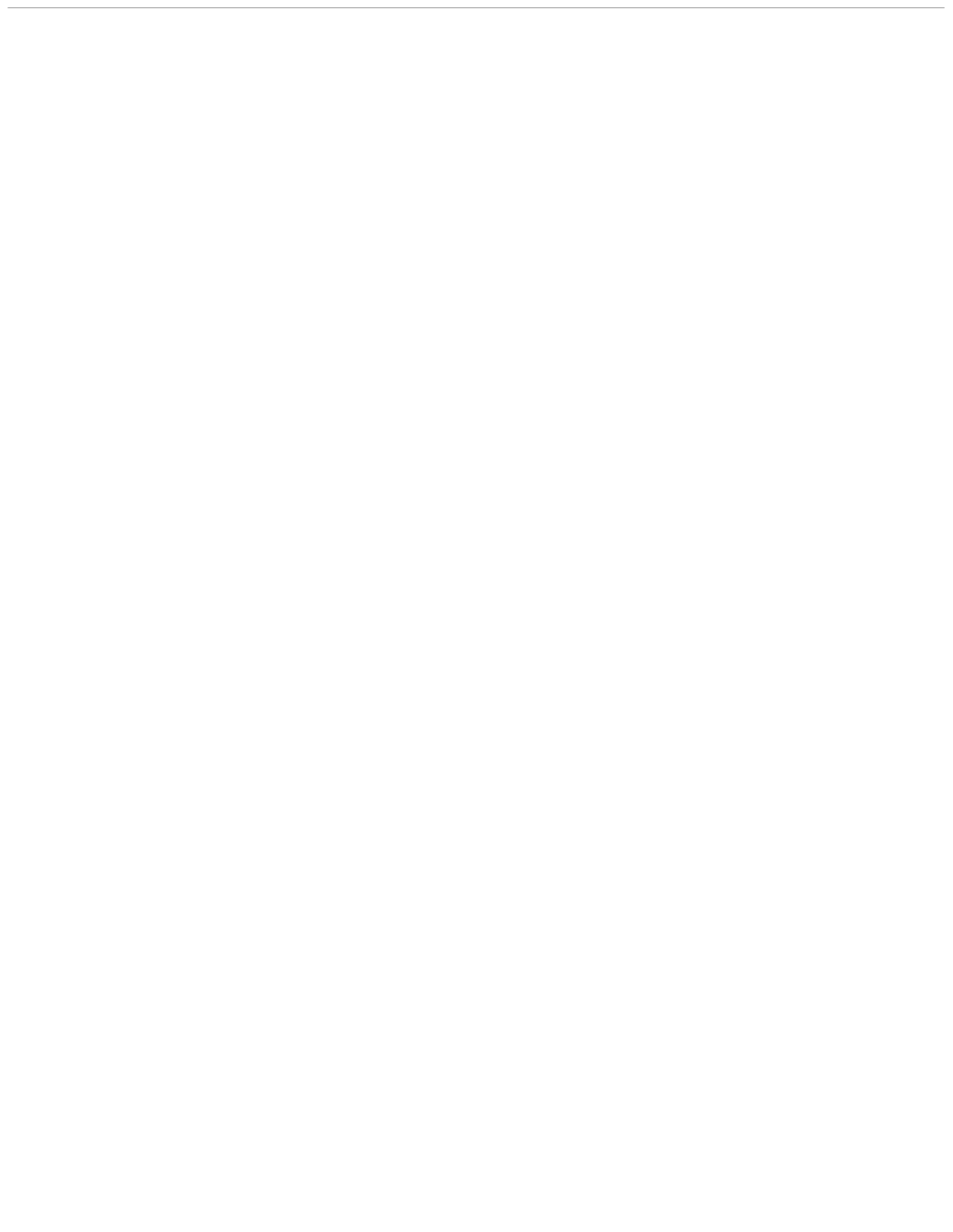## Index

acting, 26, 45, 57, 62, 69, 127, 147 alienation and, 143 auto-mobility and, 87, 103 capturing enlistees' power of, 3–4, 35, 38, 43, 49, 53, 80, 106–7, 118, 120–1, 123, 125, 133, 142, 162 conatus and,  $\frac{24-5}{5}$ , 139 Spinoza on, 66, 69, 72, 89–90, 108, 118, 145–6, 154 Aglietta, Michel, 10 alienation, 17, 29, 143, 144–5, 146, 162 commodities and,  $31-2$ ,  $33$ consent and,  $\frac{57-9}{5}$ domination and, 105–6 alignment, 73, 88, 103, 141 co-linearisation and,  $41$ ,  $101-2$ ,  $104$ enlistment as, 32–9 with master-desire, 33–7, 69–70, 97, 120–1 neoliberal quest for full, 51, 79, 124 *See also* co-linearisation Althusser, Louis, 155 *amor fati capitalistis*, 100 Arendt, Hannah, 134 artists, 123–4, 125 Artous, Antoine, 134 association. *See* memory and association associations, 125, 126, 128, 153, 154–5 authorship, 118-19 auto-mobility,  $\frac{53}{57}$ ,  $\frac{121}{-2}$ autonomy, 74, 96–7, 99 employees and,  $\frac{124}{5}$ ,  $\frac{126}{5}$ loss of, 144–5 Balibar, Étienne, 131 Barthes, Roland, 56–7 bossing, 118, 128, 161 as capturing,  $3-4$ ,  $33$ desire and, 5, 98, 154–5 exploitation and,  $120-1$ Bourdieu, Pierre, xii, 23, 50, 100 on desire, 102, 111, 112 Bove, Laurent, 14, 23, 72 Caligula, 46, 47-8 capital, 40–1, 147–8 co-linearisation and, 41, 126 labour and, 18, 40, 47, 79, 148–9 *Capital* (Marx), 152 capitalism, ix, 28, 45, 67–8, 154 collaborative relations under,  $\frac{3}{2}$ ,  $\frac{33}{45}$ ,  $\frac{45}{125}$ ,  $\frac{126}{126}$ desire and, 5, 29–30, 44, 47, 49–52, 67–8, 155–6 discontent and revolts under,  $\frac{147}{150}$ Fordist, 25, 29–30, 31, 39–40, 42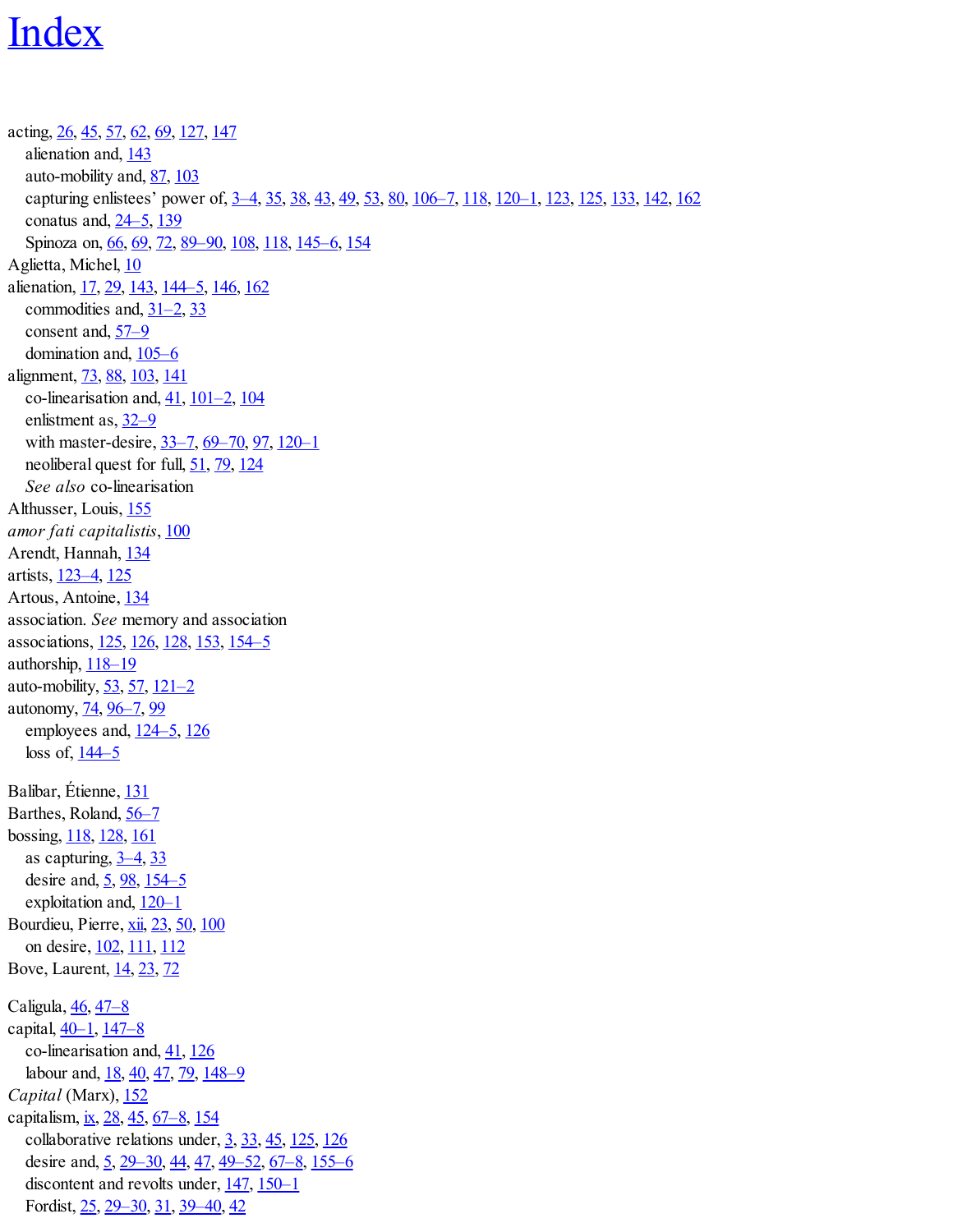lay-offs under,  $\frac{41-3}{5}$ market forces of, 95–6 money and finance in, 7, 19 neoliberalism and, xii, 37–8, 39, 41–3, 83–4, 147 replacement of, 157 totalitarianism and,  $122-3$ ,  $125-6$ capture, 3–4, 118, 154–5, 161–2 Cartesianism, 88-9 Charbonnel, Jean, 140 Church, 96, 102–3 Citton, Yves,  $\frac{76}{5}$ class, 148–51, 159 coaching, 97–9 coercion, xii, 90, 98 consent and, 63, 64, 88 co-linearisation, 70, 78, 84–5, 98, 101 capital and,  $41, 126$ hierarchy and,  $101-2$ institutions and, 103–4 joyful and sad affects of, 100–1, 118 master-desire and, **99**, **102**, **122** master-love and, 73 mobilisation and, 33–4 neoliberalism and, 53, 80, 103, 104 power and, 49, 61, 142 *See also* alignment collective action, 153–4, 161n commodities, 11, 30, 31–2, 96 communism, 122–34 desire and, 155–6, 157 division of labour and,  $130-1$ enterprises and,  $128-9$ equality and, 128, 129–30, 131 human life and, 156–7 liberation and, 134, 159–60 recommune and, 132–3 Spinoza on, 156 *Communist Manifesto* (Marx and Engels), 157, 160 competition,  $30 - 1n$ ,  $154$ capitalist, 39–40 violence and,  $26-7$ conatus, 23, 39, 45, 65, 72, 143 affects and, 61, 120, 121 desire and,  $1-2$ , 6, 15, 33–7, 72, 153 interest and,  $6, 50$ passionate movement of, 66–7, 159, 160 Spinoza on,  $1, 62n$ conditioning,  $94-5$ , 100, 107, 136 consent, xii, 53–60, 98 coercion and,  $63, 64, 88$ desire and,  $\frac{58-9}{2}$ ,  $\frac{78}{2}$ domination through, 105–9 interiority and,  $90-1$ joy and, 63, 78, 105, 108, 112 power and, 54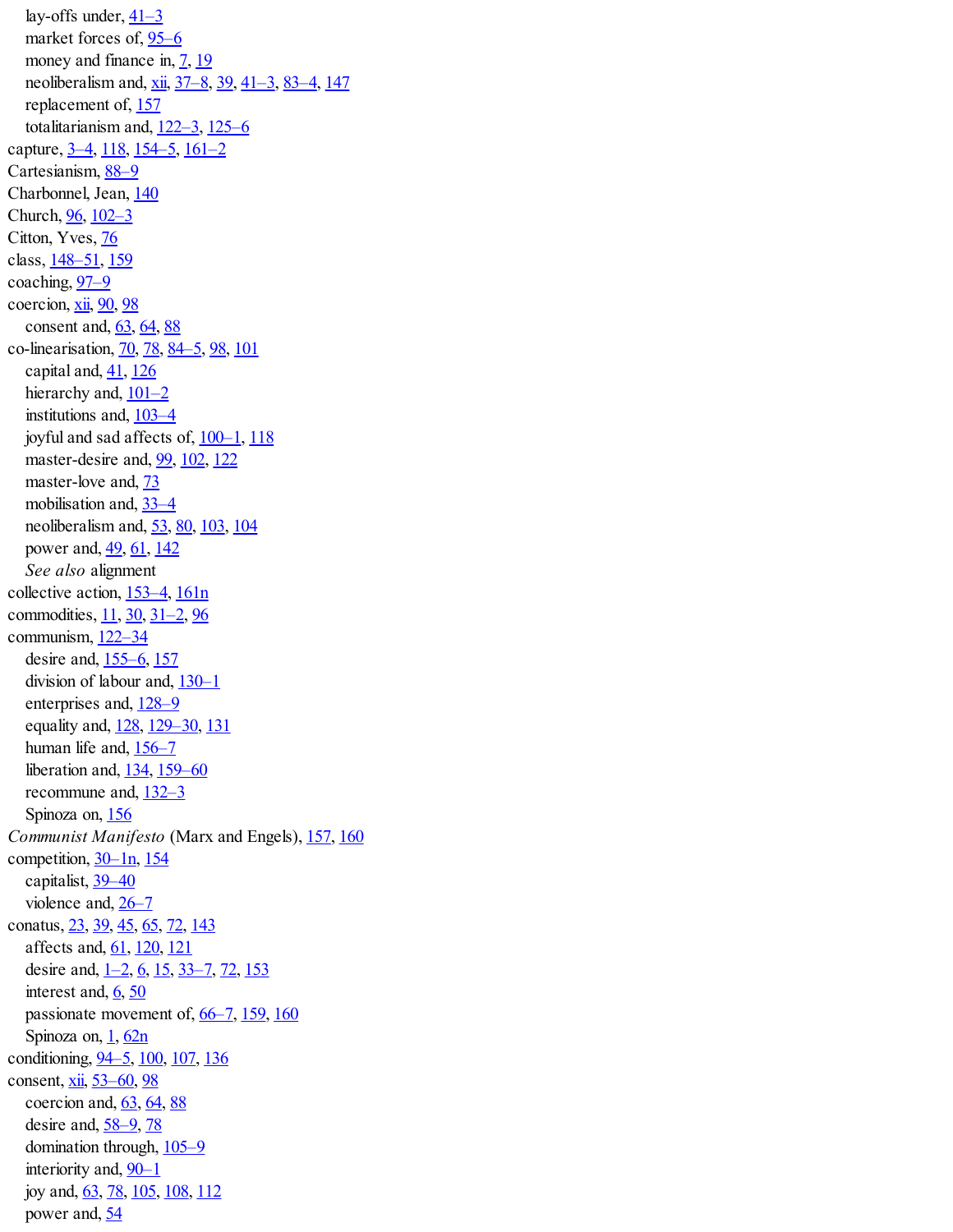Spinoza on, 55–6, 59–60, 104 constructivism, 94–7 consumption, 29, 30, 31, 33, 75 joyful affects of,  $\underline{x}i$ ,  $\underline{30-1}$ ,  $\underline{51-2}$ currency,  $9-12$ Dardot, Pierre, 80 Deleuze, Gilles, 91, 143 demands, 115–16 democracy, 132, 160, 161 dependence, 7, 18, 23, 28, 33, 107 abolition of,  $159-60$ domination and,  $18-19$ deregulation, 28, 30, 37, 42–3 Descartes, René, 88-9 desire alignment and co-linearisation of, 38–9, 69, 73, 84–8, 94, 97–8, 106–8, 112, 124 associates and, 128 association-memory and, 15–16 authenticity of, 57, 77, 83, 86, 105 autonomous and conscious, 93, 97 avoidance of evil as,  $60$ ,  $92$ ,  $118$ basal, 7–8, 18, 20–1, 28–9, 32–3 Bourdieu on, 102, 111, 112 capitalism and, 5, 29–30, 44, 47, 49–51, 52, 67–8, 155–6 commodities and, 30, 32 communism and,  $155-6$ ,  $157$ conatus and,  $1-2$ ,  $6$ ,  $15$ ,  $33-7$ ,  $72$ ,  $153$ consent and, 58–9, 78 constructivism of,  $92-7$ division of, 109–12, 118, 130, 131 domination and,  $45-6$ ,  $108-9$ ,  $110-11$ enslavement through, 13–14 fear and hope as backdrop to,  $24-5$ freedom and, 2–3 heterogeneity of, 104 heteronomy of, 14–15, 16, 92 imitation of,  $32, 109$ interest and,  $5-6$ joy and, 70, 74, 78, 98 to make others do something,  $2-4$ market, 31–2 master-desire and,  $44, 45$ money and, <u>7, 8, 10, 11, 12–13, 17–18, 28–9, 68</u> origins and causes of,  $76-7$ ,  $93$ Spinoza on, 14–15, 16, 29–30, 58–9, 64–5, 111–12 subjectivism and, 57, 77 subjects and objects of,  $22-3$ , 60, 75 of top executives, 92 value and,  $65$ ,  $114$ *See also* master-desire determinism, 135, 138, 140 discontent,  $\frac{140-1}{2}$ history as,  $146-51$ *See also* revolution and revolt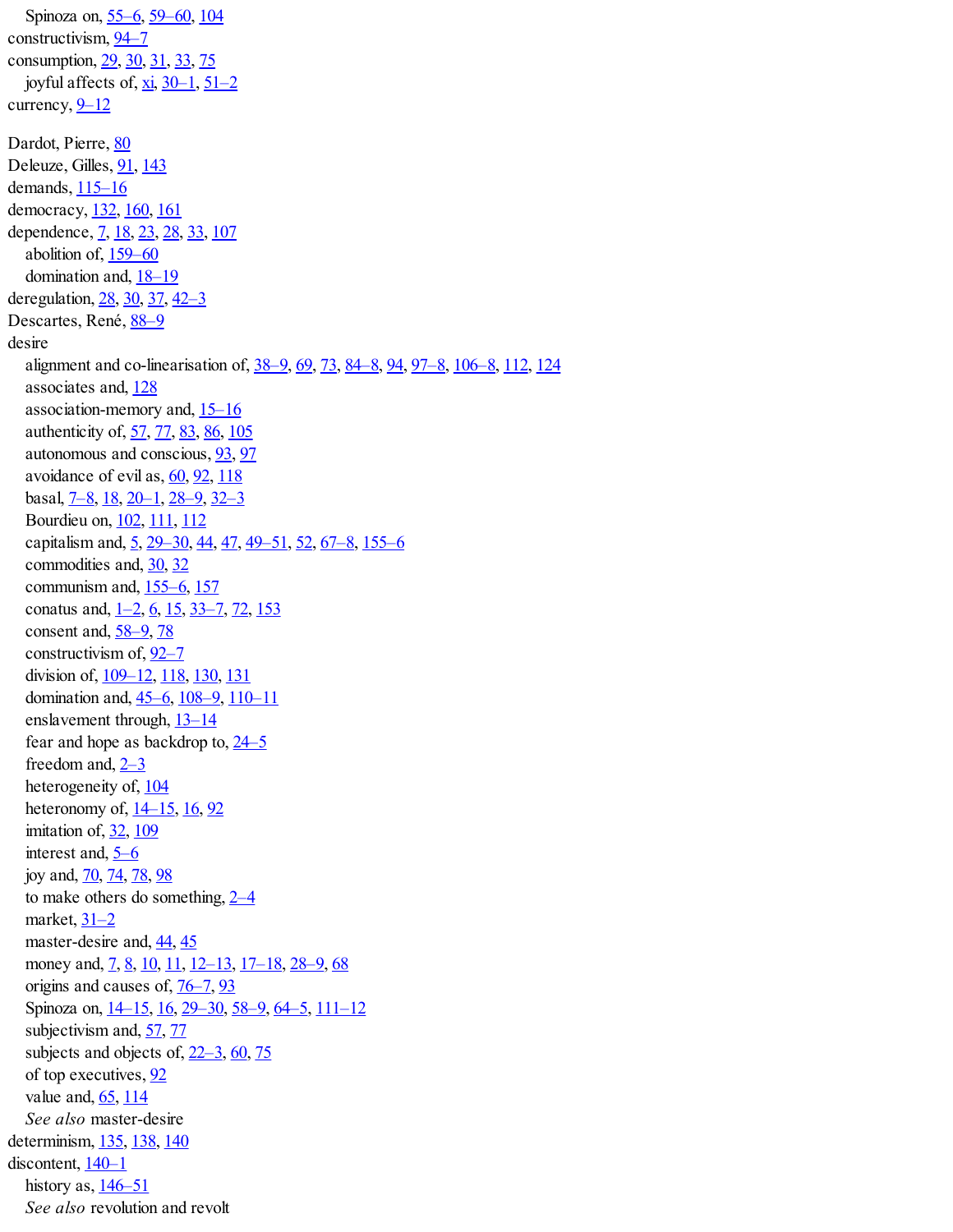division of desire, **11**, **118**, **130**, **131** division of labour, 33, 106–7, 120 communism and,  $130-1$ dependence and,  $\frac{7}{2}$ ,  $\frac{22}{2}$ division of desire and, 111 hierarchical organisation of, 21, 25, 106 Marx on, 151–2 money and, 9, 13, 29 Spinoza on,  $152-3$ domination, 21–3, 33, 41 definition of, 106 dependence and, 18–19 desire and, 45–6, 108–9, 110–11 through consent,  $105-9$ Durkheim, Émile, 64, 114 Elias, Norbert, 22 employees adaptation by,  $64$ ,  $79$ ,  $101$ auto-mobility of,  $\frac{121-2}{2}$ autonomy and,  $124-5$ ,  $126$ basal desires of, 18, 20–1, 28–9, 32–3, 101, 106 capital's control of,  $\frac{43}{79}$ ,  $\frac{79-80}{83}$ ,  $\frac{83-4}{4}$ class and,  $\frac{148-51}{2}$ consumers and,  $\chi i$ ,  $\frac{30}{20}$ crossing over to capital by, 33, 147 enlisted desire and, 12, 84–8 joyful affects of, 28, 60–1, 67, 70, 78, 118 love of master-boss by, 70–4 master-desire and, <u>x, 52, 69–70, 73–4, 107, 122</u> money and,  $\frac{8}{2}$ ,  $\frac{12}{2}$ recruitment of, 87–8 resistance to capital by, xi, 68-9, 146, 147 in service sector,  $81-4$ subordination and subjection of,  $\frac{79-80}{107}$ ,  $\frac{125}{125}$ *See also* labour employment, 103–4, 145, 148 capture and, 3 dependence and,  $\frac{7}{2}$ ,  $\frac{23}{2}$ desire and, 13–14, 24, 31, 77–8, 118 elimination of compulsion from, 129 freedom and, ix love and, **71**, **73–4** money and,  $8, 29$ neoliberal form of,  $\frac{53}{60}$ passionate situation of,  $x_i$ ,  $29$ ,  $32$ ,  $33$ ,  $51$ ,  $60-1$ ,  $148$ recognition desire and,  $\frac{71}{2}$ socialisation and,  $\frac{73}{92}$ spur of hunger and,  $32, 37, 51-2, 66$ subordination and, 21, 60, 125, 129–30 supplier relation contrasted to, 26 *See also* enlistment empowerment, <u>7, 97, 130, 131</u> Engels, Frederick, 119, 157 enlistment, 12, 28, 106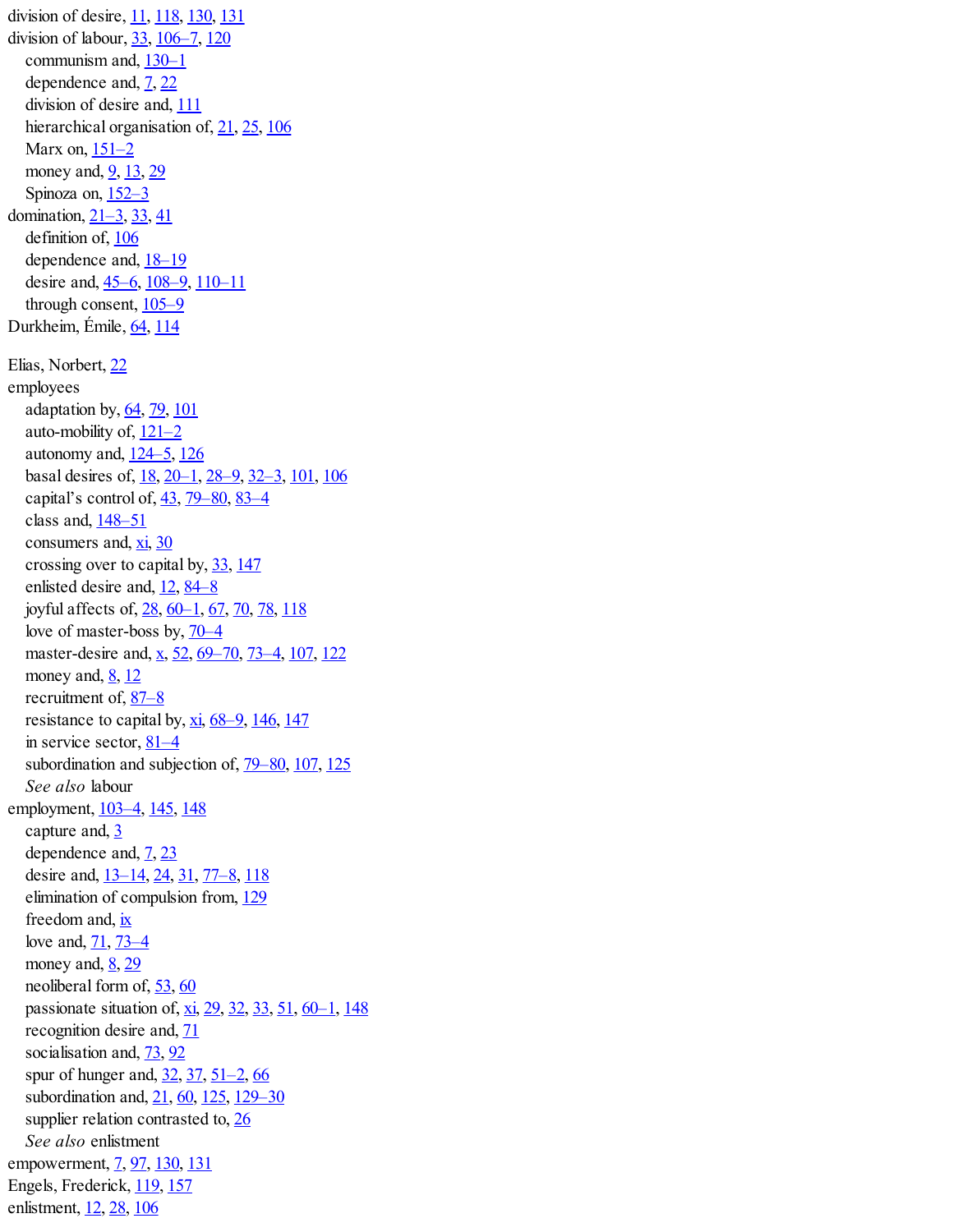alienation and, 105 as alignment, 32–9 capture and, 3–4 co-linearisation and, 33, 49 desire and, 25, 77, 84–8 neoliberal norms of, 33, 79–80 *See also* employment enslavement, ix-x, 13-14, 80, 81, 91, 161 enterprises as associations, 128 coaching and,  $\frac{97-9}{9}$ co-linearisation by, 51, 80, 101, 103-4, 118 collective, 129, 154 communism on,  $128-9$ corporate governance of, 25–8, 68 engineering of desire by, 38, 79, 112 financial capital and, 68 internal division of labour within, 33 mobilisation by,  $\frac{4}{5}$ ,  $\frac{87}{7}$ neoliberal, 37–9, 51–2, 53, 79–80, 94, 96–7, 122, 124 recommune and,  $131-3$ suppliers and,  $26-7$ *epithumè*, 49–51 equality, 63 communism and, 128, 129–30, 131 *Ethics* (Spinoza), 8, 16–17, 55–6, 71, 112 on value, 65, 66, 113–14 European Union, 30 exploitation bossing and,  $120-1$ Marxism on, 113, 116, 117 passionate, 112–22, 142, 145, 156 Extension and Thought, 88–90 fear, 47–8, 62, 94, 158 desire and, 24–5 intensification of,  $26, 39-41$ financial capital,  $\frac{43}{68}$ financing,  $19-20$ fixation, 145, 146 Fordism, 25, 29–30, 31, 39–40, 42 Foucault, Michel, 61, 97 *The 400 Blows*, 20 freedom, ix, 56, 95, 157 as to break with past,  $136-8$ free enterprise and, 2 free will, 17, 54, 59, 122–3, 138 *The German Ideology* (Marx), 152 Gillot, Pascal, 89n 'girlfriend experience,' 81–4 Giscard d'Estaing, Valéry, 140 hierarchy, 23–4, 101–2, 125, 127 division of labour and,  $21, 25, 106$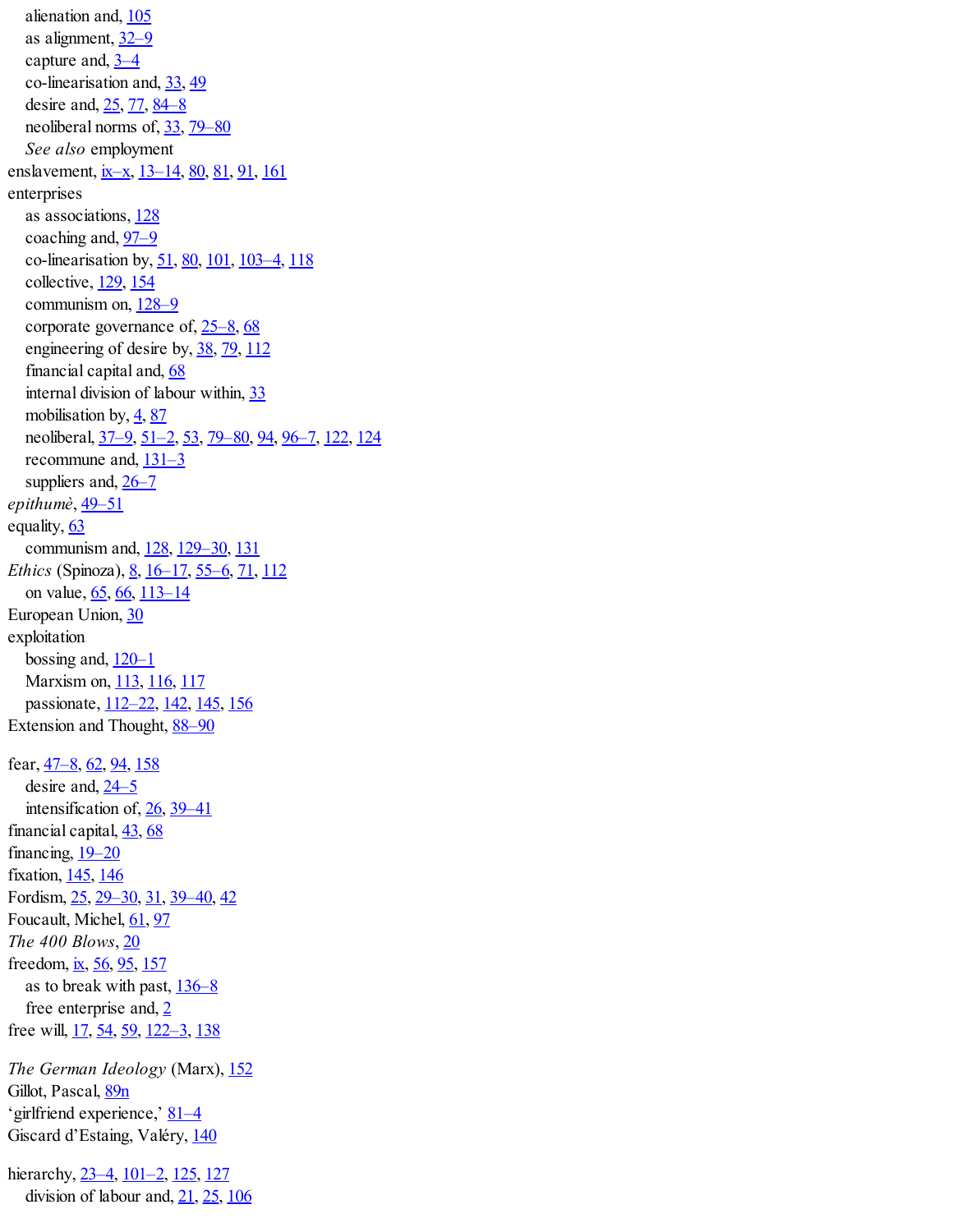history,  $146-51$ Hobbes, Thomas, 62 hope, 24, 92, 158 human life, 156–61 imaginary, 32, 49, 69, 78, 100, 122 of powerlessness, 109–12 imitation, 32, 75–6, 77 indebtedness,  $31-2$ individualism, 13, 17, 44, 55, 63, 96–7 interests, 50, 155 desire and, 5–6 enlistees', 67, 73, 80, 103, 106, 107 interiority, 55, 80, 83, 96 lack of, 88–92 joy co-linearisation and,  $100-1$ ,  $118$ conatus seeking of,  $66-7$ as concept, 29 consent and, 63, 78, 105, 108, 112 consumption and,  $\underline{\text{xi}}$ ,  $\underline{\text{30–1}}$ ,  $\underline{\text{51–2}}$ desire and, <u>70, 74, 78, 98</u> division of, 109, 119–20 domination and, 107–8, 109–10 extrinsic, 52, 153–4 intrinsic,  $51-3$ ,  $153$ love and,  $\frac{70}{71-2}$ ,  $\frac{73}{7}$ mobilisation and, 28–32 money and, 29, 30, 153, 154 obedience and, 60–4, 88 sadness and, 91, 104 Spinoza on, **72**, **154** thinking and,  $91-2$ Kant, Immanuel, ix, 155, 159 Keynes, John Maynard, 43–4 La Boétie, Étienne de,  $\underline{\text{ix}}$ ,  $\underline{13}$ ,  $\underline{17}$ ,  $\underline{21-2}$ labour, 118, 126 capital and, 18, 40, 47, 79, 148–9 labour-power and, 18, 84, 113, 148 labour theory of value,  $113$ ,  $115$ ,  $117$ Marx on, 67, 69, 84, 113, 119 surplus-value and, 19, 115, 116, 117 *See also* division of labour; work Laval, Christian, 80 lay-offs and unemployment,  $41-3$ ,  $44$ ,  $45$ ,  $47$ Lenin, V. I., 152 Levi, Primo, 67 liquidity,  $43-5$ ,  $46-7$ ,  $68$ love, <u>62, 71, 72, 73, 95</u> of the master,  $\frac{70-4}{4}$ 

servitude and,  $21-2$ 

management,  $x$ i–xii, 42, 147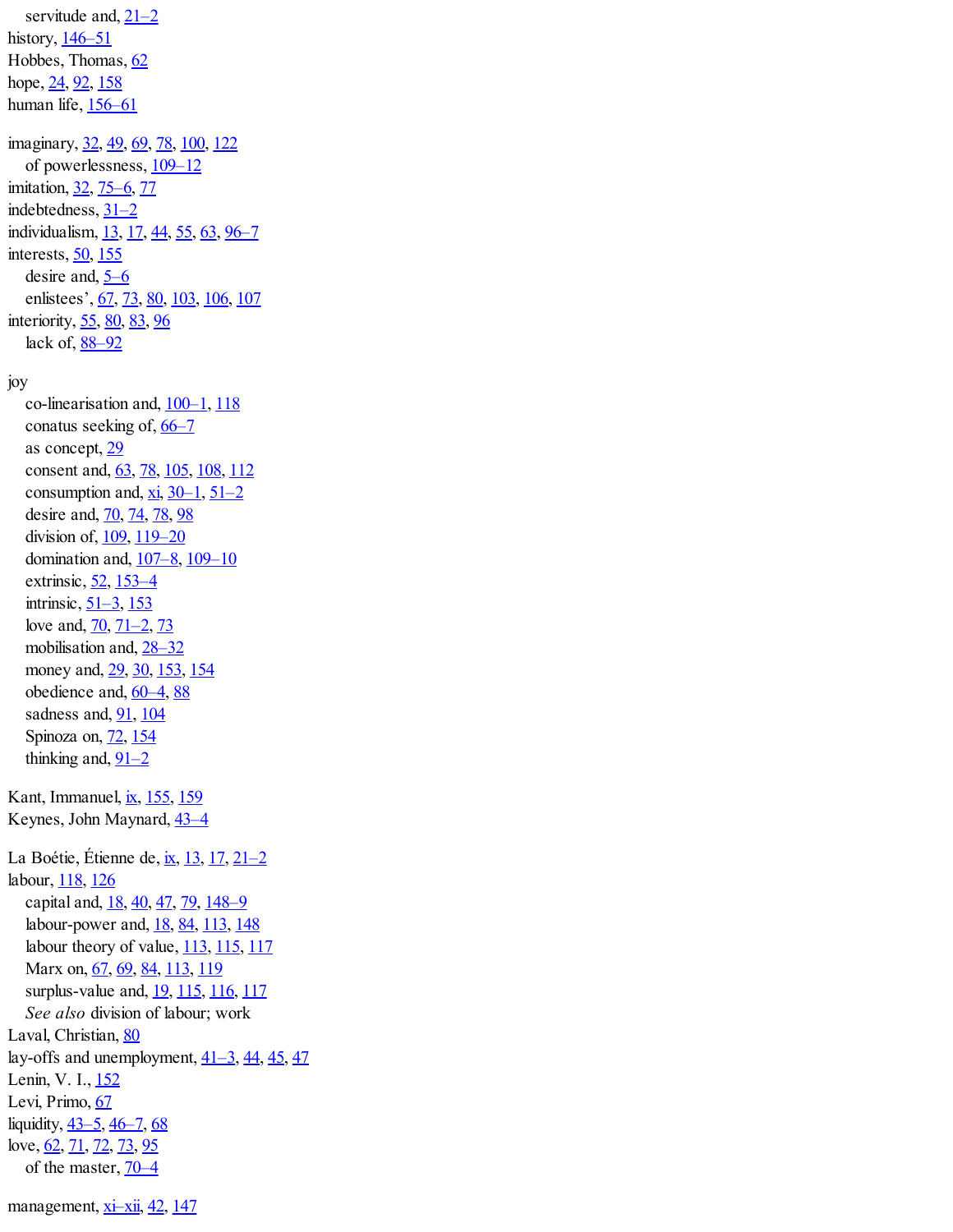Marx, Karl, and Marxism, 7, 12, 32–3, 96, 159 on alienation, xiii, 143 on class struggle and revolt, xi, 146, 147 on crossing over to capital, 33, 147 on division of labour,  $151-2$ on exploitation, xii, 113, 120 on labour and labour-power, 67, 84, 119 labour theory of value of, 113, 115, 116 on liberation of work, 134, 157 Spinoza and, x-xi, xiii, 113, 148 on surplus-value, 115, 116, 117, 120 master-desire, 52, 74, 82, 88, 105, 118, 119, 127, 151 bossing and,  $3-4$ capture and,  $154-5$ ,  $161-2$ church and, 102–3 co-linearisation and, 99, 102, 122 desire and, 45, 46 employees' alignment with,  $33-7, 69-70, 97, 120-1$ as exploitation, 113 liberation from, 157, 162 liquidity and,  $43-7$ power and,  $x, 62, 144, 160-1$ *See also* desire materialism, 115, 155 MAUSS (Anti-Utilitarian Movement in the Social Sciences), 5n memory and association,  $14-16$ Miller, Arthur, 140 mobilisation, 26, 32 about, 28 co-linearity and, 33–4 by enterprise,  $\frac{4}{3}$ ,  $\frac{87}{3}$ money,  $17-21$ ,  $43$ ,  $116$ bare life and,  $7-9$ currency and,  $9-12$ desire and, 7, 8, 10, 11, 12-13, 17-18, 28-9, 68 financing and,  $19-20$ joy and, 29, 30, 153, 154 value and,  $67-8$ Moreau, Pierre-François, 152–3n Müller-Armack, Alfred, 31n neoliberalism, 37–41 coercive nature of, xii competition and, 39–40 control of employees under, 83-4 deregulation under,  $28$ ,  $30$ ,  $37$ ,  $42-3$ enlistment and alignment efforts of,  $\frac{37-8}{37-8}$ ,  $\frac{47-8}{37-8}$ ,  $\frac{51-3}{37-8}$ ,  $\frac{79-81}{37-8}$ ,  $\frac{94}{37-8}$ ,  $\frac{96-7}{37}$ ,  $\frac{103}{37}$ ,  $\frac{122}{37}$ ,  $\frac{124}{37}$ *girlfriend experience* of, 84 revolts against, 147 totalitarian nature of,  $122-6$ workplace adjustment under,  $\frac{41-3}{2}$ normalisation, 86, 95, 97, 101, 124 novelty and newness, 135, 136–8

obedience, 54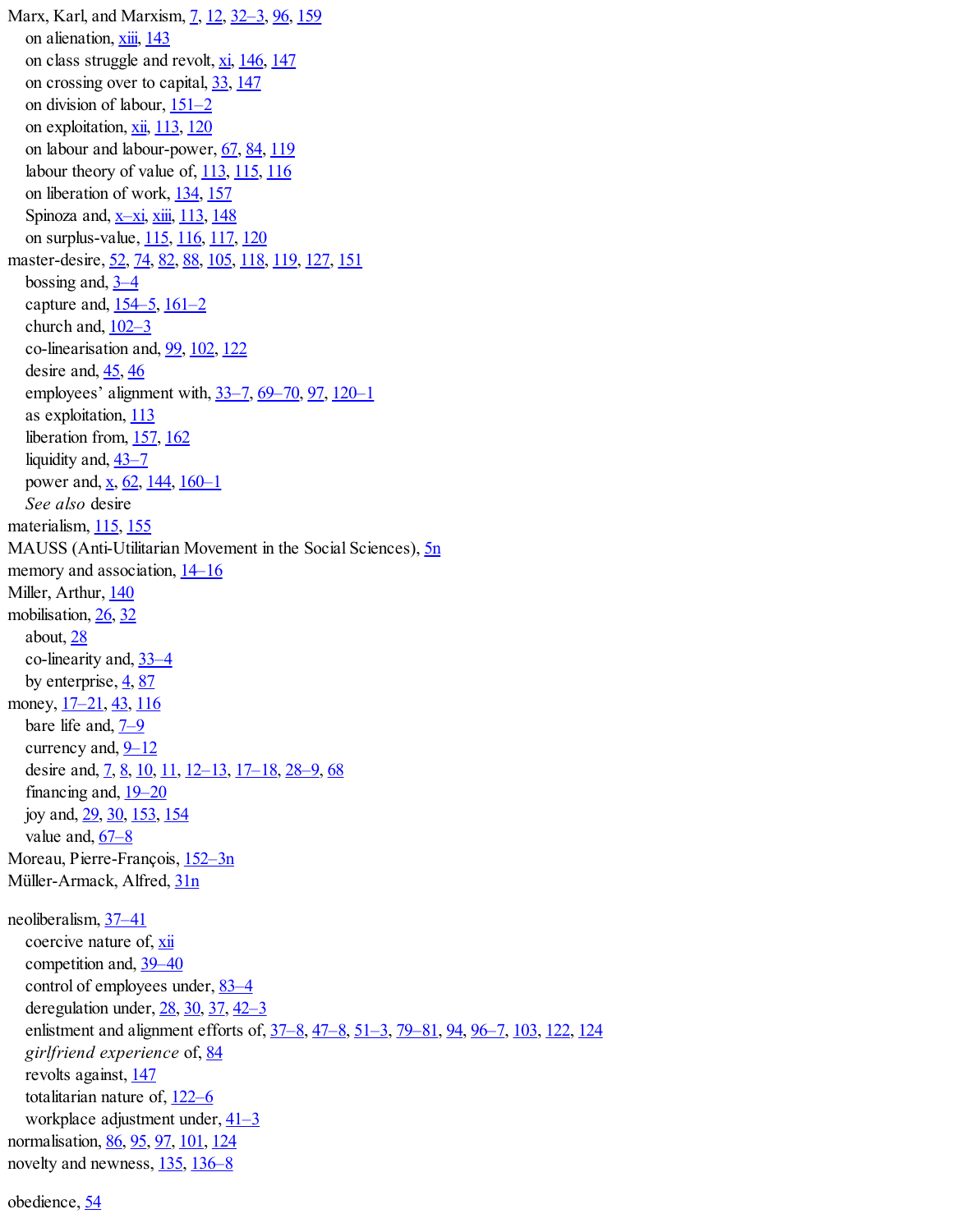joyful, 60–4, 88 objectivism,  $11-12, 65$ *obsequium*, 61–2, 64, 70, 140 Orléan, André, 10 Ould-Ahmed, Pepita, 9 Pascal, Blaise, 111, 157 passionate servitude, 17, 74, 145, 150, 158 end of, 159 as universal condition, 63, 100, 105, 128 passions and affects,  $x_i$ ,  $29$ ,  $139$ ,  $148$ conatus and, 1, 61, 120, 150 consent and, 56–7 desire and, 14–15, 156 institutions and, 138–9, 158 joyful and sad, 24–5, 51–2, 91–2, 100–4, 158 *obsequium* and, 61–2, 140 power and,  $\frac{120-1}{2}$ power of acting and,  $145-6$ seditious passions, 135–9 self-affection, 51, 75, 95 Spinoza on, 14–15, 16, 71, 89–90, 159 perpendicular, 140–2, 146 Plato, 94 Polanyi, Karl, 7 *Political Treatise* (Spinoza), 62, 74, 94, 111–12, 148, 152–3, 155, 158, 160–1 politics, 94, 131, 159, 162 Poster, Winifred, 81 Postone, Moishe, 134 power, 39, 62, 72, 115–16, 139, 152, 154, 161n affects and,  $62, 145-6$ of capital,  $40-1$ ,  $43$ co-linearisation and,  $\frac{49}{61}$ ,  $\frac{142}{61}$ consent and,  $\frac{54}{3}$ master-desire and,  $x$ ,  $62$ ,  $144$ ,  $160-1$ passions and,  $120-1$ Spinoza on, 143, 160 Prévieux, Julien, 85–6 primitive accumulation, 12, 20 pronation, 116 radical democracy, 132, 160 Rancière, Jacques, 127, 131n recommune, 132–5, 151 recruitment, 85, 87–8 re-enchantment, 64–70, 101 regulation theory, 25n, 30 reunion, 143, 145, 161 revolution and revolt, 135–9, 140–1, 146–7 *See also* discontent risk, 40 neoliberal enterprise and, 96 Ruffin, François, 147

```
sadness, 139, 158
```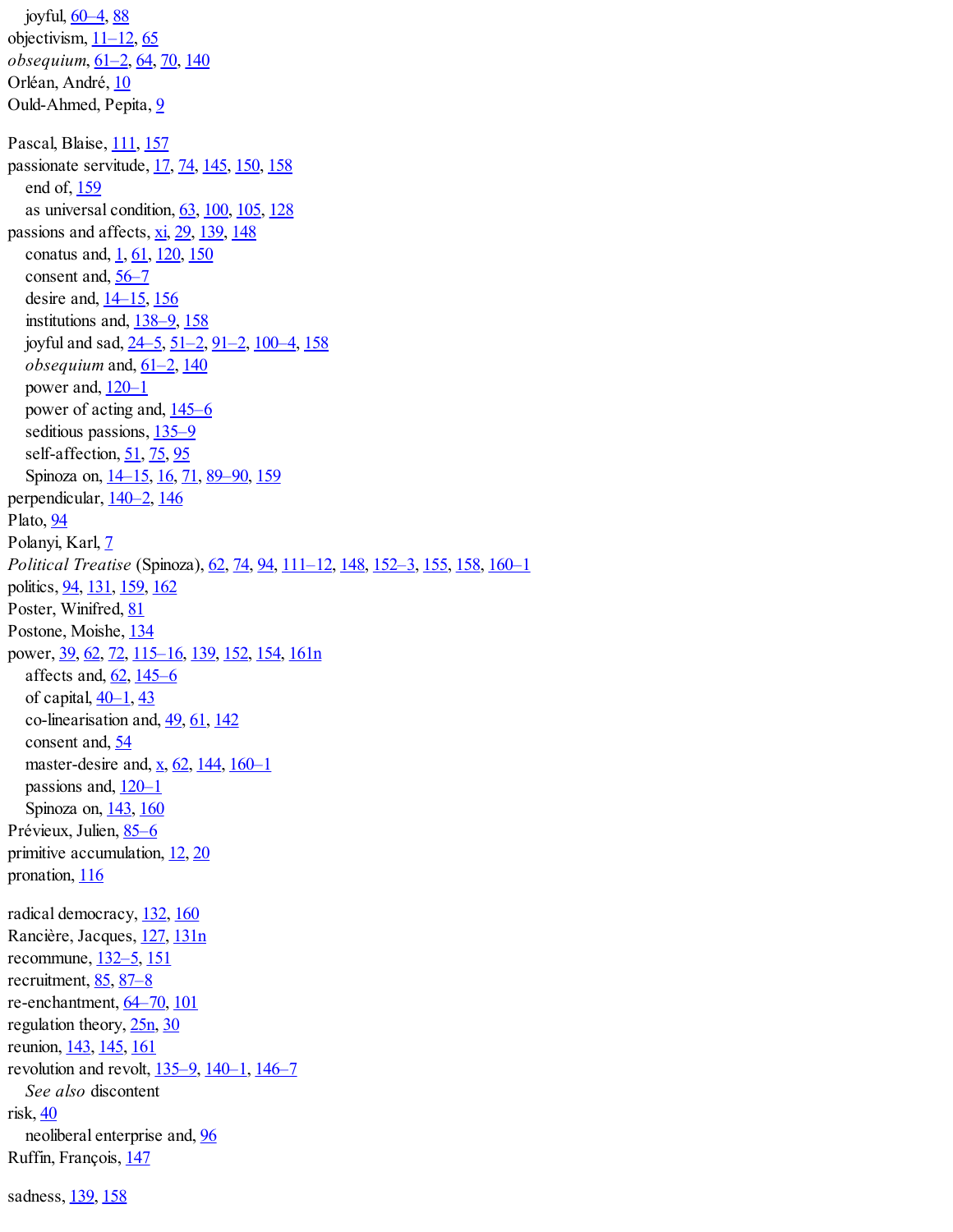coercion and, 63 co-linearisation and, 100–1 joy and, 91, 104 sanctions, 101, 104 Schelling, Friedrich, 136 sedition. *See* revolution and revolt self-affection, 51, 75, 95 service sector, 38, 82–3 servitude,  $\frac{ix-x}{x}$ hierarchical structure of,  $21-2$ passionate, 17, 63, 74, 100, 105, 128, 145, 150, 158-9 Spinoza on,  $16-17$ voluntary, xiii, 13-17, 21-2, 33, 53 Sévérac, Pascal, 143, 145 socialisation, 32, 73, 75, 78 social relations, 10–11, 73, 107, 130, 138, 155 capitalist,  $6, 49-50$ establishment of new,  $\frac{157-8}{8}$ imitation and,  $75-6$ Spinoza, Baruch, 89, 93–4, 104 on affects, 17, 24–5, 61, 71, 89–90, 95, 148, 156 on conatus,  $\frac{1}{62n}$ on consent, 55–6, 59–60, 104 on democracy and sovereignty, 161 on desire, 14–15, 16, 29–30, 58–9, 64–5, 111–12 on division of labour, 152–3 on joy, 72, 154 language use and renaming by,  $63-4$ ,  $143$ ,  $161$ on leadership,  $62-3$ ,  $94$ ,  $98$ Marx and, x-xi, xiii, 113, 148 mentioned, 155 on money,  $8-9$ ,  $29-30$ on *obsequium*, 61–2 on power, 143, 160 on power of acting, 108, 145–6 on reality and perfection, 113, 144 on servitude,  $16-17$ ,  $156$ true communism defined by, 156 on value and valorisation, 65–6, 113–14 subjectivism, 17, 58–9, 97, 102–3, 108 desire and,  $\frac{57}{77}$ objectivism and,  $11-12$ subjectivity, **96**, 159 metaphysics of, 13, 54, 55, 88–9, 135 subordination capital's demand for, 125, 126 employment and, 21, 60, 79–80, 107 hierarchical, 106, 123, 125 tyranny and,  $45, 46$ suppliers, 26–7 surplus-value, 19, 67, 68, 115, 116, 117, 118, 120 threats, 41–2, 101, 104, 105, 122 totalitarianism, 79–81, 122–6

tyranny,  $45-8$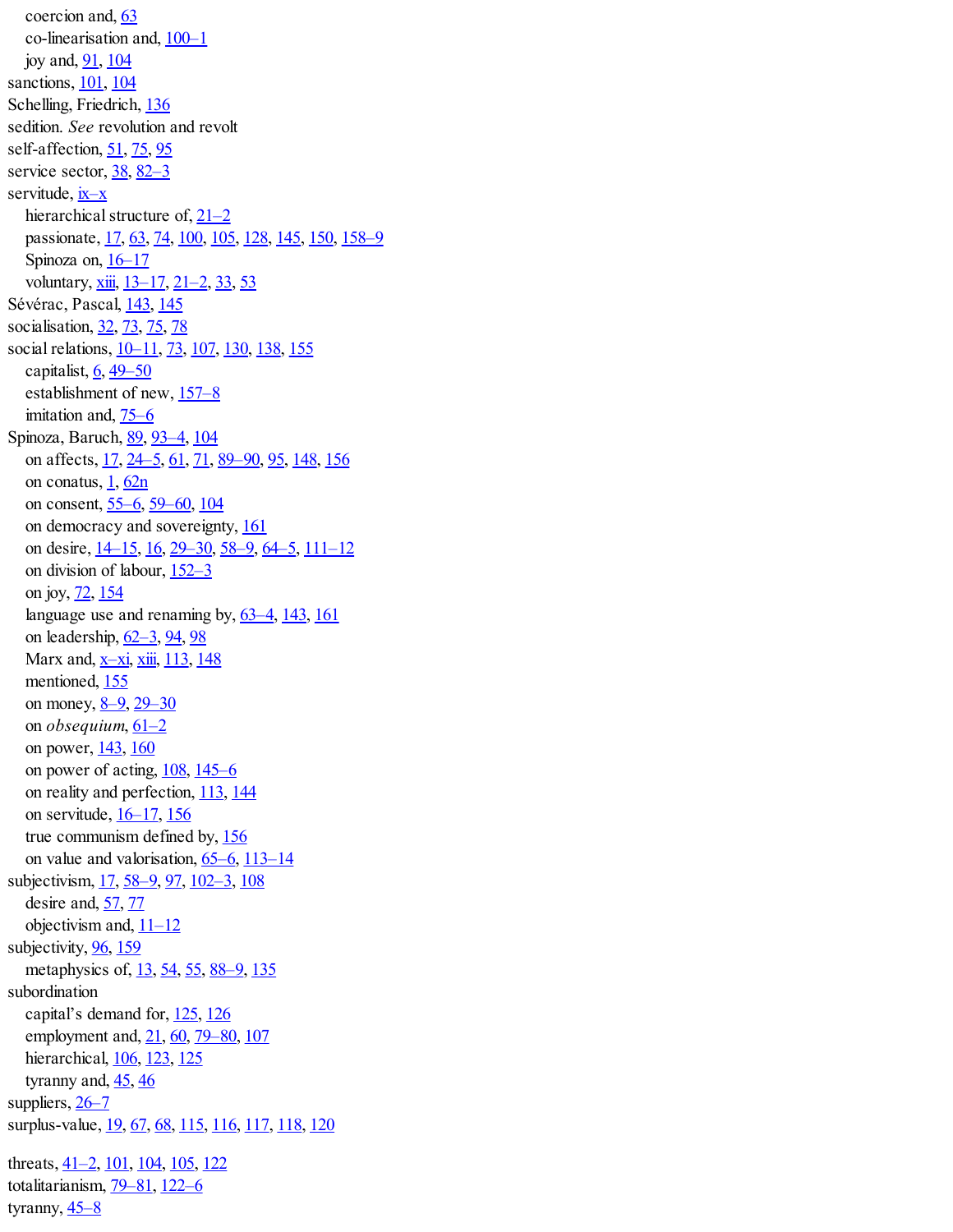unemployment. *See* lay-offs and unemployment

```
value and valorization
  desire and, 65, 114Marxism on, 113, 115, 116, 117
  money and, 67-8Spinoza on, 65–6, 113–14
Viallet, Jean-Robert, 81
violence, 97, 105
  ambient pressures and, 25–8
  external and internal, 27
  symbolic, xii, 108, 109-10
vocational images, 74–8, 92, 103
voluntary servitude, xiii, 13-17, 21-2, 33, 53
```
#### work

liberation of, 133-4, 157 love and,  $71$ *See also* labour

Zourabichvili, François, 63–4, 143